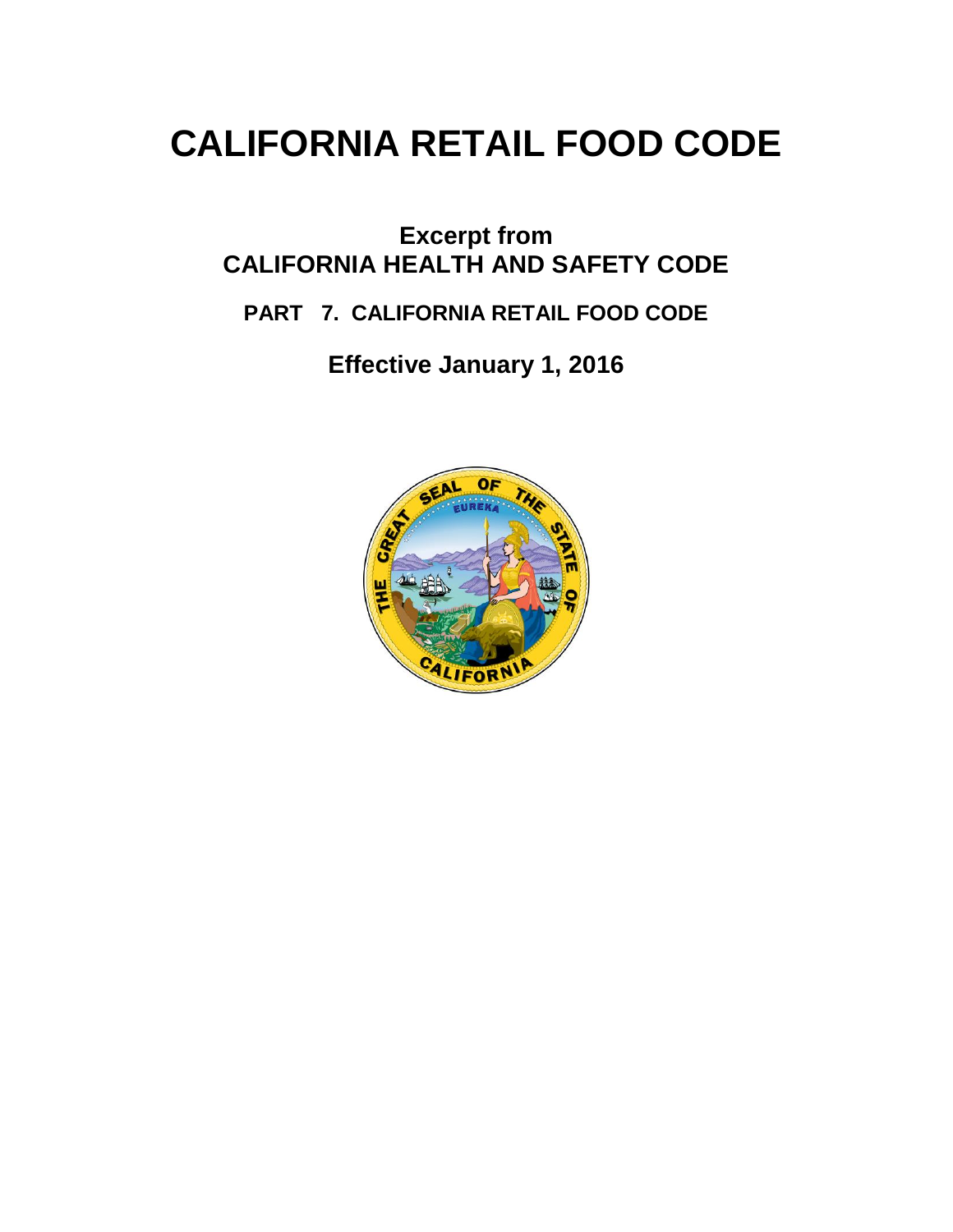# **TABLE OF CONTENTS**

<span id="page-1-0"></span>

|                                                                                | <b>PAGE</b>    | <b>SECTION</b><br><b>NUMBER</b> |
|--------------------------------------------------------------------------------|----------------|---------------------------------|
| <b>CHAPTER 1 - GENERAL PROVISIONS</b>                                          | 4              | 113700                          |
| <b>CHAPTER 2 - DEFINITIONS</b>                                                 | $\overline{7}$ | 113728                          |
| <b>CHAPTER 3 - MANAGEMENT AND PERSONNEL</b>                                    | 25             |                                 |
| Article 1 - Supervision                                                        | 25             | 113945                          |
| Article 2 - Employee Knowledge                                                 | 26             | 113947                          |
| Article 3 - Employee Health                                                    | 30             | 113949                          |
| Article 4 - Handwashing                                                        | 33             | 113952                          |
| Article 5 - Personal Cleanliness                                               | 35             | 113967                          |
| Article 6 - Hygienic Practices                                                 | 36             | 113973                          |
| <b>CHAPTER 4 - GENERAL FOOD SAFETY REQUIREMENTS</b>                            | 37             |                                 |
| Article 1 – Protection from Contamination                                      | 37             | 113980                          |
| Article 2 - Time Temperature Relationships                                     | 40             | 113996                          |
| Article 3 – Food from Approved Sources                                         | 44             | 114021                          |
| Article 4 - Receipt of Food                                                    | 45             | 114035                          |
| Article 5 - Food Storage                                                       | 48             | 114047                          |
| Article 6 - Specialized Processing Methods                                     | 49             | 114057                          |
| Article 7 - Food Display and Service                                           | 50             | 114060                          |
| Article 8 - Consumer Information                                               | 54             | 114087                          |
| <b>CHAPTER 5 - CLEANING AND SANITIZING OF EQUIPMENT</b><br><b>AND UTENSILS</b> | 57             | 114095                          |
| <b>CHAPTER 6 - EQUIPMENT, UTENSILS, AND LINENS</b>                             | 65             |                                 |
| Article 1 - Design and Construction                                            | 65             | 114130                          |
| Article 2 - Ventilation                                                        | 68             | 114149                          |
| Article 3 - Location and Installation                                          | 69             | 114153                          |
| Article 4 – Maintenance and Operation                                          | 72             | 114175                          |
| Article 5 - Linens                                                             | 73             | 114185                          |
| <b>CHAPTER 7 – WATER, PLUMBING, AND WASTE</b>                                  | 74             |                                 |
| Article 1 - Water                                                              | 74             | 114189                          |
| Article 2 - Liquid Waste                                                       | 75             | 114197                          |
| Article 3 - Mobile Water and Wastewater Tanks                                  | 76             | 114205                          |
| Article 4 - Refuse                                                             | 79             | 114244                          |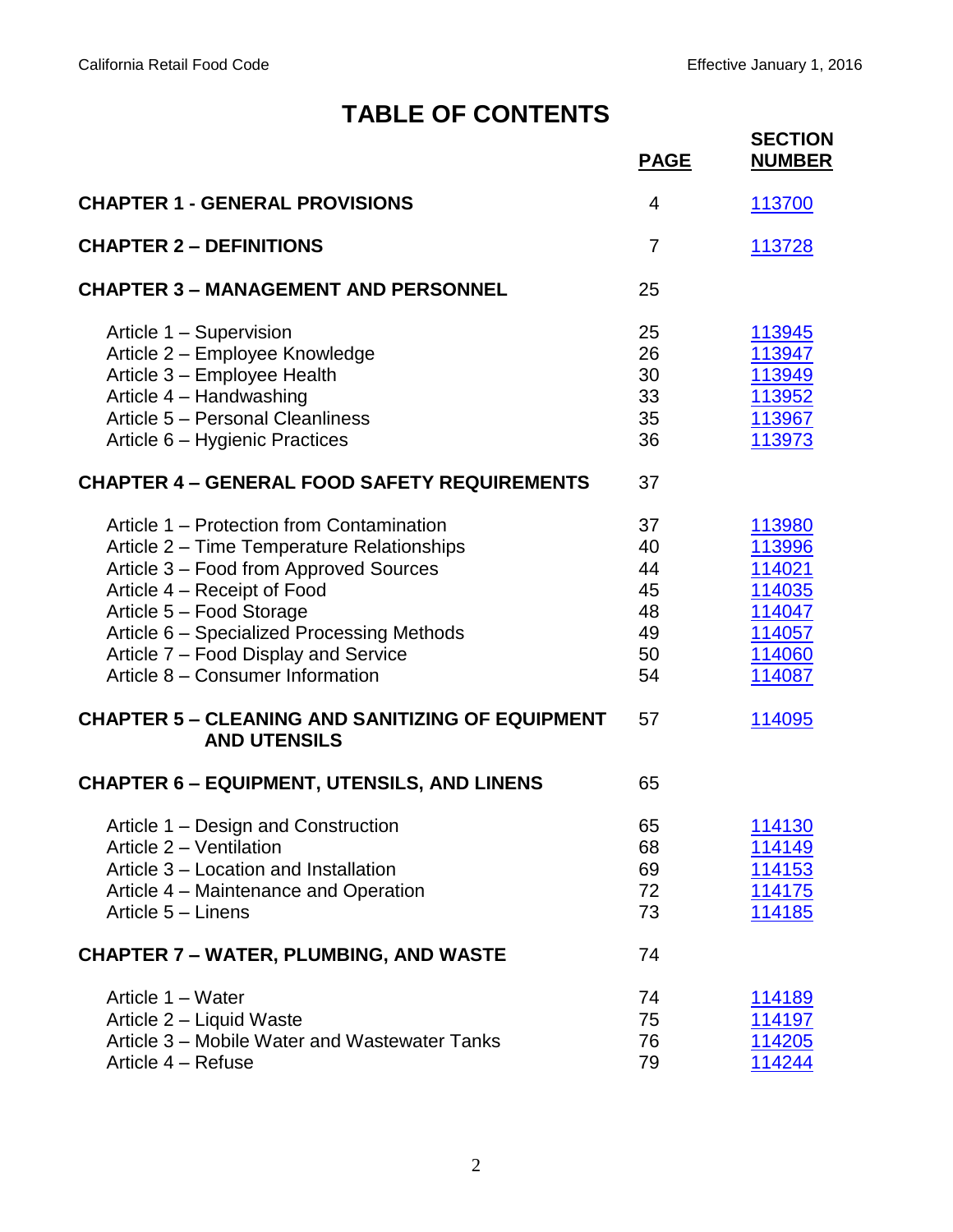|                                                                                                                                                                                                                                                                                                                                                                               | <b>PAGE</b>                                          | <b>SECTION</b><br><b>NUMBER</b>                                              |
|-------------------------------------------------------------------------------------------------------------------------------------------------------------------------------------------------------------------------------------------------------------------------------------------------------------------------------------------------------------------------------|------------------------------------------------------|------------------------------------------------------------------------------|
| <b>CHAPTER 8 - PHYSICAL FACILITIES</b>                                                                                                                                                                                                                                                                                                                                        | 81                                                   |                                                                              |
| Article 1 - Toilet Facilities<br>Article 2 - Lighting<br>Article 3 - Poisonous and Toxic Materials<br>Article 4 - Employee Storage Area<br>Article 5 – Premises and Facilities<br>Article 6 – Vermin and Animals                                                                                                                                                              | 81<br>81<br>82<br>82<br>83<br>83                     | 114250<br>114252<br>114254<br>114256<br>114257<br>114259                     |
| <b>CHAPTER 9 - PERMANENT FOOD FACILITIES</b>                                                                                                                                                                                                                                                                                                                                  | 85                                                   | 114265                                                                       |
| Article 1 – Floors, Walls, and Ceilings<br>Article 2 - Toilet Facilities<br>Article 3 - Janitorial Facilities<br>Article 4 – Premises<br>Article 5 - Prepackaged Nonpotentially Hazardous Food                                                                                                                                                                                | 85<br>87<br>88<br>88<br>89                           | 114266<br>114276<br>114279<br>114285<br>114289                               |
| <b>CHAPTER 10 - MOBILE FOOD FACILITIES</b>                                                                                                                                                                                                                                                                                                                                    | 90                                                   | 114294                                                                       |
| <b>CHAPTER 10.5 - NONPROFIT CHARITABLE TEMPORARY</b><br><b>FOOD FACILITIES</b>                                                                                                                                                                                                                                                                                                | 98                                                   | 114332                                                                       |
| <b>CHAPTER 11 - TEMPORARY FOOD FACILITIES</b>                                                                                                                                                                                                                                                                                                                                 | 99                                                   | 114335                                                                       |
| <b>CHAPTER 11.5 - COTTAGE FOOD OPERATIONS</b>                                                                                                                                                                                                                                                                                                                                 | 102                                                  | 114365                                                                       |
| <b>CHAPTER 12 - CERTIFIED FARMERS' MARKETS</b>                                                                                                                                                                                                                                                                                                                                | 105                                                  | 114370                                                                       |
| <b>CHAPTER 12.5 - FARM STANDS</b>                                                                                                                                                                                                                                                                                                                                             | 107                                                  | 114375                                                                       |
| <b>CHAPTER 12.6 - TRANS FATS</b>                                                                                                                                                                                                                                                                                                                                              | 110                                                  | 114377                                                                       |
| <b>CHAPTER 12.7 - FISHERMEN'S MARKETS</b>                                                                                                                                                                                                                                                                                                                                     | 110                                                  | 114378                                                                       |
| <b>CHAPTER 13 - COMPLIANCE AND ENFORCEMENT</b>                                                                                                                                                                                                                                                                                                                                | 112                                                  |                                                                              |
| Article 1 – Plan Review and Permits<br>Article 2 - Enforcement<br>Article 3 – Permit Suspension and Revocation<br>Article 4 - Variance<br>Article 5 - HACCP Exemptions<br>Article 6 – Exemptions<br>Article 7 - Food Facility Food Donations<br>Article 8 - Child Day Care Facilities, Community Care<br><b>Facilities and Residential Care Facilities for</b><br>the Elderly | 112<br>114<br>116<br>117<br>119<br>121<br>122<br>123 | 114380<br>114390<br>114405<br>114417<br>114419<br>114425<br>114432<br>114437 |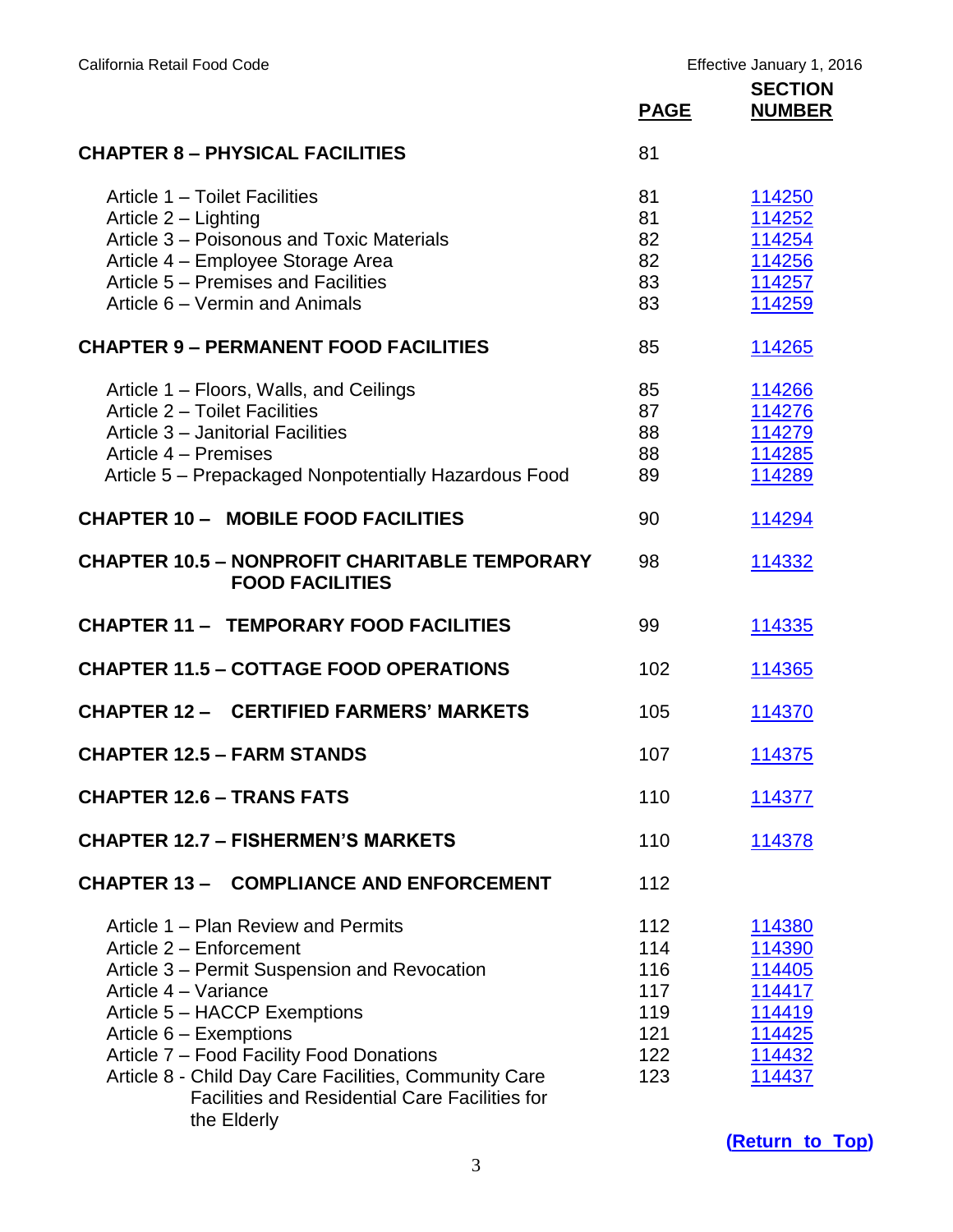## <span id="page-3-0"></span>**CHAPTER 1. General Provisions**

 **113700.** These provisions shall be known, and may be cited, as the California Retail Food Code, hereafter referred to as "this part."

 **113703.** The purpose of this part is to safeguard public health and provide to consumers food that is safe, unadulterated, and honestly presented through adoption of science-based standards.

 **113705.** The Legislature finds and declares that the public health interest requires that there be uniform statewide health and sanitation standards for retail food facilities to assure the people of this state that the food will be pure, safe, and unadulterated. Except as provided in Section 113709, it is the intent of the Legislature to occupy the whole field of health and sanitation standards for retail food facilities, and the standards set forth in this part and regulations adopted pursuant to this part shall be exclusive of all local health and sanitation standards relating to retail food facilities.

**113707.** The department shall adopt regulations to implement and administer this part.

 **113709.** This part does not prohibit a local governing body from adopting an evaluation or grading system for food facilities, from prohibiting any type of food facility, from adopting an employee health certification program, from regulating the provision of consumer toilet and handwashing facilities, or from adopting requirements for the public safety regulating the type of vending and the time, place, and manner of vending from vehicles upon a street pursuant to its authority under subdivision (b) of Section 22455 of the Vehicle Code, or from prohibiting the presence of pet dogs in outdoor dining areas of food facilities.

 **113711.** In all laws and regulations, references to Chapter 4 (commencing with Section 113700) or the California Uniform Retail Food Facilities Law, shall mean this part or the California Retail Food Code.

- (a) Primary responsibility for enforcement of this part shall be with the local enforcement agency. Nothing in this part shall prevent the department from taking any necessary program or enforcement actions for the protection of the public health and safety.
- (b) The department shall provide technical assistance, training, standardization, program evaluation, and other services to local health agencies as necessary to ensure the uniform interpretation and application of this part, when an appropriation is made to the department for this purpose.
- (c) Whenever the enforcement of the requirements of this part by any local enforcement agency is satisfactory to the department, the enforcement of this part shall not be duplicated by the department. The department shall investigate to determine satisfactory enforcement of this part by evaluating the program of each local enforcement agency at least once every three years and shall prepare a report of the evaluation and list any program improvements needed only when an appropriation is made to the department for these purposes.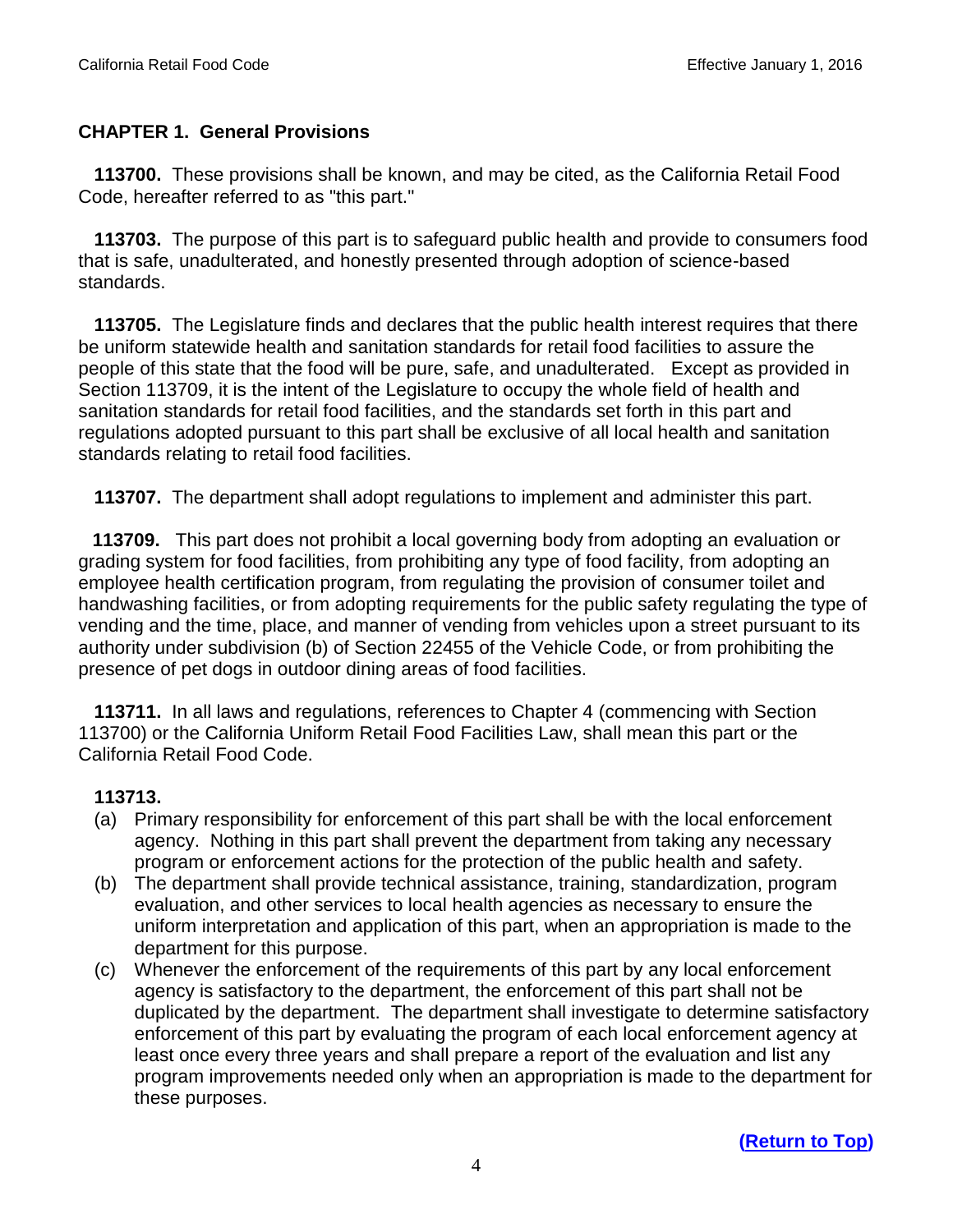**113715.** Any construction, alteration, remodeling, or operation of a food facility shall be approved by the enforcement agency and shall be in accordance with all applicable local, state, and federal statutes, regulations, and ordinances, including but not limited to, fire, building, and zoning codes.

# **113717.**

- (a) Any person requesting the department to undertake any activity pursuant to paragraph (5) of subdivision (c) of Section 113871, Section 114417, paragraph (2) of subdivision (b) of Section 114419, and Section 114419.3 shall pay the department's costs incurred in undertaking the activity. The department's services shall be assessed at the current hourly cost-recovery rate, and it shall be entitled to recover any other costs reasonably and actually incurred in performing those activities, including, but not limited to, the costs of additional inspection and laboratory testing. For purposes of this section, the department's hourly rate shall be adjusted annually in accordance with Section 100425.
- (b) The department shall provide to the person paying the required fee a statement, invoice, or similar document that describes in reasonable detail the costs paid.
- (c) For purposes of this section only, the term "person" does not include any city, county, city and county, or other political subdivision of the state or local government.

 **113718.** Notwithstanding Section 16350 of the Government Code, all moneys deposited in the Retail Food Safety and Defense Fund shall be transferred to the Food Safety Fund for appropriation and expenditure as specified by Section 110050.

 **113719.** Structural and sanitation requirements shall be based on the food service activity to be conducted, the type of food that is to be prepared or served, and the extent of food preparation that is to be conducted at the food facility.

- (a) The enforcement agency shall utilize a standardized food facility inspection format for food facility inspections that includes all of the following:
	- (1) The name and address of the food facility.
	- (2) Identification of the following inspection criteria, which shall be the basis of the inspection report:
		- (A) Improper holding temperatures of potentially hazardous foods.
		- (B) Improper cooling of potentially hazardous foods.
		- (C) Inadequate cooking of potentially hazardous foods.
		- (D) Poor personal hygiene of food employees.
		- (E) Contaminated equipment.
		- (F) Food from unapproved sources.
	- (3) For each violation identified pursuant to paragraph (2), classification of the violation as a minor violation or major violation.
- (b) An enforcement agency may modify the format to add criteria to those specified pursuant to paragraph (2) of subdivision (a), if both of the following conditions are met:
	- (1) The additional criteria are based on other provisions of this part.
	- (2) A violation is identified by reference to items and sections of this part, or the regulations adopted pursuant to this part relating to those items, if a food facility is cited for a violation of the additional criteria.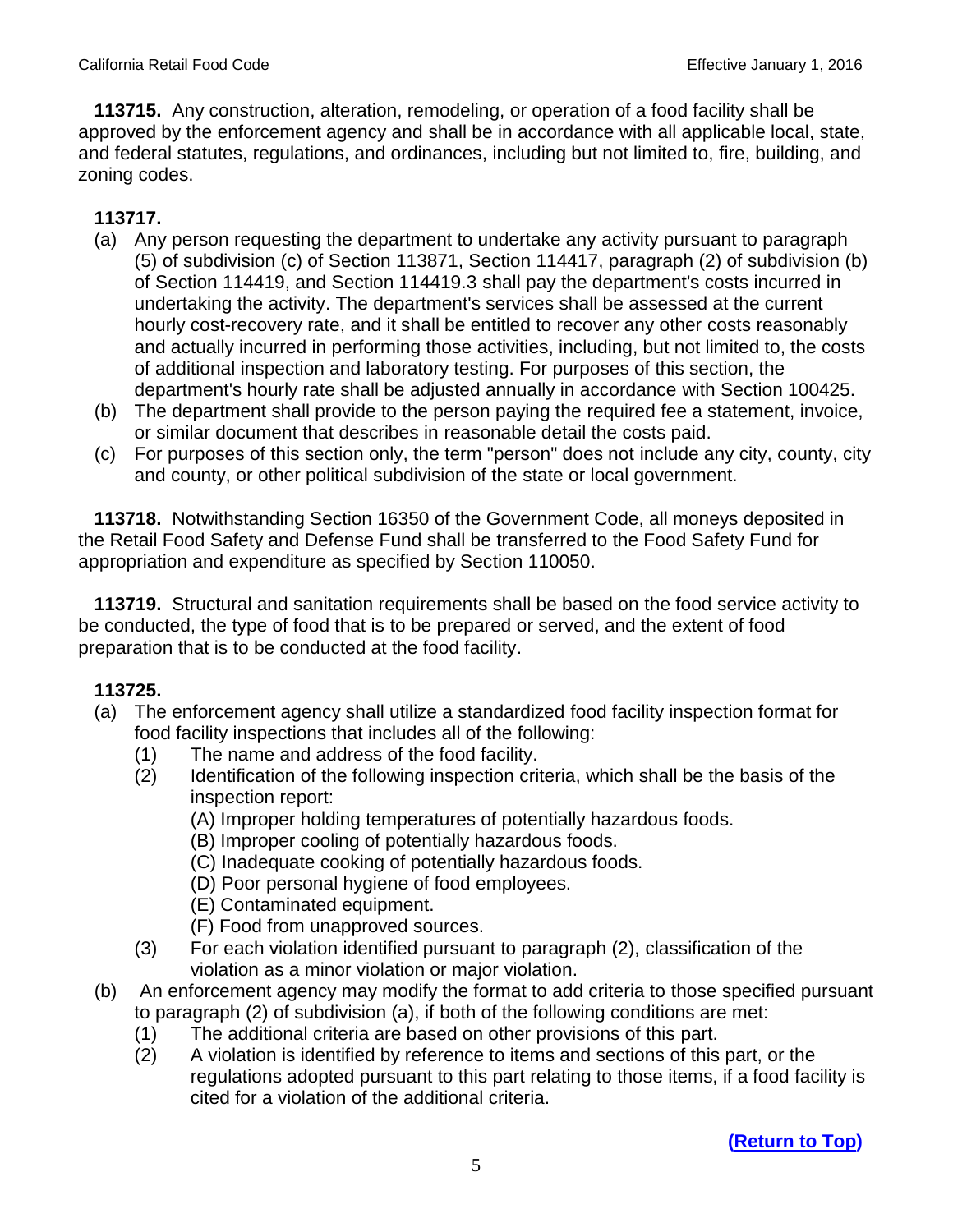(c) This section shall not restrict the ability of the enforcement agency to inspect and report on criteria other than those subject to regulation under this part.

 **113725.1**. A copy of the most recent routine inspection report conducted to assess compliance with this part shall be maintained at the food facility and made available upon request. The food facility shall post a notice advising consumers that a copy of the most recent routine inspection report is available for review by any interested party.

 **113725.2**. Local enforcement agencies, and the department when adequate funding is made available to the department, shall conduct routine training on food facility inspection standardization to promote the uniform application of inspection procedures.

## **113725.3**.

- (a) The department shall publish standardized procedures for enforcement agencies to report food facility inspection information regarding each food facility. The report shall include all of the following:
	- (1) Name and address of the food facility.
	- (2) Date of last inspection.
	- (3) Identification of any major violation identified in a food facility inspection.
	- (4) Reinspection date, if applicable.
	- (5) Period of closure, if applicable.
- (b) The department, in consultation with local environmental health directors, representatives of the retail food industry, and other interested parties, may periodically review and revise the standardized procedures established pursuant to subdivision (a). In making any revisions, the department shall strive to ensure that the required information can be reported and made available in the most efficient, timely, and cost-effective manner.
- (c)
- (1) The standardized procedures established pursuant to this section shall include a standardized electronic format and protocol for reporting the food facility inspection data in a timely manner, and shall strive to ensure that the information is readily accessible, can be rapidly reported, and, if necessary, corrected, for each food facility that has been inspected or reinspected. If the enforcement agency determines that reported information is materially in error, that error shall be corrected within 48 hours after that determination.
- (2) The department may establish standardized procedures for reporting the information on electronic media, including, but not limited to, floppy disks or compact disks.
- (d) Within 60 days after the department has established the standardized procedures pursuant to this section, the department shall publish these procedures.
- (e)
- (1) Each enforcement agency that reports food facility inspection information on an Internet Web site shall report the information in accordance with the standardized procedures established pursuant to this section.
- (2) This section shall not restrict the ability of an enforcement agency to report on matters other than matters subject to regulation under this part.
- (f) The department may establish a link to each Internet Web site utilized by any enforcement agency containing the food facility inspection information pursuant to subdivision (e).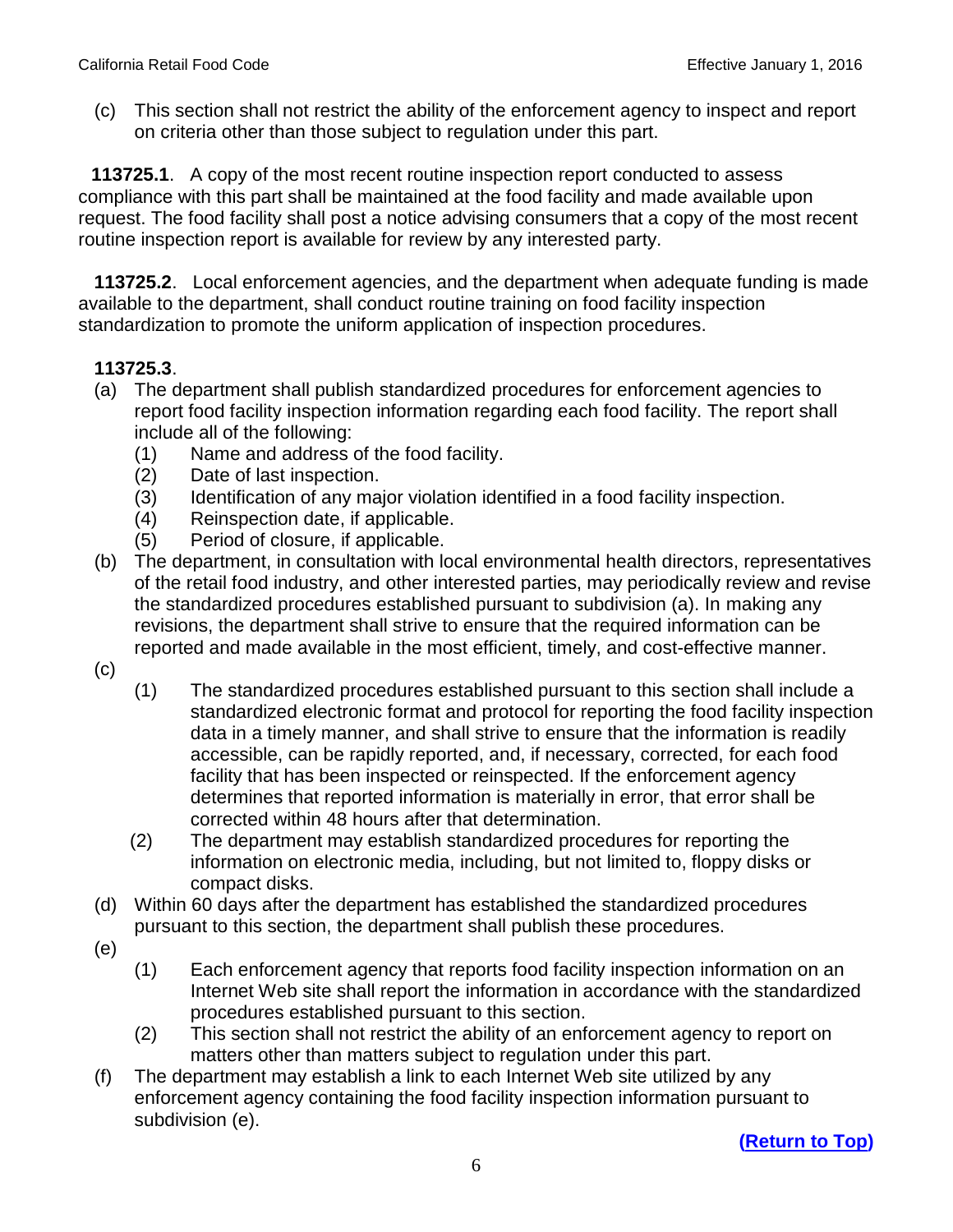## **CHAPTER 2. Definitions**

<span id="page-6-0"></span>**113728.** The following definitions apply in the interpretation and application of this part.

 **113729.** "Food additive" has the meaning stated in Section 109940. "Color additive" has the meaning stated in Section 109895.

**113729.5.** "Acceptable market name" means a name that the FDA recognizes as a suitable statement of identity, as described in Section 101.3 of Title 21 of the Code of Federal Regulations, in the labeling of a species. An acceptable market name fairly represents the identity of the species to United States consumers because it is not confusingly similar to the name of another species and because it is not otherwise misleading. An acceptable market name may be any of the following:

- (a) A common or usual name established by either a history of common usage in the United States or by regulation.
- (b) The common name.
- (c) A name specifically coined as the market name for a species. For example, "basa" is the market name coined for Pangasius bocourti.

**113732.** "Adulterated" means either of the following:

- (a) Food that bears or contains any poisonous or deleterious substance that may render the food impure or injurious to health.
- (b) Food that is manufactured, prepared, or stored in a manner that deviates from a HACCP plan so as to pose a discernable increase in risk.

 **113733.** "Acute gastrointestinal illness" means a short duration illness most often characterized by either of the following, which are known to be commonly associated with the agents most likely to be transmitted from infected food employees through contamination of food:

- (a) Diarrhea, either alone or in conjunction with other gastrointestinal symptoms, such as vomiting, fever, or abdominal cramps.
- (b) Vomiting in conjunction with either diarrhea or two other gastrointestinal symptoms, such as fever or abdominal cramps.

 **113734.** "Approved" means acceptable to the enforcement agency based on a determination of conformity with applicable laws, or, in the absence of applicable laws, current public health principles, practices, and generally recognized industry standards that protect public health

## **113735.**

- (a) "Approved source" means a food source allowed under Article 3 (commencing with Section 114021) of Chapter 4, or a producer, manufacturer, distributor, or food facility that is acceptable to the enforcement agency based on a determination of conformity with applicable laws, or, in the absence of applicable laws, with current public health principles and practices, and generally recognized industry standards that protect public health.
- (b) Any whole uncut fruit or vegetable or unrefrigerated shell egg grown or produced in compliance with all applicable federal, state, or local laws, regulations, and food safety guidelines issued by a regulatory agency shall be deemed to be from an approved source. **[\(Return to Top\)](#page-1-0)**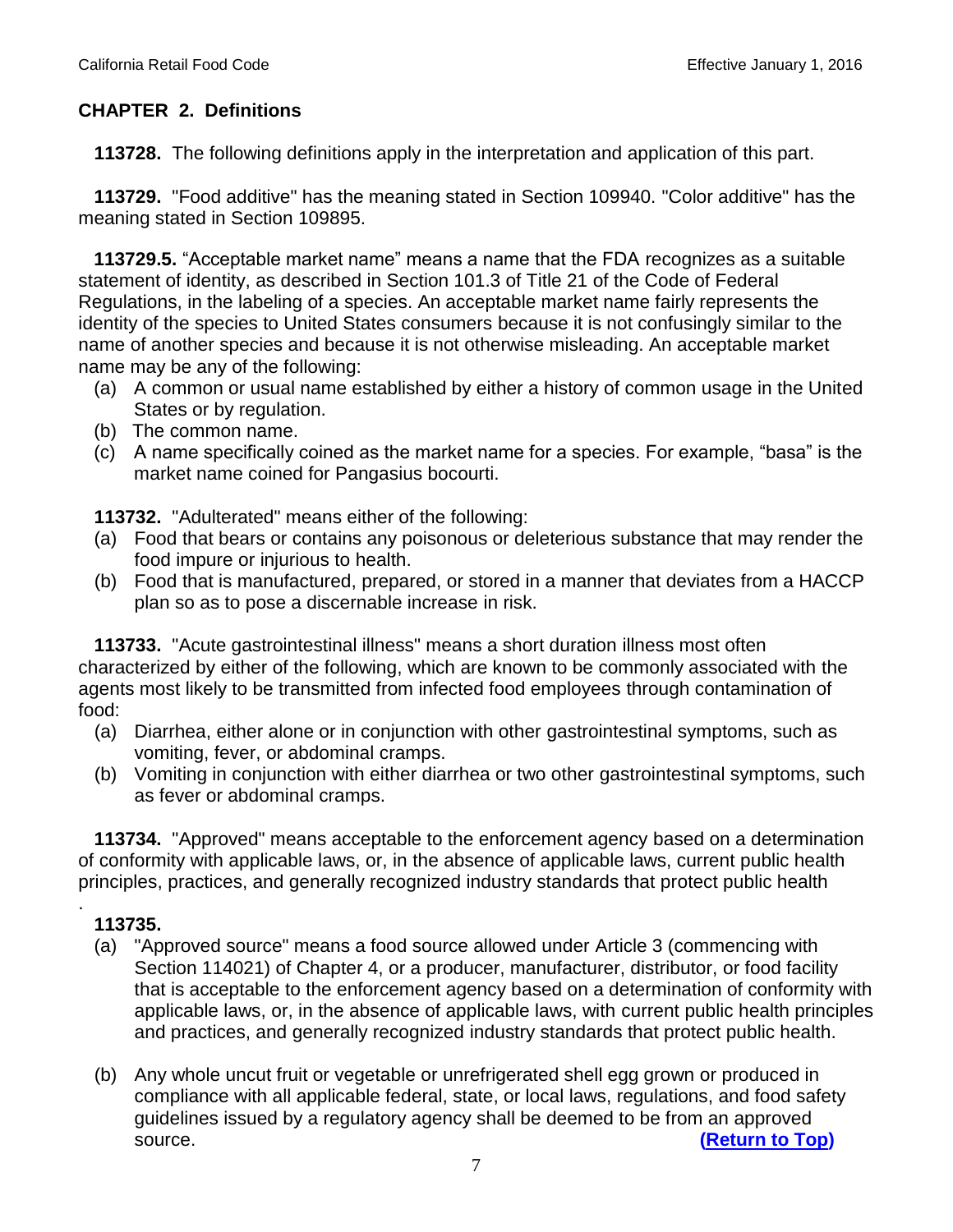**113737.** "*aw*" means water activity that is a measure of the free moisture in a food, is the quotient of the water vapor pressure of the substance divided by the vapor pressure of pure water at the same temperature, and is indicated by the symbol aw.

 **113739.** "Beverage" means a liquid for drinking, including water.

 **113740.** "CCR" means the California Code of Regulations.

 **113742.** "Certified farmers' market" means a location that is certified by the State of California through the enforcement officers of the county agricultural commissioners and operated pursuant to Chapter 10.5 (commencing with Section 47000) of Division 17 of the Food and Agricultural Code and regulations adopted pursuant to that chapter.

 **113744.** "C.F.R." means the Code of Federal Regulations. Citations in this part to the C.F.R. refer sequentially to the title, part, and section numbers, such as 21 C.F.R. 178.1010 refers to Title 21, Part 178, Section 1010.

#### **113747.**

- (a) "CIP" means cleaned in place by the circulation or flowing by mechanical means through a piping system of a detergent solution, water rinse, and sanitizing solution onto or over equipment surfaces that require cleaning, such as the method used, in part, to clean and sanitize a frozen dessert machine.
- (b) "CIP" does not include the cleaning of equipment such as band saws, slicers, or mixers that are subjected to in-place manual cleaning without the use of a CIP system.

 **113747.1.** "Cold water" means potable water that is not heated by an auxiliary method or source.

 **113748.** "Commingle" means:

- (a) To combine shellstock harvested on different days or from different growing areas as identified on the tag or label.
- (b) To combine shucked shellfish from containers with different container codes or different shucking dates.

## **113750.**

- (a) "Comminuted" means reduced in size by methods including chopping, flaking, grinding, or mincing.
- (b) "Comminuted" includes fish or meat products that are reduced in size and restructured or reformulated including, but not limited to, gefilte fish, formed roast beef, gyros, ground beef, sausage, and a mixture of two or more types of meat that have been reduced in size and combined, including, but not limited to, sausages made from two or more meats.

 **113751.** "Commissary" means a food facility that services mobile food facilities, mobile support units, or vending machines where any of the following occur:

- (a) Food, containers, or supplies are stored.
- (b) Food is prepared or prepackaged for sale or service at other locations.
- (c) Utensils are cleaned.
- (d) Liquid and solid wastes are disposed, or potable water is obtained.

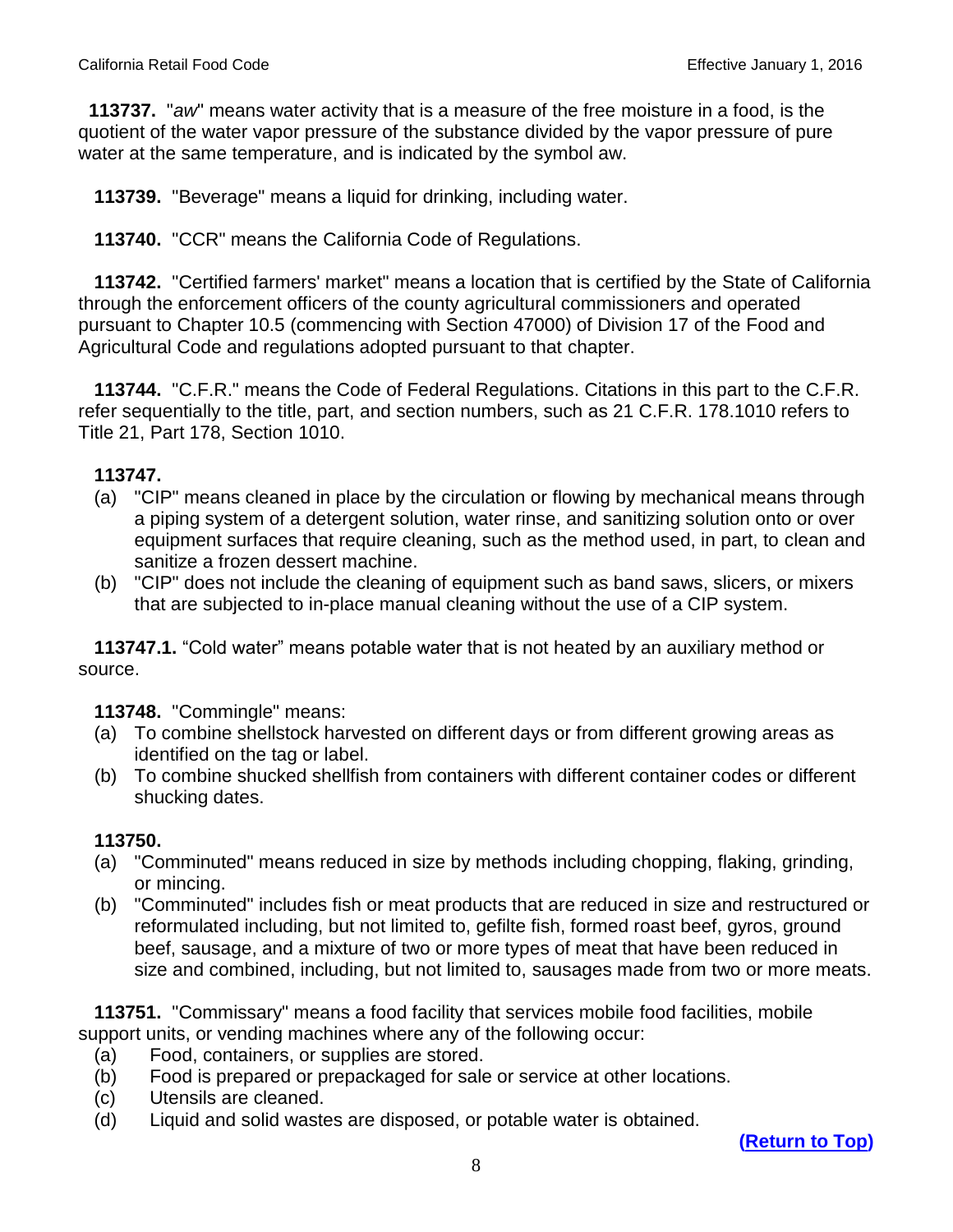**113752.** "Community food producer" means a producer of agricultural products on land that is not zoned for agricultural use but is otherwise in compliance with applicable local land use and zoning restrictions, including, but not limited to, restrictions governing personal gardens, community gardens, school gardens, and culinary gardens.

 **113755.** "Community event" means an event conducted for not more than 25 consecutive or nonconsecutive days in a 90-day period and that is of a civic, political, public, or educational nature, including state and county fairs, city festivals, circuses, and other public gathering events approved by the local enforcement agency.

 **113756.** "Condiment" means a nonpotentially hazardous food, such as relishes, spices, sauces, confections, or seasonings, that require no additional preparation, and that is used on a food item, including, but not limited to, ketchup, mustard, mayonnaise, sauerkraut, salsa, salt, sugar, pepper, or chile peppers.

 **113757.** "Consumer" means a person who is a member of the public, takes possession of food, is not functioning in the capacity of an operator of a food facility, and does not offer the food for resale.

- (a) "Cottage food operation" means an enterprise that has not more than the amount in gross annual sales that is specified in this subdivision, is operated by a cottage food operator, and has not more than one full-time equivalent cottage food employee, not including a family member or household member of the cottage food operator, within the registered or permitted area of a private home where the cottage food operator resides and where cottage food products are prepared or packaged for direct, indirect, or direct and indirect sale to consumers pursuant to this part. In 2013, the enterprise shall not have more than thirty-five thousand dollars (\$35,000) in gross annual sales in the calendar year. In 2014, the enterprise shall not have more than forty-five thousand dollars (\$45,000) in gross annual sales in the calendar year. Commencing in 2015 and each subsequent year thereafter, the enterprise shall not have more than fifty thousand dollars (\$50,000) in gross annual sales in the calendar year. A cottage food operation includes both of the following:
	- (1) A "Class A" cottage food operation, which is a cottage food operation that may engage only in direct sales of cottage food products from the cottage food operation or other direct sales venues described in paragraph (4) of subdivision (b).
	- (2) A "Class B" cottage food operation, which is a cottage food operation that may engage in both direct sales and indirect sales of cottage food products from the cottage food operation, from direct sales venues described in paragraph (4) of subdivision (b), from offsite events, or from a third-party retail food facility described in paragraph (5) of subdivision (b).
- (b) For purposes of this section, the following definitions shall apply:
	- (1) "Cottage food employee" means an individual, paid or volunteer, who is involved in the preparation, packaging, handling, and storage of a cottage food product, or otherwise works for the cottage food operation. An employee does not include an immediate family member or household member of the cottage food operator.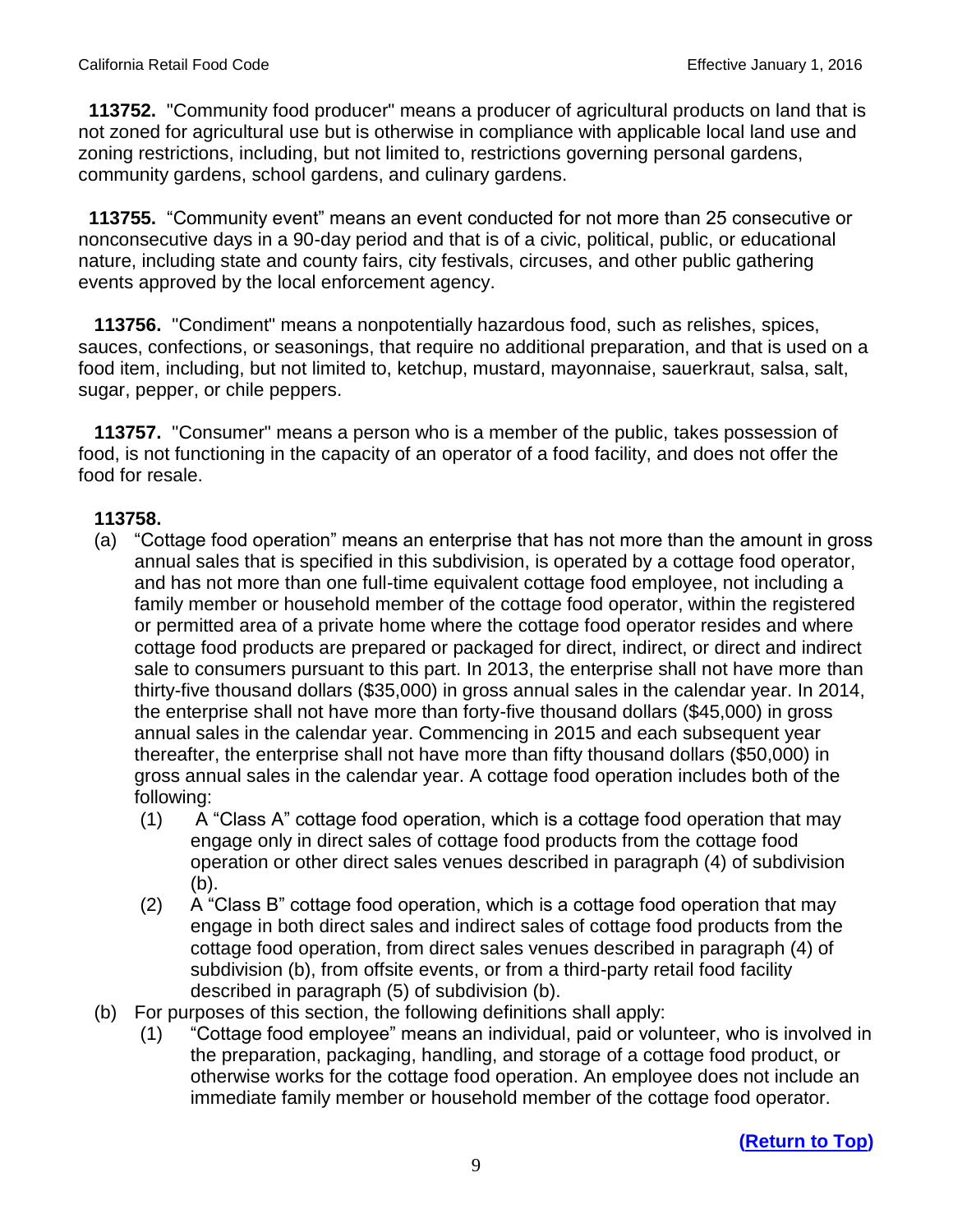- (2) "Cottage food operator" means an individual who operates a cottage food operation in his or her private home and is the owner of the cottage food operation.
- (3) "Cottage food products" means nonpotentially hazardous foods, including foods that are described in Section 114365.5 and that are prepared for sale in the kitchen of a cottage food operation.
- (4) "Direct sale" means a transaction within the state between a cottage food operation operator and a consumer, where the consumer purchases the cottage food product directly from the cottage food operation. Direct sales include, but are not limited to, transactions at holiday bazaars or other temporary events, such as bake sales or food swaps, transactions at farm stands, certified farmers' markets, or through community-supported agriculture subscriptions, and transactions occurring in person in the cottage food operation.
- (5) "Indirect sale" means an interaction between a cottage food operation, a thirdparty retailer, and a consumer, where the consumer purchases cottage food products made by the cottage food operation from a third-party retailer that holds a valid permit issued pursuant to Section 114381. Indirect sales include, but are not limited to, sales made to retail shops or to retail food facilities where food may be immediately consumed on the premises.
- (6) "Private home" means a dwelling, including an apartment or other leased space, where individuals reside.
- (7) "Registered or permitted area" means the portion of a private home that contains the private home's kitchen used for the preparation, packaging, storage, or handling of cottage food products and related ingredients or equipment, or both, and attached rooms within the home that are used exclusively for storage.

 **113759.** "Control point" means any distinct procedure or step in receiving, storing, handling, preparing, displaying, transporting, or dispensing a food.

 **113760.** "Critical control point" means a point or procedure in a specific food system where loss of control may result in an unacceptable health risk.

 **113761.** "Critical limit" means the maximum or minimum value to which a physical, biological, or chemical parameter must be controlled at a critical control point to minimize the risk that the identified food safety hazard may occur.

 **113763.** "Department" means the State Department of Health Services.

 **113767.** "Easily cleanable" means a characteristic of a surface that allows effective removal of soil, food residue, or other organic or inorganic materials by normal cleaning methods.

 **113768.** "Easily movable" means either of the following:

- (a) Portable; mounted on casters, gliders, or rollers so as to be moveable by one person; or provided with a mechanical means to safely tilt or move a unit of equipment for cleaning.
- (b) Having no utility connection, a utility connection that disconnects quickly, or a flexible utility connection line of sufficient length to allow the equipment to be moved for cleaning of the equipment and adjacent area.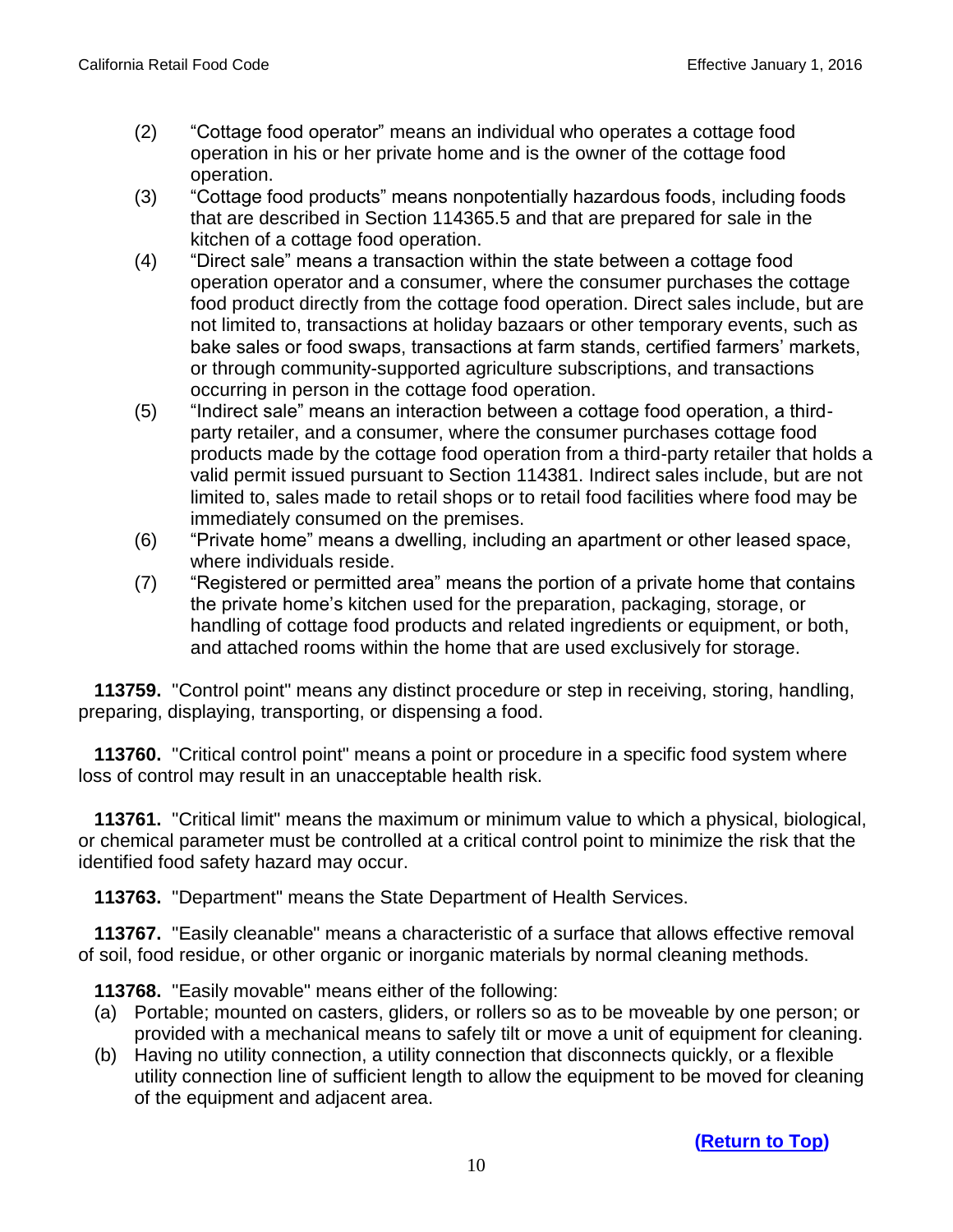**113769.** "Egg" means the shell egg of an avian species that includes chicken, duck, goose, guinea, quail, ratite, or turkey, except a balut and an egg product. "Egg" does not include the egg of a reptile species, including an alligator.

 **113770.** "Employee" means the permitholder, person in charge, person having supervisory or management duties, person on the payroll, family member, volunteer, person performing work under contractual agreement, or other person working in a food facility.

 **113773.** "Enforcement agency" means the department or the local health agency having jurisdiction over the food facility.

 **113774.** "Enforcement officer" means the director, agents, or environmental health specialists appointed by the Director of Health Services, and all local health officers, directors of environmental health, and their duly authorized registered environmental health specialists and environmental health specialist trainees.

#### **113777.**

- (a) "Equipment" means an article that is used in the operation of a food facility, including, but not limited to, a freezer, grinder, hood, icemaker, meat block, mixer, oven, reach-in refrigerator, scale, food and utensil shelving and cabinets, sink, slicer, stove, table, temperature measuring device for ambient air, vending machine, or warewashing machine.
- (b) "Equipment" does not include items used for handling or storing large quantities of prepackaged foods that are received from a supplier in a cased or overwrapped lot, such as hand trucks, forklifts, dollies, pallets, racks, and skids.

 **113778.** "Exclude" means to prevent a person from working as a food employee or entering a food facility except for those areas open to the general public.

 **113778.1.** "FDA" means the United States Food and Drug Administration.

 **113778.2.** "Farm stands" are premises, established in accordance with local ordinances and land use codes, defined under and operated pursuant to Chapter 10.5 (commencing with Section 47000) of Division 17 of the Food and Agricultural Code and regulations adopted and enforced pursuant to that chapter, operating within the requirements set forth in Sections 113789 and 114375.

 **113778.4**. "Fabric implement" means a cloth or fabric, including, but not limited to, burlap and cheesecloth, that is used as part of the food process and comes in direct contact with food that is subsequently cooked.

- (a) "Fish" means fresh or saltwater finfish, crustaceans, and other forms of aquatic life, other than birds or mammals, and all molluscan shellfish, if intended for human consumption. "Fish" also includes alligator, frog, aquatic turtle, jellyfish, sea cucumber, and sea urchin, and the roe of these animals.
- (b) "Fish" includes a product derived in whole or in part from fish, including fish that have been processed in any manner.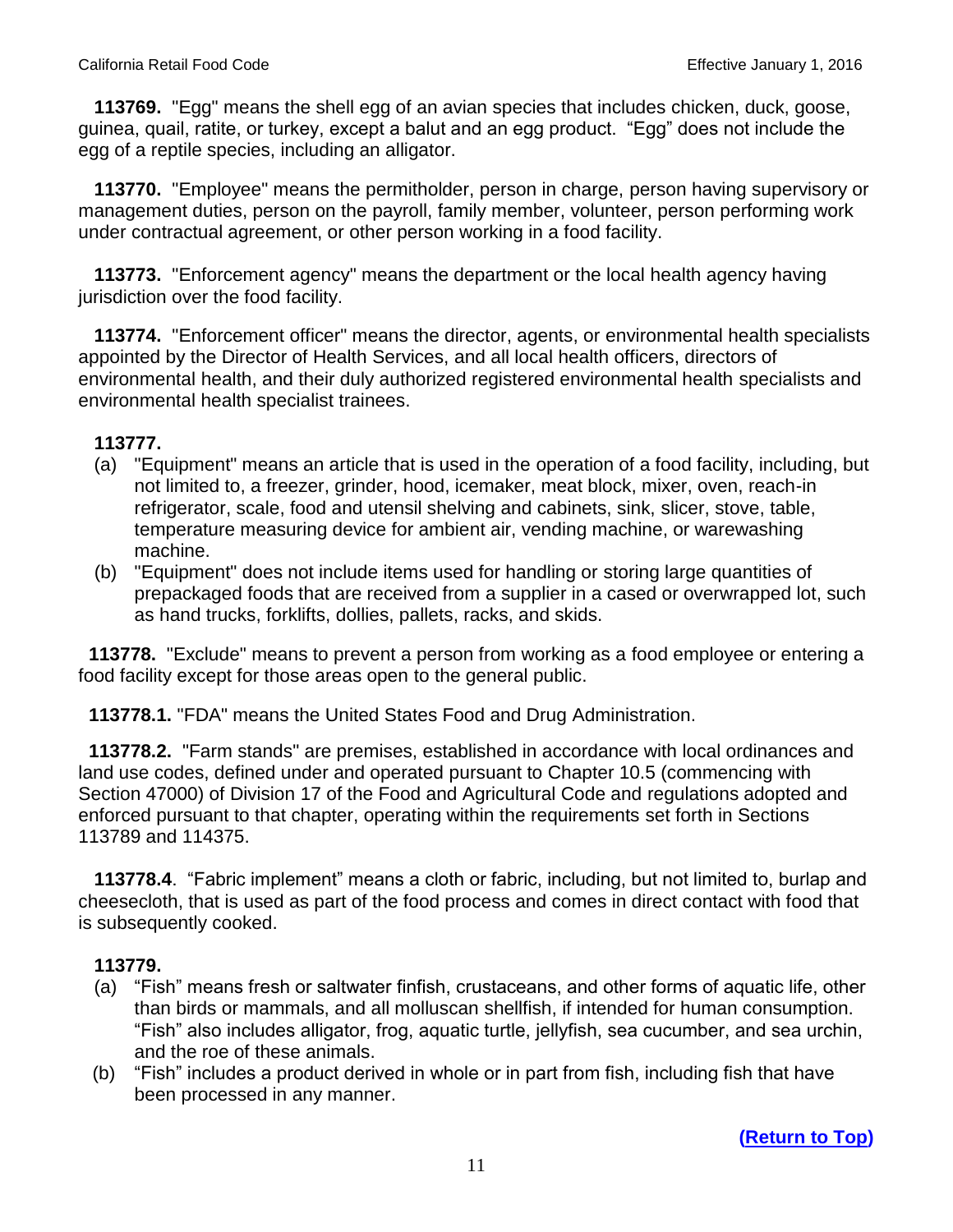**113780.** "Fishermen's market" means a location that is operated by a commercial fisherman licensed by the Department of Fish and Wildlife or an entity representing two or more Californialicensed commercial fishermen or California-licensed commercial fishermen and Californiaregistered aquaculturists, that sells only raw edible aquatic plants, raw fresh fish, or fresh frozen fish, caught by commercial fishermen licensed by the Department of Fish and Wildlife or harvested by California-registered aquaculturists, directly to consumers.

 **113781.** "Food" means a raw, cooked, or processed edible substance, ice, beverage, an ingredient used or intended for use or for sale in whole or in part for human consumption, and chewing gum.

 **113783.** "Food bank" means a surplus food collection and distribution system operated and established to assist in bringing donated food to nonprofit charitable organizations and individuals for the purposes of reducing hunger and supplying nutritional needs.

**113784.** "Food compartment" means an enclosed space, including, but not limited to, an air pot, blender, bulk dispensing system, covered chafing dish, and covered ice bin, with all of the following characteristics:

- (a) The space is defined by a physical barrier from the outside environment that completely encloses all food, food-contact surfaces, and the handling of nonprepackaged food.
- (b) All access openings are equipped with tight-fitting closures, or one or more alternative barriers that effectively protect the food from contamination, facilitate safe food handling, while minimizing exposure to the environment.
- (c) It is constructed from materials that are nontoxic, smooth, easily cleanable, and durable and is constructed to facilitate the cleaning of the interior and exterior of the compartment.

**113786.** "Food-contact surface" means either of the following:

- (a) A surface of equipment or a utensil with which food normally comes into contact.
- (b) A surface of equipment or a utensil from which food may drain, drip, or splash into a food or onto a surface normally in contact with food.

**113788.** "Food employee" means an employee working with food, food equipment or utensils, or food-contact surfaces.

- (a) "Food facility" means an operation that stores, prepares, packages, serves, vends, or otherwise provides food for human consumption at the retail level, including, but not limited to, the following:
	- (1) An operation where food is consumed on or off the premises, regardless of whether there is a charge for the food.
	- (2) A place used in conjunction with the operations described in this subdivision, including, but not limited to, storage facilities for food-related utensils, equipment, and materials.
- (b) "Food facility" includes permanent and nonpermanent food facilities, including, but not limited to, the following:
	- (1) Public and private school cafeterias.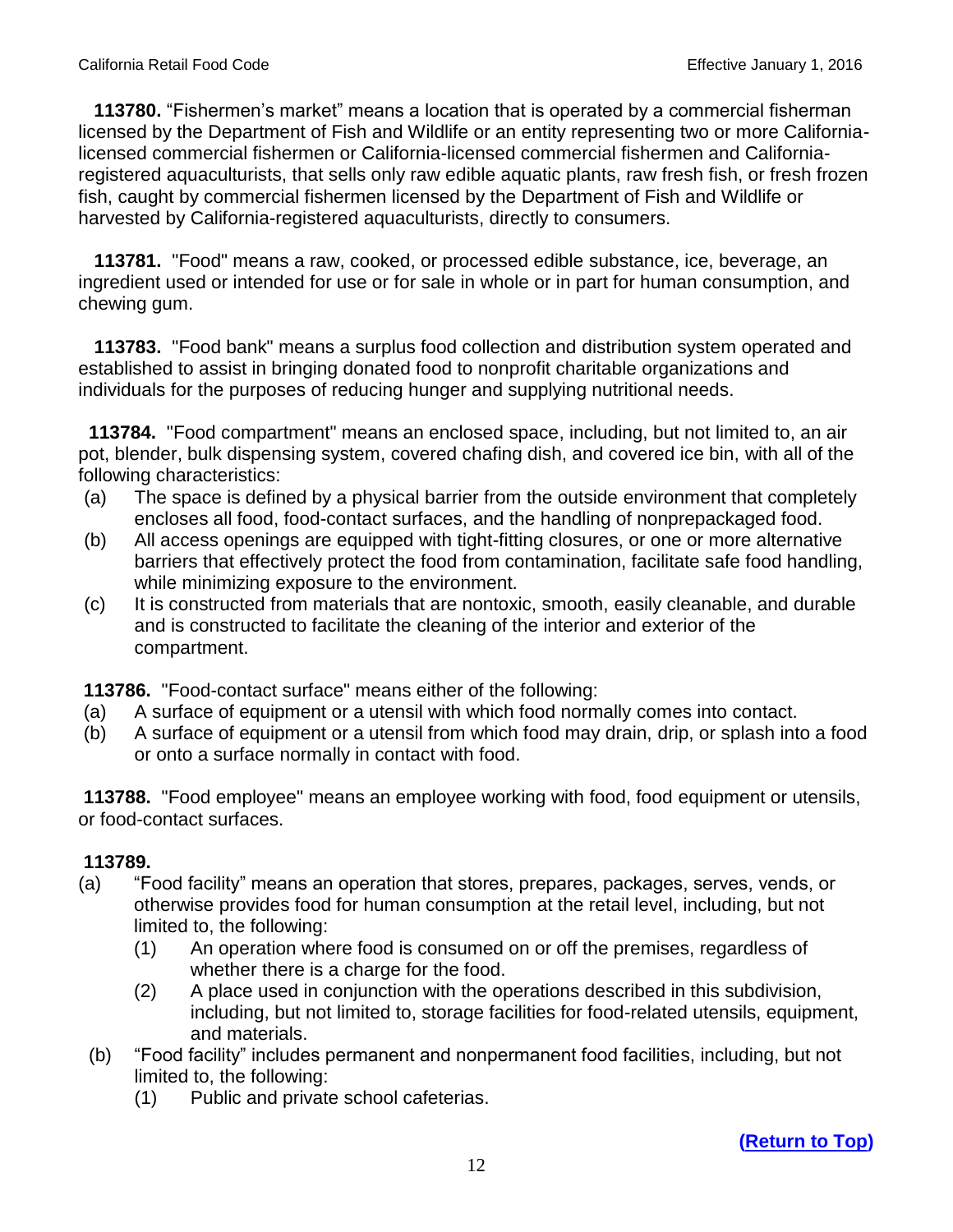- (2) Restricted food service facilities.
- (3) Licensed health care facilities, except as provided in paragraph (13) of subdivision (c).
- (4) Commissaries.
- (5) Mobile food facilities.
- (6) Mobile support units.
- (7) Temporary food facilities.
- (8) Vending machines.
- (9) Certified farmers' markets, for purposes of permitting and enforcement pursuant to Section 114370.
- (10) Farm stands, for purposes of permitting and enforcement pursuant to Section 114375.
- (11) Fishermen's markets.
- (c) "Food facility" does not include any of the following:
	- (1) A cooperative arrangement wherein no permanent facilities are used for storing or handling food.
	- (2) A private home, including a cottage food operation that is registered or has a permit pursuant to Section 114365.
	- (3) A church, private club, or other nonprofit association that gives or sells food to its members and guests, and not to the general public, at an event that occurs not more than three days in any 90-day period.
	- (4) A for-profit entity that gives or sells food at an event that occurs not more than three days in a 90-day period for the benefit of a nonprofit association, if the forprofit entity receives no monetary benefit, other than that resulting from recognition from participating in an event.
	- (5) Premises set aside for wine tasting, as that term is used in Section 23356.1 of the Business and Professions Code, or premises set aside by a beer manufacturer, as defined in Section 25000.2 of the Business and Professions Code, and in the regulations adopted pursuant to those sections, that comply with Section 118375, regardless of whether there is a charge for the wine or beer tasting, if no other beverage, except for bottles of wine or beer and prepackaged nonpotentially hazardous beverages, is offered for sale or for onsite consumption and no food, except for crackers, pretzels, or prepackaged food that is not potentially hazardous food is offered for sale or for onsite consumption.
	- (6) An outlet or location, including, but not limited to, premises, operated by a producer, selling or offering for sale only whole produce grown by the producer or shell eggs, or both, provided the sales are conducted at an outlet or location controlled by the producer.
	- (7) A commercial food processing establishment as defined in Section 111955.
	- (8) A child day care facility, as defined in Section 1596.750.
	- (9) A community care facility, as defined in Section 1502.
	- (10) A residential care facility for the elderly, as defined in Section 1569.2.
	- (11) A residential care facility for the chronically ill, which has the same meaning as a residential care facility, as defined in Section 1568.01.
	- (12)
- (A) An intermediate care facility for the developmentally disabled, as defined in subdivisions (e), (h), and (m) of Section 1250, with a capacity of six beds or fewer.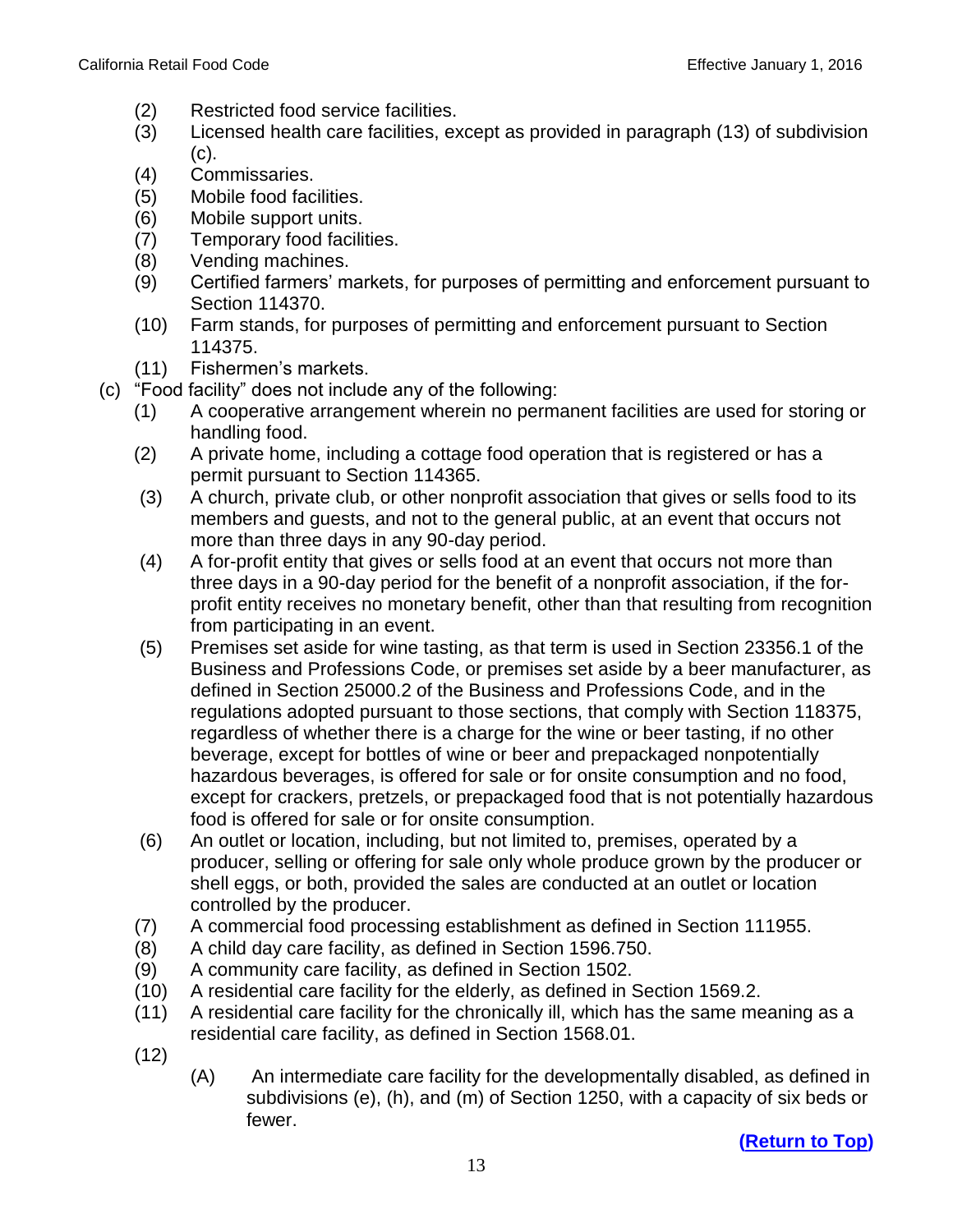- (B) A facility described in subparagraph (A) shall report any foodborne illness or outbreak to the local health department and to the State Department of Public Health within 24 hours of the illness or outbreak.
- (13) A community food producer, as defined in Section 113752.

## **113790.**

- (a) "Food handler" means an individual who is involved in the preparation, storage, or service of food in a food facility, as defined in subdivision (b), other than an individual holding a valid food safety certificate issued pursuant to Section 113947.3 or an individual involved in the preparation, storage, or service of food in a temporary food facility, as defined in Section 113930.
- (b) For purposes of the definition of a "food facility" in subdivision (a) and in Section 113948, a food facility means a food facility, as defined in Section 113789, that sells food for human consumption to the general public.

 **113791.** "Food preparation" means packaging, processing, assembling, portioning, or any operation that changes the form, flavor, or consistency of food, but does not include trimming of produce.

 **113794.** "Food safety program" means any city, county, or city and county program that requires, at a minimum, either of the following:

- (a) The training of one or more individuals, whether denominated as "owners," "managers," "handlers," or otherwise, relating in any manner to food safety issues.
- (b) Individuals to pass a food safety certification examination.

 **113794.1.** "Food handler program" means any city, county, or city and county program that requires that all or a substantial portion of the employees of a food facility who are involved in the preparation, storage, service, or handling of food products, engage in an approved food safety training or pass an approved food safety certification examination, or both.

**113794.3**. "Fresh frozen" means that the food was quickly frozen while still fresh, including immediately after the food had been harvested or fish had been caught.

 **113794.4.** "Frozen food" means a food maintained at a temperature at which all moisture therein is in a solid state.

- (a) "Game animal" means an animal, the products of which are food, that is not classified as cattle, sheep, swine, goat, horse, mule, or other equine in 9 C.F.R. 301, as poultry in 9 C.F.R. 381, or as fish as defined under Subpart 1 -201.10(B)(31) of the Food and Drug Administration 2001 Food Code.
- (b) "Game animal" includes mammals such as reindeer, elk, deer, antelope, water buffalo, bison, rabbit, squirrel, opossum, raccoon, nutria, or muskrat, and nonaquatic reptiles such as land snakes.
- (c) "Game animal" does not include ratites such as ostrich, emu, and rhea.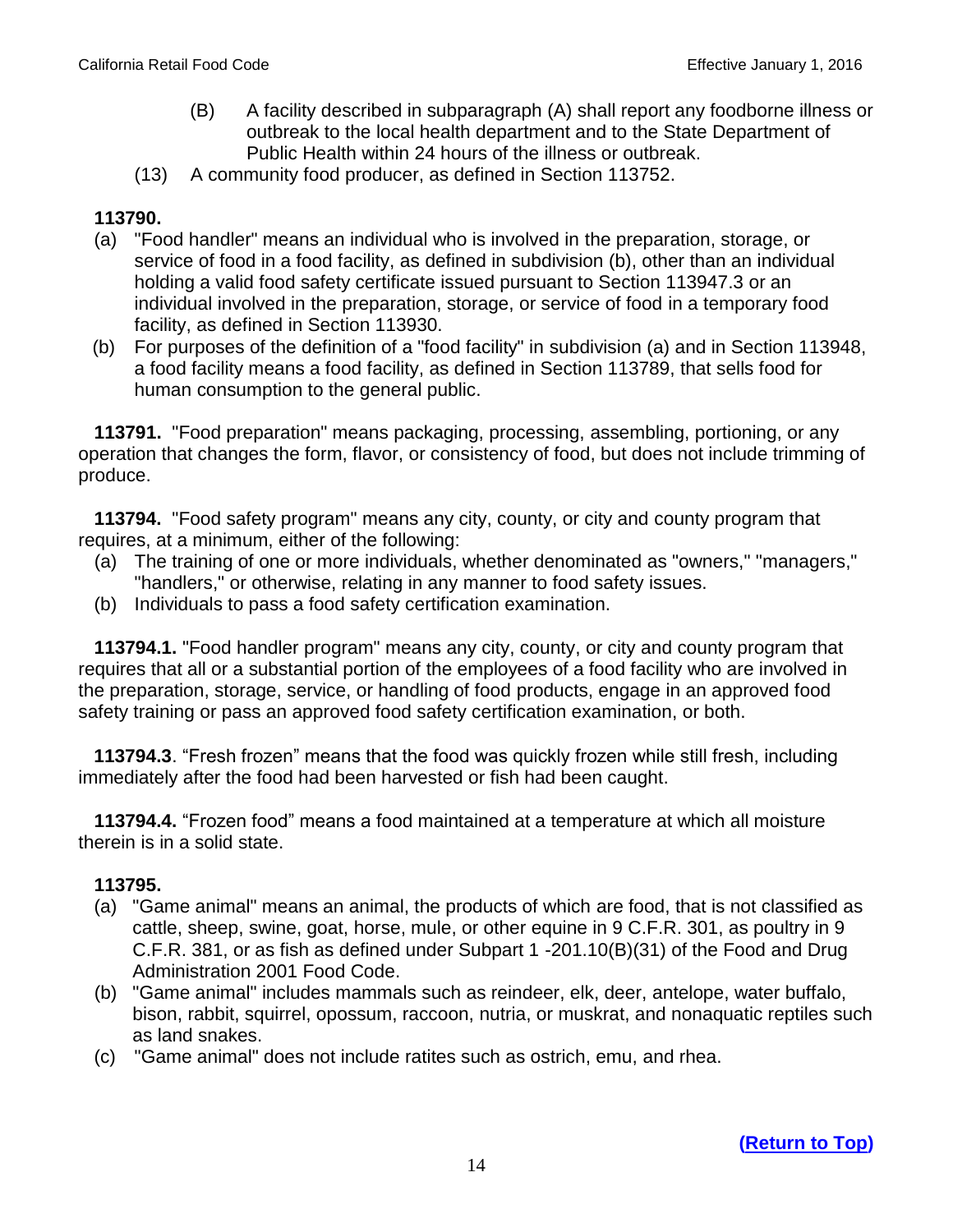**113796.** "Gleaner" means a person who legally gathers remnants of an agricultural crop or harvest part of, or all of, an agricultural crop made available by the owner of the agricultural crop.

 **113797.** "Grade A standards" means the requirements of the United States Public Health Service/FDA "Grade A Pasteurized Milk Ordinance" and "Grade A Condensed and Dry Milk Ordinance" with which certain fluid and dry milk and milk products comply.

 **113799.** "HACCP" means a Hazard Analysis Critical Control Point.

 **113801.** "HACCP plan" means a written document that complies with the requirements of Section 114419.1 and that delineates the formal procedures for following the Hazard Analysis Critical Control Point principles developed by the National Advisory Committee on Microbiological Criteria for Foods. These principles include completion of the following basic steps:

- (a) Completion of hazard analysis identification by identifying the likely hazards to consumers presented by a specific food.
- (b) Determination of critical control points in receiving, storage, preparation, displaying, and dispensing of a food.
- (c) Setting of measurable critical limits for each critical control point determined.
- (d) Developing and maintaining monitoring practices to determine if critical limits are being met.
- (e) Developing and utilizing corrective action plans when failure to meet critical limits is detected.
- (f) Establishing and maintaining a recordkeeping system to verify adherence to an HACCP plan.
- (g) Establishing a system of audits to do both of the following:
	- (1) Initially verify the effectiveness of the critical limits set and appropriateness of the determination of critical control points.
	- (2) Periodically verify the effectiveness of the HACCP plan.

 **113803.** "Hazard" means a biological, chemical, or physical property that may cause an unacceptable public health risk.

 **113804.** "Hearing officer" means a local health officer, a director of environmental health, or his or her designee.

 **113805**. "Hermetically sealed container" means a container that is designed and intended to be secure against the entry of micro-organisms and, in the case of low acid canned foods, to maintain the commercial sterility of its contents after processing.

 **113806.** "Highly susceptible population" means a group of persons who are more likely than other people in the general population to experience foodborne disease because both of the following conditions exist:

(a) The group is comprised of immunocompromised persons, preschool age children, or older adults.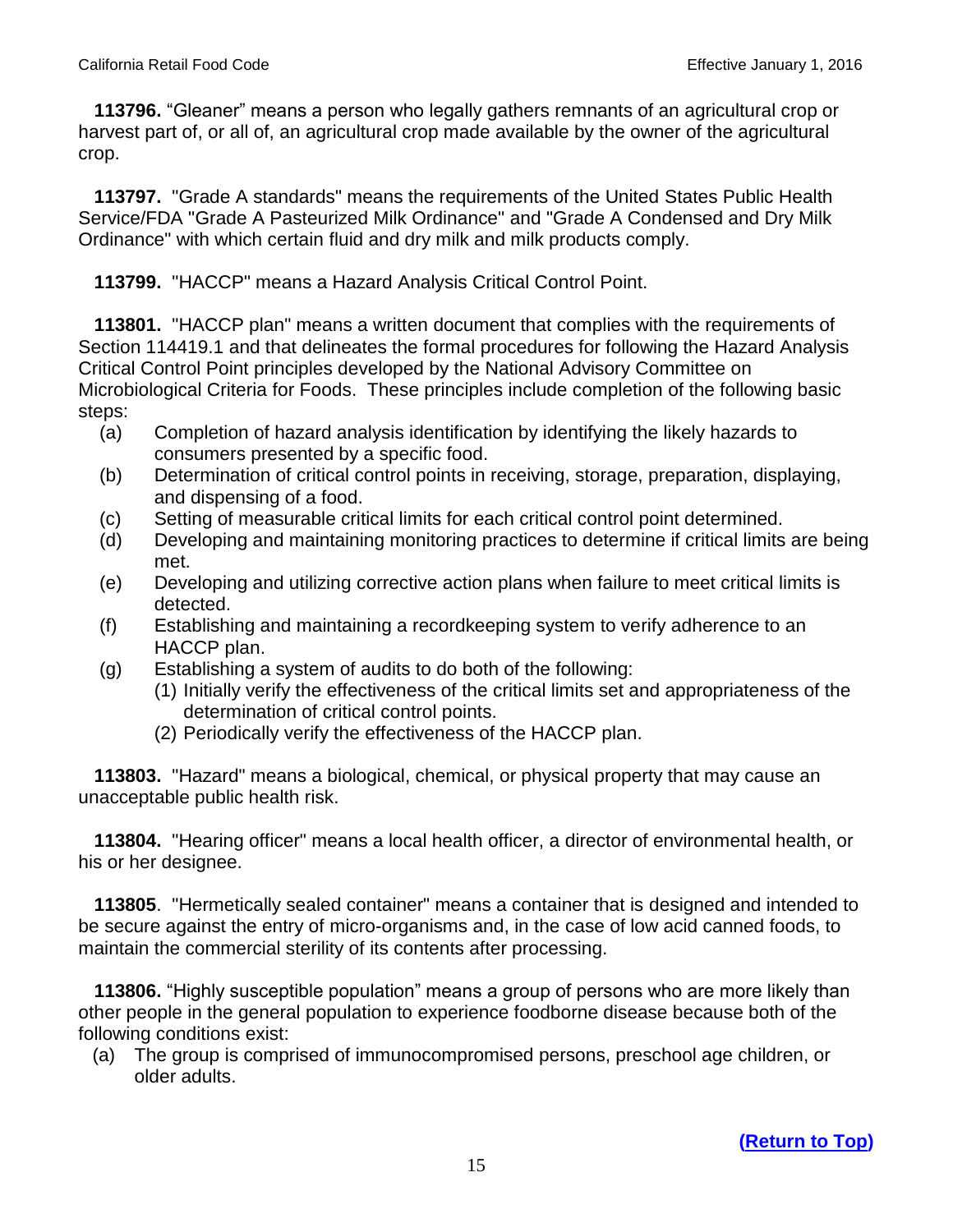(b) The group obtains food at a facility, including, but not limited to, a kidney dialysis center, hospital, nursing home, or senior center, that provides services, such as custodial care, health care, assisted living, or socialization services.

 **113807.** "Hot dog" means a whole, cured, cooked sausage that is skinless or stuffed in a casing, that may be known as a frankfurter, frank, furter, wiener, red hot, vienna, bologna, garlic bologna, or knockwurst, and that may be served in a bun or roll.

 **113810.** "Imminent health hazard" means a significant threat or danger to health that is considered to exist when there is evidence sufficient to show that a product, practice, circumstance, or event creates a situation that can cause food infection, food intoxication, disease transmission, vermin infestation, or hazardous condition that requires immediate correction or cessation of operation to prevent injury, illness, or death.

 **113812.** "Impound" means the legal control exercised by the enforcement officer over the use, sale, disposal, or removal of any food, equipment, or utensils.

 **113814.** "Injected" means manipulating a meat so that infectious or toxigenic microorganisms may be introduced from its surface to its interior through tenderizing with deep penetration or injecting the meat by processes that may be referred to as "injecting," "pinning," or "stitch pumping."

 **113815.** "Juice" means the aqueous liquid expressed or extracted from one or more fruits or vegetables, purees of the edible portions of one or more fruits or vegetables, or any concentrates of such liquid or puree. "Juice" includes juice as a beverage, an ingredient of a beverage, and a puree as an ingredient of a beverage.

 **113816.** "Law" means applicable local, state, and federal statutes, regulations, and ordinances.

#### **113818.**

- (a) "Limited food preparation" means food preparation that is restricted to one or more of the following:
	- (1) Heating, frying, baking, roasting, popping, shaving of ice, blending, steaming or boiling of hot dogs, or assembly of nonprepackaged food.
	- (2) Dispensing and portioning of nonpotentially hazardous food.
	- (3) Holding, portioning, and dispensing of any foods that are prepared for satellite food service by the onsite permanent food facility or prepackaged by another approved source.
	- (4) Slicing and chopping of food on a heated cooking surface during the cooking process.
	- (5) Cooking and seasoning to order.
	- (6) Preparing beverages that are for immediate service, in response to an individual consumer order, that do not contain frozen milk products.
- (b) "Limited food preparation" does not include any of the following:
	- (1) Slicing and chopping unless it is on the heated cooking surface.
	- (2) Thawing.
	- (3) Cooling of cooked, potentially hazardous food.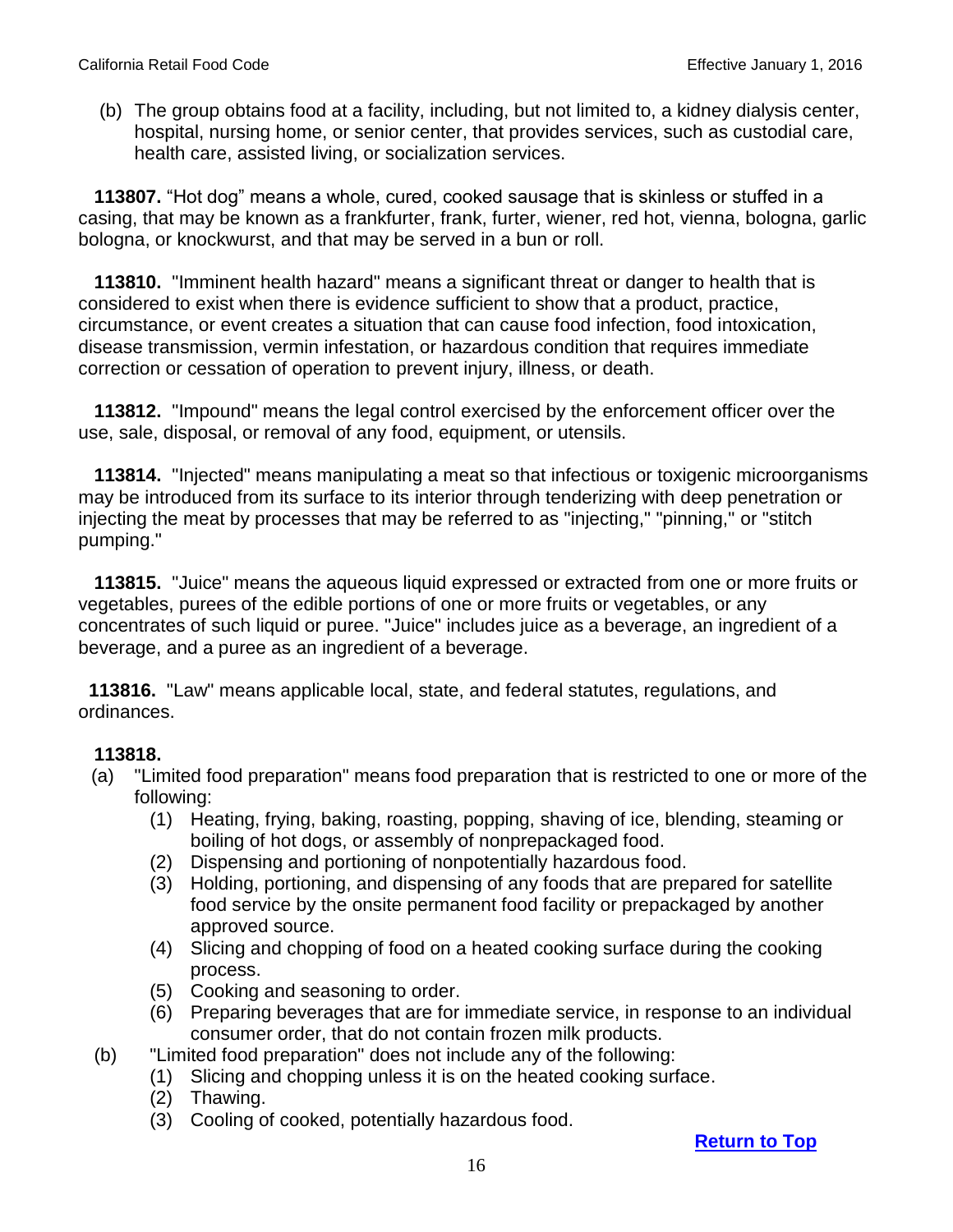- (4) Grinding raw ingredients or potentially hazardous food.
- (5) Reheating of potentially hazardous foods for hold holding, except for steamed or boiled hot dogs and tamales in the original, inedible wrapper
- (6) Except as authorized in paragraph (3) of subdivision (a), hot holding of nonprepackaged, potentially hazardous food, except for roasting corn on the cob, steamed or boiled hot dogs, and tamales in the original, inedible wrapper.
- (7) Washing of foods.
- (8) Cooking of potentially hazardous foods for later use.

 **113820.** "Linens" means fabric items such as cloth hampers, cloth napkins, tablecloths, wiping cloths, and work garments, including cloth gloves.

 **113821.** "Major violation" means a violation of this part that may pose an imminent health hazard and warrants immediate closure or other corrective action.

 **113823.** "Meat" means the flesh of animals used as food, including the dressed flesh of cattle, swine, sheep, goats, game animal, and other edible animals, except fish and poultry.

 **113824.** "Menu change" means a modification of a food facility's menu that would require a change in the food facility's food preparation methods, storage equipment, or storage capacity previously approved by the local enforcement agency. These changes may include, but are not limited to, the addition of potentially hazardous foods to a menu, installation of new food preparation or storage equipment, or increasing storage capacity.

 **113827.** "Minor violation" means a violation of this part that does not pose an imminent health hazard, but does warrant correction.

#### **113831.**

- (a) "Mobile food facility" means any vehicle used in conjunction with a commissary or other permanent food facility upon which food is sold or distributed at retail. "Mobile food facility" does not include a "transporter" used to transport packaged food from a food facility, or other approved source to the consumer.
- (b) "Single operating site mobile food facilities" means at least one, but not more than four, unenclosed mobile food facilities, and their auxiliary units, that operate adjacent to each other at a single location.

 **113833.** "Mobile support unit" means a vehicle used in conjunction with a commissary or other permanent food facility that travels to and services mobile food facilities as needed to replenish supplies, including food and potable water, clean the interior of the unit, or dispose of liquid or solid wastes.

 **113835.** "Molluscan shellfish" means any edible species of fresh or frozen oysters, clams, mussels, and scallops or edible portions thereof, except when the scallop product consists only of the shucked adductor muscle.

 **113837.** "Multiservice utensil" means a utensil manufactured for use more than one time.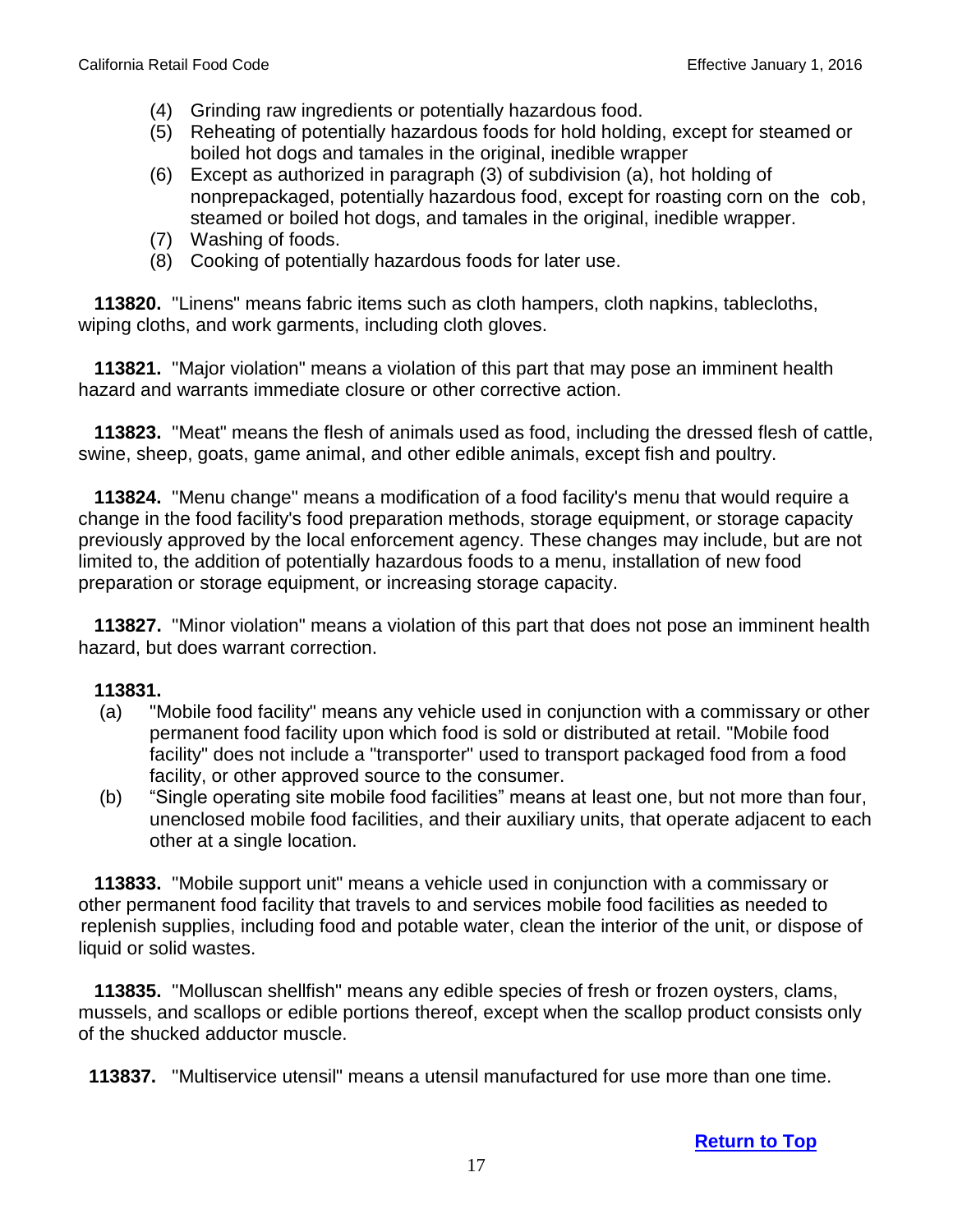**113839.** "Nonpermanent food facility" means a food facility that operates from a mobile unit or at a nonpermanent location, including, but not limited to, a certified farmers' market, a fishermen's market, a mobile food facility, a mobile support unit, a temporary food facility, or a vending machine.

 **113841.** "Nonprofit charitable organization" means either of the following:

- (a) A corporation incorporated pursuant to the Nonprofit Corporation Law (Division 2 (commencing with Section 5000) of Title 1 of the Corporations Code), that is exempt from taxation pursuant to paragraphs (1) to (10), inclusive, and paragraph (19) of Section 501 (c) of the Internal Revenue Code and Section 23701d of the Revenue and Taxation Code.
- (b) An organization that was organized and is in operation for charitable purposes and meets the requirements of Section 214 of the Revenue and Taxation Code.

**113842.** "Nonprofit charitable temporary food facilities" means either one of the following:

- (a) A temporary food facility, as defined in Section 113930, that is conducted by a nonprofit charitable organization, as defined in Section 113841.
- (b) An established club or organization of students that operates under the authorization of a school or other educational facility.

 **113843.** "Open-air barbecue" means a piece of equipment designed for barbecuing food, where the food is prepared out of doors by cooking directly over hot coals, heated lava, hot stones, gas flame, or other method approved by the department, on equipment suitably designed and maintained for use out of doors, that is operated by a temporary food facility, or a mobile food facility that remains fixed during hours of operations at a community event or a permanent food facility.

 **113846.** "Outdoor wood-burning oven" means an oven located out of doors, that utilizes wood as the primary fuel for cooking and is operated on the same premises as, and in conjunction with, a permanent food facility.

 **113849.** "Permanent food facility" means a food facility operating in a permanently constructed structure, including any room, building, place, or portion thereof, maintained, used, or operated for the purpose of storing, preparing, serving, manufacturing, packaging, or otherwise handling food at the retail level.

 **113851.** "Permit" means the document issued by the enforcement agency that authorizes a person to operate a food facility.

 **113853.** "Permitholder" means the entity that is legally responsible for the operation of the food facility, such as the owner, the owner's agent, or other person, and possesses a valid permit to operate a food facility.

 **113855.** "Person" means any individual, firm, partnership, joint venture, association, limited liability company, corporation, estate, trust, receiver, syndicate, city, county, or other political subdivision, or any other group or combination acting as a unit.

 **113856.** "Person in charge" means the individual present at a food facility who is responsible for the operation of the food facility.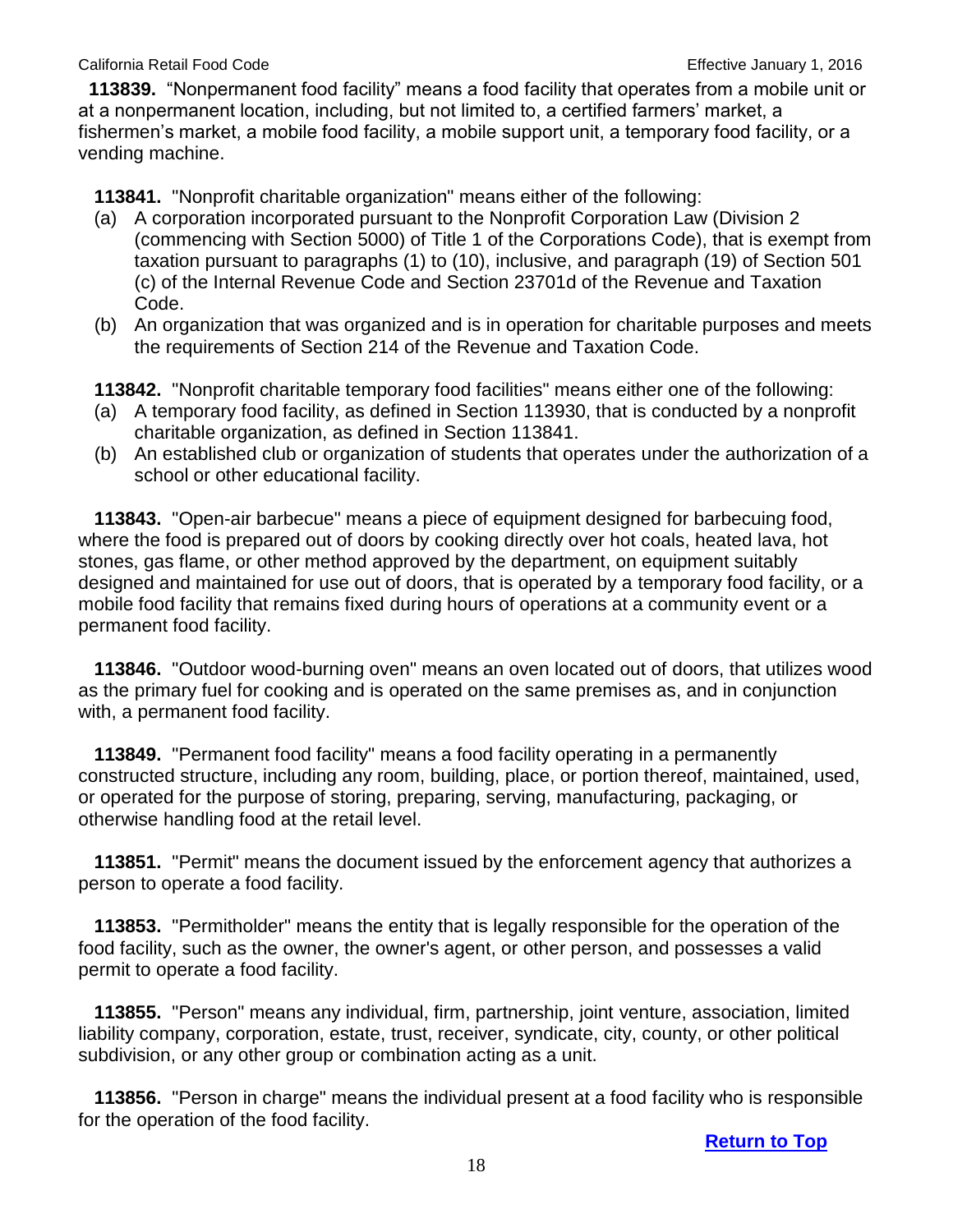#### **113859.**

- (a) "Personal care items" means items or substances that may be poisonous, toxic, or a source of contamination and are used to maintain or enhance a person's health, hygiene, or appearance.
- (b) "Personal care items" include items such as medicines, first aid supplies, cosmetics, and toiletries such as toothpaste and mouthwash.

 **113861.** "pH" means the symbol for the negative logarithm of the hydrogen ion concentration, which is a measure of the degree of acidity or alkalinity of a solution. Values between 0 and 7 indicate acidity and values between 7 and 14 indicate alkalinity. The value for pure distilled water is 7, which is considered neutral.

 **113863.** "Plumbing fixture" means a receptacle or device that is permanently or temporarily connected to the water distribution system of the premises and demands a supply of water from the system or discharges used water, waste materials, or sewage directly or indirectly to the drainage system of the premises.

 **113865.** "Plumbing system" means the water supply and distribution pipes, plumbing fixtures and traps, soil, waste, and vent pipes, sanitary and storm sewers and building drains, including their respective connections, devices, and appurtenances within the premises, and watertreating equipment.

 **113867.** "Poisonous or toxic materials" means substances that are not intended for ingestion and are included in one of the following categories:

- (a) Cleaners and sanitizers, which include cleaning and sanitizing agents and agents such as caustics, acids, drying agents, polishes, and other chemicals.
- (b) Pesticides except sanitizers, which include substances such as insecticides and rodenticides.
- (c) Substances necessary for the operation and maintenance of the facility, such as nonfood grade lubricants and personal care items that may be deleterious to health.
- (d) Substances that are not necessary for the operation and maintenance of the facility and are on the premises for retail sale, such as petroleum products and paints.

 **113868.** "Portable" means equipment that is capable of being lifted and moved or has utility connections that are designed to be disconnected or of sufficient length to permit the unit to be moved for cleaning, and does not exceed 80 pounds (36kg) in weight.

 **113869.** "Potable water" means water that complies with the standards for transient noncommunity water systems pursuant to the California Safe Drinking Water Act (Chapter 4 (commencing with Section 116270) of Part 12, to the extent permitted by federal law.

- (a) "Potentially hazardous food" means a food that requires time or temperature control to limit pathogenic micro-organism growth or toxin formation.
- (b) "Potentially hazardous food" includes a food of animal origin that is raw or heat-treated, a food of plant origin that is heat-treated or consists of raw seed sprouts, cut melons, cut tomatoes or mixtures of cut tomatoes that are not modified to render them unable to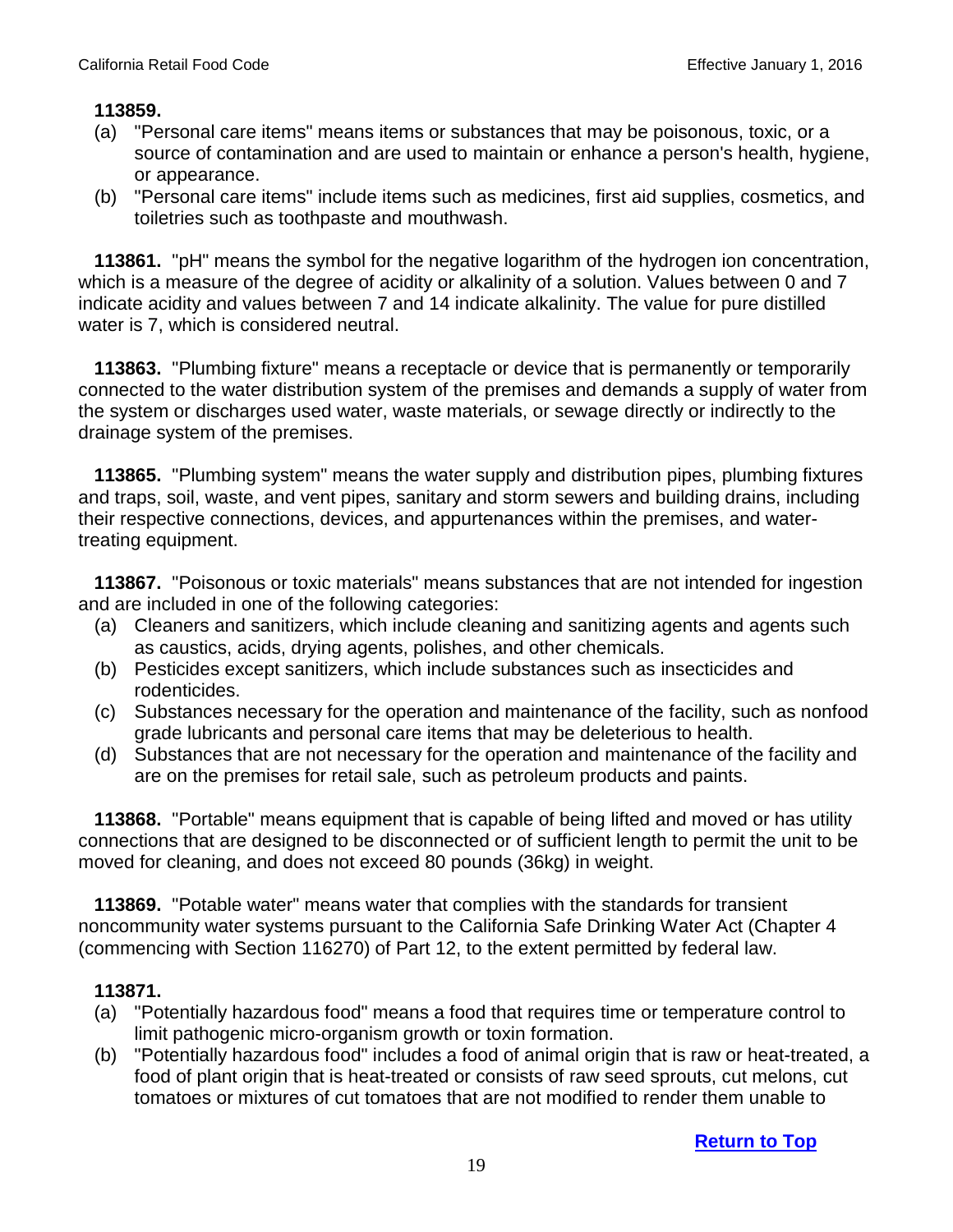support pathogenic micro-organism growth or toxin formation, and garlic-in-oil mixtures that are not acidified or otherwise modified at a food processing plant in a way that results in mixtures that do not support growth or toxin formation as specified under subdivision (a).

- (c) "Potentially hazardous food" does not include any of the following:
	- (1) A food with an aw value of 0.85 or less.
	- (2) A food with a pH level of 4.6 or below when measured at  $75^{\circ}$ F.
	- (3) An air-cooled, hard-boiled egg with shell intact, or an egg with shell intact that is not hard-boiled, but has been pasteurized to destroy all viable salmonellae.
	- (4) A food in an unopened, hermetically sealed container that is commercially processed to achieve and maintain commercial sterility under conditions of nonrefrigerated storage and distribution.
	- (5) A food that has been shown by appropriate microbial challenge studies approved by the enforcement agency not to support the rapid and progressive growth of infectious or toxigenic micro-organisms that may cause food infections or food intoxications, or the growth and toxin production of Clostridium botulinum, such as a food that has an aw and a pH that are above the levels specified under paragraphs (1) and (2) and that may contain a preservative, other barrier to the growth of micro-organisms, or a combination of barriers that inhibit the growth of micro-organisms.
	- (6) A food that does not support the rapid and progressive growth of infectious or toxigenic micro-organisms, even though the food may contain an infectious or toxigenic micro-organism or chemical or physical contaminant at a level sufficient to cause illness.

## **113873.**

- (a) "Poultry" means either of the following:
	- (1) Any domesticated bird, including chickens, turkeys, ducks, geese, or guineas, whether live or dead, as defined in 9 C.F.R. 381 Poultry Products Inspection Regulations.
	- (2) Any migratory waterfowl, game bird, including a pheasant, partridge, quail, grouse, or guinea, or pigeon, or squab, whether live or dead, as defined in 9 C.F.R. 362 Voluntary Poultry Inspection Program.
- (b) "Poultry" does not include ratites.

## **113874.** "Premises" means:

- (a) The food facility, its contents, and the contiguous land or property and its facilities and contents that are under the control of the permitholder.
- (b) The food facility, its contents, and the land or property not described in subdivision (a) if the facility and contents are under the control of the permitholder and may impact food facility personnel, facilities, or operations.

 **113876.** "Prepackaged food" means any properly labeled processed food, prepackaged to prevent any direct human contact with the food product upon distribution from the manufacturer, a food facility, or other approved source.

 **113877.** "Produce" means any whole edible portion of a plant in its raw and natural state.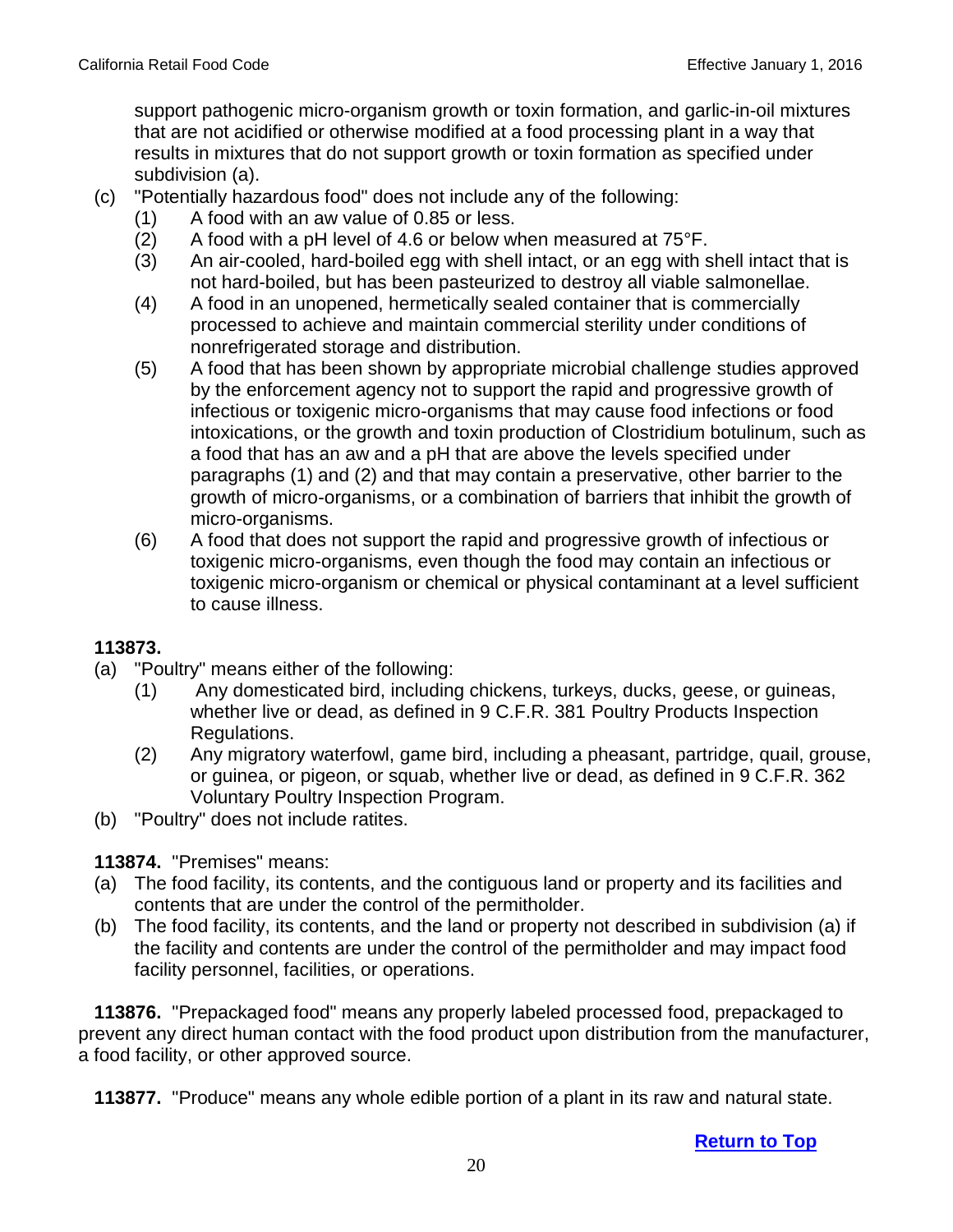**113879.** "Produce stand" means a permanent food facility that sells, offers for sale, or gives away only produce or shell eggs, or both, except that "produce stand" does not include premises operated by a producer selling or offering for sale only whole produce grown by the producer, or shell eggs, or both, provided that the sales are conducted on premises controlled by the producer.

 **113880.** "Producer" means a person or entity who produces shell eggs or edible plants by practice of the agricultural arts upon land that the person or entity controls.

 **113881.** "Ready-to-eat food" means food that is in a form that is edible without additional preparation to achieve food safety, as specified in Section 114004 or Section 114008, is a raw or partially cooked food of animal origin and the consumer is advised as specified under Section 114093, or may receive additional preparation for palatability or aesthetic, epicurean, gastronomic, or culinary purposes. "Ready-to-eat food" includes all of the following:

- (a) Raw food of animal origin that is cooked as specified in Section 114004 or 114008.
- (b) Raw fruits and vegetables that are washed as specified in Section 113992.
- (c) Fruits and vegetables that are cooked for hot holding as specified in Section 114010.
- (d) All potentially hazardous food that is cooked to the temperature and time required for the specific food under Sections 114004, 114008, and 114010 and cooled as specified in Section 114002.
- (e) Produce for which further washing, cooking, or other processing is not required for food safety, and from which rinds, peels, husks, or shells, if naturally present, are removed.
- (f) Substances derived from plants, such as spices, seasonings, and sugar.
- (g) A bakery item, such as bread, cakes, pies, fillings, or icing, for which further cooking is not required for food safety.
- (h) The following products that are produced in accordance with USDA guidelines and that have received a lethality treatment for pathogens: dry, fermented sausages, such as dry salami or pepperoni; salt-cured meat and poultry products, such as prosciutto ham, country cured ham, and parma ham; and dried meat and poultry products, such as jerky or beef sticks.
- (i) Foods manufactured according to 21 C.F.R. Part 113—Thermally Processed Low-Acid Foods Packaged in Hermetically Sealed Containers.

 **113883.** "Reduced-oxygen packaging" means the reduction of the amount of oxygen in a package by mechanically evacuating the oxygen, displacing the oxygen with another gas or combination of gases, or otherwise controlling the oxygen content in a package to a level below that normally found in the surrounding atmosphere, which is 21 percent oxygen. "Reducedoxygen packaging" includes methods that may be referred to as altered atmosphere, modified atmosphere, controlled atmosphere, low oxygen, and vacuum packaging, including sous vide.

 **113885.** "Refrigeration unit" means a mechanical unit that extracts heat from an area through liquefaction and evaporation of a fluid by a compressor, flame, or thermoelectric device, and includes a mechanical thermostatic control device that regulates refrigerated blown air into an enclosed area at or below the minimum required food storage temperature of potentially hazardous foods in conformance with Section 113996.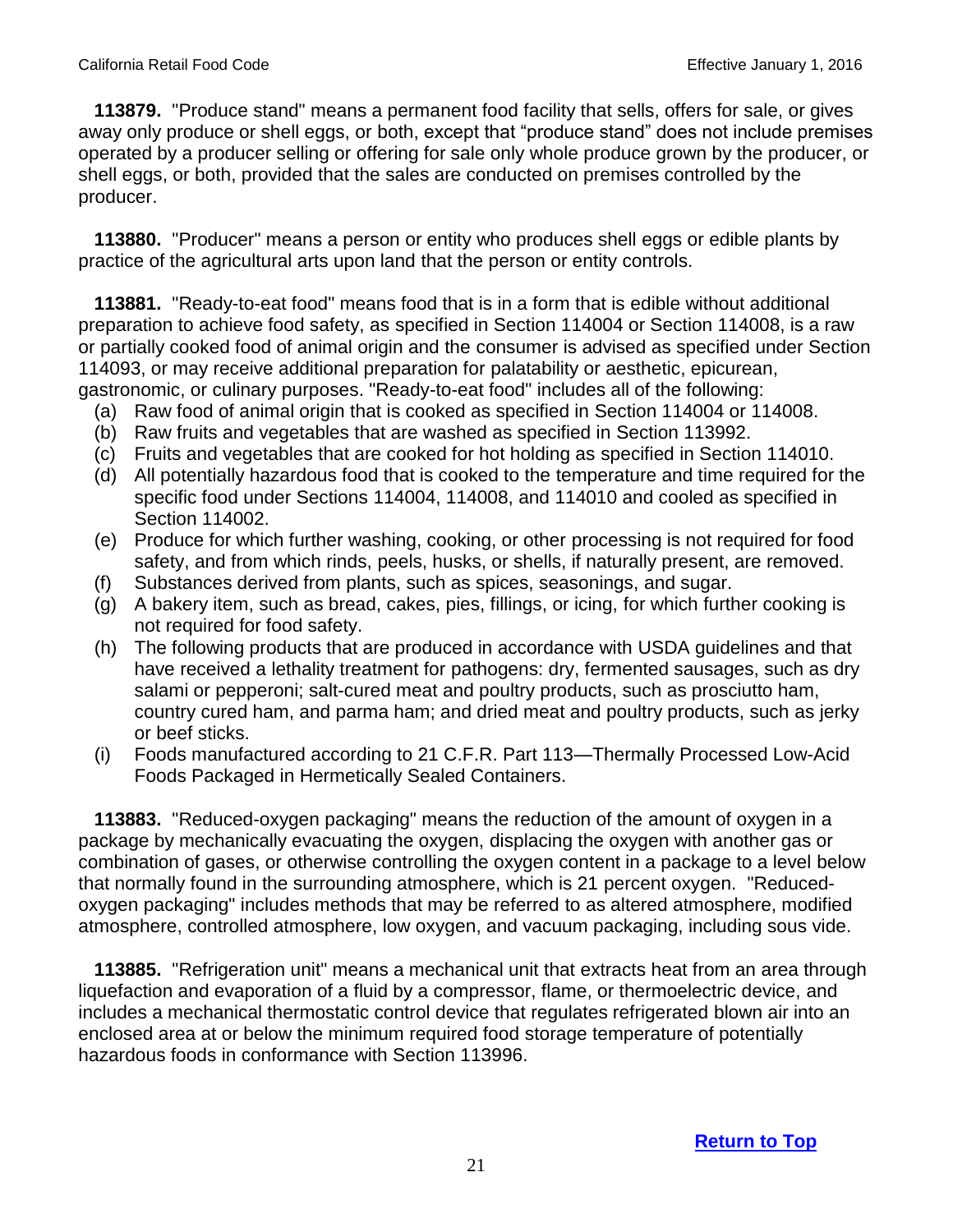**113887.** "Refuse" means solid waste not carried by water through the sewage system.

 **113889.** "Remodel" means construction, building, or repair to the food facility that requires a permit from the local building authority. For purposes of mobile food facilities, temporary food facilities, and satellite food service, "remodel" means any replacement or significant modification of an integral piece of equipment.

## **113893.**

- (a) "Restricted food service facility" means either of the following:
	- (1) A food facility of 20 guestrooms or less that provides overnight transient occupancy accommodations, that serves food only to its registered guests, that serves only a breakfast or similar early morning meal and no other meals, and that includes the price of food in the price of the overnight transient occupancy accommodation.
	- (2) An agricultural homestay facility that meets all of the following requirements:
		- (A) Has not more than six guest rooms or accommodates not more than 15 guests.
		- (B) Provides overnight transient accommodations.
		- (C) Serves food only to its registered guests and serves meals at any time, and includes the price of food in the price of the overnight transient occupancy accommodation.
		- (D) Lodging and meals are incidental and not the primary function of the agricultural homestay facility.
		- (E) The agricultural homestay facility is located on, and is a part of, a farm, as defined in Section 52262 of the Food and Agricultural Code, that produces agricultural products as its primary source of income.
- (b) Notwithstanding subdivision (a), a restricted food service facility may serve light foods or snacks presented to the guest for self-service.
- (c) The predominant relationship between the occupants of a restricted food service facility and the permitholder of the facility is that of innkeeper and guest. For purposes of this section, the existence of some other legal relationships as between some occupants and the permitholder shall be immaterial.

 **113894.** "Restrict" means to limit the activities of a food employee so that there is no risk of transmitting a disease that is transmissible through food and the food employee does not work with exposed food, clean equipment, utensils, linens, and unwrapped single-use articles.

 **113895.** "Retail" means the storing, preparing, serving, manufacturing, packaging, transporting, salvaging, or otherwise handling food for dispensing or sale directly to the consumer or indirectly through a delivery service.

 **113897.** "Sanitization" means the application of cumulative heat or chemicals on cleaned food-contact surfaces that, when evaluated for efficacy, is sufficient to yield a reduction of five logs, which is equal to a 99.999 percent reduction, of representative disease micro-organisms of public health importance.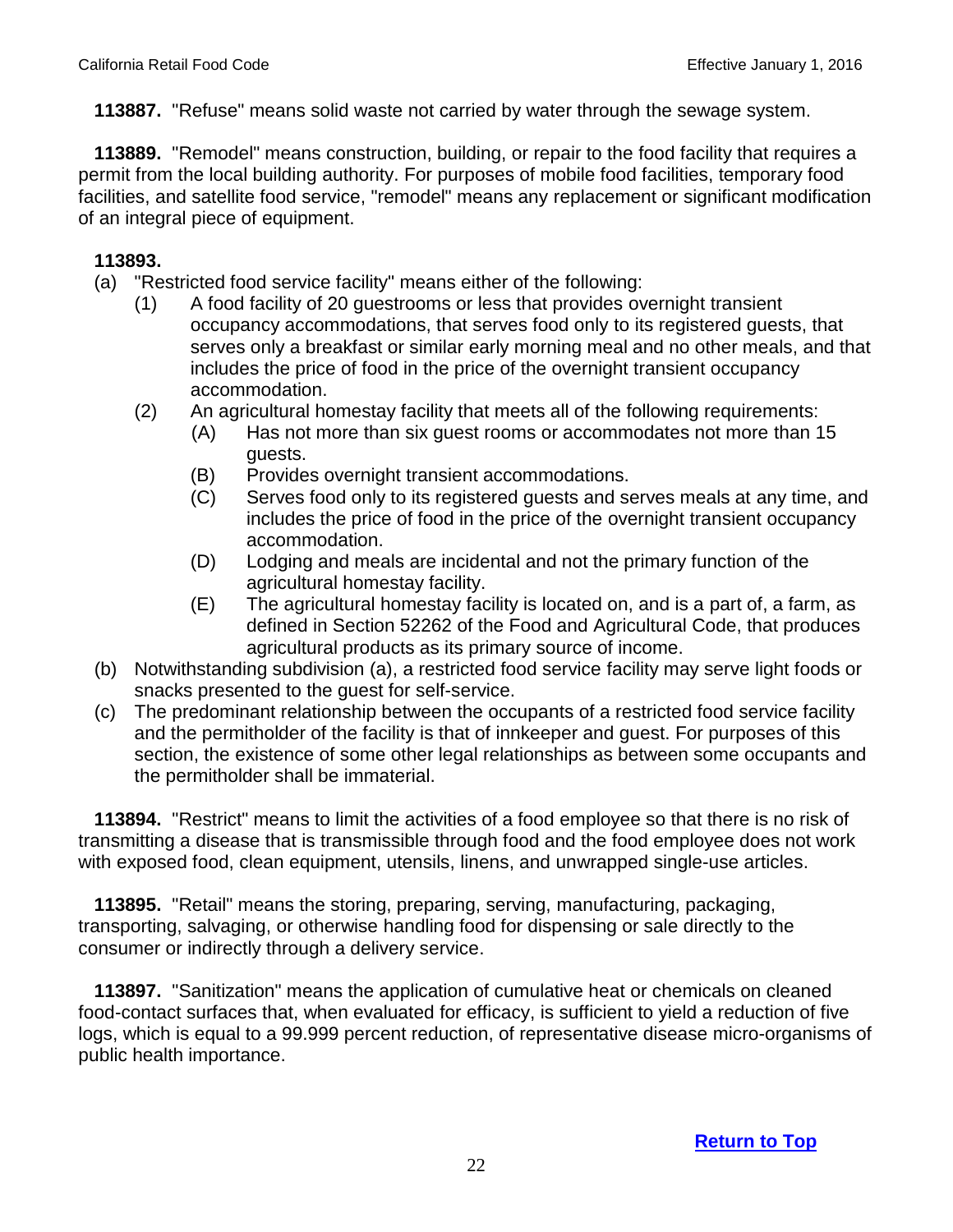**113899.** "Satellite food service" means a remotely located food service operation that is conducted on the same property as, in reasonable proximity to, and in conjunction with and by, a fully enclosed permanent food facility. Satellite food service does not include remote food service operations located within a fully enclosed permanent food facility.

 **113901.** "Sealed" means free of cracks or other openings that allow the entry or passage of moisture.

## **113903.**

- (a) "Service animal" means any dog that is individually trained to do work or perform tasks for the benefit of an individual with a disability, including a physical, sensory, psychiatric, intellectual, or other mental disability, or that is in training to do that work or perform those tasks. "Service animal" does not include any other species of animals, whether wild or domestic, trained or untrained.
- (b) The work or tasks performed by a service animal shall include assisting individuals who are blind or have low vision with navigation and other tasks, alerting individuals who are deaf or hard of hearing to the presence of people or sounds, providing nonviolent protection or rescue work, pulling a wheelchair, assisting an individual during a seizure, alerting individuals to the presence of allergens, retrieving items such as medicine or the telephone, providing physical support and assistance with balance and stability to individuals with mobility disabilities, or helping persons with psychiatric and neurological disabilities by preventing or interrupting impulsive or destructive behaviors. The crime deterrent effects of an animal's presence and the provision of emotional support, wellbeing, comfort, or companionship do not constitute work or tasks for the purposes of this subdivision.

 **113907.** "Shellfish certification number" means a unique combination of letters and numbers assigned by a shellfish control authority to a molluscan shellfish dealer according to law or to the provisions of the National Shellfish Sanitation Program.

 **113909.** "Shellfish control authority" means a state, federal, foreign, tribal, or other government entity legally responsible for administering a program that includes certification of molluscan shellfish harvesters and dealers.

 **113911.** "Shellstock" means raw, in-shell molluscan shellfish.

 **113912.** "Shucked shellfish" means molluscan shellfish that have one or both shells removed.

 **113914.** "Single-use articles" mean utensils, tableware, carry-out utensils, bulk food containers, and other items such as bags, containers, placemats, stirrers, straws, toothpicks, and wrappers that are designed and constructed for one time, one person use, after which they are intended for discard. "Single-use articles" also include items such as wax paper, butcher paper, plastic wrap, formed aluminum food containers, jars, plastic tubs or buckets, bread wrappers, pickle barrels, ketchup bottles, and number 10 cans that do not meet the materials, durability, strength, and cleanability specifications for utensils under Sections 114130, 114130.1, and 114130.3.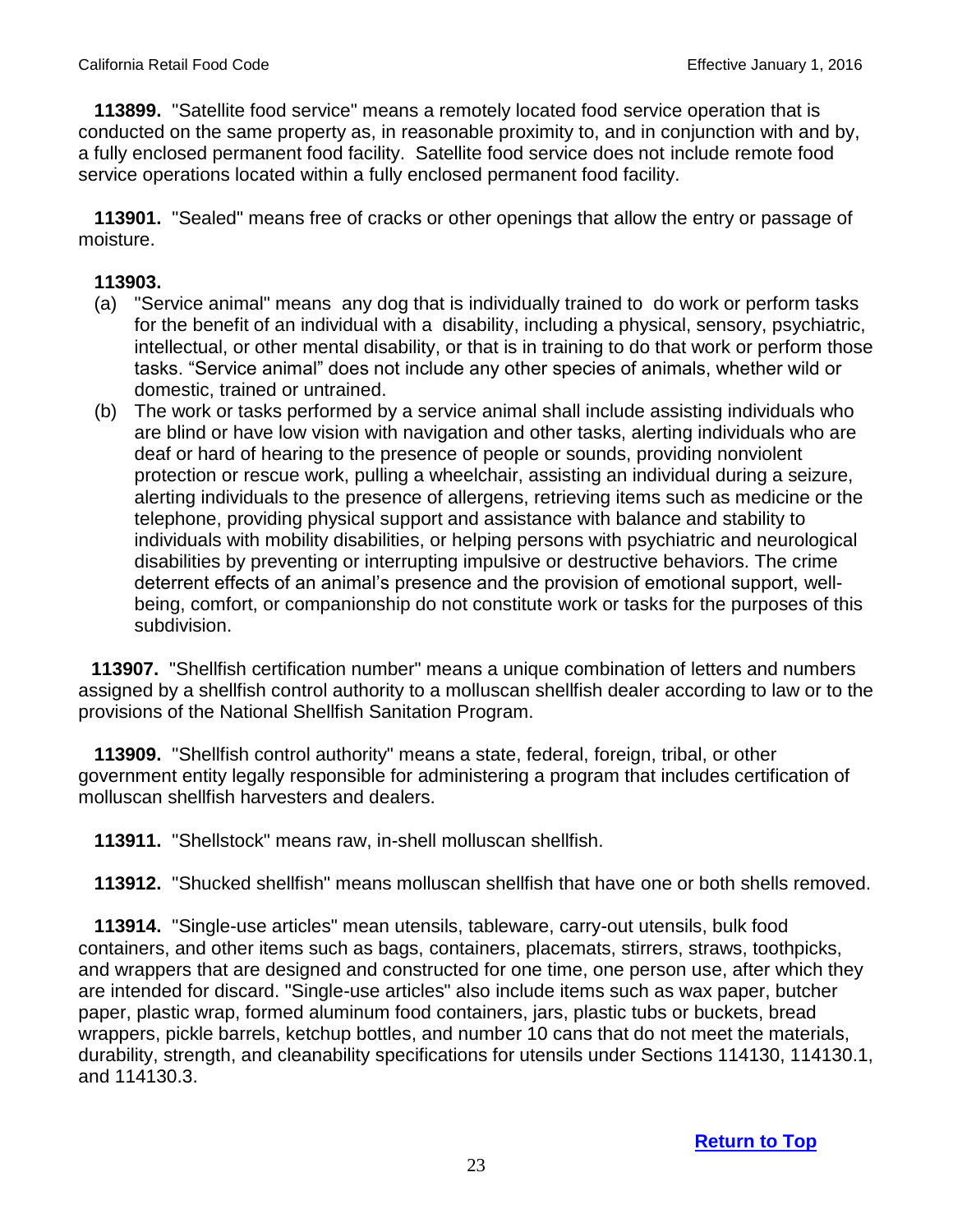**113916.** "Smooth" means any of the following:

- (a) A food-contact surface that is free of pits, pinholes, cracks, crevices, inclusions, rough edges, and other surface imperfections detectable by visual or tactile inspection.
- (b) A nonfood-contact equipment surface equal to that of commercial grade hot-rolled steel free of visible scale.
- (c) A floor, wall, or ceiling having an even or level surface with no roughness or projections that render it difficult to clean.

 **113917.** "Swap meet" shall have the meaning set forth in Section 21661 of the Business and Professions Code.

 **113924.** "Table-mounted equipment" means equipment that is not portable and is designed to be mounted off the floor on a table, counter, or shelf.

 **113926.** "Tableware" means eating, drinking, and serving utensils for table use, including forks, knives, spoons, bowls, cups, serving dishes, tumblers, and plates.

 **113928.** "Temperature measuring device" means a thermometer, thermocouple, thermistor, or other device that indicates the temperature of food, air, or water.

 **113930. "**Temporary food facility" means a food facility approved by the enforcement officer that operates at a fixed location for the duration of an approved community event or at a swap meet and only as a part of the community event or swap meet.

 **113931.** "Tight-fitting" means fabricated so that joining members are in contact along the entire seam with no opening greater than 1/64th inch (.04 cm).

 **113932.** "Transporter" means any vehicle used to transport food pursuant to a prior order from a manufacturer, distributor, retail food facility, or other approved source to a retail food facility or consumer.

 **113933.** "USDA" means the United States Department of Agriculture.

 **113934.** "Utensil" means a food-contact implement or container used in the storage, preparation, transportation, dispensing, sale, or service of food, such as kitchenware or tableware that is multiuse, single-service, or single-use, gloves used in contact with food, temperature sensing probes of food temperature measuring devices, and probe-type price or identification tags used in contact with food.

 **113936.** "Variance" means a written document issued by the department that allows the use of an alternative practice or procedure based on a determination by the department that the alternate practice or procedure is equivalent to the existing requirements, and that a health hazard will not result from the alternative practice or procedure. A variance may be issued in the following circumstances:

- (a) For employee hygiene, as described in subdivision (e) of Section 113953, and Sections 113953.3 and 113953.4.
- (b) For protection of food from contamination, as described in Sections 113984, 113986, 113988, and 113992.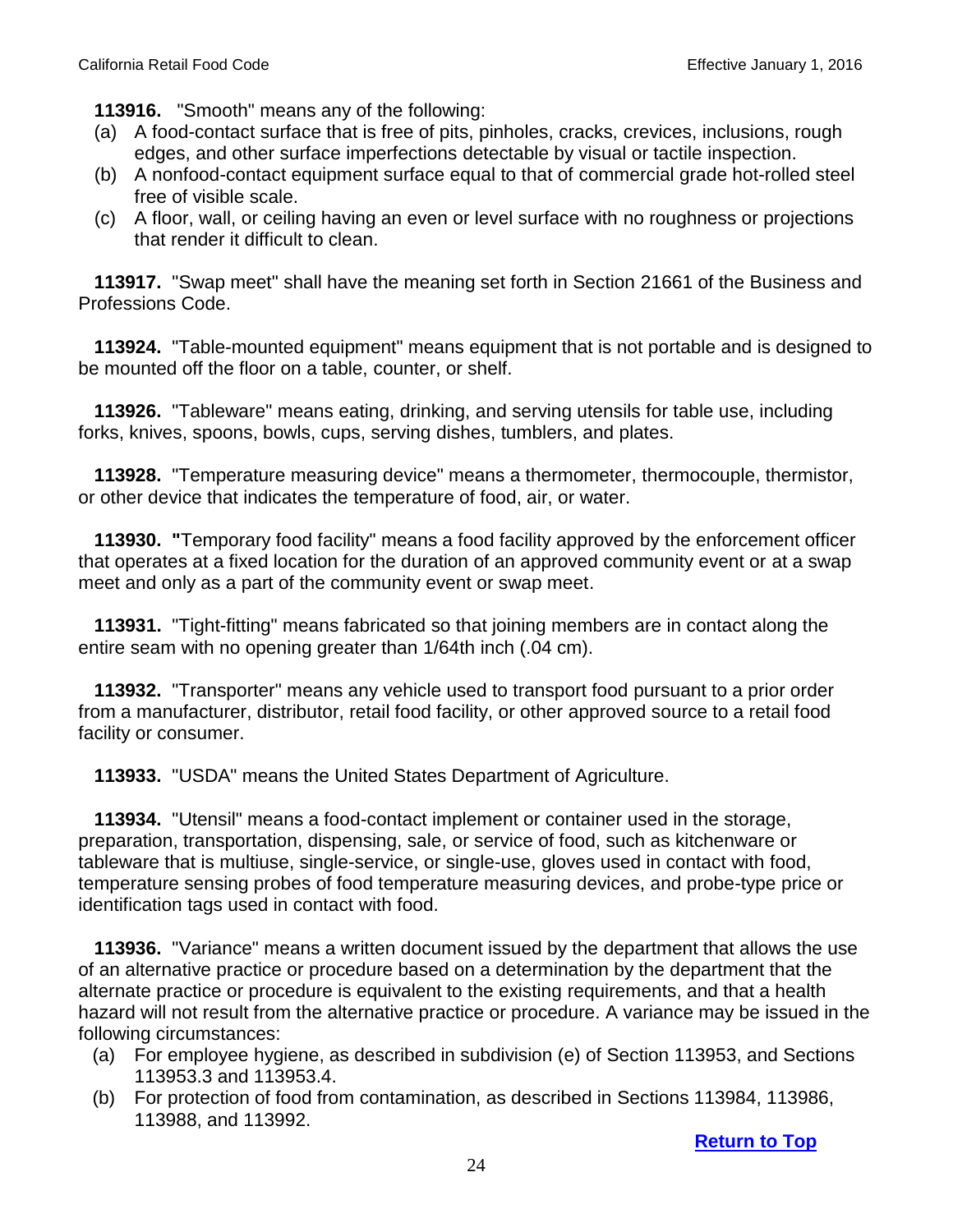- (c) For time as a public health control, as described in Section 114000.
- (d) For cooling time and methods, as described in Sections 114002 and 114002.1.
- (e) For cooking and reheating temperatures for potentially hazardous food, as described in Sections 114004, 114008, 114010, and 114016.
- (f) For use of raw shell eggs in foods that are not thoroughly cooked, as described in Section 114012.
- (g) For thawing of frozen food, as described in Section 114020.
- (h) For receiving temperatures of potentially hazardous foods, as described in Section 114037.
- (i) For reduced-oxygen packaging of potentially hazardous food, as described in Sections 114057 and 114057.1.
- (j) For sanitization methods for food-contact and nonfood-contact surfaces, as described in Sections 114099.6, 114109, 114117, 114119, and 114121.

 **113938.** "Vending machine" means a self-service device that, upon insertion of money or tokens, dispenses food without the necessity of replenishing the device between each vending operation and that operates in conjunction with a commissary. "Vending machine" does not include any device dispensing exclusively peanuts, nuts, popcorn, gum, or hard candy, prepackaged candy, cookies, crackers, or similar snacks and beverages that are not potentially hazardous food, and prepackaged ice.

 **113939.** "Vermin" means cockroaches, mice, rats, and similar pests that carry disease.

 **113939.1.** "Vermin infestation" means the presence of vermin within the food facility as evidenced by actual live bodies, fresh droppings or vomitus, urine stains, or gnaw marks, that could result in contamination to the food, equipment, packaging, or utensils.

 **113940.** "Warewashing" means the cleaning and sanitizing of utensils and food-contact surfaces of equipment.

**113941.** "Warm water" means water that is supplied through a mixing valve or combination faucet at a temperature of at least 100°F.

## **CHAPTER 3. Management and Personnel**

#### <span id="page-24-0"></span>**Article 1. Supervision**

 **113945.** The permitholder shall be the person in charge or shall designate a person in charge and shall ensure that a person in charge is present at the food facility during all hours of operation.

 **113945.1.** Except as specified in Section 113984.1, the person in charge shall ensure that persons unnecessary to the food facility operation shall not be allowed in the food preparation, food storage, or warewashing areas.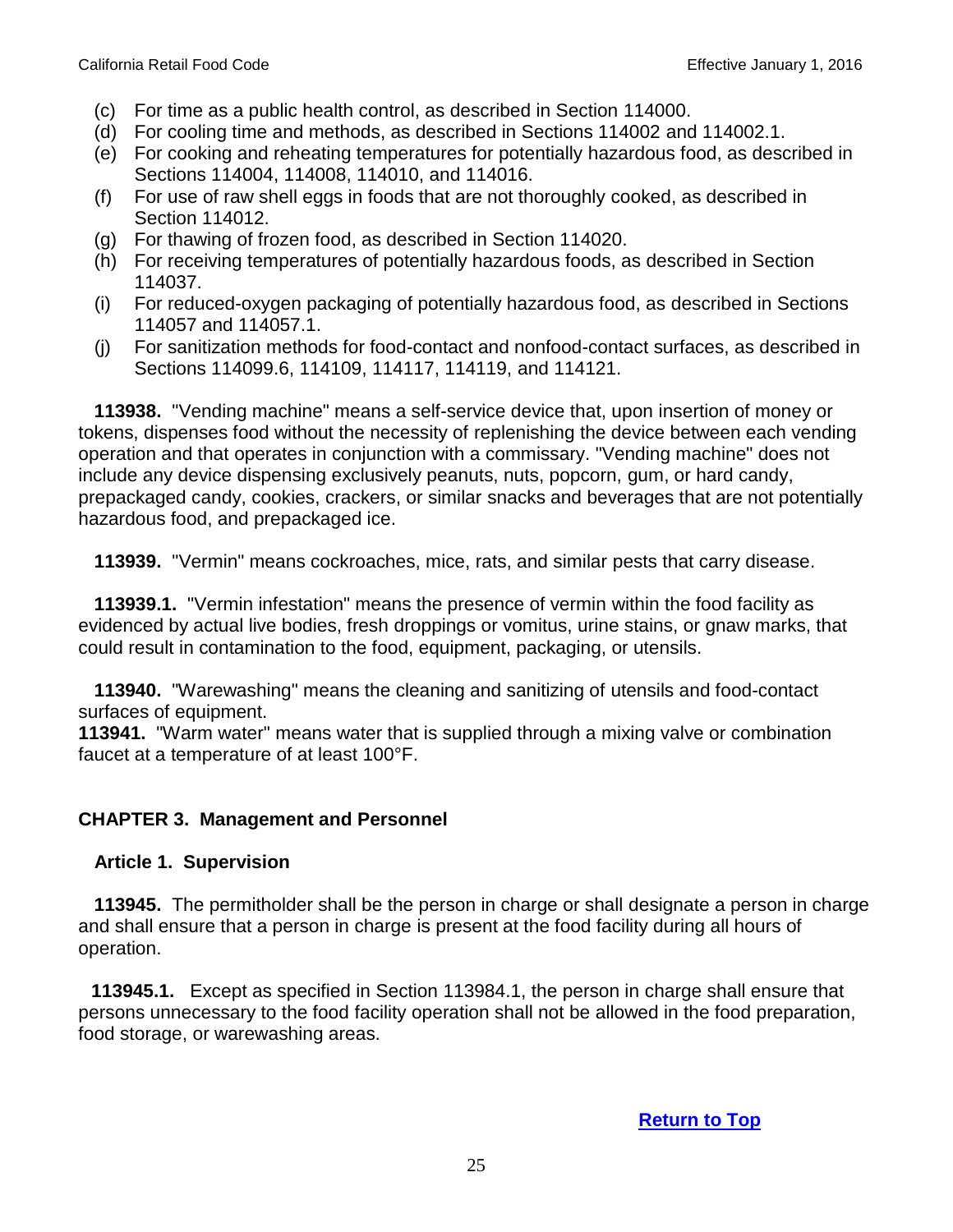### <span id="page-25-0"></span> **Article 2. Employee Knowledge**

#### **113947.**

- (a) The person in charge and all food employees shall have adequate knowledge of, and shall be properly trained in, food safety as it relates to their assigned duties.
- (b) For purposes of this section, "person in charge" means a designated person who has knowledge of safe food handling practices as they relate to the specific food preparation activities that occur at the food facility.

#### **113947.1.**

- (a) Food facilities that prepare, handle, or serve nonprepackaged potentially hazardous food, except temporary food facilities, shall have an owner or employee who has successfully passed an approved and accredited food safety certification examination as specified in Sections 113947.2 and 113947.3. There shall be at least one food safety certified owner or employee at each food facility. No certified person at a food facility may serve at any other food facility as the person required to be certified pursuant to this subdivision. The certified owner or employee need not be present at the food facility during all hours of operation.
- (b) Food facilities that are not subject to the requirements of subdivision (a) that prepare, handle, or serve nonprepackaged, nonpotentially hazardous foods, except temporary food facilities, shall do one of the following:
	- (1) Have an owner or employee who has successfully passed an approved and accredited food safety certification examination as specified in Sections 113947.2 and 113947.3.
	- (2) Demonstrate to the enforcement officer that the employees have an adequate knowledge of food safety principles as they relate to the specific operation involved in their assigned duties.
- (c) On and after July 1, 2007, temporary food facilities that prepare, handle, or serve nonprepackaged food shall have an owner or person in charge who can demonstrate to the enforcement officer that he or she has an adequate knowledge of food safety principles as they relate to the specific food facility operation.
- (d)
- (1) For the purposes of this section, multiple contiguous food facilities permitted within the same site and under the same management, ownership, or control shall be deemed to be one food facility, notwithstanding the fact that the food facilities may operate under separate permits.
- (2) This subdivision shall not apply to the premises of a licensed winegrower or brandy manufacturer utilized for wine tastings conducted pursuant to Section 23356.1 of the Business and Professions Code of wine or brandy produced or bottled by, or produced and prepackaged for, that licensee when use is limited to wine tasting.
- (e) A food facility that commences operation, changes ownership, or no longer has a certified owner or employee pursuant to this section shall have 60 days to comply with this subdivision.
- (f) The responsibilities of a certified owner or employee at a food facility or an owner or person in charge of a temporary food facility described in subdivision (c) shall include the safety of food preparation and service, including ensuring that all employees who handle,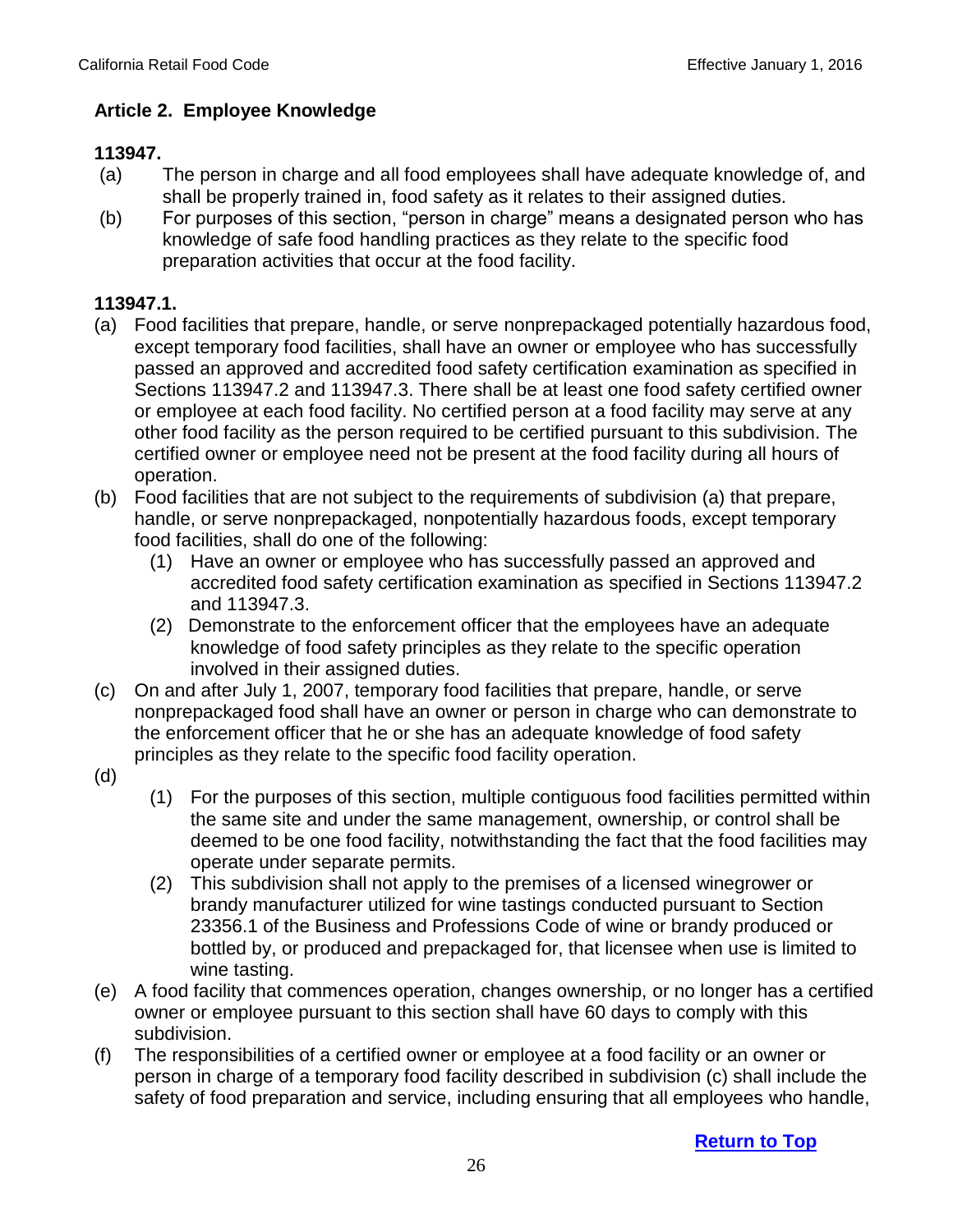or have responsibility for handling, nonprepackaged foods of any kind, have sufficient knowledge to ensure the safe preparation or service of the food, or both. The nature and extent of the knowledge that each employee is required to have may be tailored, as appropriate, to the employee's duties related to food safety issues.

- (g) The food safety certificate issued pursuant to Section 113947.3 shall be retained on file at the food facility at all times, and shall be made available for inspection by the enforcement officer.
- (h) Certified individuals shall be recertified every five years by passing an approved and accredited food safety certification examination.
- (i) A food safety program that was not in effect prior to January 1, 1999, shall not be enacted, adopted, implemented, or enforced, unless the program fully conforms to the requirements of this part.

 **113947.2.** The food safety certification examination for purposes of Section 113947.1 shall include, but need not be limited to, all of the following elements of knowledge:

- (a) Foodborne illness, including terms associated with foodborne illness, micro-organisms, hepatitis A, and toxins that can contaminate food and the illness that can be associated with contamination, definition and recognition of potentially hazardous foods, chemical, biological, and physical contamination of food, and the illnesses that can be associated with food contamination, and major contributing factors for foodborne illness.
- (b) The relationship between time and temperature with respect to foodborne illness, including the relationship between time and temperature and micro-organisms during the various food handling, preparation, and serving states, and the type, calibration, and use of thermometers in monitoring food temperatures.
- (c) The relationship between personal hygiene and food safety, including the association of hand contact, personal habits and behaviors, and food employee health to foodborne illness, and the recognition of how policies, procedures, and management contribute to improved food safety practices.
- (d) Methods of preventing food contamination in all stages of food handling, including terms associated with contamination and potential hazards prior to, during, and after delivery.
- (e) Procedures for cleaning and sanitizing equipment and utensils.
- (f) Problems and potential solutions associated with facility and equipment design, layout, and construction.
- (g) Problems and potential solutions associated with temperature control, preventing crosscontamination, housekeeping, and maintenance

# **113947.3.**

(a) Food safety certification required pursuant to Section 113947.1 shall be achieved by successfully passing an examination from an accredited food protection manager certification organization. The certification organization shall be accredited by the American National Standards Institute as meeting the requirements of the Conference for Food Protection's "Standards for Accreditation of Food Protection Manager Certification Programs." Those food employees who successfully pass an approved certification examination shall be issued a certificate by the certifying organization. The issuance date for each original certificate issued pursuant to this section shall be the date when the individual successfully completes the examination. Certificates shall be valid for five years from the date of original issuance. Any replacement or duplicate certificate shall have as its expiration date the same expiration date that was on the original certificate.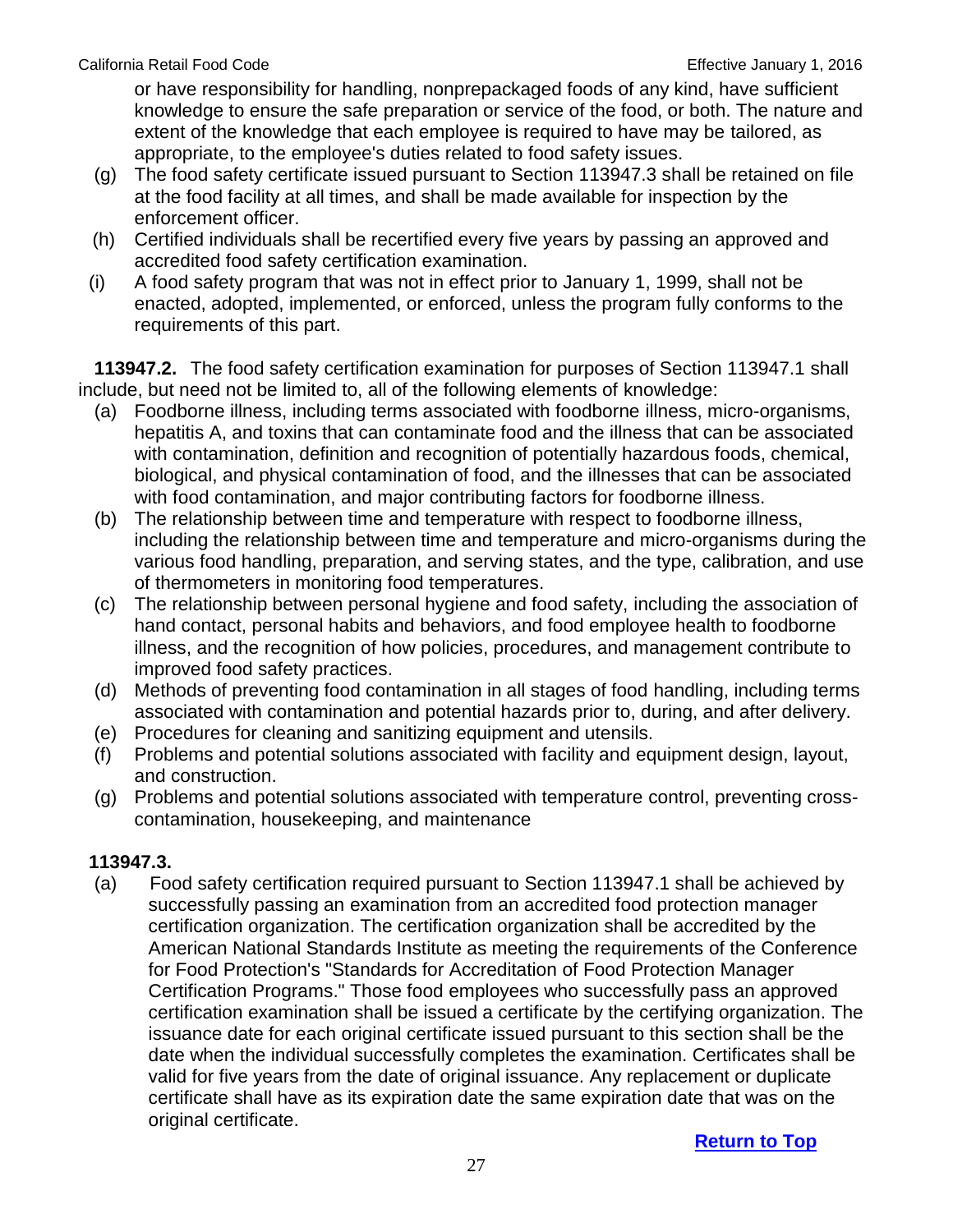- (b)
- (1) By July 20, 2008, the department, in consultation with the California Conference of Directors of Environmental Health, representatives of the retail food industry, and other interested parties, shall develop and implement a program for the purposes of demonstrating adequate knowledge for operators of temporary food facilities.
- (2) At least one of the accredited food safety certification examinations shall cost no more than sixty dollars (\$60), including the certificate. However, the department may adjust the cost of food safety certification examinations to reflect actual expenses incurred in producing and administering the food safety certification examinations required under this section. If a food safety certification examination is not available at the price established by the department, the certification and recertification requirements relative to food safety certification examinations imposed by this section shall not apply.
- (3) At least one of the accredited food safety certification examinations shall be offered online.
- (4) An accredited food safety certification examination that is provided with an inperson trainer-led class or is offered online shall be proctored under secure conditions to protect the validity of the food protection manager certification examination.

 **113947.4.** Except as provided in Section 113947.5, no city, county, or city and county may enact, adopt, implement, or enforce any requirement that any food facility or any person certified pursuant to this section do any of the following:

- (a) Obtain any food safety certificate or other document in addition to the certificate required by Section 113947.1.
- (b) Post, place, maintain, or keep the certificate other than as specified in subdivision (e) of Section 113947.1.
- (c) Pay any fee or other sum as a condition for having a certificate verified, validated, or otherwise processed by the city, county, or city and county.

 **113947.5.** Certification conferred pursuant to this part shall be recognized throughout the state. Nothing in this part shall be construed to prohibit any enforcement agency from implementing or enforcing a food handler program that took effect prior to January 1, 1998, but only in the form in which the program existed prior to January 1, 1998.

 **113947.6.** Notwithstanding Section 114395, a violation of any provision in Sections 113947.1 to 113947.5, inclusive, shall constitute an infraction, punishable by a fine of not more than one hundred dollars (\$100) for each day of operation in violation.

- (a)
	- (1) Subject to the exceptions described in subdivision (d), a food handler who is hired prior to June 1, 2011, shall obtain a food handler card on or before July 1, 2011. Subject to the exceptions described in subdivision (d), a food handler who is hired on or after June 1, 2011, shall obtain a food handler card within 30 days after the date of hire. Each food handler shall maintain a valid food handler card for the duration of his or her employment as a food handler.
	- (2) Food handler cards shall be valid for three years from the date of issuance, regardless of whether the food handler changes employers during that period.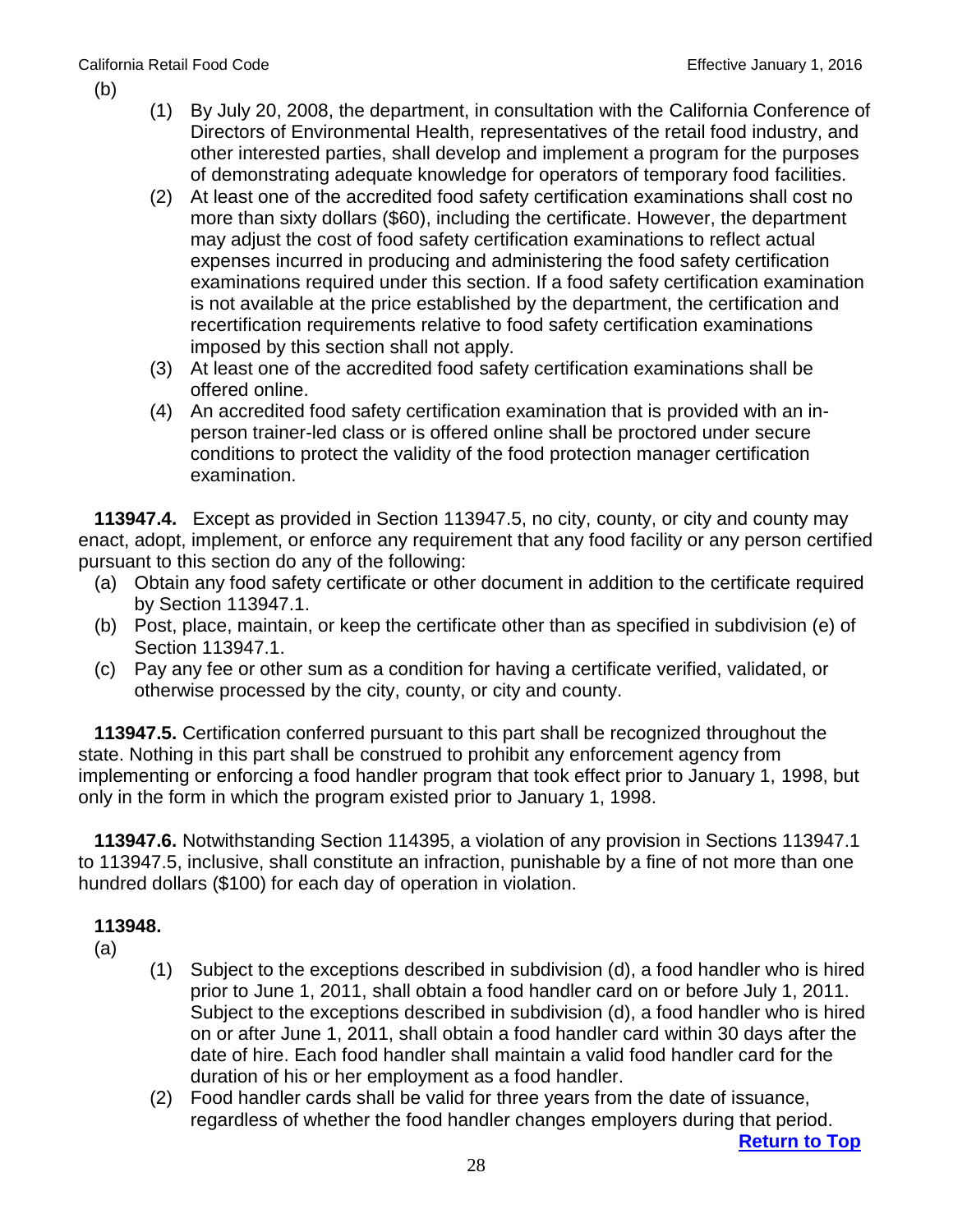(3) A food handler card shall be recognized throughout the state, except in jurisdictions described in subdivision (e).

(b)

- (1) Prior to January 1, 2012, a food handler may obtain a food handler card from either one of the following:
	- (A) An American National Standards Institute (ANSI) accredited training provider that meets ASTM International E2659-09 Standard Practice for Certificate Programs.
	- (B) A food protection manager certification organization described in Section 113947.3.
- (2) Commencing January 1, 2012, a food handler shall obtain a food handler card only from an American National Standards Institute (ANSI) accredited training provider that meets ASTM International E2659-09 Standard Practice for Certificate Programs.
- (3) A food handler card shall be issued only upon successful completion of a food handler training course and examination that meets at least all of the following requirements:
	- (A) The course provides basic, introductory instruction on the elements of knowledge described in subdivisions (a), (b), (c), (d), (e), and (g) of Section 113947.2.
	- (B) The course and examination is designed to be completed within approximately two and one-half hours.
	- (C) The examination consists of at least 40 questions regarding the required subject matter.
	- (D) A minimum score of 70 percent on the examination is required to successfully complete the examination.
- (c) The food handler training course and examination may be offered through a trainer-led class and examination, through the use of a computer program or the Internet, or through a combination of trainer-led class and the use of a computer program or the Internet. The use of the computer program or Internet shall have sufficient security channels and procedures to guard against fraudulent activity. However, this subdivision shall not be construed to require the presence or participation of a proctor during a food handler training course examination that is provided through a computer program or the Internet.
- (d) This section shall not apply to a food handler who is employed by any of the following:
	- (1) Certified farmer's markets.
	- (2) Commissaries.
	- (3) Grocery stores, except for separately owned food facilities to which this section otherwise applies that are located in the grocery store. For purposes of this paragraph, "grocery store" means a store primarily engaged in the retail sale of canned food, dry goods, fresh fruits and vegetables, and fresh meats, fish, and poultry and any area that is not separately owned within the store where food is prepared and served, including a bakery, deli, and meat and seafood counter. "Grocery store" includes convenience stores.
	- (4) Licensed health care facilities.
	- (5) Mobile support units.
	- (6) Public and private school cafeterias.
	- (7) Restricted food service facilities.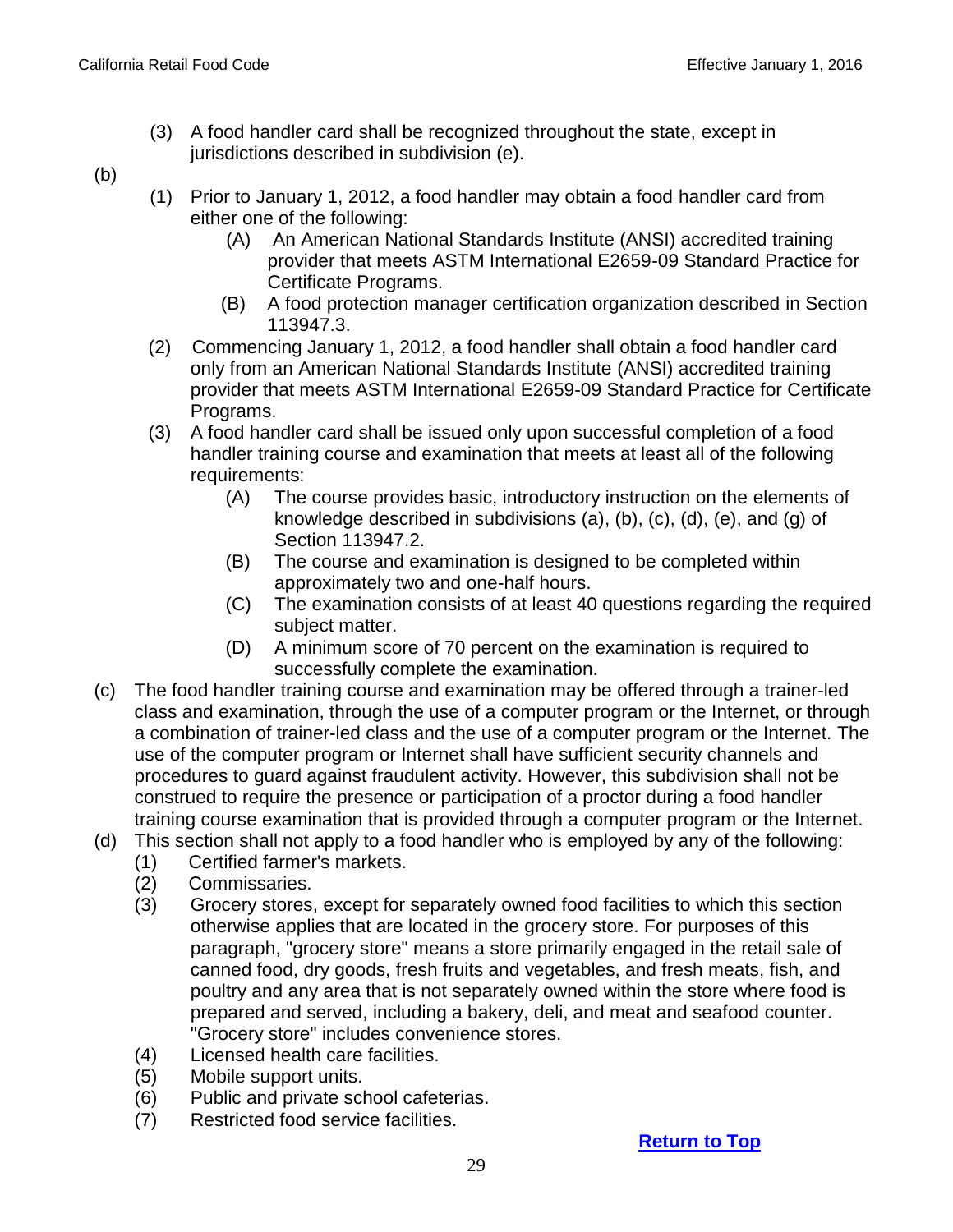- (8) Retail stores in which a majority of sales are from a pharmacy, as defined in Section 4037 of the Business and Professions Code, and venues with snack bar service in which the majority of sales are from admission tickets, but excluding any area in which restaurant-style sit-down service is provided.
- (9) A food facility that provides in-house food safety training to all employees involved in the preparation, storage, or service of food if all of the following conditions are met:
	- (A) The food facility uses a training course that has been approved for use by the food facility in another state that has adopted the requirements described in Subpart 2-103.11 of the 2001edition of the model Food Code, not including the April 2004 update, published by the federal Food and Drug Administration.
	- (B) Upon request, the food facility provides evidence satisfactory to the local enforcement officer demonstrating that the food facility training program has been approved for use in another state pursuant to subparagraph (A).
	- (C) The training is provided during normal work hours, and at no cost to the employee.
	- (10) A food facility that is subject to a collective bargaining agreement with its food handlers.
	- (11) Any city, county, city and county, state, or regional facility used for the confinement of adults or minors, including, but not limited to, a county jail, juvenile hall, camp, ranch, or residential facility.
	- (12) An elderly nutrition program, administered by the California Department of Aging, pursuant to the Older Americans Act of 1965 (42 U.S.C. Sec. 3001 et seq.), as amended.
- (e) The requirements of this section shall not apply to a food handler subject to an existing local food handler program that took effect prior to January 1, 2009.
- (f) Each food facility that employs a food handler subject to the requirements of this section shall maintain records documenting that each food handler employed by the food facility possesses a valid food handler card, and shall provide those records to the local enforcement officer upon request.
- (g) At least one food handler training course and examination shall cost no more than fifteen dollars (\$15), including a food handler card. If a food handler training course and examination is not available at that cost, the requirement to obtain a food handler card imposed by this section shall not apply.

# <span id="page-29-0"></span>**Article 3. Employee Health**

 **113949.** It is the intent of the Legislature to reduce the likelihood of foodborne disease transmission by preventing any food employee who is suffering from symptoms associated with an acute gastrointestinal illness, or known to be infected with a communicable disease that is transmissible through food, from engaging in the handling of food until the food employee is determined to be free of that illness or disease, or incapable of transmitting the illness or disease through food as specified in this article.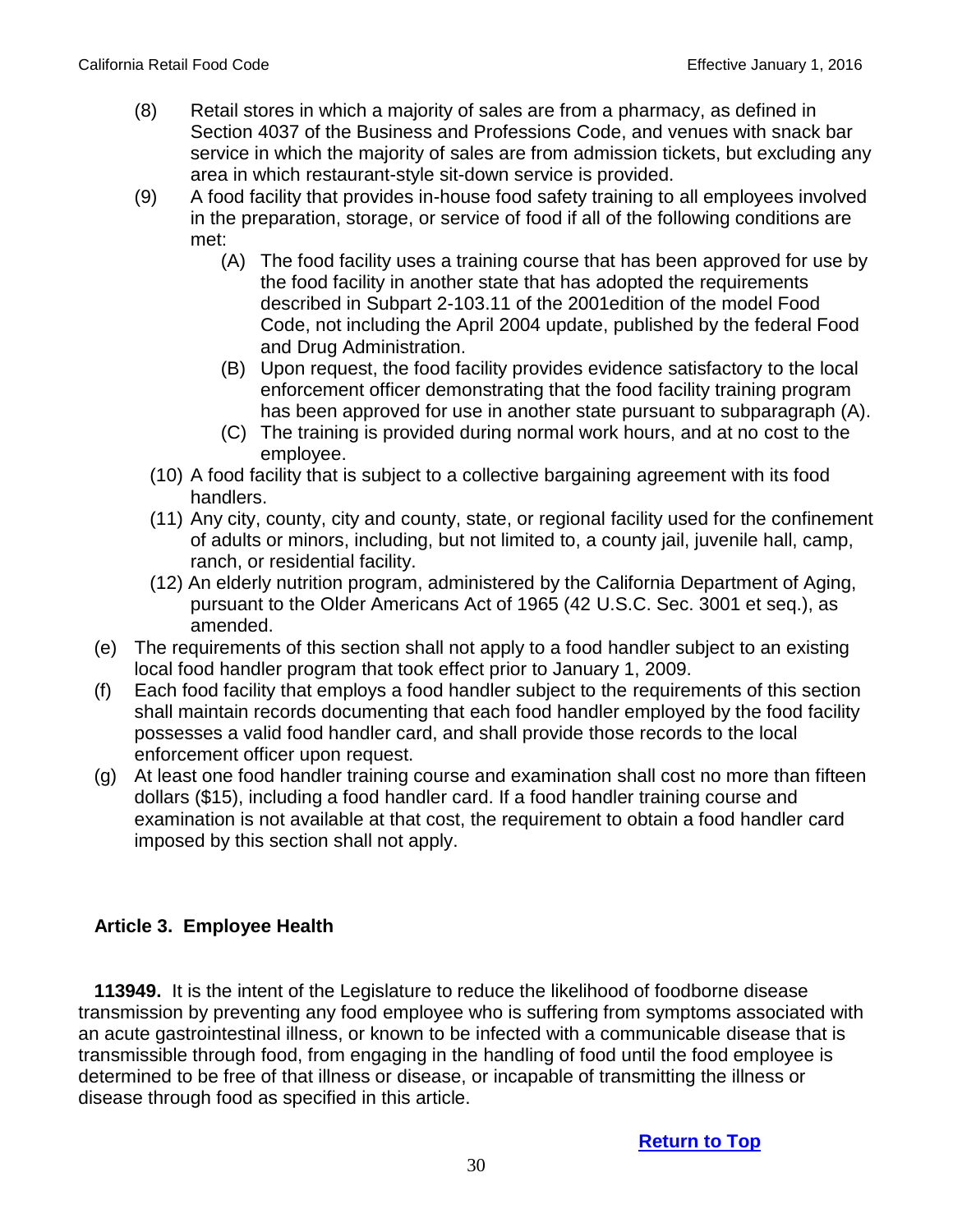#### **113949.1.**

- (a) When a local health officer is notified of an illness that can be transmitted by food in a food facility or by an employee of a food facility, the local health officer shall inform the local enforcement agency. The local health officer or the local enforcement agency, or both, shall notify the person in charge of the food facility and shall investigate conditions and may, after the investigation, take appropriate action, and for reasonable cause, require any or all of the following measures to be taken:
	- (1) The immediate restriction or exclusion of any food employee from the affected food facility.
	- (2) The immediate closing of the food facility until, in the opinion of the local enforcement agency, the identified danger of disease outbreak has been addressed. Any appeal of the closure shall be made in writing within five days to the applicable local enforcement agency.
	- (3) Any medical evaluation of any employee, including any laboratory test or procedure, that may be indicated. If an employee refuses to participate in a medical evaluation, the local enforcement agency may require the immediate exclusion of the refusing employee from that or any other food facility until an acceptable medical evaluation or laboratory test or procedure shows that the employee is not infectious.
- (b) For purposes of this section, "illness" means a condition caused by any of the following infectious agents:
	- (1) Salmonella typhi.
	- (2) Salmonella spp.
	- (3) Shigella spp.
	- (4) Entamoeba histolytica.
	- (5) Enterohemorrhagic or shiga toxin producing Escherichia coli.
	- (6) Hepatitis A virus.
	- (7) Norovirus.
	- (8) Other communicable diseases that are transmissible through food.

 **113949.2.** The owner who has a food safety certificate issued pursuant to Section 113947.1 or the employee who has this food safety certificate shall instruct all food employees regarding the relationship between personal hygiene and food safety, including the association of hand contact, personal habits and behaviors, and food employee health to foodborne illness. The owner or food safety certified employee shall require food employees to report the following to the person in charge:

- (a) If an employee is diagnosed with an illness due to one of the following:
	- (1) Salmonella typhi.
	- (2) Salmonella spp.
	- (3) Shigella spp.
	- (4) Entamoeba histolytica.
	- (5) Enterohemorrhagic or shiga toxin producing Escherichia coli.
	- (6) Hepatitis A virus.
	- (7) Norovirus.
- (b) If a food employee has a wound that is one of the following:
	- (1) On the hands or wrists, unless an impermeable cover such as a finger cot or stall protects the wound and a single-use glove is worn over the impermeable cover.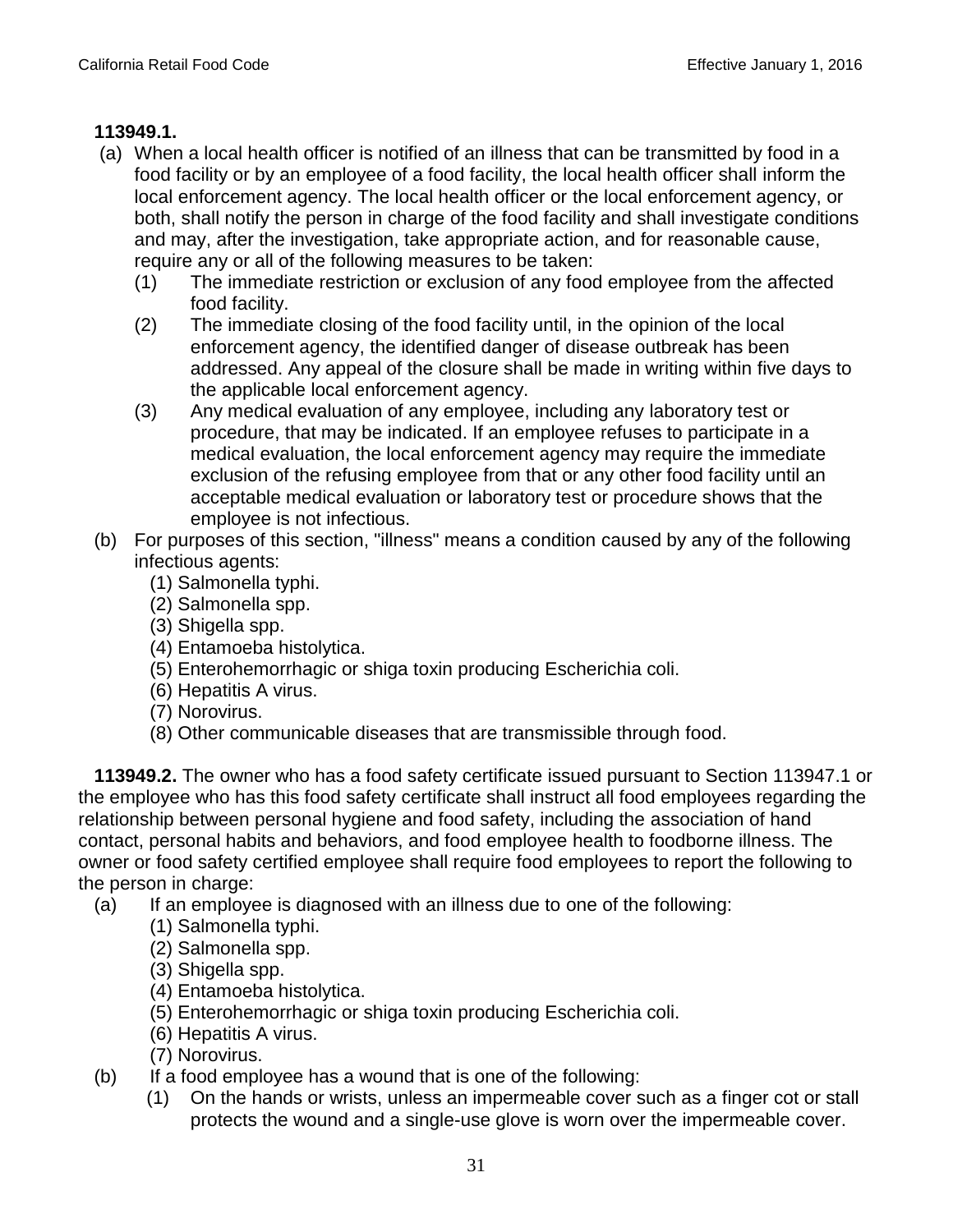**[Return to Top](#page-1-0)**

- (2) On exposed portions of the arms, unless the wound is protected by an impermeable cover.
- (3) On other parts of the body, unless the wound is covered by a dry, durable, tightfitting bandage.

 **113949.4.** A food employee shall do both of the following:

- (a) Report to the person in charge the information specified under Section 113949.2.
- (b) Comply with the exclusions or restrictions, or both, that are specified under Section 113950.

## **113949.5.**

- (a) The person in charge shall notify the local enforcement agency when notified that the food employee has been diagnosed with an infectious agent specified under subdivision (b) of Section 113949.1.
- (b) A person in charge shall notify the local enforcement agency when he or she is aware that two or more food employees are concurrently experiencing symptoms associated with an acute gastrointestinal illness.

## **113950.**

- (a) The local health officer or, in consultation with the local health officer, the local enforcement agency shall do either of the following:
	- (1) Exclude a food employee from a food facility if the food employee is diagnosed with an infectious agent specified in subdivision (b) of Section 113949.1 and the food employee is symptomatic and still considered infectious
	- (2) Restrict a food employee if the food employee is diagnosed with an infectious agent specified under subdivision (b) of Section 113949.1 and is not experiencing symptoms of the illness associated with that agent but is still considered infectious with an agent specified in subdivision (b) of Section 113949.1.
- (b) The person in charge shall do either of the following:
	- (1) Exclude a food employee from a food facility if the food employee is diagnosed with an infectious agent specified under subdivision (b) of Section 113949.1.
	- (2) Restrict a food employee from working with exposed food; clean equipment, utensils, and linens; and unwrapped single-service and single-use articles in a food facility if the food employee is suffering from symptoms of an acute gastrointestinal illness.

# **113950.5.**

- (a) The person in charge may remove a restriction for a food employee upon the resolution of symptoms as reported by a food employee if the food employee states that he or she no longer has any symptoms of an acute gastrointestinal illness.
- (b) Only the local health officer or the local enforcement agency, or both, shall remove exclusions or restrictions, or both, related to diagnosed illnesses due to infectious agents specified in subdivision (b) of Section 113949.1 after the local health officer provides a written clearance stating that the excluded or restricted food employee is no longer considered infectious.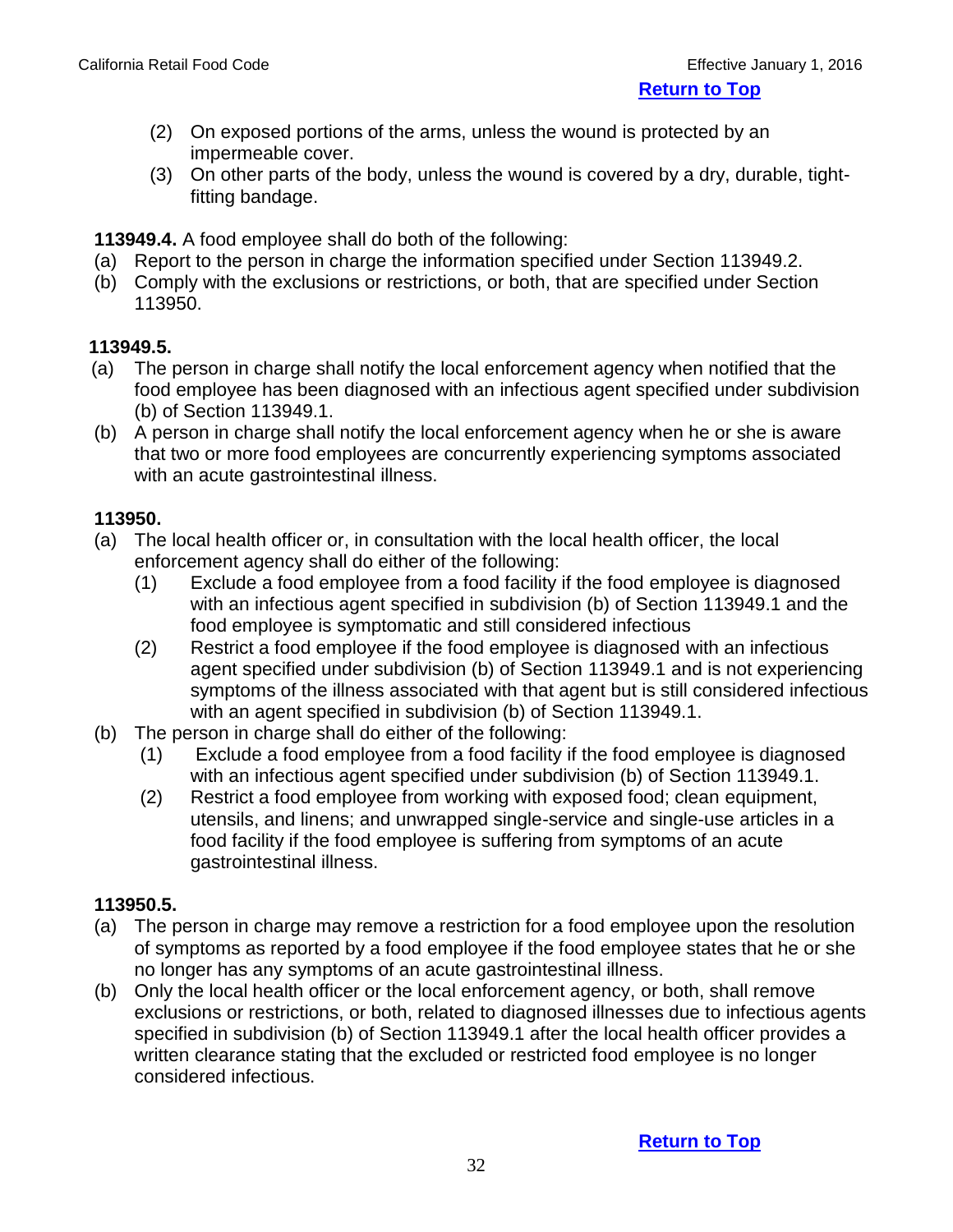# <span id="page-32-0"></span> **Article 4. Handwashing**

 **113952.** Food employees shall keep their hands and exposed portions of their arms clean.

#### **113953.**

- (a) Handwashing facilities shall be provided within or adjacent to toilet rooms. The number of handwashing facilities required shall be in accordance with local building and plumbing codes.
- (b)
	- (1) Except as otherwise provided in Section 114358, food facilities constructed or extensively remodeled after January 1 1996, that handle nonprepackaged food, shall provide facilities exclusively for handwashing in food preparation areas and in warewashing areas that are not located within or immediately adjacent to food preparation areas. Handwashing facilities shall be sufficient in number and conveniently located so as to be accessible at all times for use by food employees.
- (2) The handwashing facility shall be separated from the warewashing sink by a metal splashguard with a height of at least 6 inches, that extends from the back edge of the drainboard to the front edge of the drainboard, the corners of the barrier to be rounded. No splashguard is required if the distance between the handwashing sink and the warewashing sink drainboards is 24 inches or more.
- (c) Handwashing facilities shall be equipped to provide warm water under pressure for a minimum of 15 seconds through a mixing valve or combination faucet. If the temperature of water provided to a handwashing sink is not readily adjustable at the faucet, the temperature of the water shall be at least 100\*F, but not greater than 108\*F.
- (d) An automatic handwashing facility may be installed and used in accordance with the manufacturer's instructions.
- (e) Notwithstanding subdivision (b), the enforcement agency may allow handwashing facilities other than those required by this section when it deems that the alternate facilities are adequate.

## **113953.1.**

- (a) A handwashing facility shall be clean, unobstructed, and accessible at all times for employee use.
- (b) A handwashing facility shall not be used for purposes other than handwashing.
- (c) Employees shall not clean their hands in a sink used for food preparation, warewashing, or in a service sink or a curbed cleaning facility used for the disposal of mop water and similar liquid waste.
- (d) Notwithstanding subdivision (c), a warewashing sink may be used for handwashing as specified in Section 114125.

 **113953.2.** A handwashing facility shall be provided with the following in dispensers at, or adjacent to, each handwashing facility:

- (a) Handwashing cleanser.
- (b) Sanitary single-use towels or a heated-air hand drying device.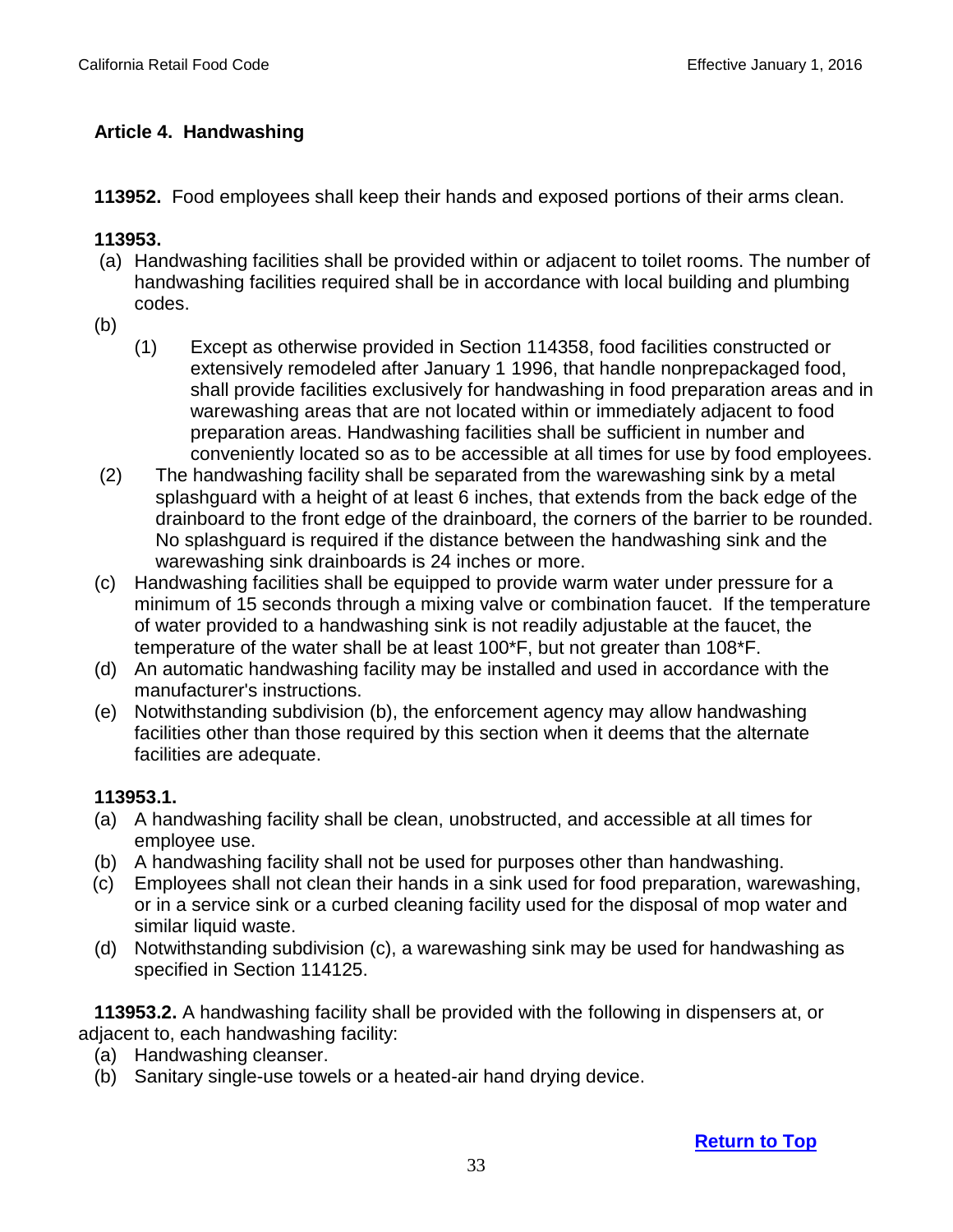# **113953.3.**

- (a) Except as specified in subdivision (b), all employees shall thoroughly wash their hands and that portion, if any, of their arms exposed to direct food contact with cleanser and warm water by vigorously rubbing together the surfaces of their lathered hands and arms for at least 10 to 15 seconds and thoroughly rinsing with clean running water followed by drying of cleaned hands and that portion, if any, of their arms exposed. Employees shall pay particular attention to the areas underneath the fingernails and between the fingers. Employees shall wash their hands in all of the following instances:
	- (1) Immediately before engaging in food preparation, including working with nonprepackaged food, clean equipment and utensils, and unwrapped single-use food containers and utensils.
	- (2) After touching bare human body parts other than clean hands and clean, exposed portions of arms.
	- (3) After using the toilet room.
	- (4) After caring for or handling any animal allowed in a food facility pursuant to this part.
	- (5) After coughing, sneezing, using a handkerchief or disposable tissue, using tobacco, eating, or drinking.
	- (6) After handling soiled equipment or utensils.
	- (7) During food preparation, as often as necessary to remove soil and contamination and to prevent cross-contamination when changing tasks.
	- (8) When switching between working with raw food and working with ready-to-eat food.
	- (9) Before initially donning gloves for working with food.
	- (10) Before dispensing or serving food or handling clean tableware and serving utensils in the food service area.
	- (11) After engaging in other activities that contaminate the hands.
- (b) If approved and capable of removing the types of soils encountered in the food operations involved, an automatic handwashing facility may be used by food employees to clean their hands.

# **113953.4.**

- (a) A hand antiseptic used as a topical application, a hand antiseptic solution used as a hand dip, or a hand antiseptic soap shall meet either one of the following requirements:
	- (1) Be an approved drug that is listed in the FDA publication Approved Drug Products with Therapeutic Equivalence Evaluations as an approved drug based on safety and effectiveness.
	- (2) Have active antimicrobial ingredients that are listed in the FDA monograph for OTC Antiseptic Health-Care Drug Products as an antiseptic handwash.
- (b) In addition to the requirements of subdivision (a), the hand antiseptic used as a topical application, hand antiseptic solution used as a hand dip, or hand antiseptic soap shall meet either one of the following requirements:
	- (1) Have components that are exempted from the requirement of being listed in federal Food Additive regulations as specified in 21 CFR 170.39 - Threshold of regulation for substances used in food-contact articles.
	- (2) Comply with, and be listed in, either of the following federal regulations:
		- (A) 21 CFR 178 Indirect Food Additives: Adjuvants, Production Aids, and Sanitizers as regulated for use as a Food Additive with conditions of safety use.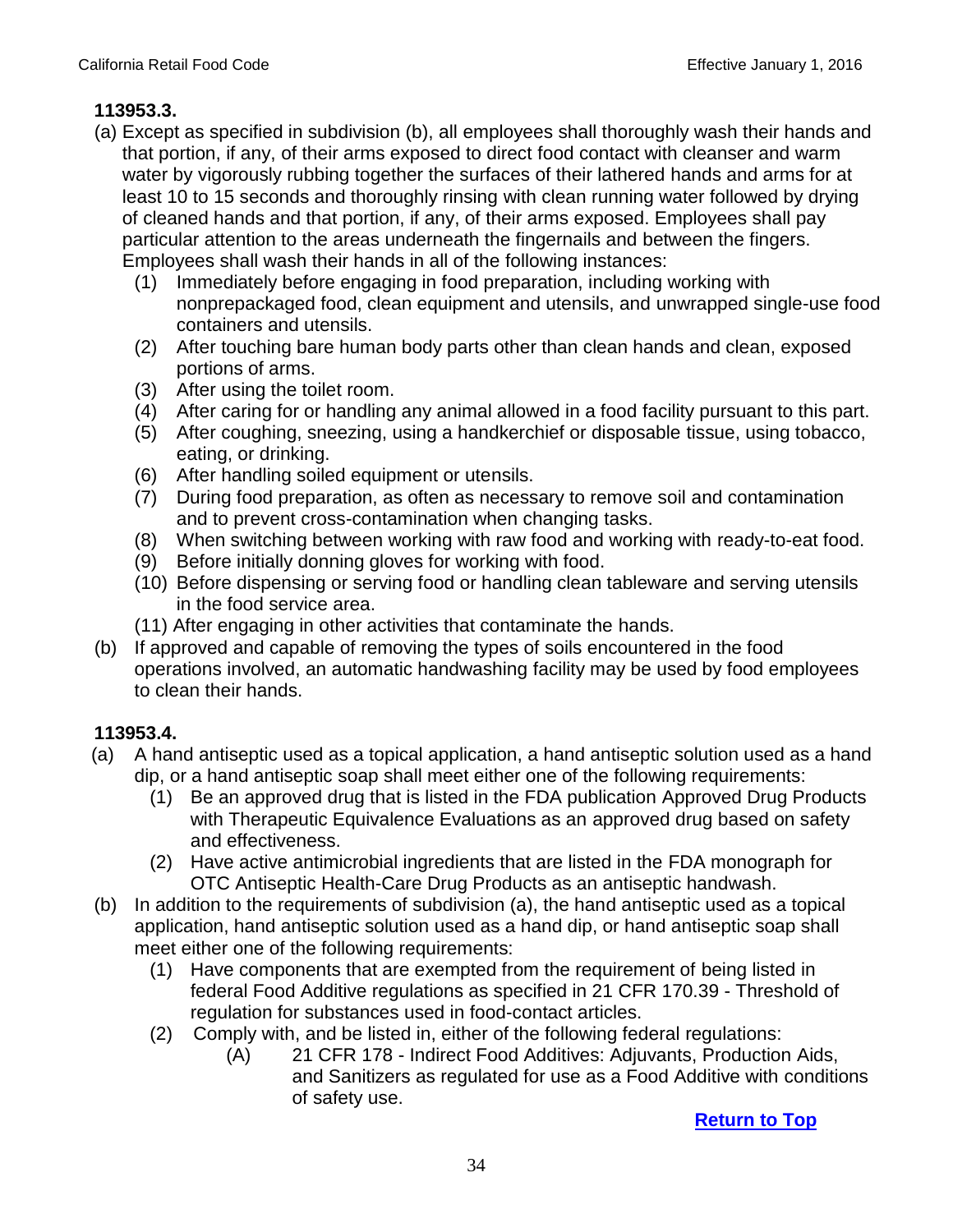- (B) 21 CFR 182 Substances Generally Recognized as Safe, 21 CFR 184 - Direct Food Substances Affirmed as Generally Recognized as Safe, or 21 CFR 186 - Indirect Food Substances Affirmed as Generally Recognized as Safe for use in contact with food.
- (c) A hand antiseptic used as a topical application, a hand antiseptic solution used as a hand dip, or a hand antiseptic soap that meets the requirements of subdivisions (a) and (b) shall be applied only to hands that are cleaned in a manner described in Section 113953.3.
- (d) If a hand antiseptic or a hand antiseptic solution used as a hand dip does not meet the requirements of subdivision (b), the hand antiseptic or hand antiseptic solution used as a hand dip may be used only if its use is either of the following:
	- (1) Followed by thorough hand rinsing in clean water before hand contact with food directly or with the use of gloves.
	- (2) Limited to situations where bare hands do not come in direct contact with food.
- (e) A hand antiseptic solution used as a hand dip shall be maintained clean and at a strength equivalent to at least 100 mg/l chlorine.

## **113953.5.**

- (a) Except as specified in subdivision (b), a sign or poster that notifies food employees to wash their hands shall be posted at all handwashing lavatories used by food employees, and shall be clearly visible to food employees.
- (b) This section does not apply to toilet rooms in guestrooms of restricted food service facilities.

## <span id="page-34-0"></span> **113961.**

- (a) Food employees shall minimize bare hand and arm contact with nonprepackaged food that is in a ready-to-eat form.
- (b) Food employees shall use utensils, including scoops, forks, tongs, paper wrappers, gloves, or other implements, to assemble ready-to-eat food or to place ready-to-eat food on tableware or in other containers. However, food employees may assemble or place on tableware or in other containers ready-to-eat food in an approved food preparation area without using utensils if hands are cleaned in accordance with Section 113953.3.
- (c) Food that has been served to the consumer and then wrapped or prepackaged at the direction of the consumer shall be handled only with utensils. These utensils shall be properly sanitized before reuse.

## **Article 5. Personal Cleanliness**

 **113967.** No employee shall commit any act that may cause the contamination or adulteration of food, food-contact surfaces, or utensils.

 **113968.** Food employees shall keep their fingernails trimmed, filed, and maintained so the edges and surfaces are cleanable and not rough.

#### **113969.**

(a) Except as specified in subdivision (b), all food employees preparing, serving, or handling food or utensils shall wear hair restraints such as hats, hair coverings, or nets which are designed and worn to effectively keep their hair from contacting nonprepackaged food, clean equipment, utensils, linens, and unwrapped single-use articles.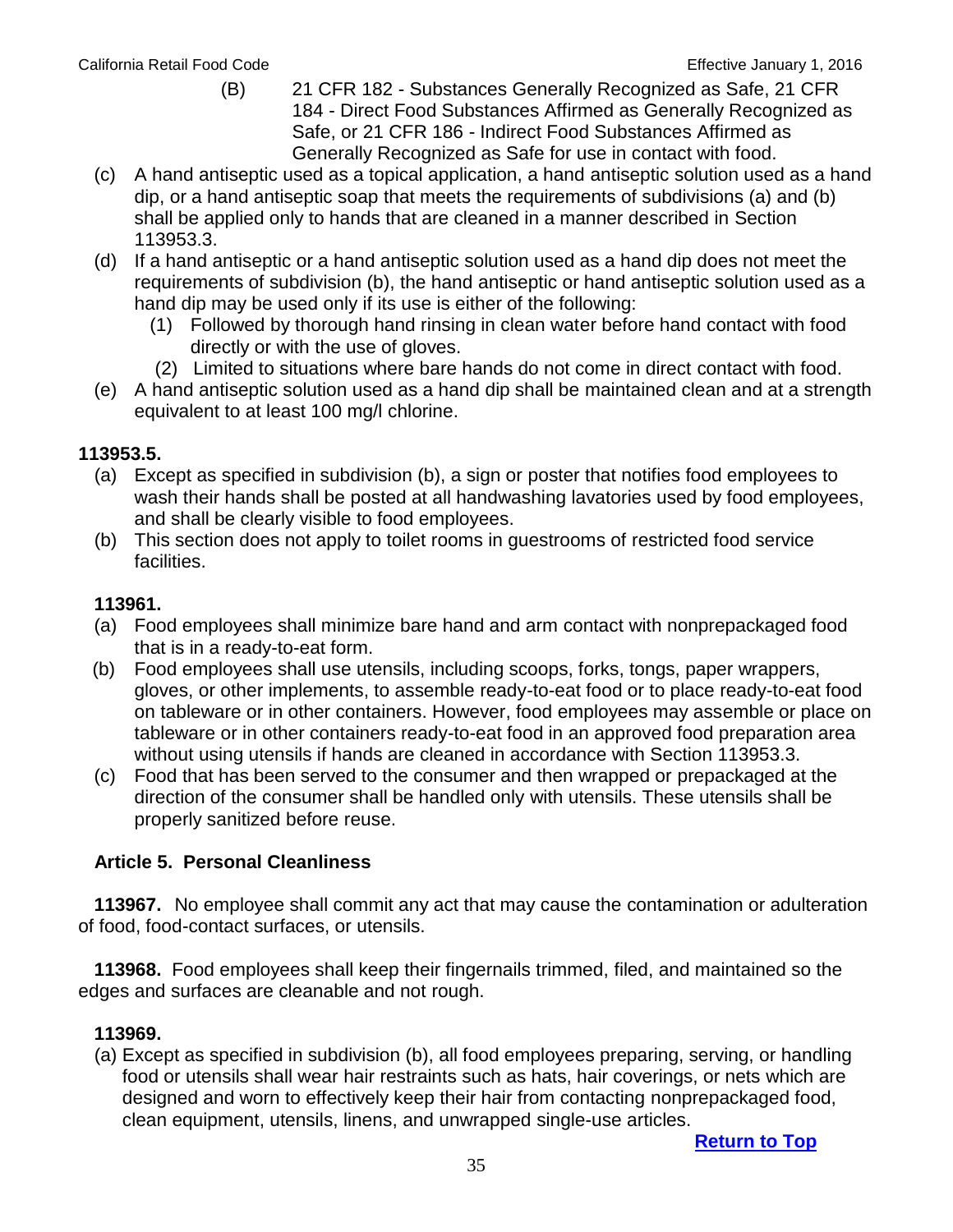(b) This section does not apply to food employees, such as counter staff who only serve beverages and wrapped or prepackaged foods, hostesses, and wait staff, if they present a minimal risk of contaminating nonprepackaged food, clean equipment, utensils, linens, and unwrapped single-use articles.

 **113971.** Food employees shall wear clean outer clothing to prevent contamination of food, equipment, utensils, linens, and single-use articles.

## <span id="page-35-0"></span>**Article 6. Hygienic Practices**

#### **113973.**

- (a) Single-use gloves shall be worn when contacting food and food-contact surfaces if the employee has any cuts, sores, rashes, artificial nails, nail polish, rings (other than a plain ring, such as a wedding band), uncleanable orthopedic support devices, or fingernails that are not clean, smooth, or neatly trimmed.
- (b) Whenever gloves are worn, they shall be changed, replaced, or washed as often as handwashing is required by this part. Single-use gloves shall not be washed.
- (c) If used, single-use gloves shall be used for only one task, such as working with ready-toeat food or with raw food of animal origin, used for no other purpose, and shall be discarded when damaged or soiled, or when interruptions in the food handling occur.
- (d) Except as specified in subdivision (e), slash-resistant gloves that are used to protect the hands during operations requiring cutting shall be used only with food that is subsequently cooked as specified in Section 114004, such as frozen food or a primal cut of meat.
- (e) Slash-resistant gloves may be used with ready-to-eat food that will not be subsequently cooked if the slash-resistant gloves have a smooth, durable, and nonabsorbent outer surface or if the slash-resistant gloves are covered with a smooth, durable, nonabsorbent glove, or a single-use glove.
- (f) Cloth gloves may not be used in direct contact with food unless the food is subsequently cooked.

 **113974.** Food employees experiencing, while at work in a food facility, persistent sneezing, coughing, or runny nose that is associated with discharges from the eyes, nose, or mouth, and that cannot be controlled by medication, shall not work with exposed food; clean equipment, utensils, or linens; or unwrapped single-use utensils.

## **113975.**

- (a) Except as provided in subdivision (b), an employee who has a wound that is open or draining shall not handle food.
- (b) A food employee who has a wound is restricted from food handling unless the food employee complies with all of the following:
	- (1) If the wound is located on the hand or wrist, an impermeable cover, such as a finger cot or stall, shall protect the wound. A single-use glove shall be worn over the impermeable cover.
	- (2) If the wound is located on exposed portions of the arms, an impermeable cover shall protect the wound.
	- (3) If the wound is located on other parts of the body, a dry, durable, tight-fitting bandage shall cover the wound.
	- (4) For purposes of this section, a wound also includes a cut, sore, rash, or lesion.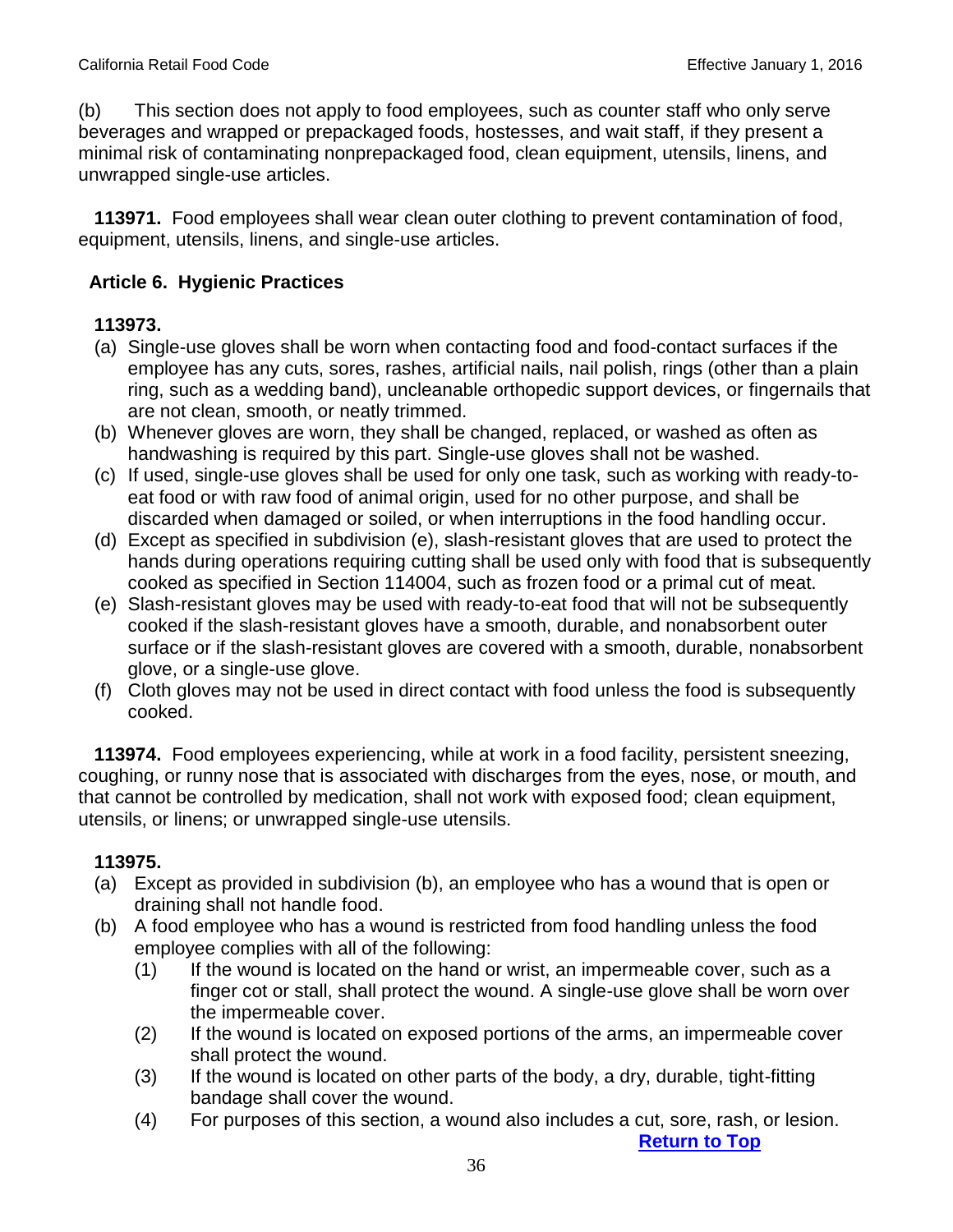**113976.** Unless a utensil used to taste food is discarded after the first time it is used for this purpose and before the next tasting or any other use, the utensil shall be washed, rinsed, and sanitized pursuant to Chapter 5 (commencing with Section 114095) between tastings and before any other use.

### **113977.**

- (a) Except as specified in subdivision (b), an employee shall eat, drink, or use any form of tobacco only in designated areas where contamination of nonprepackaged food; clean equipment, utensils, and linens; unwrapped single-use articles; or other items needing protection cannot result.
- (b) A food employee may drink from a closed beverage container if the container is handled to prevent contamination of the employee's hands, the container, nonprepackaged food, and food-contact surfaces.

 **113978.** Food facilities shall have a "no smoking" sign posted in the food preparation, food storage, and warewashing areas.

## **CHAPTER 4. General Food Safety Requirements**

#### **Article 1. Protection from Contamination**

 **113980.** All food shall be manufactured, produced, prepared, compounded, packed, stored, transported, kept for sale, and served so as to be pure and free from adulteration and spoilage; shall have been obtained from approved sources; shall be protected from dirt, vermin, unnecessary handling, droplet contamination, overhead leakage, or other environmental sources of contamination; shall otherwise be fully fit for human consumption; and shall conform to the applicable provisions of the Sherman Food, Drug, and Cosmetic Law (Part 5 (commencing with Section 109875)).

#### **113982.**

- (a) Food shall be transported in a manner that meets the following requirements:
	- (1) The interior floor, sides, and top of the food holding area shall be constructed of a smooth, washable, impervious material capable of withstanding frequent cleaning.
	- (2) The food holding area shall be constructed and operated so that no liquid wastes can drain onto any street, sidewalk, or premises.
	- (3) Except as provided in subdivision (a) of Section 113996, potentially hazardous food shall be maintained at the required holding temperatures.
- (b) This section shall not apply to the transportation of prepackaged nonpotentially hazardous foods.

### **113984.**

- (a) Adequate and suitable counter space shall be provided for all food preparation operations.
- (b) Except as specified in subdivision (c), food preparation shall be conducted within a fully enclosed food facility.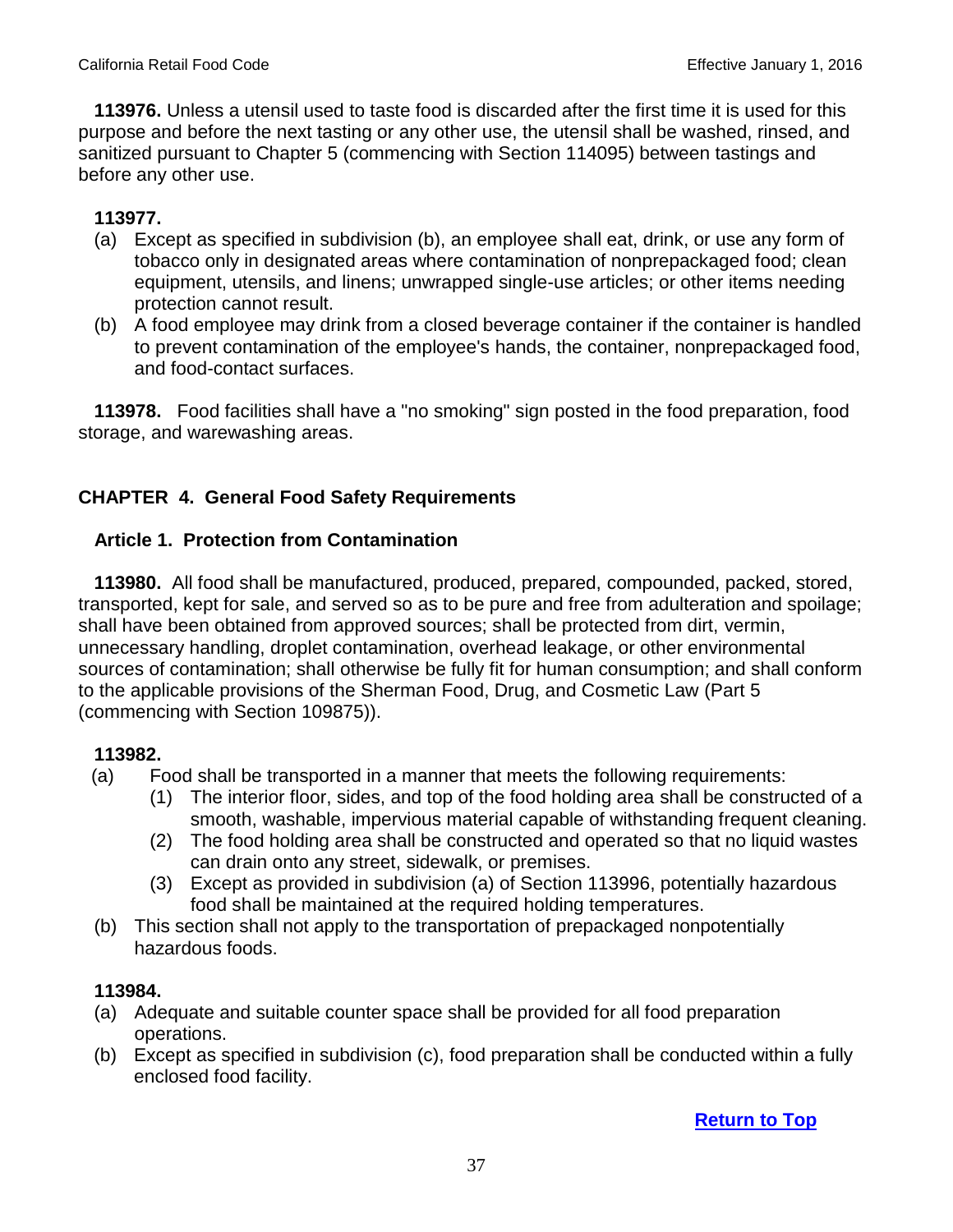- (c) Limited food preparation shall be conducted within a food compartment or as approved by the enforcement agency. Subject to subdivision (g), this subdivision does not require an additional food compartment when adding ingredients to a beverage or dispensing into a serving container when the beverage is prepared for immediate service in response to an individual consumer order.
- (d) Food shall be prepared with suitable utensils and on surfaces that, prior to use, have been cleaned, rinsed, and sanitized as specified in Section 114117 to prevent crosscontamination.
- (e) Overhead protection shall be provided above all food preparation, food display, warewashing, and food storage areas.
- (f) All food shall be thawed, washed, sliced, and cooled within an approved fully enclosed food facility.
- (g) Based upon local environmental conditions, location, and other similar factors, the enforcement officer may establish additional structural or operational requirements, or both, for mobile food facilities as necessary to ensure that foods, food-contact surfaces, and utensils are of a safe and sanitary quality.

 **113984.1.** Consumer access to a food facility through the food preparation area is permissible, at the discretion of the permitholder, if ready-to-eat foods are prepared in approved areas separated from sources of contamination by a space of at least three feet from the consumer and in areas that are separate from raw or undercooked foods. The route of access shall be separated from the required space by a rail or wall at least three feet high or otherwise clearly delineated.

- (a) Food shall be protected from cross-contamination by utilizing one or more of the following methods:
	- (1) Separating raw food of animal origin during transportation, storage, preparation, holding, and display from raw ready-to-eat food, including other raw food of animal origin such as fish for sushi or molluscan shellfish, or other raw ready-to-eat food such as produce, and cooked ready-to-eat food in any of the following ways:
		- (A) Using separate equipment for each type.
		- (B) Arranging each type of food in equipment so that cross-contamination of one type with another is prevented.
		- (C) Preparing each type of food at different times or in separate areas.
		- (D) Except as specified in subdivision (b), storing the food in packages, covered containers, or wrappings.
		- (E) Cleaning hermetically sealed containers of food of visible soil before opening.
		- (F) Protecting food containers that are received packaged together in a case or overwrap from cuts when the case or overwrap is opened.
		- (G) Storing damaged, spoiled, or recalled food being held in the food establishment as specified in Section 114055.
		- (H) Separating fruits and vegetables before they are washed, as specified in Section 113992, from ready-to-eat food.
	- (2) Except when combined as ingredients, separating types of raw foods of animal origin from each other during transportation, storage, preparation, holding, and display in the following ways: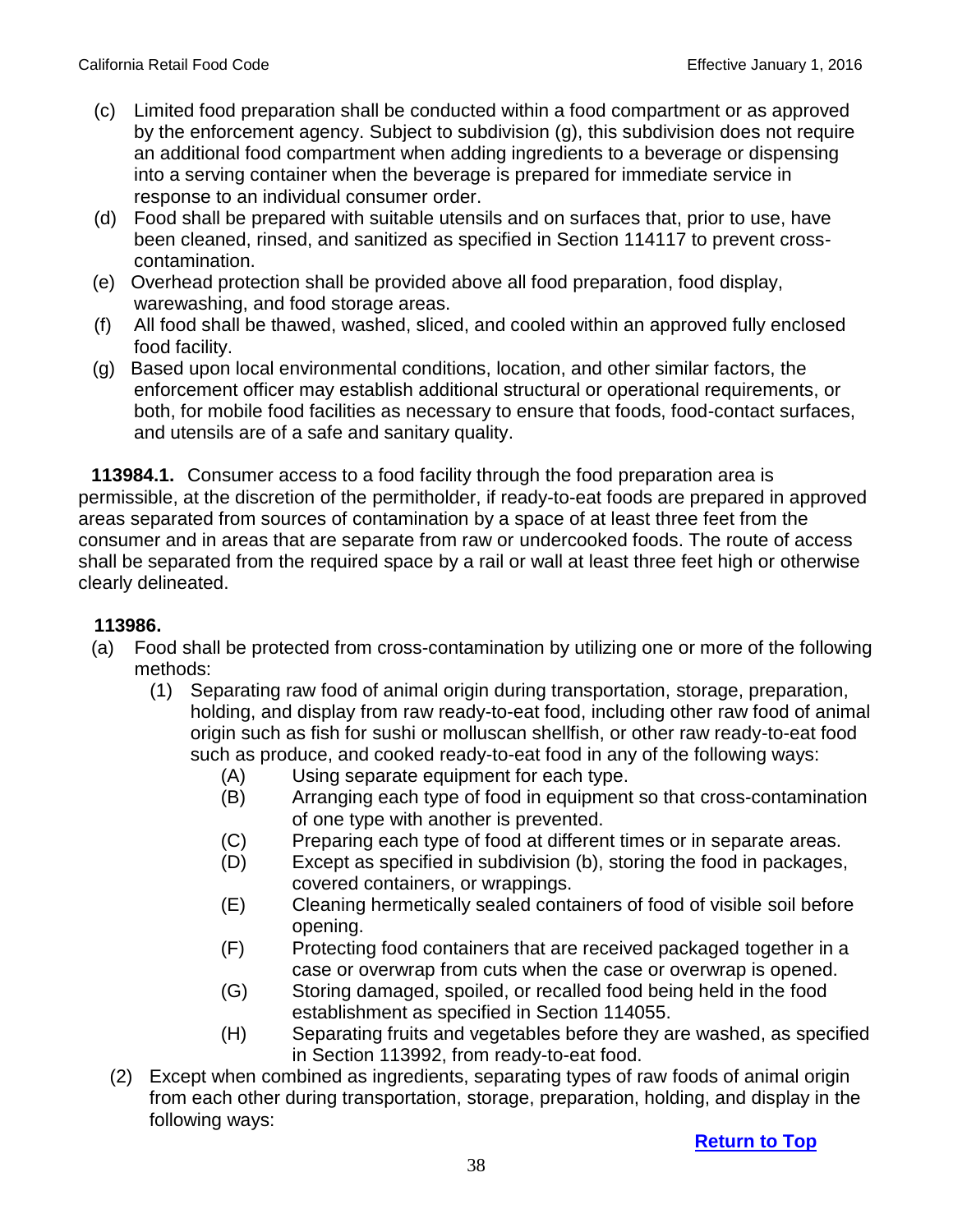- (A) Using separate equipment for each type.
- (B) Arranging each type of food in equipment so that cross-contamination of one type with another is prevented.
- (C) Preparing each type of food at different times or in separate areas.
- (D) Except as specified in subdivision (b), storing the food in packages, covered containers, or wrappings.
- (E) Cleaning hermetically sealed containers of food of visible soil before opening.
- (F) Protecting food containers that are received packaged together in a case or overwrap from cuts when the case or overwrap is opened.
- (G) Storing damaged, spoiled, or recalled food being held in the food establishment as specified in Section 114055.
- (H) Separating fruits and vegetables before they are washed, as specified in Section 113992, from ready-to-eat food.
- (b) Subparagraph (D) of paragraph (2) of subdivision (a) of this section shall not apply to any of the following:
	- (1) Whole, uncut, raw fruits and vegetables and nuts in the shell that require peeling or hulling before consumption.
	- (2) Primal cuts, quarters, or sides of raw meat or slab bacon that are hung on clean, sanitized hooks or placed on clean, sanitized racks.
	- (3) Whole, uncut, processed meats, such as country hams, and smoked or cured sausages that are placed on clean, sanitized racks.
	- (4) Food being cooled as specified in subdivision (b) of Section 114002.1.
	- (5) Shellstock.

- (a) Food shall be protected from contamination that may result from the addition of unsafe or unapproved food or color additives or unsafe or unapproved levels of approved food and color additives.
- (b) A food employee may not apply sulfiting agents to fresh fruits and vegetables intended f or raw consumption, or to any potentially hazardous food.

 **113990**. Ice that has been used as a medium for cooling the exterior surfaces of food such as melons or fish, prepackaged foods such as canned beverages, or cooling coils and tubes of equipment, shall not be used as food.

- (a) Produce shall be thoroughly washed in potable water to remove soil and other contaminants before being cut, combined with other ingredients, cooked, served, or offered for human consumption in ready-to-eat form, except as specified in subdivision (b) and except when intended for washing by the consumer before consumption.
- (b) Chemicals used to wash or peel produce shall meet the requirements specified in 21 C.F.R. 173.315.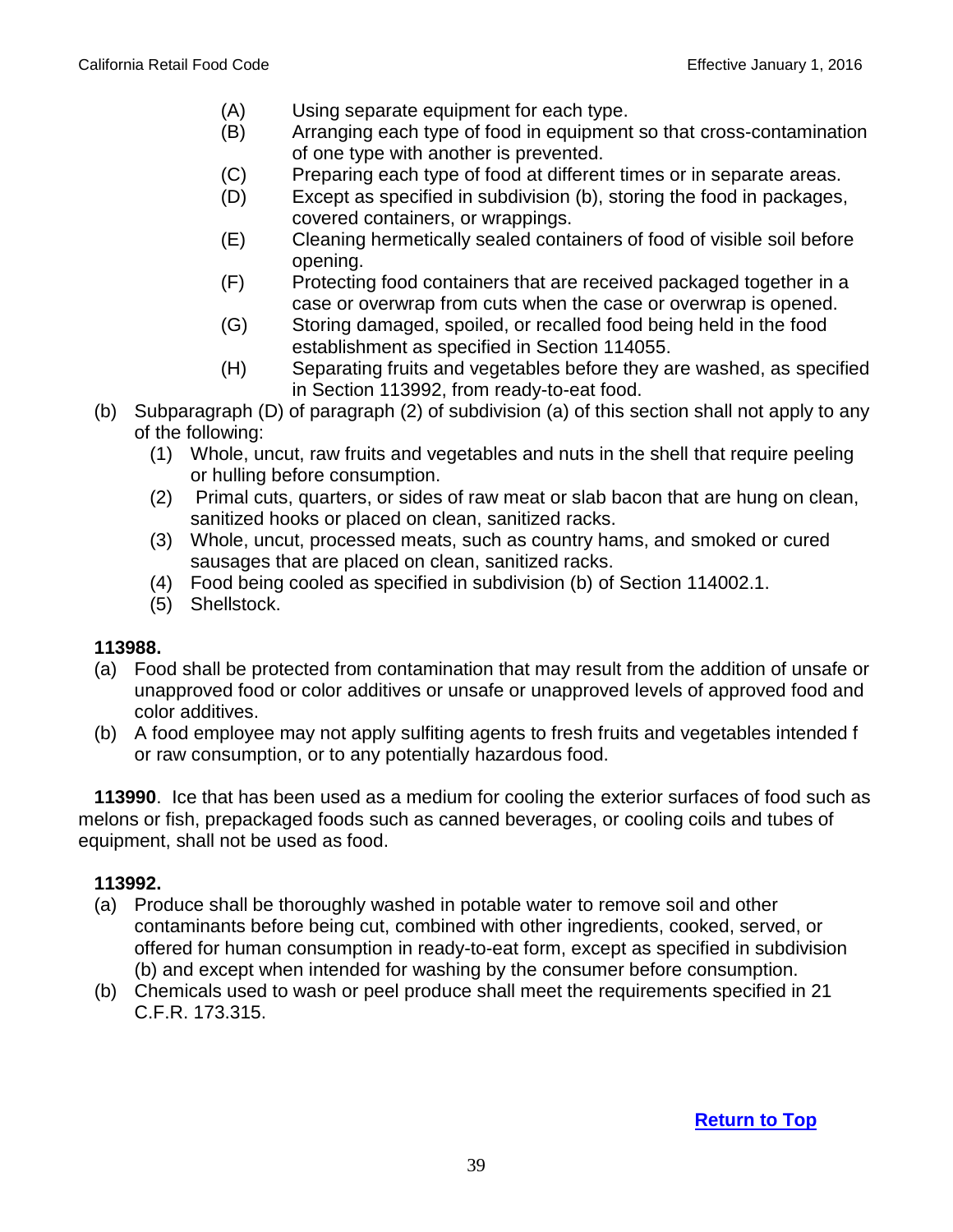## **Article 2. Time and Temperature Relationships**

## **113996.**

- (a) Except during preparation, cooking, cooling, transportation to or from a retail food facility for a period of less than 30 minutes, or when time is used as the public health control as specified under Section 114000, or as otherwise provided in this section, potentially hazardous food shall be maintained at or above 135°F, or at or below 41°F.
- (b) Roasts cooked to a temperature and for a time specified in subdivision (b) of Section 114004 shall be held at a temperature of 130°F.
- (c) The following foods may be held at or below 45°F:
	- (1) Raw shell eggs.
	- (2) Unshucked live molluscan shellfish.
	- (3) Pasteurized milk and pasteurized milk products in original, sealed containers.
	- (4) Potentially hazardous foods held for dispensing in vending machines.
	- (5) Potentially hazardous foods held for sampling at a certified farmers' market.
	- (6) Potentially hazardous foods held during transportation.
- (d) Potentially hazardous foods held for dispensing in serving lines and salad bars may be maintained above 41\*F, but not above 45\*F, during periods not to exceed 12 hours in any 24-hour period only if the unused portions are disposed of at or before the end of this 24 hour period. For purposes of this subdivision, a display case shall not be deemed to be a serving line.

**113998.** If it is necessary to remove potentially hazardous food from the specified holding temperatures to facilitate preparation, this preparation shall in no case exceed two cumulative hours without a return to the specified holding temperatures.

- (a) Except as specified in subdivision (b), if time only, rather than time in conjunction with temperature, is used as the public health control for a working supply of potentially hazardous food before cooking or for ready-to-eat potentially hazardous food that is displayed or held for service for immediate consumption, the following shall occur:
	- (1) The food shall be marked or otherwise identified to indicate the time that is four hours past the point in time when the food is removed from temperature control.
	- (2) The food shall be cooked and served, served if ready-to-eat, or discarded within four hours from the point in time when the food is removed from temperature control.
	- (3) The food in unmarked containers or packages or marked to exceed a four-hour limit shall be discarded.
	- (4) Written procedures shall be maintained in the food facility and made available to the enforcement agency upon request, that ensure compliance with this section and Section 114002, for food that is prepared, cooked, and refrigerated before time is used as a public health control.
- (b) Time only, rather than time in conjunction with temperature, may not be used as the public health control for raw eggs in the following food facilities:
	- (1) Licensed health care facilities.
	- (2) Public and private school cafeterias.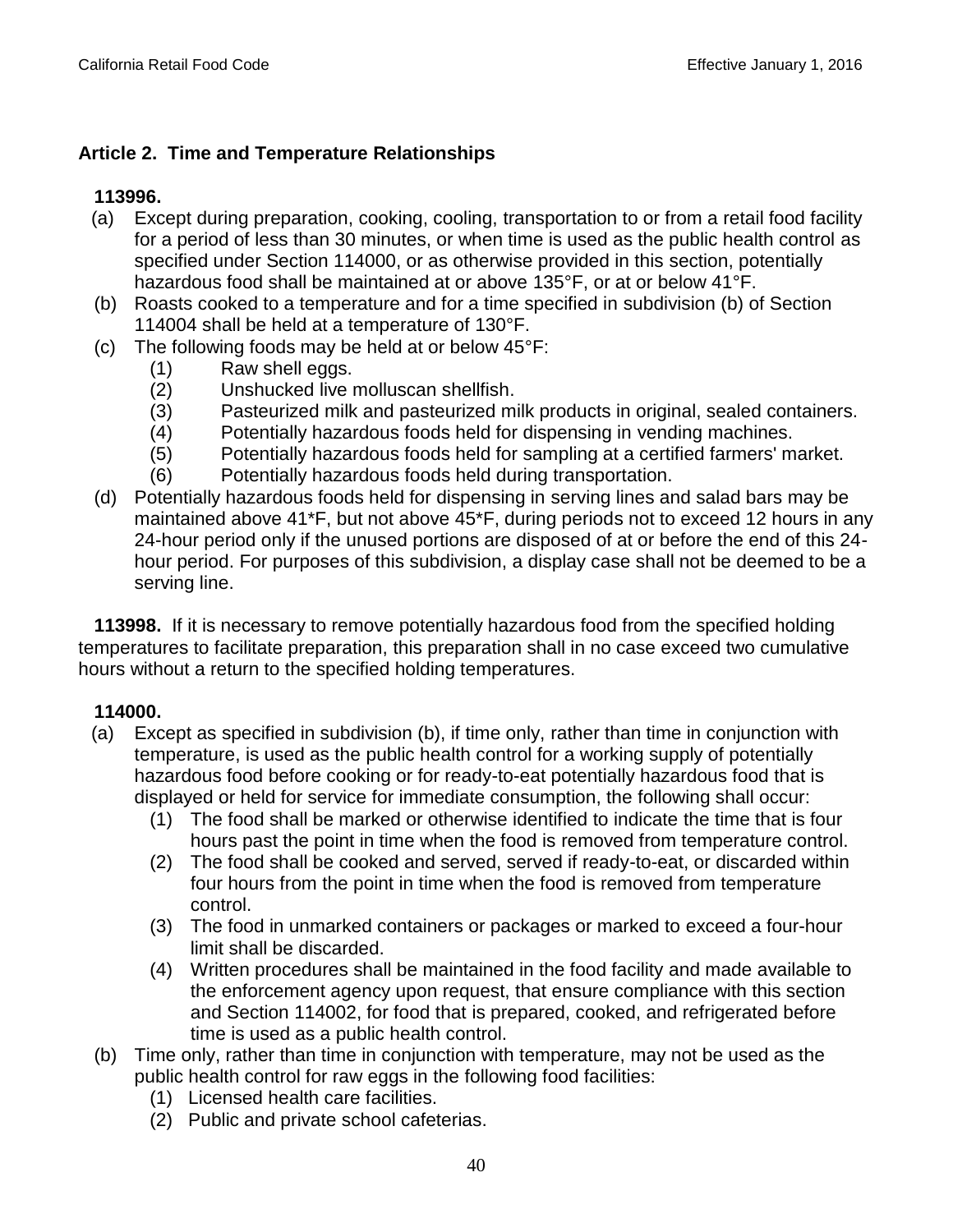- (a) Whenever food has been prepared or heated so that it becomes potentially hazardous, it shall be rapidly cooled if not held at or above 135°F.
- (b) After heating or hot holding, potentially hazardous food shall be cooled rapidly from 135°F to 41°F or below within six hours and, during this time the decrease in temperature from 135\*F to 70°F shall occur within two hours.
- (c) Potentially hazardous food shall be cooled within four hours to 41°F or less if prepared from ingredients at ambient temperature, such as reconstituted foods and canned tuna.
- (d) Except as specified in subdivision (e), a potentially hazardous food received in compliance with laws allowing a temperature above 41°F during shipment from the supplier as specified in Section 114037, shall be cooled within four hours to 41°F or less.
- (e) Pasteurized milk in original, sealed containers, pasteurized milk products in original, sealed containers, raw shell eggs, and unshucked live molluscan shellfish need not comply with subdivision (c) or (d) if these foods are placed immediately upon their receipt in refrigerated equipment that maintains an ambient temperature of 45\*F or less.

### **114002.1.**

- (a) The rapid cooling of potentially hazardous foods shall be accomplished in accordance with the time and temperature criteria specified in Section 114002 by using one or more of the following methods based on the type of food being cooled:
	- (1) Placing the food in shallow pans.
	- (2) Separating the food into smaller or thinner portions.
	- (3) Using rapid cooling equipment.
	- (4) Using containers that facilitate heat transfer.
	- (5) Adding ice as an ingredient.
	- (6) Using ice paddles.
	- (7) Inserting appropriately designed containers in an ice bath and stirring frequently.
	- (8) In accordance with an HACCP plan adopted pursuant to this part.
	- (9) Utilizing other effective means that have been approved by the enforcement agency.
- (b) When placed in cooling or cold holding equipment, food containers in which food is being cooled shall be arranged in the equipment to provide maximum heat transfer through the container walls, loosely covered, or uncovered if protected from overhead contamination during the cooling period to facilitate heat transfer from the surface of the food, and stirred as necessary to evenly cool a liquid or a semi-liquid food.

### **114004.**

- (a) Except as specified in subdivision (c), all ready-to-eat foods prepared at a food facility from raw or incompletely cooked food of animal origin shall be cooked to heat all parts of the food to a temperature and for a time that complies with the following methods based on the food that is cooked:
	- (1) The following shall be heated to a minimum internal temperature of 145 $\degree$ F or above for 15 seconds:
		- (A) Raw shell eggs that are broken and prepared in response to a consumer's order and for immediate service.
		- (B) Fish.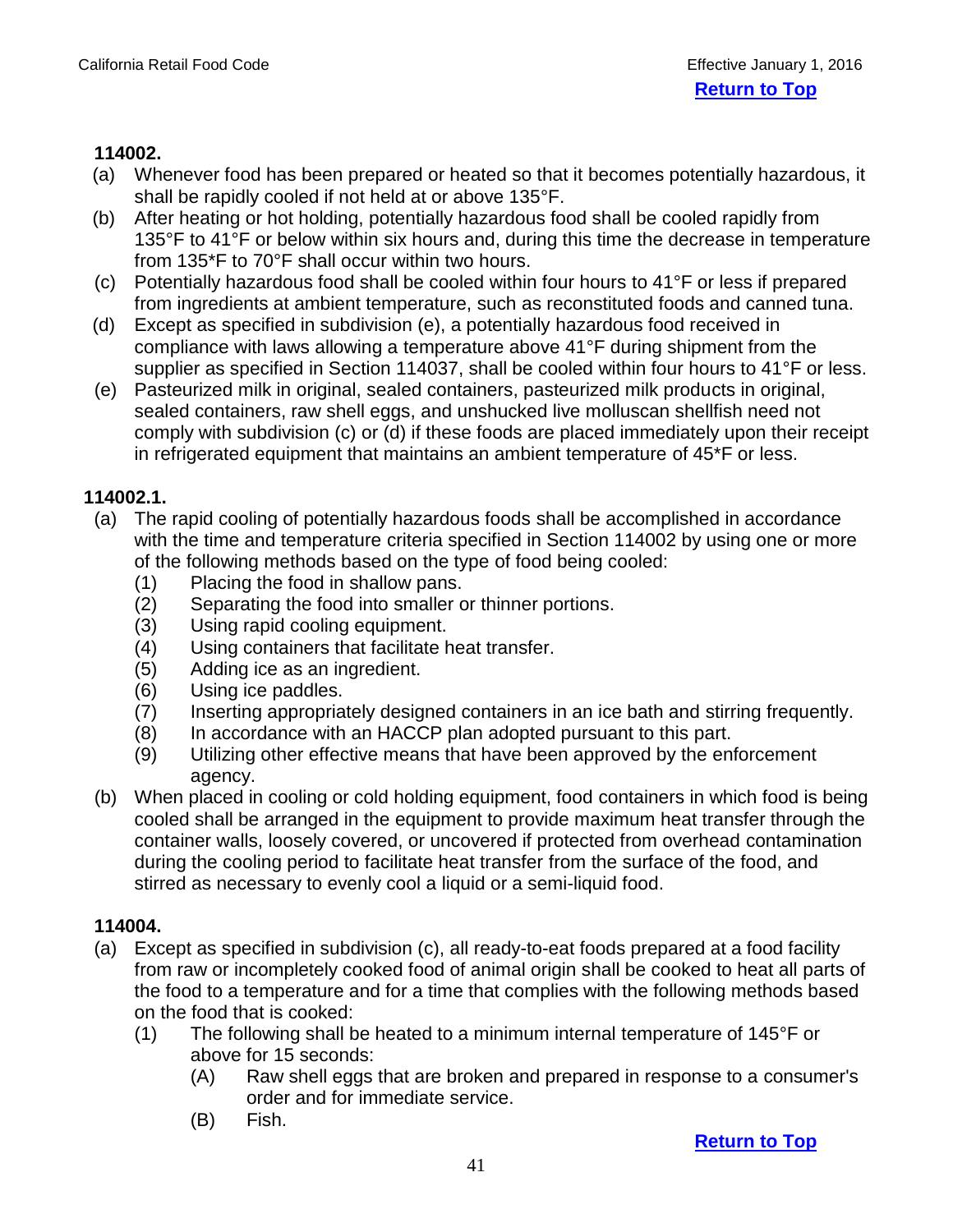- (C) Single pieces of meat, including beef, veal, lamb, pork, and game animals from approved sources.
- (2) The following foods shall be heated to a minimum internal temperature of 155°F for 15 seconds or the temperature specified in the following chart that corresponds to the holding time:
	- (A) Ratites and injected meats.
	- (B) Comminuted meat or any food containing comminuted meat.
	- (C) Raw eggs and foods containing raw eggs that are not prepared as specified in paragraph (1).

| Minimum Temperature (°F) | Time                       |  |
|--------------------------|----------------------------|--|
| 145                      | 3 minutes                  |  |
| 150                      | 1 minute                   |  |
| 158                      | < 1 second (instantaneous) |  |

- (3) The following shall be heated to a minimum internal temperature of 165°F for 15 seconds:
	- (A) Poultry.
	- (B) Comminuted poultry.
	- (C) Stuffed fish, stuffed meat, stuffed poultry, and stuffed ratites.
	- (D) Stuffing containing fish, meat, poultry, or ratites.
	- (E) Pasta and any other food stuffed with fish, meat, poultry, or ratites.
- (b) Whole beef roasts, corned beef roasts, pork roasts, and cured pork roasts, such as ham, shall be cooked as specified in both of the following:
	- (1) In an oven that is preheated to the temperature specified for the roast's weight in the following chart and that is held at that temperature:

| Oven Type:                                                                                    | <b>Oven Temperature Based on Weight:</b> |               |  |  |
|-----------------------------------------------------------------------------------------------|------------------------------------------|---------------|--|--|
|                                                                                               | Less than 10 lbs: 10 lbs. or more:       |               |  |  |
| <b>Still Dry</b>                                                                              | 350°F or more                            | 250°F or more |  |  |
| Convection                                                                                    | 325°F or more                            | 250°F or more |  |  |
| High Humidity*                                                                                | 250°F or less                            | 250°F or less |  |  |
| * Relative humidity greater than 90% for at least 1 hour measured in the cooking              |                                          |               |  |  |
| chamber or exit of the oven; or in a moisture-impermeable bag that provides<br>100% humidity. |                                          |               |  |  |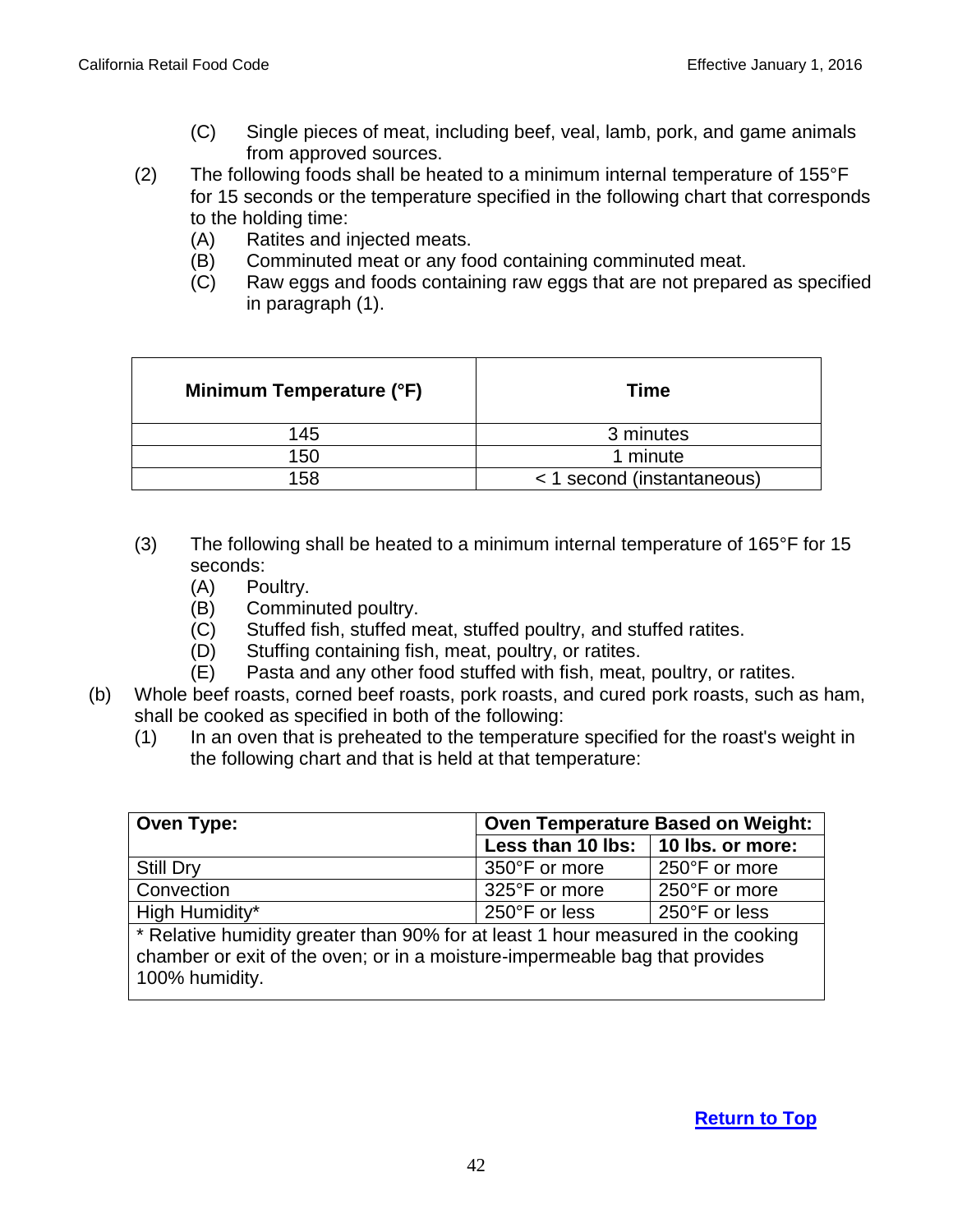(3) As specified in the following chart, to heat all parts of the food to a temperature and for the holding time that corresponds to that temperature:

| Temperature (°F)                                |     | Time* in Minutes   Temperature (°F) | <b>Time* in Seconds</b> |
|-------------------------------------------------|-----|-------------------------------------|-------------------------|
| 130                                             | 112 | 147                                 | 134                     |
| 131                                             | 89  | 149                                 | 85                      |
| 133                                             | 56  | 151                                 | 54                      |
| 135                                             | 36  | 153                                 | 34                      |
| 136                                             | 28  | 155                                 | 22                      |
| 138                                             | 18  | 157                                 | 14                      |
| 140                                             | 12  | 158                                 |                         |
| 142                                             | 8   |                                     |                         |
| 144                                             | 5   |                                     |                         |
| 145                                             | 4   |                                     |                         |
| * Holding time may include post oven heat rise. |     |                                     |                         |

(c) The department may approve alternative time and temperature minimum heating requirements to thoroughly cook the foods identified in this section when the food facility or person demonstrates to the department that the alternative heating requirements provide an equivalent level of food safety.

 **114008.** Raw foods of animal origin cooked in a microwave oven shall meet all of the following requirements:

- (a) Be rotated or stirred throughout or midway during cooking to compensate for uneven distribution of heat.
- (b) Be covered to retain surface moisture.
- (c) Be heated to a temperature of at least 165°F in all parts of the food.
- (d) Stand covered for at least two minutes after cooking to obtain temperature equilibrium.

 **114010.** Fruits and vegetables that are cooked for hot holding shall be cooked to a minimum temperature of 135°F.

 **114012.** Except as specified in Section 114091, pasteurized eggs or pasteurized egg products shall be substituted for raw shell eggs in the preparation of foods such as Caesar salad, hollandaise or Béarnaise sauce, mayonnaise, eggnog, ice cream, and egg-fortified beverages that are not cooked as specified under Section 114004, nor included in Section 114093.

 **114014.** Cooked and refrigerated food that is prepared for immediate service in response to an individual consumer order may be served at any temperature.

#### **114016.**

(a) Except as specified under subdivisions (b) and (c), potentially hazardous food that is cooked, cooled, and reheated for hot holding shall be reheated so that all parts of the food reach a temperature of at least 165°F for 15 seconds.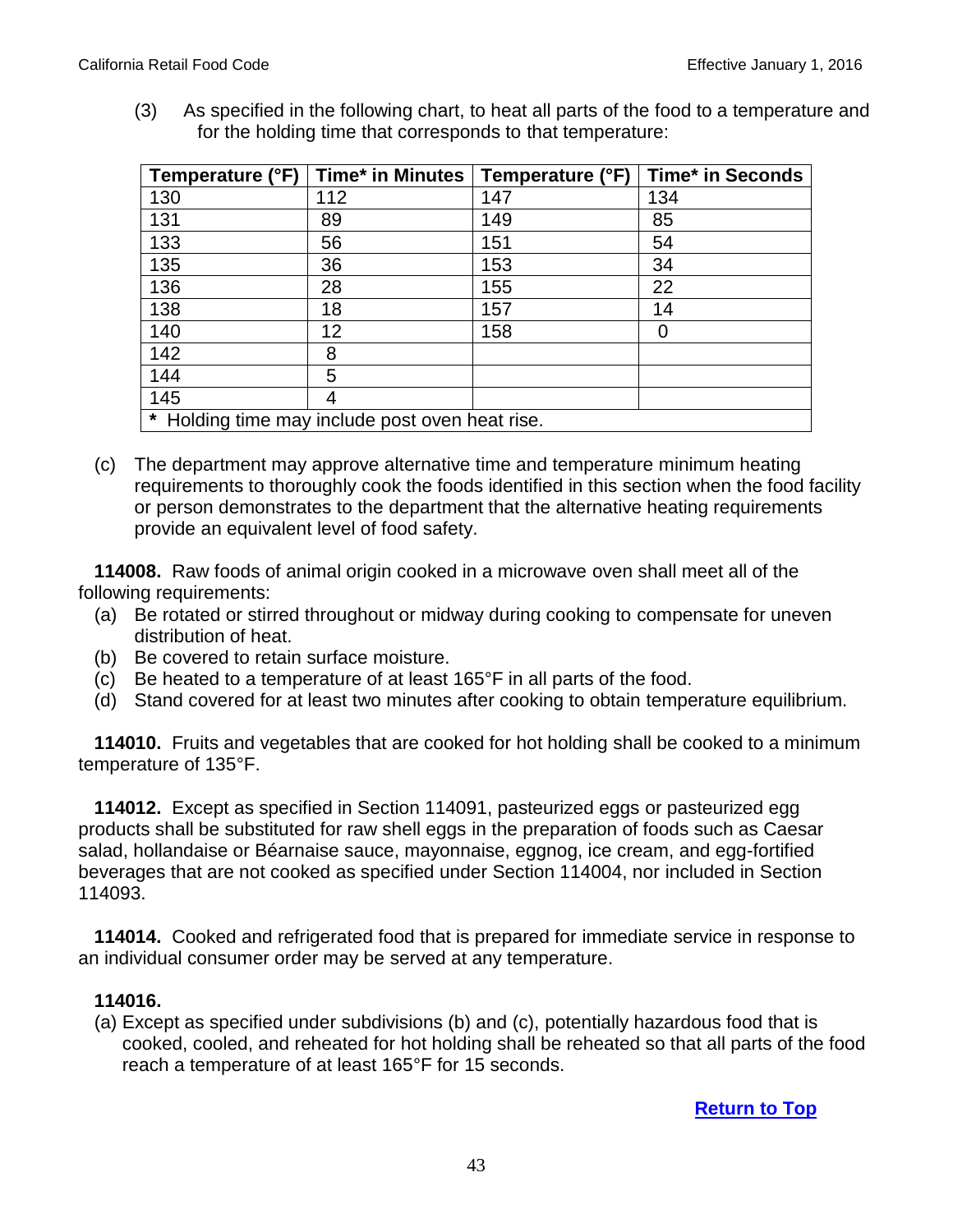- (b) Except as specified under subdivision (c), potentially hazardous food reheated in a microwave oven for hot holding shall be reheated so that all parts of the food reach a temperature of at least 165°F and the food is rotated or stirred, covered, and allowed to stand covered for at least two minutes after reheating.
- (c) Ready-to-eat food taken from a commercially processed, hermetically sealed container, or from an intact package from a food processing plant shall be heated to a temperature of at least 135°F for hot holding.
- (d) Reheating for hot holding shall be done rapidly, and the time the food is between 41°F and 165°F shall not exceed two hours.
- (e) Remaining unsliced portions of roasts that are cooked as specified under Section 114004 may be reheated for hot holding using the oven parameters and minimum time and temperature conditions as specified in Section 114004.

 **114018.** Frozen foods shall be stored and displayed in their frozen state unless being thawed in accordance with Section 114020.

 **114020.** Frozen potentially hazardous food shall only be thawed in one of the following ways:

- (a) Under refrigeration that maintains the food temperature at 41°F or below.
- (b) Completely submerged under potable running water for a period not to exceed two hours at a water temperature of 70°F or below, and with sufficient water velocity to agitate and flush off loose particles into the sink drain.
- (c) In a microwave oven if immediately followed by immediate preparation.
- (d) As part of a cooking process.

## **Article 3. Food from Approved Sources**

### **114021.**

- (a) Food shall be obtained from sources that comply with all applicable laws.
- (b) Food stored or prepared in a private home shall not be used or offered for sale in a food facility, unless that food is prepared by a cottage food operation that is registered or has a permit pursuant to Section 114365.

**114023.** Food in a hermetically sealed container shall be obtained from a food processing plant that is regulated by the food regulatory agency that has jurisdiction over the plant, or from a cottage food operation that produces jams, jellies, and preserves and that is registered or has a permit pursuant to Section 114365.

- (a) Liquid, frozen, and dry eggs and egg products shall be obtained pasteurized.
- (b) Frozen milk products, such as ice cream, shall be obtained pasteurized as specified in 21 C.F.R. 135 -Frozen Desserts.
- (c) Fluid and dry milk and milk products complying with Grade A standard as specified in law shall be obtained pasteurized.
- (d) This section shall not apply to properly labeled prepackaged raw milk and raw milk products obtained from an approved source and dispensed and sold at retail by the food facility in compliance with 17 CCR 11380.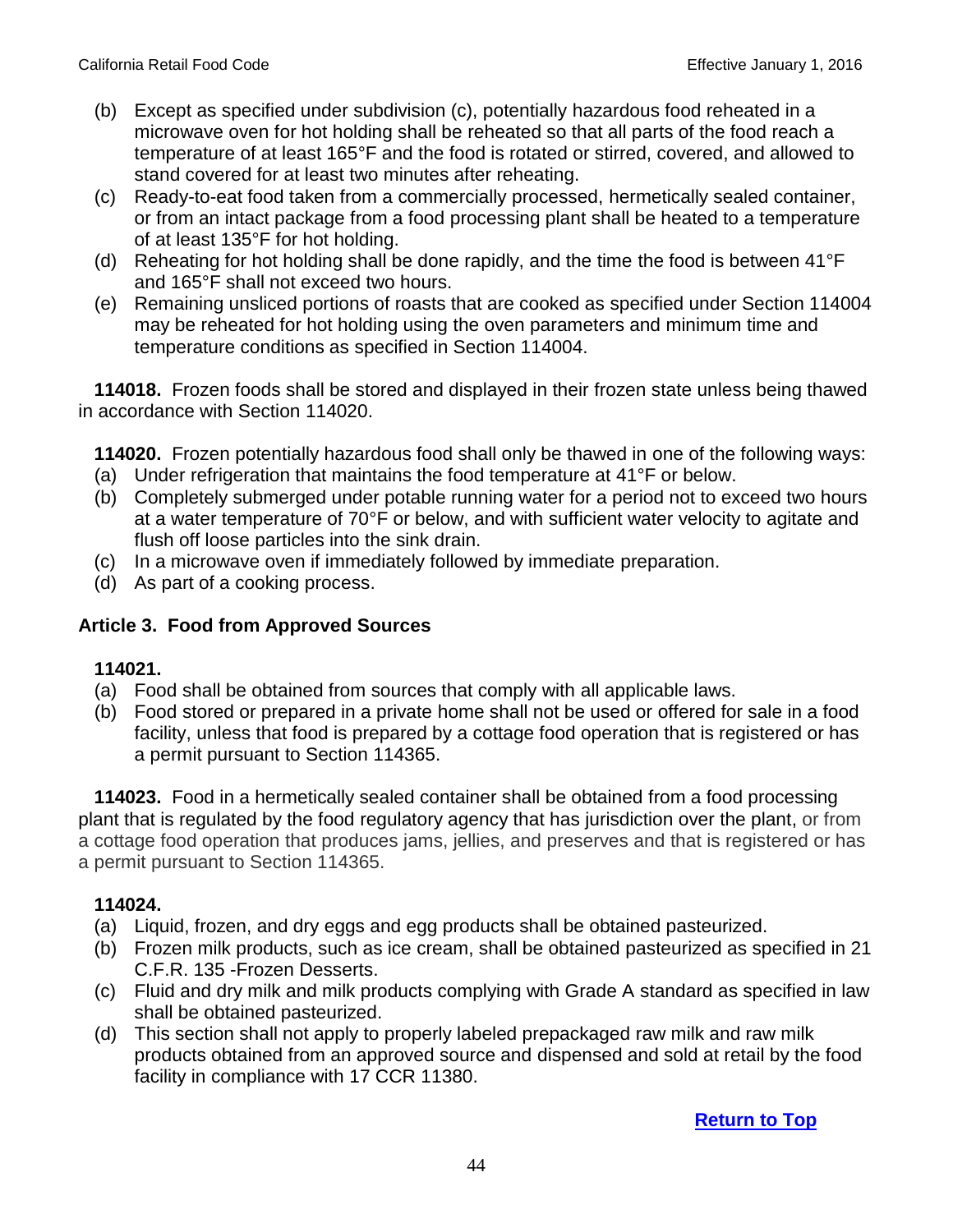**114025.** Ice for use as a food or a cooling medium shall be made from potable water.

 **114027.** Fish that are received for sale or service shall be commercially and legally caught or harvested.

### **114029.**

- (a) Molluscan shellfish shall be obtained from sources according to law or the requirements specified in the United States Department of Health and Human Services, Public Health Service, Food and Drug Administration, National Shellfish Sanitation Program Guide for the Control of Molluscan Shellfish.
- (b) Molluscan shellfish received in interstate commerce shall be from sources that are listed in the Interstate Certified Shellfish Shippers List.
- (c) Molluscan shellfish that are recreationally caught shall not be received for sale or service.

### **114031.**

- (a) Game animals shall be received from an approved source.
- (b) A game animal shall not be received for sale or service if it is a species of wildlife that is listed in 50 C.F.R. 17 Endangered and Threatened Wildlife and Plants or is listed as an endangered or threatened animal by the Department of Fish and Game.
- (c) The enforcement agency may approve the use of legally obtained donated fish and game by nonprofit organizations authorized to serve meals to indigent persons.
	- (1) "Fish," as used in this subdivision, shall be defined as that term is used in Section 45 of the Fish and Game Code.
	- (2) "Game," as used in this subdivision, means any game bird, as defined in Section 3500 of the Fish and Game Code, or game mammal, as defined in Section 3950 of the Fish and Game Code.

### **Article 4. Receipt of Food**

- (a) Food shall be inspected as soon as practicable upon receipt and prior to any use, storage, or resale.
- (b) Food shall be accepted only if the inspection conducted upon receipt determines that the food satisfies all of the following:
	- (1) Was prepared by and received from approved sources.
	- (2) Is received in a wholesome condition.
	- (3) Is received in packages that are in good condition and that protect the integrity of the contents so that the food is not exposed to adulteration or potential contaminants.
	- (4) Is in containers and on pallets that are not infested with vermin or otherwise contaminated.
- (c) Potentially hazardous food shall be inspected for signs of spoilage and randomly checked for adherence to the temperature requirements as specified in Section 113996.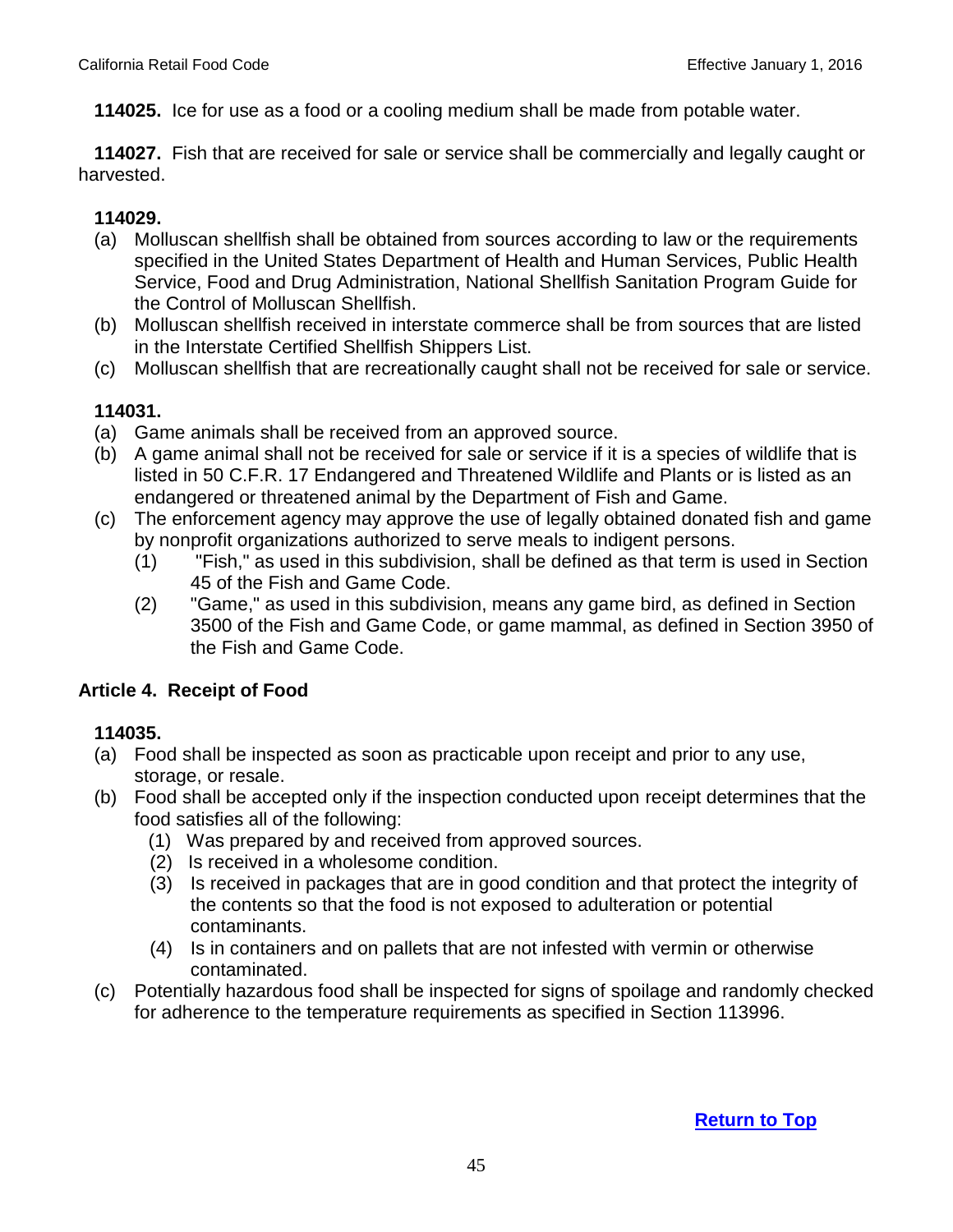#### California Retail Food Code **Effective January 1, 2016**

#### **114037.**

- (a) Except as specified in subdivision (b), refrigerated, potentially hazardous food may be at a temperature of 45°F or below when received, if the potentially hazardous food is cooled within four hours of receipt to a temperature at or below 41°F.
- (b) If a temperature other than 41°F for a potentially hazardous food is specified in law governing its distribution, the food may be received at the specified temperature and cooled as specified in subdivisions (d) and (e) of Section 114002.
- (c) Live molluscan shellfish shall not be accepted unless received at an internal temperature of 45°F or below, or, if received on the date of harvest, at a temperature above 45°F.
- (d) Potentially hazardous food that is received hot shall be at a temperature of 135°F or above.
- (e) A food that is labeled frozen and shipped frozen by a food processing plant shall be received frozen and accepted only if there are not visible signs of thawing or refreezing.
- (f) Upon receipt, potentially hazardous food shall be free of evidence of previous temperature abuse.

#### **114039.**

- (a) Raw shucked shellfish shall be obtained in nonreturnable packages that bear a legible label that identifies the name, address, and certification number of the shucker-packer or repacker of the molluscan shellfish, and a "sell by" date or a "best if used by" date for packages with a capacity of less than one-half gallon, or the date shucked for packages with a capacity of one-half gallon or more.
- (b) A package of raw shucked shellfish that does not bear a label or that bears a label that does not contain all the information required by subdivision (a) shall be subject to impound pursuant to Section 114393.

#### **114039.1.**

- (a) Shellstock shall be obtained in containers bearing legible source identification tags or labels that are affixed by the harvester or each dealer that depurates, ships, or reships the shellstock. Except as specified by subdivision (c), on the harvester's or dealer's tag or label, the following information shall be listed in the following order:
	- (1) The harvester's or dealer's name and address.
	- (2) The harvester's certification number as assigned by the authority and the original shellstock shipper's certification number.
	- (3) The date of harvesting.
	- (4) The most precise identification of the harvest location or aquaculture site that is practicable based on the system of harvest area designations that is in use by the shellfish control authority and including the abbreviation of the name of the state or country in which the shellfish are harvested.
	- (5) The type and quantity of shellfish.
	- (6) The following statement in bold, capitalized type: "THIS TAG IS REQUIRED TO BE ATTACHED UNTIL CONTAINER IS EMPTY OR RETAGGED AND THEREAFTER KEPT ON FILE FOR 90 DAYS."
	- (7) The dealer's tag or label shall also indicate the original shipper's certification number, including the abbreviation of the name of the state or country in which the shellfish are harvested.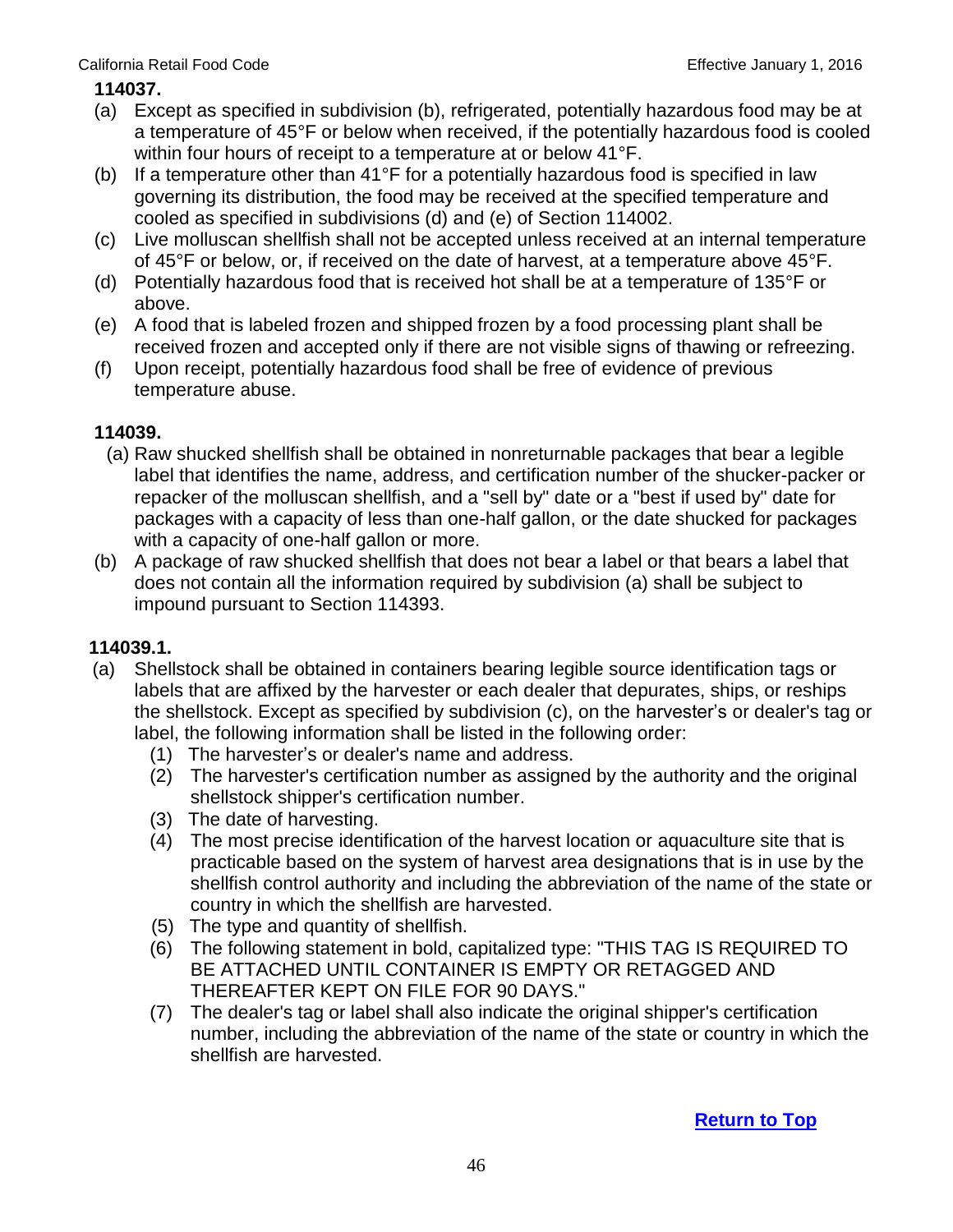- (b) A container of shellstock that does not bear a tag or label or that bears a tag or label that does not contain all the information required under subdivision (a) shall be subject to impound pursuant to Section 114393.
- (c) If the harvester's tag or label is designed to accommodate each dealer's identification, individual dealer tags or labels need not be provided.

 **114039.2.** When received by a food facility, shellstock shall be reasonably free of mud, dead shellfish, and shellfish with broken shells. Dead shellfish or shellstock with badly broken shells shall be discarded.

#### **114039.3.**

- (a) Except as specified in subdivisions (b) and (c), molluscan shellfish shall not be removed from the container in which they are received other than immediately before sale or preparation for service.
- (b) Shellstock may be removed from the container in which they are received and displayed on drained ice or held in a display container. A quantity specified by a consumer may be removed from the display or display container and provided to the consumer if the source of the shellstock on display is identified as specified under Section 114039.1 and recorded as specified under Section 114039.4 and the shellstock are protected from contamination.
- (c) Shucked shellfish may be removed from the container in which they were received and held in a display container from which individual servings are dispensed upon a consumer's request if the labeling information for the shellfish on display as specified under Section 114039 is retained and correlated to the date when, or dates during which, the shellfish are sold or served and the shellfish are protected from contamination.

#### **114039.4.**

- (a) Except as specified by subdivision (b), shellstock tags shall remain attached to the container in which the shellstock are received until the container is empty.
- (b) The identity of the source of shellstock that are sold or served shall be maintained for 90 calendar days from the dates of harvest by using an approved recordkeeping system that keeps the tags or labels in chronological order correlated to the date or dates the shellstock are sold or served.
- (c) Notwithstanding subdivision (b), if shellstock are removed from their tagged or labeled container, the identity of the source of shellstock that are sold or served shall be maintained by doing the following:
	- (1) Using a recordkeeping system as required under subdivision (b).
	- (2) Ensuring that shellstock from one tagged or labeled container are not commingled with shellstock from another container with different certification numbers, harvest dates, or growing areas as identified on the tag or label before being ordered by the consumer.
	- (3) If shellstock are portioned and prepackaged, including a copy of the corresponding shellstock tag or properly labeling the package with the required shellfish information.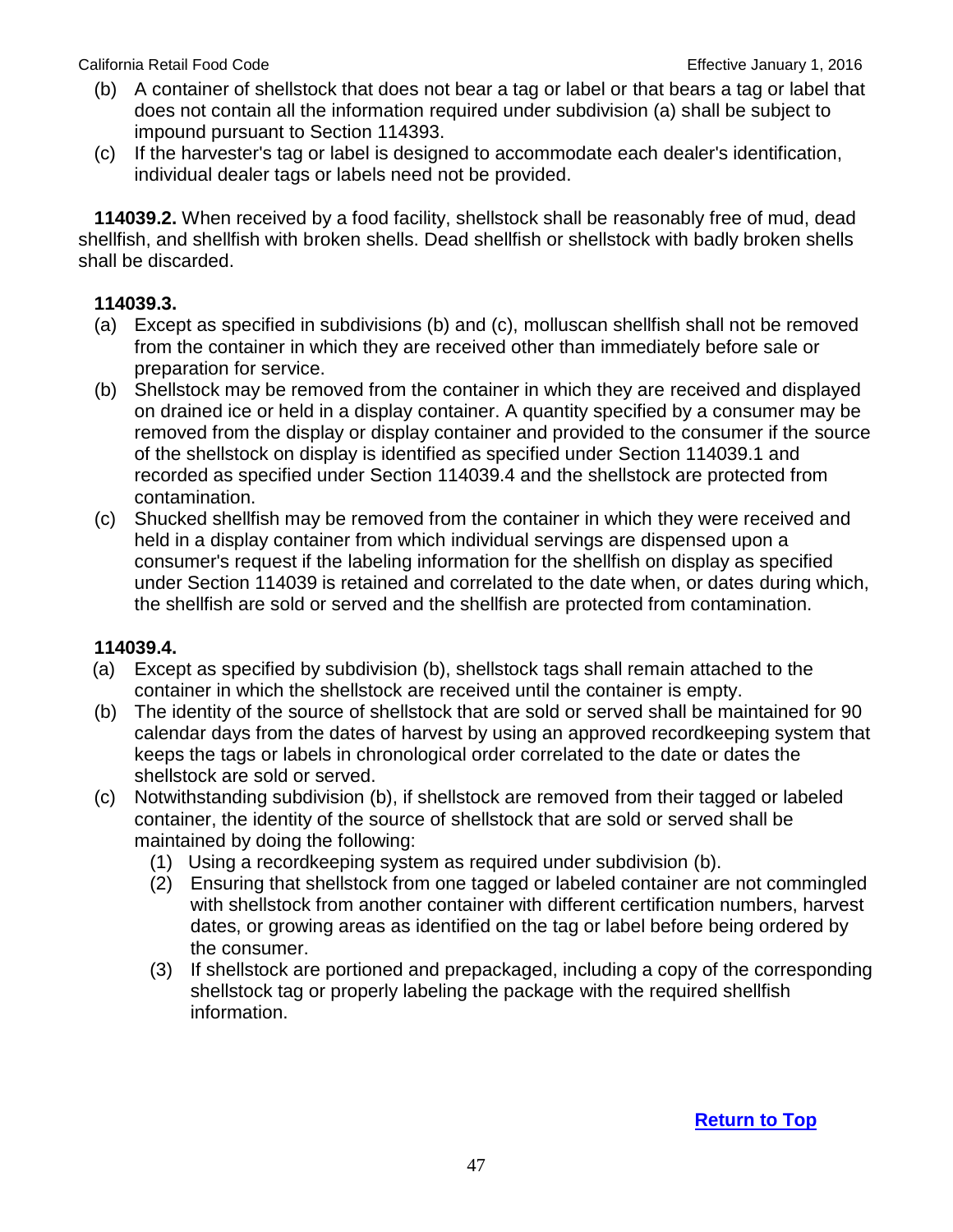### **114039.5.**

- (a) Except as specified in subdivision (b), molluscan shellfish life-support system display tanks shall not be used to display shellfish that are offered for human consumption and shall be conspicuously marked so that it is obvious to the consumer that the shellfish are for display only.
- (b) Molluscan shellfish life support system display tanks that are used to store and display shellfish that are offered for human consumption shall be operated and maintained in accordance with an HACCP plan as specified in Section 114419.1. Operation and maintenance shall ensure the following:
	- (1) Water used with fish other than molluscan shellfish does not flow into the molluscan tank.
	- (2) The safety and quality of the shellfish as they were received are not compromised by the use of the tank.
	- (3) The identity of the source of the shellstock is retained as specified in Section 114039.4.
- (c) Molluscan shellfish life support system display tanks that were in operation prior to the effective date of this part need not comply with Section 114419.

#### **114041.**

- (a) Shell eggs shall be received clean and sound.
- (b) Shell eggs shall not exceed the restricted egg tolerances for United States Consumer Grade B Standards.

## **Article 5. Food Storage**

### **114047.**

- (a) Adequate and suitable space shall be provided for the storage of food.
- (b) Except as specified in subdivisions (c), (d), and (e), food shall be protected from contamination by storing the food in a clean, dry location, where it is not exposed to splash, dust, vermin, or other forms of contamination or adulteration, and at least six inches above the floor.
- (c) Food in packages and working containers may be stored less than six inches above the floor on case lot handling equipment as specified under Section 114165.
- (d) Pressurized beverage containers, cased food in waterproof containers such as bottles or cans, and milk containers in plastic crates may be stored on a floor that is clean and not exposed to moisture.
- (e) Temporary alternate food storage methods and locations may be approved by the local enforcement agency.

**114049.** Food shall not be stored in any of the following ways:

- (a) In locker rooms.
- (b) In toilet rooms.
- (c) In dressing rooms.
- (d) In refuse rooms.
- (e) In mechanical rooms.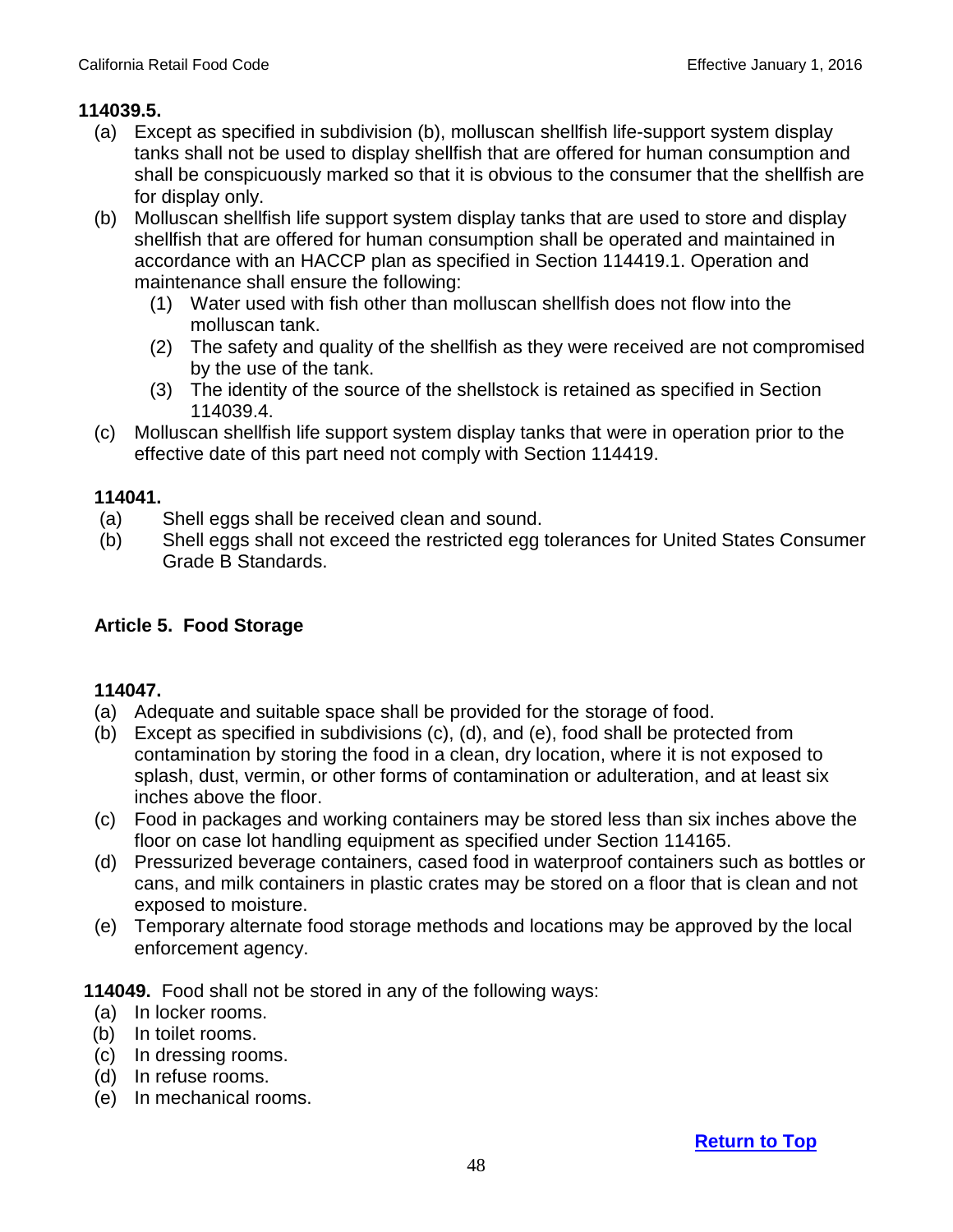- (f) Under sewer lines that are not shielded to intercept potential drips.
- (g) Under leaking water lines, including leaking automatic fire sprinkler heads, or under lines on which water has condensed.
- (h) Under open stairwells.
- (i) Under other sources of contamination.

 **114051.** Working containers holding food or food ingredients that are removed from their original packages for use in the food facility, such as cooking oils, flour, herbs, potato flakes, salt, spices, and sugar, shall be identified with the common name of the food, except that containers holding food that can be readily and unmistakably recognized, such as dry pasta, need not be identified.

## **114053.**

- (a) Prepackaged food may not be stored in direct contact with ice or water if the food is subject to the entry of water because of the nature of its packaging, wrapping, or container, or its positioning in the ice or water.
- (b) Except as specified in subdivisions (c) and (d), nonprepackaged food may not be stored in direct contact with undrained ice.
- (c) Whole raw fruits or vegetables, cut raw vegetables, and tofu may be immersed in ice or water.
- (d) Raw chicken and raw fish that are received immersed in ice in shipping containers may remain in that condition while in storage awaiting preparation, display, service, or sale.

## **114055.**

- (a) Products that are held by the permitholder for credit, redemption, or return to the distributor, such as damaged, spoiled, or recalled products, shall be segregated and held in designated areas that are separated from food, equipment, utensils, linens, and singleuse articles.
- (b) All returned or damaged food products and food products from which the label has been removed shall be separated and stored in a separate area and in a manner that shall prevent adulteration of other foods and shall not contribute to a vermin problem.

### **Article 6. Specialized Processing Methods**

- (a) Potentially hazardous foods that are packed by the food facility in reduced-oxygen packaging or have been partially cooked and sealed in any container or configuration that creates anaerobic conditions shall be plainly date coded. The date coding shall state "Use By," followed by the appropriate month, day, and year.
- (b) For purposes of this section, "partially cooked" means potentially hazardous foods that have not been sufficiently cooked to assure commercial sterility or fail to have barriers to prevent the growth of or toxin formation by Clostridium botulinum.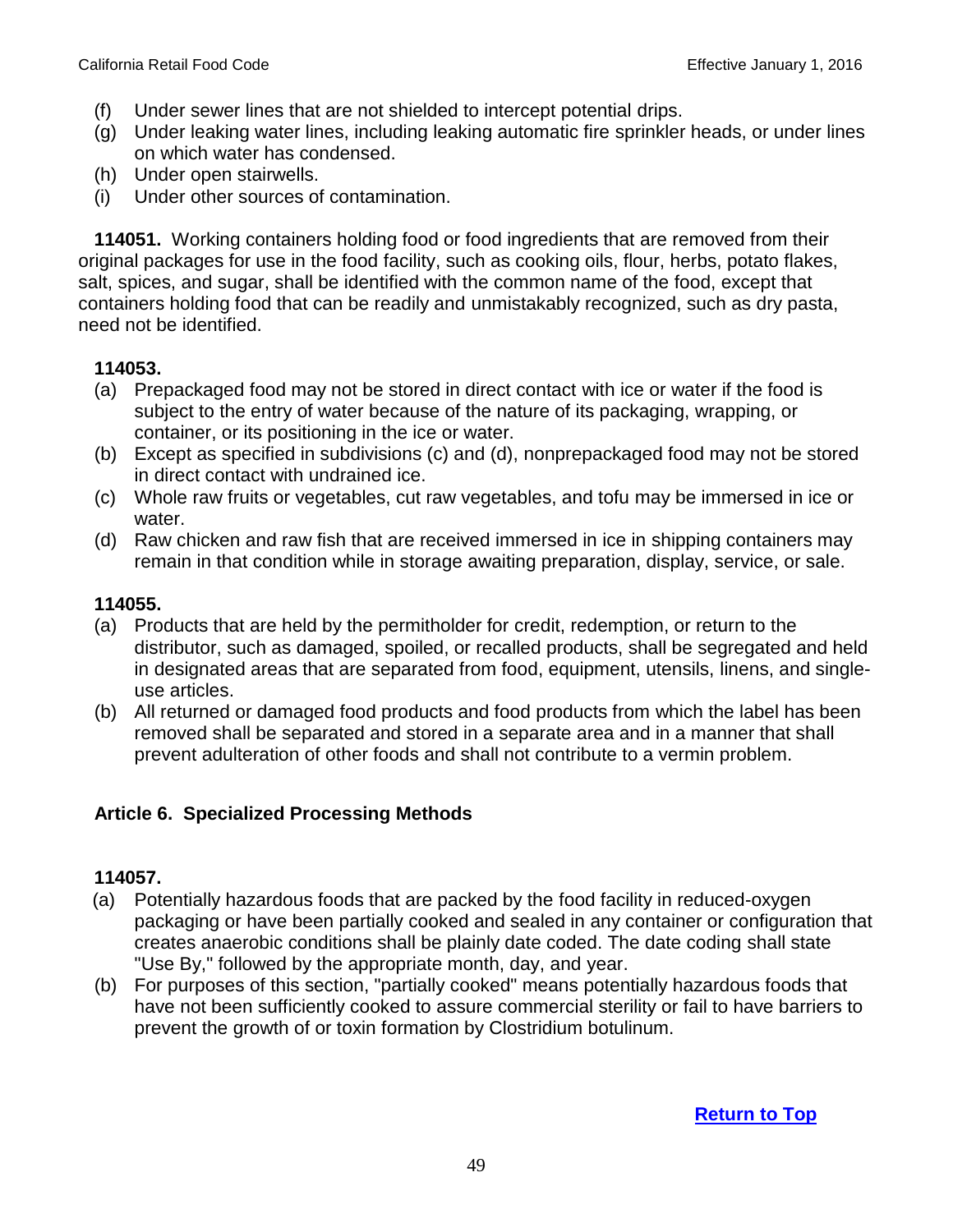## **114057.1.**

- (a) A food facility that packages food using a reduced-oxygen packaging method and Clostridium botulinum is identified as a microbiological hazard in the final prepackaged form shall ensure that there are at least two barriers in place to control the growth and toxin formation of Clostridium botulinum.
- (b) A food facility that packages food using a reduced-oxygen packaging method and Clostridium botulinum is identified as a microbiological hazard in the final prepackaged form shall have an approved HACCP plan that does all of the following:
	- (1) Contains the information specified under Section 114419.1.
	- (2) Identifies the food to be prepackaged.
	- (3) Limits the food prepackaged to a food that does not support the growth of Clostridium botulinum because it complies with one of the following:
		- (A) Has an aw of 0.91 or less.
		- (B) Has a pH of 4.6 or less.
		- (C) Is a meat or poultry product cured at a food processing plant regulated by the U.S.D.A. and is received in an intact package.
		- (D) Is a food with a high level of competing organisms, such as raw meat or raw poultry.
	- (4) Specifies methods for maintaining food at 41°F or below.
	- (5) Describes how the packages shall be prominently and conspicuously labeled on the principal display panel in bold type on a contrasting background, with instructions to maintain the food at 41°F or below and discard the food if within 14 calendar days of its packaging it is not served for on-premises consumption, or consumed if served or sold for off-premises consumption.
	- (6) Limits the refrigerated shelf life to no more than 14 calendar days from packaging to consumption, except the time product is maintained frozen, or the original manufacturer's "sell by" or "use by" date, whichever occurs first.
	- (7) Includes operational procedures that prohibit contacting food with bare hands, identify a designated area and the method by which physical barriers or methods of separation of raw foods and ready-to-eat foods minimize cross-contamination and access to the processing equipment is restricted to responsible trained personnel familiar with the potential hazards of the operation, and delineate cleaning and sanitization procedures for food-contact surfaces.
	- (8) Describes the training program that ensures that individuals responsible for the reduced-oxygen packaging operation understand the concepts required for a safe operation, the equipment and facilities, and the procedures specified under paragraph (7) and Section 114419.1.
- (c) Except for fish that is frozen before, during, and after packaging, a food facility shall not package fish using a reduced-oxygen packaging method.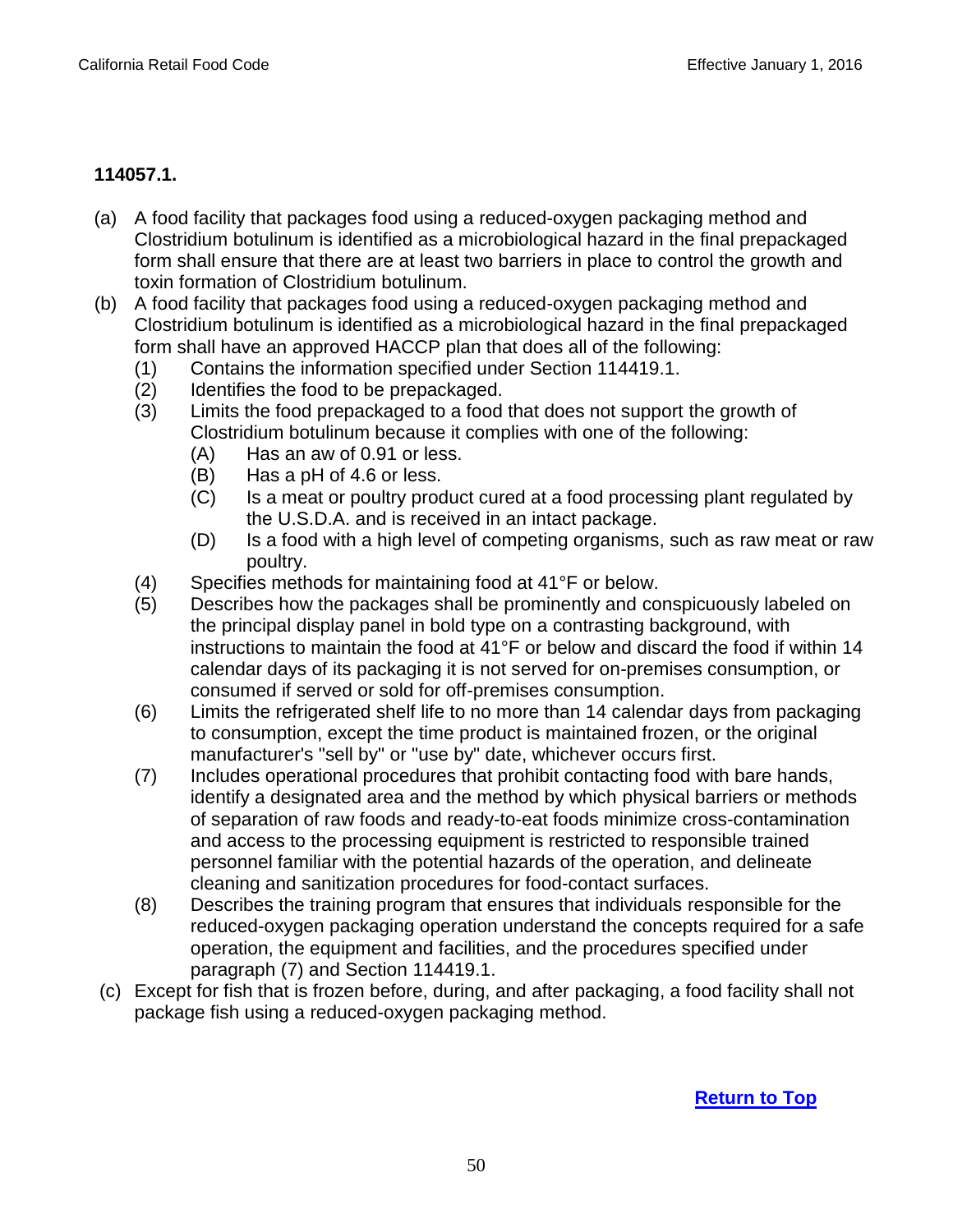### **Article 7. Food Display and Service**

### **114060.**

- (a) Except for nuts in the shell and whole raw fruits and vegetables that are intended for hulling, peeling, or washing by the consumer before consumption, food on display shall be protected from contamination by the use of packaging, counter, service line, or sneeze guards that intercept a direct line between the consumer's mouth and the food being displayed, containers with tight-fitting securely attached lids, display cases, mechanical dispensers, or other effective means.
- (b) Nonprepackaged food may be displayed and sold in bulk in other than self-service containers if both of the following conditions are satisfied:
	- (1) The food is served by a food employee directly to a consumer.
	- (2) The food is displayed in clean, sanitary, and covered, or otherwise protected, containers.

- (a) Raw, nonprepackaged food of animal origin, such as beef, lamb, pork, poultry, and eviscerated fish, shall not be offered for consumer self-service. This subdivision does not apply to the following:
	- (1) Consumer self-service of ready-to-eat foods at buffets or salad bars that serve foods such as sushi or raw shellfish.
	- (2) Ready-to-cook individual portions for immediate cooking and consumption on the premises, such as consumer-cooked meats or consumer-selected ingredients for Mongolian barbecue, or raw, frozen shrimp, lobster, finfish, or scallop abductor muscle, or frozen breaded seafood.
- (b) Nonprepackaged food may be displayed in bulk for consumer self-service if all of the following conditions are satisfied:
	- (1) Produce and food requiring further processing, except raw food of animal origin, may be displayed on open counters or in containers.
	- (2) Except for salad bar and buffet-type food service, a label shall be conspicuously displayed in plain view of the consumer and securely attached to each self-service container, or in clear relationship to it, and shall contain the information required in Section 114089.
	- (3) Nonfood items shall be displayed and stored in an area separate from food.
- (c) French style, hearth-baked, or hard-crusted loaves and rolls shall be considered properly wrapped if contained in an open-end bag of sufficient size to enclose the loaves or rolls.
- (d) Consumer self-service operations for ready-to-eat foods such as buffets and salad bars shall be provided with a suitable food dispensing utensil for each container displayed or effective dispensing methods that protect the food from contamination.
- (e) Consumer self-service operations such as buffets and salad bars shall be checked periodically on a regular basis by food employees trained in safe operating procedures.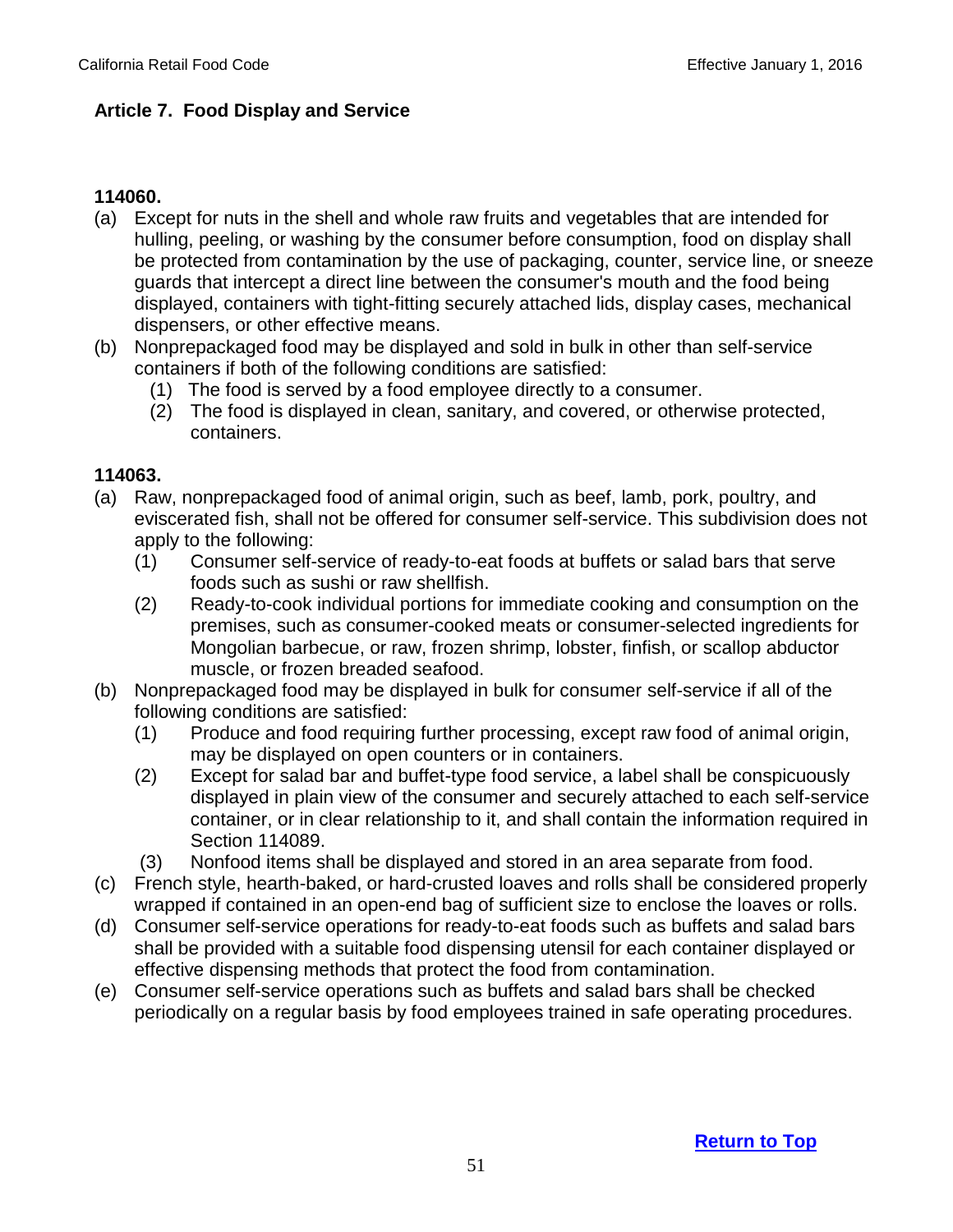**114065.** Notwithstanding Section 114266, this section shall not be construed to require the enclosure, during operating hours, of consumer self-service nonpotentially hazardous bulk beverage dispensing operations that meet the following requirements:

- (a) The dispensing operation is installed contiguous with a permanent food facility and is operated by the food facility.
- (b) The beverages are dispensed from enclosed equipment that precludes exposure of the beverages until they are dispensed at the nozzles. The dispensing equipment actuating lever or mechanism and filling device of consumer self-service beverage dispensing equipment shall be designed to prevent contact with the lip-contact surface of glasses or cups that are refilled.
- (c) Ice and ice product are dispensed only from an ice product dispenser. Ice and ice product are not scooped or manually loaded into a dispenser out-of-doors.
- (d) Single-use utensils are protected from contamination and are individually wrapped or dispensed from approved sanitary dispensers.
- (e) The dispensing operations have overhead protection that fully extends over all equipment associated with the facility.
- (f) During nonoperating hours the dispensing operations are fully enclosed so as to be protected from contamination by vermin and exposure to the elements.
- (g) The permitholder of the permanent food facility demonstrates to the enforcement agency that adequate methods are in place to properly clean and sanitize the beverage dispensing equipment.
- (h) Beverage dispensing operations are in compliance with Section 113980 and have been approved by the enforcement agency.
- (i) Beverage dispensing operations are under the constant and complete control of the person in charge of the permanent food facility who is operating the dispensing equipment.

- (a) Satellite food service is restricted to limited food preparation.
- (b) Satellite food service shall only be operated by a fully enclosed permanent food facility that meets the requirements for food preparation and service and that is responsible for servicing the satellite food service operation.
- (c) Prior to conducting satellite food service, the permitholder of the permanent food facility shall submit to the enforcement agency written standard operating procedures that include all of the following information:
	- (1) All food products that will be handled and dispensed.
	- (2) The proposed procedures and methods of food preparation and handling.
	- (3) Procedures, methods, and schedules for cleaning utensils, equipment, structures, and for the disposal of refuse.
	- (4) How food will be transported to and from the permanent food facility and the satellite food service operation, and procedures to prevent contamination of foods.
	- (5) How potentially hazardous foods will be maintained in accordance with Section 113996.
- (d) All food preparation shall be conducted within a food compartment or fully enclosed facility approved by the enforcement officer.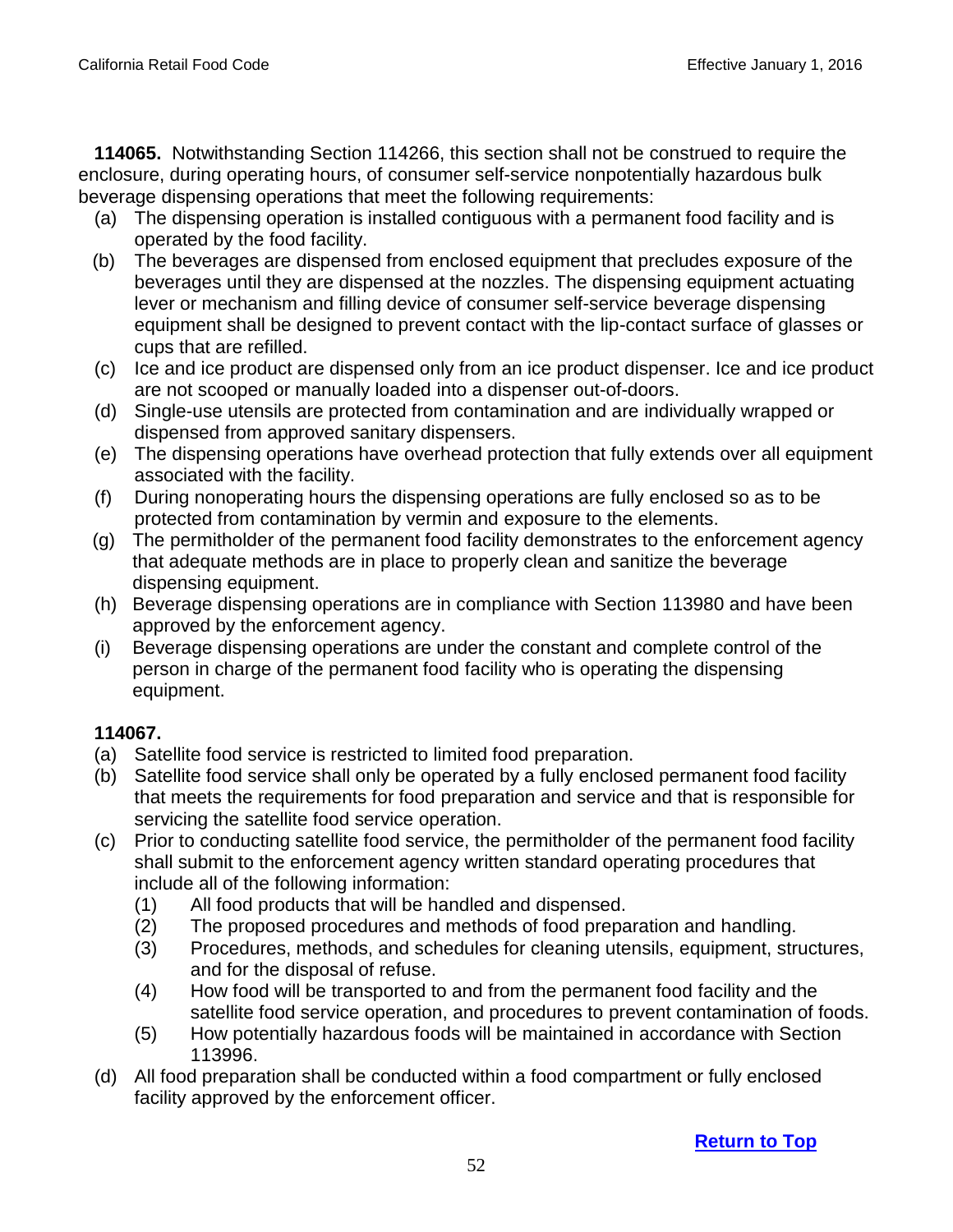- (e) Satellite food service areas shall have overhead protection that extends over all food handling areas.
- (f) Satellite food service operations that handle nonprepackaged food shall be equipped with approved handwashing facilities and warewashing facilities that are either permanently plumbed or self-contained.
- (g) Notwithstanding subdivision (f), the local enforcement agency may approve the use of alternative warewashing facilities.
- (h) During nonoperating hours and periods of inclement weather, food, food contact surfaces, and utensils shall be stored within any of the following:
	- (1) A fully enclosed satellite food service operation.
	- (2) Approved food compartments where food, food contact surfaces, and utensils are protected at all times from contamination, exposure of the elements, ingress of vermin, and temperature abuse.
	- (3) A fully enclosed permanent food facility.
- (i) Satellite food service activities shall be conducted by and under the constant and complete control of the permitholder of the fully enclosed permanent food facility, or the duly contracted personnel of, or third-party providers to, the permitholder.
- (j) For purposes of permitting and enforcement, the permitholder of the permanent food facility and the permitholder of the satellite food service shall be the same.

 **114069.** Only prepackaged nonpotentially hazardous food or uncut produce may be displayed or sold outdoors by a food facility if all of the following conditions are satisfied:

- (a) Outdoor displays have overhead protection that extends over all food items.
- (b) Food items from the outdoor display are stored inside the fully enclosed food facility at all times other than during business hours.
- (c) Outdoor displays comply with Section 113980 and have been approved by the enforcement agency.
- (d) Outdoor displays are under the control of the permitholder of the fully enclosed food facility and are checked periodically on a regular basis.

 **114073.** Bulk milk container dispensing tubes shall be cut on the diagonal leaving no more than one inch protruding from the chilled dispensing head.

 **114074.** If tableware is preset, exposed, and unused, extra settings shall either be removed when a consumer is seated or cleaned and sanitized before further use.

- (a) Except for refilling a consumer's drinking cup or container without contact between the pouring utensil and the lip-contact area of the drinking cup or container, food employees shall not use tableware, including single-use articles, soiled by the consumer, to provide second portions or refills.
- (b) Except as specified in subdivision (d), self-service consumers shall not be allowed to use soiled tableware, including single-use articles, to obtain additional food from the display and serving equipment.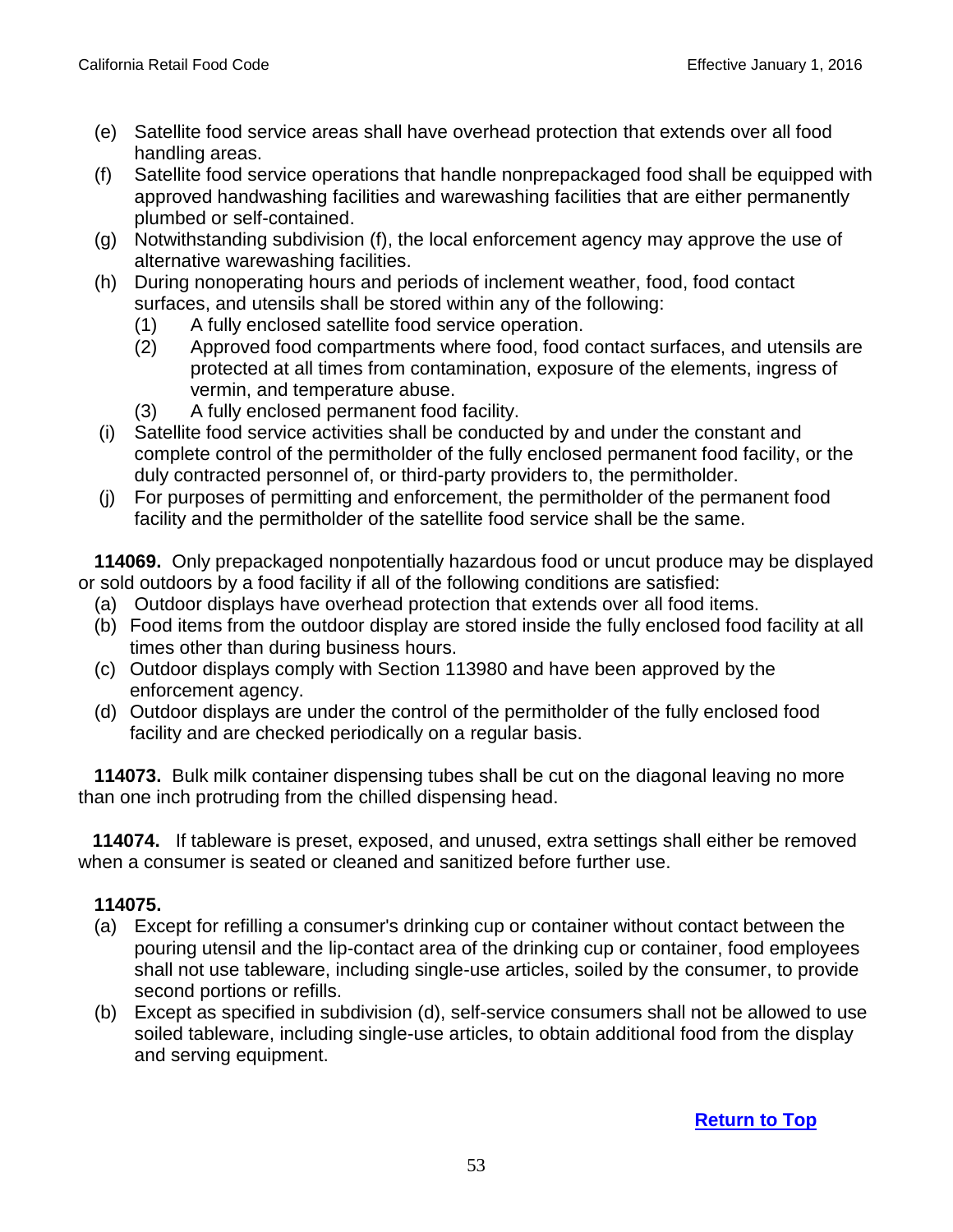- (c) Consumers shall be notified that clean tableware is to be used when they return to selfservice areas such as salad bars and buffets.
- (d) Drinking cups and containers may be reused by self-service consumers if refilling of a consumer's drinking cup is done without contact between the pouring utensil and the lip contact area of the cup or container.
- (e) Personal take-out beverage containers, such as thermally insulated bottles, nonspill coffee cups, and promotional beverage glasses, may be refilled by employees or the consumer if refilling is a contamination-free process as specified in subdivision (a).

 **114077.** Condiments shall be protected from contamination by being kept in dispensers that are designed to provide protection, protected food displays provided with the proper utensils, original containers designed for dispensing, or individual packages or portions.

### **114079.**

- (a) Except as specified in subdivision (b), after being served or sold and in the possession of a consumer, food that is unused or returned by the consumer shall not be offered as food for human consumption.
- (b) A container of food that is not potentially hazardous may be transferred from one consumer to another if the food is dispensed so that it is protected from contamination and the container is closed between uses, such as a narrow-neck bottle containing catsup, steak sauce, or wine, or if the food, such as crackers, salt, or pepper, is in an unopened original package and is maintained in sound condition, and if the food is checked periodically on a regular basis.

#### **114081.**

- (a) Single-use articles and cleaned and sanitized multiservice utensils shall be handled, displayed, and dispensed so that contamination of food and lip-contact surfaces is prevented.
- (b) Knives, forks, and spoons that are not prewrapped shall be presented so that only the handles are touched by employees and by consumers if consumer self-service is provided.
- (c) Except as specified under subdivision (b), single-use articles that are intended for food or lip-contact shall be furnished for consumer self-service with the original individual wrapper intact or from an approved dispenser.
- (d) Single-use articles shall not be reused.

 **114083.** Soiled tableware shall be removed from consumer eating and drinking areas and handled so that clean tableware, food, and food-contact surfaces are not contaminated.

### **Article 8. Consumer Information**

- (a) Food offered for human consumption shall be honestly presented in a way that does not mislead or misinform the consumer.
- (b) Food or color additives, colored overwraps, lights or other misleading artificial means shall not be used to misrepresent the true appearance, color, or quality of a food.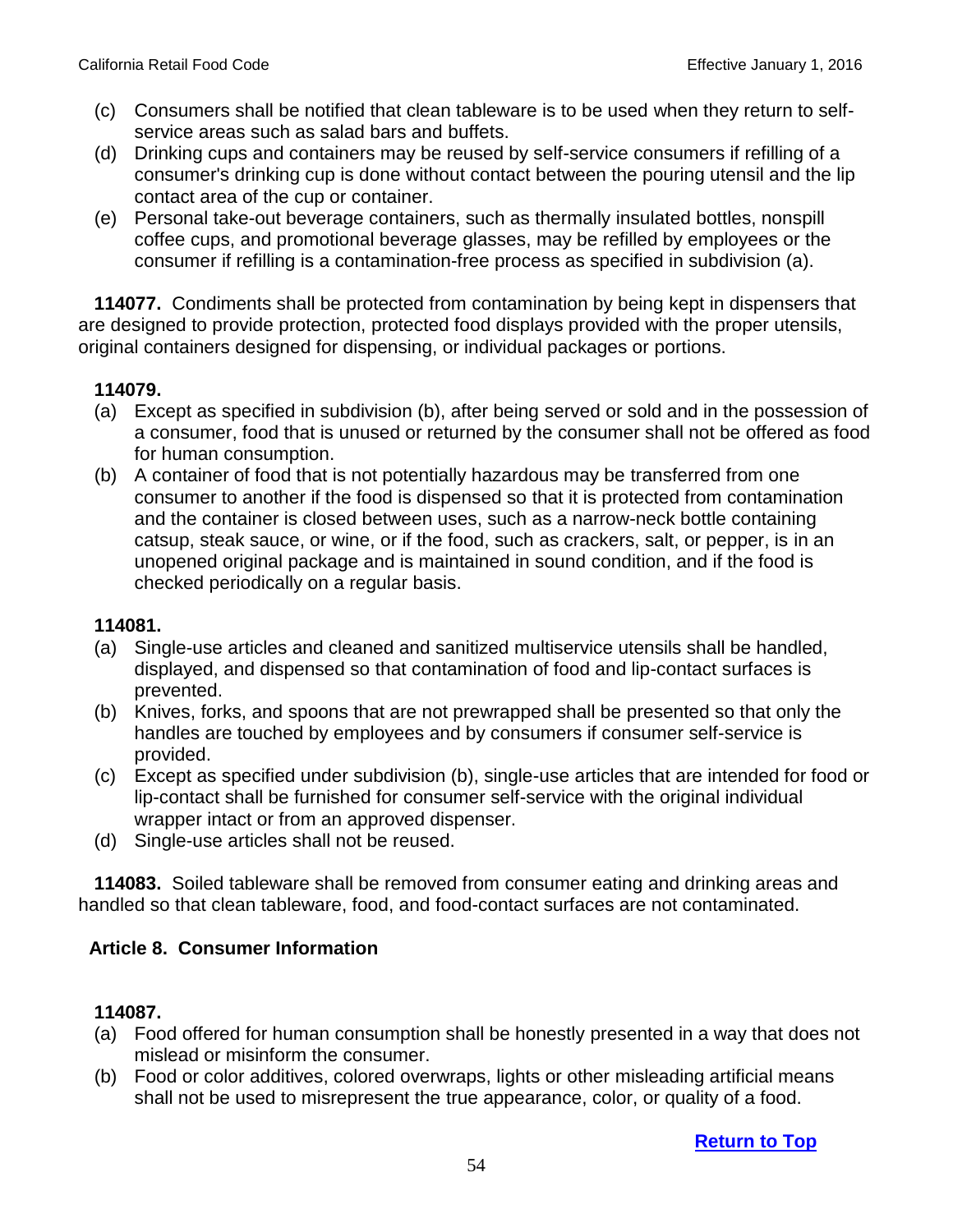- (a) Food prepackaged in a food facility shall bear a label that complies with the labeling requirements prescribed by the Sherman Food, Drug, and Cosmetic Law (Part 5 (commencing with Section 109875)), 21 C.F.R. 101-Food Labeling, 9 C.F.R. 317- Labeling, Marking Devices, and Containers, and 9 C.F.R. 381-Subpart N Labeling and Containers, and as specified under Sections 114039 and 114039.1.
- (b) Label information shall include the following:
	- (1) The common name of the food, or absent a common name, an adequately descriptive identity statement.
	- (2) If made from two or more ingredients, a list of ingredients in descending order of predominance by weight, including a declaration of artificial color or flavor and chemical preservatives, if contained in the food.
	- (3) An accurate declaration of the quantity of contents.
	- (4) The name and place of business of the manufacturer, packer, or distributor.
	- (5) Except as exempted in the Federal Food, Drug, and Cosmetic Act Section  $403(Q)(3)-(5)$  (21 U.S.C. Sec.  $343(q)(3)-(5)$ , incl.), nutrition labeling as specified in 21 C.F.R. 101-Food Labeling and 9 C.F.R. 317 Subpart B Nutrition Labeling.
- (c) Bulk food that is available for consumer self-service shall be prominently labeled with either of the following in plain view of the consumer:
	- (1) The manufacturer's or processor's label that was provided with the food.
	- (2) A card, sign, or other method of notification that includes the information specified under paragraphs (1), (2), and (5) of subdivision (b).

## **114089.1.**

- (a) Except as specified in subdivision (c) of Section 114089, every bakery product shall have a protective wrapping that shall bear a label that complies with the labeling requirements prescribed by the Sherman Food, Drug, and Cosmetic Law (Part 5 (commencing with Section 109875)).
- (b) Bakery products sold directly to a restaurant, catering service, retail bakery, or sold over the counter directly to the consumer by the manufacturer or bakery distributor shall be exempt from the labeling provisions of this section.
- (c) French style, hearth-baked, or hard-crusted loaves and rolls shall be considered properly wrapped if contained in an open-end bag that encloses the loaves or rolls.

## **114090.**

- (a) If required by law, consumer warnings shall be provided.
- (b) Food facility's or manufacturer's dating information on foods may not be concealed or altered.

 **114091.** In a licensed health care facility and a public or private school cafeteria, the following shall apply:

- (a) Only pasteurized juice may be served.
- (b) Only pasteurized fluid and dry milk and milk products complying with Grade A standards as specified in law shall be served.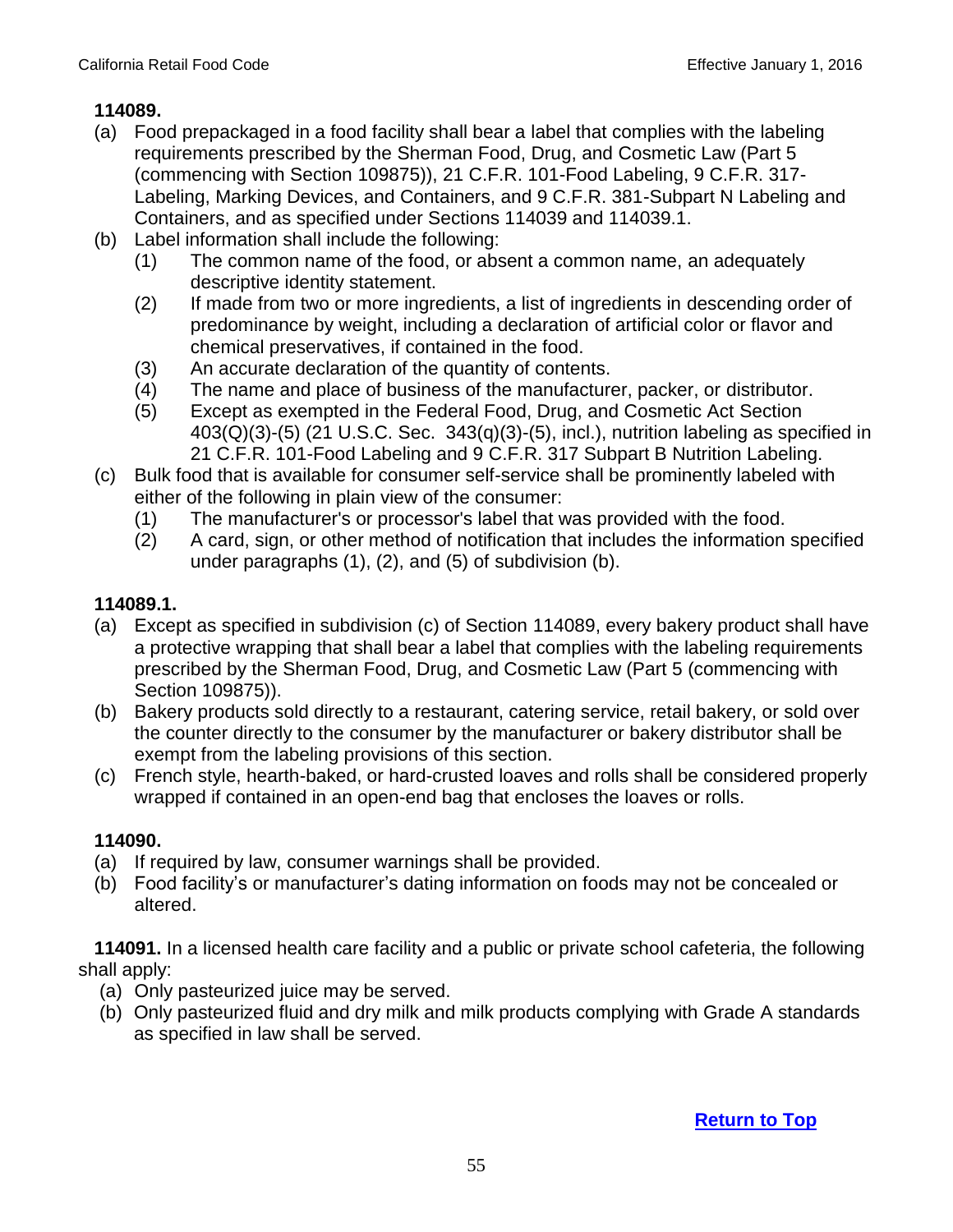#### California Retail Food Code **Effective January 1, 2016**

- (c) Pasteurized shell eggs or pasteurized liquid, frozen, or dry eggs or egg products shall be substituted for raw shell eggs in the preparation of foods such as Caesar salad, hollandaise or béarnaise sauce, mayonnaise, eggnog, ice cream, and egg-fortified beverages, and, except as specified in subdivision (e), recipes in which more than one egg is broken and the eggs are combined.
- (d)
- (1) Food shall not be reserved where the food was already served to patients or clients who are under contact precautions in medical isolation or quarantine or protective environment isolation.
- (2) Food shall not be reserved to a patient or client in protective environment isolation.
- (e) The following foods may not be served or offered for sale in a ready-to-eat form:
	- (1) Raw foods of animal origin such as raw fish, raw-marinated fish, raw molluscan shellfish, and steak tartare.
	- (2) A partially cooked food of animal origin, such as lightly cooked fish, rare meat, soft-cooked eggs, that is made from raw shell eggs, and meringue.
	- (3) Raw seed sprouts.
- (f) Subdivision (c) does not apply in any of the following instances:
	- (1) The raw eggs are combined immediately before cooking for one consumer's serving at a single meal, cooked as specified under Section 114004, and served immediately, such as an omelet, soufflé, or scrambled eggs.
	- (2) The raw eggs are combined as an ingredient immediately before baking and the eggs are thoroughly cooked to a ready-to-eat form, such as a cake, muffin, or bread.
	- (3) The preparation of the food is conducted under a HACCP plan that:
		- (A) Identifies the food to be prepared.
		- (B) Prohibits contacting ready-to-eat food with bare hands.
		- (C) Includes specifications and practices that ensure salmonella enteritidis growth is controlled before and after cooking and is destroyed by cooking the eggs to an internal temperature of 145°F.
		- (D) Contains the information specified under a HACCP plan, including procedures that control cross-contamination of ready-to-eat food with raw eggs, and delineate cleaning and sanitization procedures for foodcontact surfaces.
		- (E) Describes the training program that ensures that the food employee responsible for the preparation of the food understands the procedures to be used.

 **114093.** Notwithstanding Section 114004, a ready-to-eat salad dressing or sauce containing a raw or less-than-thoroughly cooked egg as an ingredient, and other ready-to-eat foods made from or containing eggs, comminuted meat, or single pieces of meat, including beef, veal, lamb, pork, poultry, fish, and seafood, that are raw or have not been thoroughly cooked as specified in Section 114004 may be served if either of the following requirements is met:

- (a) The consumer specifically orders that the food be individually prepared less than thoroughly cooked.
- (b) The food facility notifies the consumer, orally or in writing, at the time of ordering, that the food is raw or less than thoroughly cooked.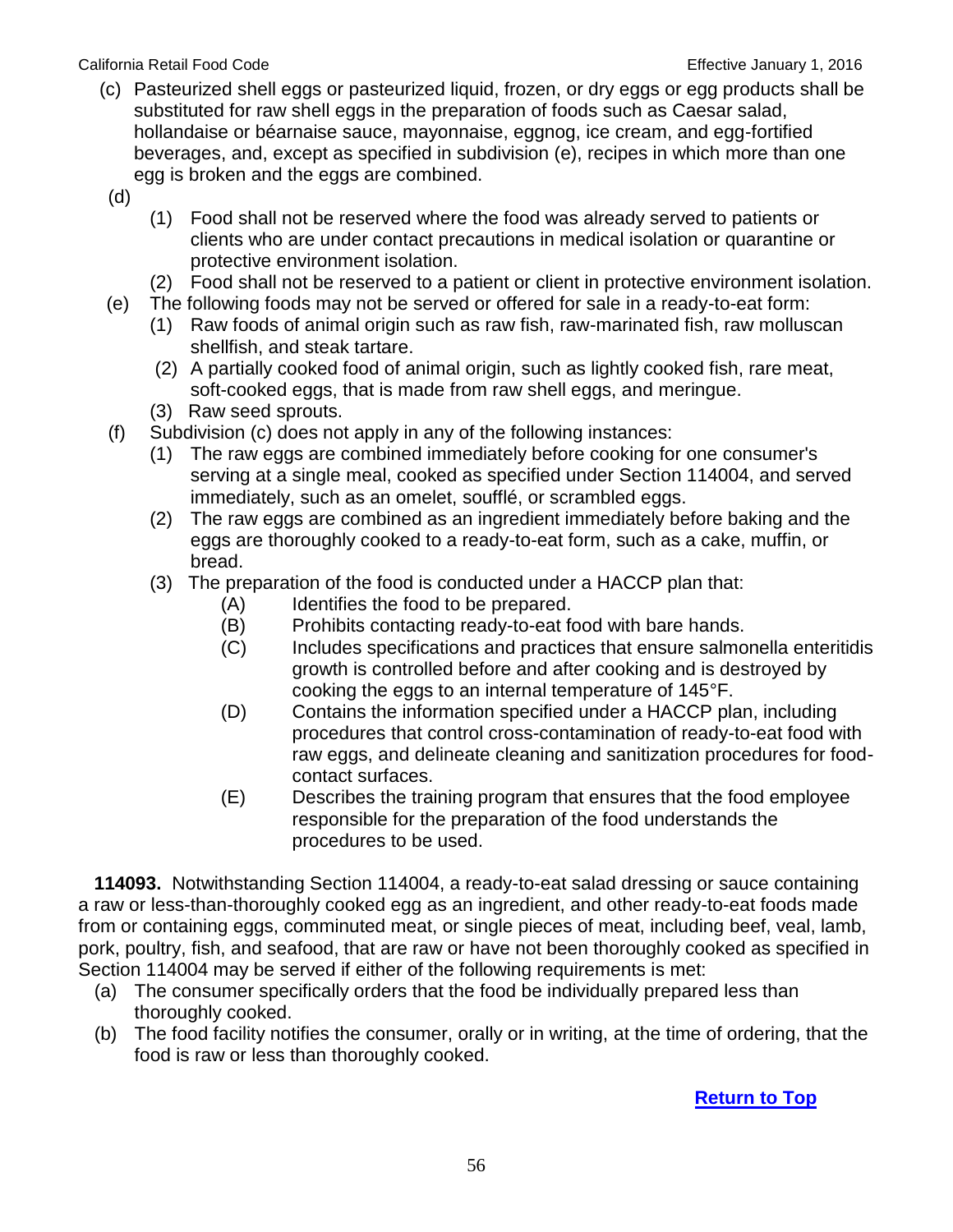## **114093.1.**

- (a) Any food facility that serves or sells over the counter directly to the consumer an unlabeled or nonprepackaged food that is a confectionery that contains alcohol in excess of one-half of 1 percent by weight shall provide written notice to the consumer of that fact.
- (b) The notice shall be prominently displayed or be provided in some other manner, as determined by the department.
- (c) The department shall adopt regulations to govern the notice required by this section in order to effectuate the purposes of this section.

## **114094.**

- (a) A food facility subject to Section 343(q)(5)(H) of Title 21 of the United States Code or subject to this section as it read on July 1, 2011, shall comply with the requirements of that section of the United States Code and the regulations adopted pursuant thereto.
- (b) Notwithstanding the Sherman Food, Drug, and Cosmetic Law (Part 5 (commencing with Section 109875) of Division 104), and to the extent permitted by federal law:
	- (1) Enforcement of this section shall be made pursuant to Section 113713.
	- (2) (A) A violation of this section is, notwithstanding Section 114395, an infraction, punishable by a fine of not less than fifty dollars (\$50) nor more than five hundred dollars (\$500). A second violation within a five-year period from a prior violation shall be punishable by a fine of not less than one hundred dollars (\$100) nor more than one thousand dollars (\$1,000). For a third or subsequent violation within a five-year period, the fine shall be not less than two hundred fifty dollars (\$250) nor more than two thousand five hundred dollars (\$2,500). A food facility shall not be found to have committed a violation under this paragraph more than once during an inspection visit.
		- (B) Alternatively, the enforcement agency may assess a civil penalty of an amount that is no less than or greater than the amounts specified for fines in this paragraph.
- (c) Except for the civil penalties authorized by this section, this section shall not be construed to create or enhance any claim, right of action, or civil liability that did not exist under state law prior to January 1, 2009, or limit any claim, right of action, or civil liability that otherwise existed under state law prior to January 1, 2009. The only enforcement mechanism of this section is the department or local enforcement agency, as set forth in Section 113713.
- (d) This section shall become operative only on and after the compliance date specified in the federal regulation implementing Section 343(q)(5)(H) of Title 21 of the United States Code.

## **114094.5**

 (a) A retail food facility shall not sell or offer for sale after the "use by" date, infant formula or baby food that is required to have this date on its packaging pursuant to the federal act, as defined in Section 109930, and federal regulations adopted pursuant to the federal act, including, but not limited to, Section 107.20 of Title 21 of the Code of Federal Regulations.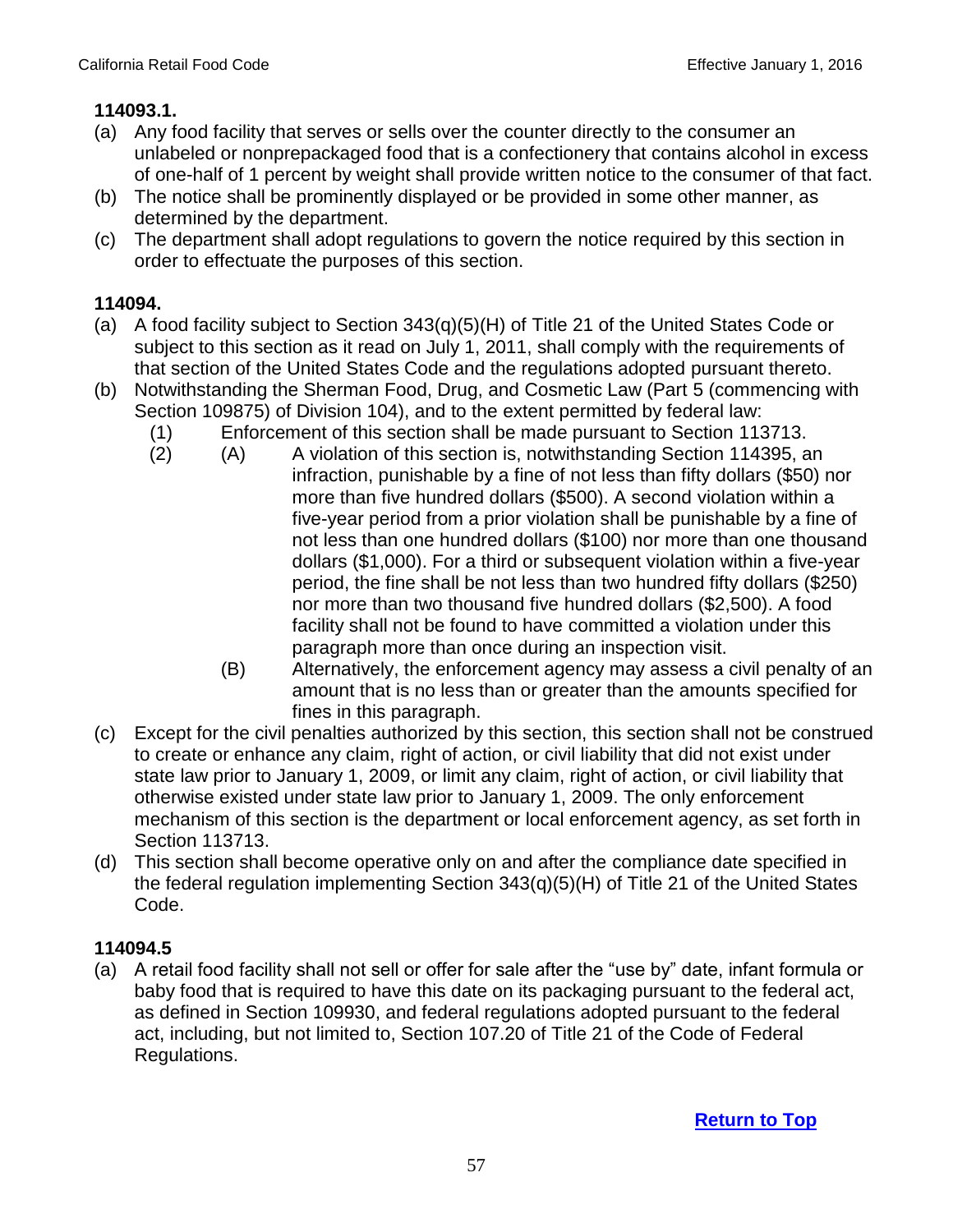- (b) Notwithstanding Section 114395, any retail food facility that violates this section is guilty of an infraction, punishable by a fine of not more than ten dollars (\$10) per day for each item sold or offered for sale after the "use by" date. The fine shall be calculated based upon the number of days past the "use by" date that the product is either found being offered for sale, or if the product is sold, the date of sale as established by evidence of the proof of purchase, including, but not limited to, a sales receipt.
- (c) An enforcement agency may assess administrative penalties on a retail food facility that violates this section in the amount of ten dollars (\$10) per day for each item sold or offered for sale, in addition to other penalties authorized by law.
- (d) For purposes of this section, the following definitions shall apply:
	- (1) "Baby food" shall have the meaning given to "baby foods" in paragraph (c) of Section 407.81 of Title 40 of the Code of Federal Regulations.
	- (2) "Infant formula" shall have the meaning given in subdivision (z) of Section 321 of Title 21 of the United States Code.

# **CHAPTER 5. Cleaning and Sanitizing of Equipment and Utensils**

**114095.** All food facilities in which food is prepared or in which multiservice utensils and equipment are used shall provide manual methods to effectively clean and sanitize utensils as specified in Section 114099.

 **114097.** Equipment food-contact surfaces and multiservice utensils shall be effectively washed to remove or completely loosen soils by the use of manual or mechanical methods necessary, such as the application of detergents containing wetting agents and emulsifiers, acid, alkaline, or abrasive cleaners, hot water, brushes, scouring pads, high pressure sprays, or ultrasonic devices.

## **114099.**

- (a) Manual warewashing sinks, except as specified in subdivision (c), shall have at least three compartments with two integral metal drainboards for manually washing, rinsing, and sanitizing equipment and utensils.
- (b) Sink compartments shall be large enough to accommodate immersion of the largest equipment and utensils. If equipment or utensils are not designed to be washed in a warewashing sink, alternate approved methods as specified in Section 114099.3 shall be followed.
- (c) A two compartment sink that is in use on January 1, 1996, need not be replaced when used as specified in Section 114099.3. The enforcement officer shall approve the continued use of a two-compartment sink even upon replacement if the installation of a three-compartment sink would not be readily achievable and where other approved sanitation methods are used.

## **114099.1**.

- (a) During manual or mechanical warewashing, food debris on equipment and utensils shall be scraped over a waste disposal unit, scupper, or garbage receptacle.
- (b) If necessary for effective cleaning, utensils and equipment shall be preflushed, presoaked, or scrubbed with abrasives.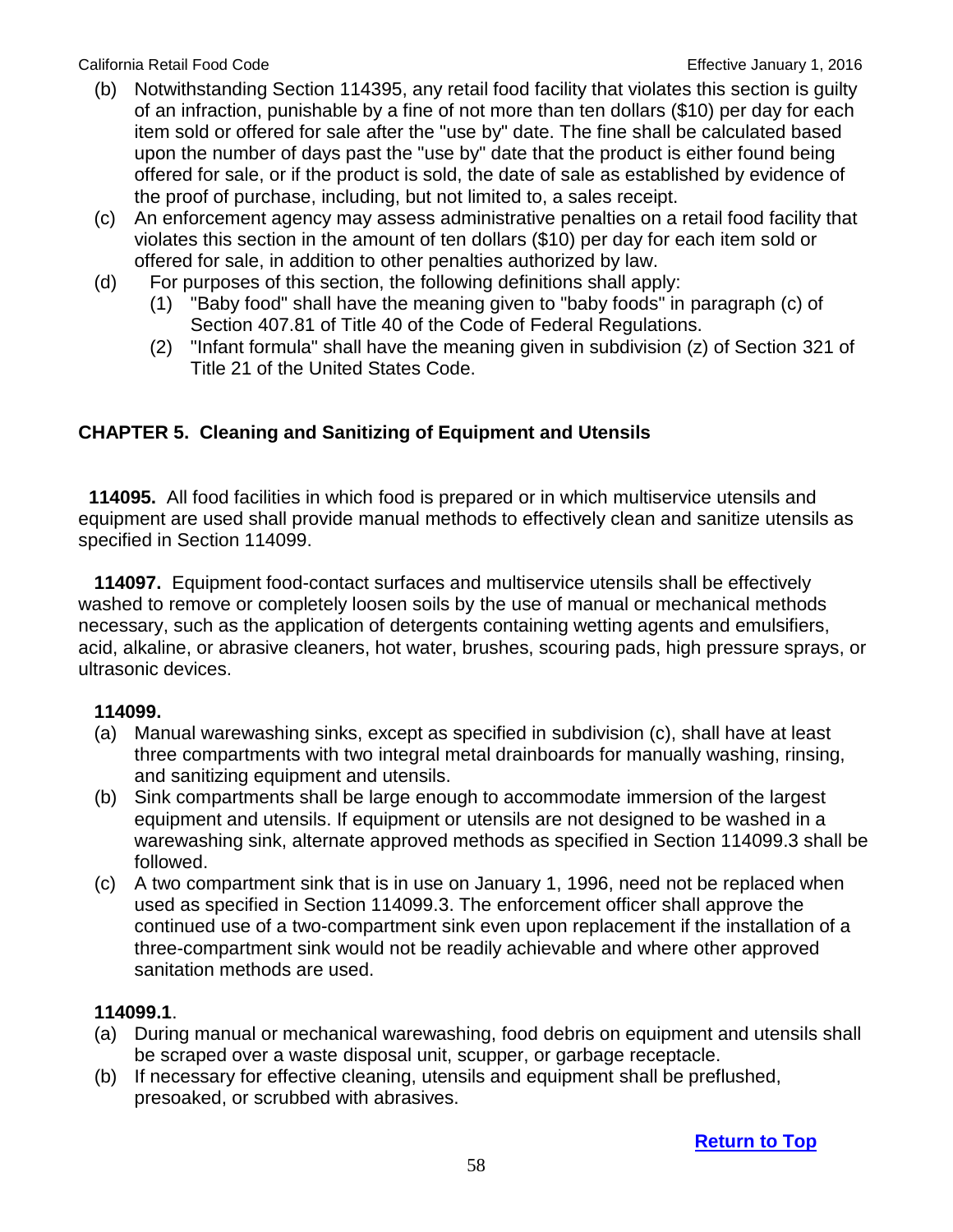#### **114099.2.**

- (a) Notwithstanding Section 114099, manual warewashing shall be accomplished by using a three-compartment sink.
- (b) The temperature of the washing solution shall be maintained at not less than 100°F or the temperature specified by the manufacturer on the cleaning agent manufacturer's label instructions or as provided in writing by the manufacturer.
- (c) The utensils shall then be rinsed in clear water before being immersed in a sanitizing solution.
- (d) Manual sanitization shall be accomplished as specified in Section 114099.6.
- (e) In-place sanitizing shall be accomplished as specified in Section 114099.6.
- (f) Other methods may be used if approved by the enforcement agency.

 **114099.3.** Alternative manual warewashing equipment may be used when there are special cleaning needs or constraints, such as when equipment is fixed or the utensils are large, and the enforcement agency has approved the use of the alternative equipment. Alternative manual warewashing equipment may include any of the following:

- (a) High-pressure detergent sprayers.
- (b) Low-or-line pressure spray detergent foamers.
- (c) Other task-specific cleaning equipment.
- (d) Brushes or other implements.
- (e) (1) A two-compartment sink, if the permitholder limits the number of utensils cleaned and sanitized in the two-compartment sink, limits warewashing to batch operations for cleaning and sanitizing utensils, such as between cutting one type of raw meat and another or cleanup at the end of a shift, and does either of the following:
	- (A) Makes up the cleaning and sanitizing solutions immediately before use and drains them immediately after use, as well as uses a detergent sanitizer to clean and sanitize in accordance with the manufacturer's label instructions where there is no distinct water rinse between the washing and sanitizing steps. The agent applied in the sanitizing step shall be the same detergent sanitizer that is used in the washing step
	- (B) Use a hot water sanitization immersion step that incorporates a nondistinct water rinse.
	- (2) A two-compartment sink shall not be used for warewashing operations where cleaning and sanitizing solutions are used for a continuous or intermittent flow of utensils in an ongoing warewashing process.

 **114099.4.** If hot water is used for sanitization in manual warewashing operations, the sanitizing compartment of the sink shall be designed with an integral heating device that is capable of maintaining water at a temperature not less than 171°F and provided with a rack or basket to allow complete immersion of equipment and utensils into the hot water.

 **114099.5.** In manual warewashing operations, a temperature measuring device shall be provided and readily accessible for frequently measuring the washing and sanitizing temperatures.

 **114099.6.** Manual sanitization shall be accomplished in the final sanitizing rinse by one of the following: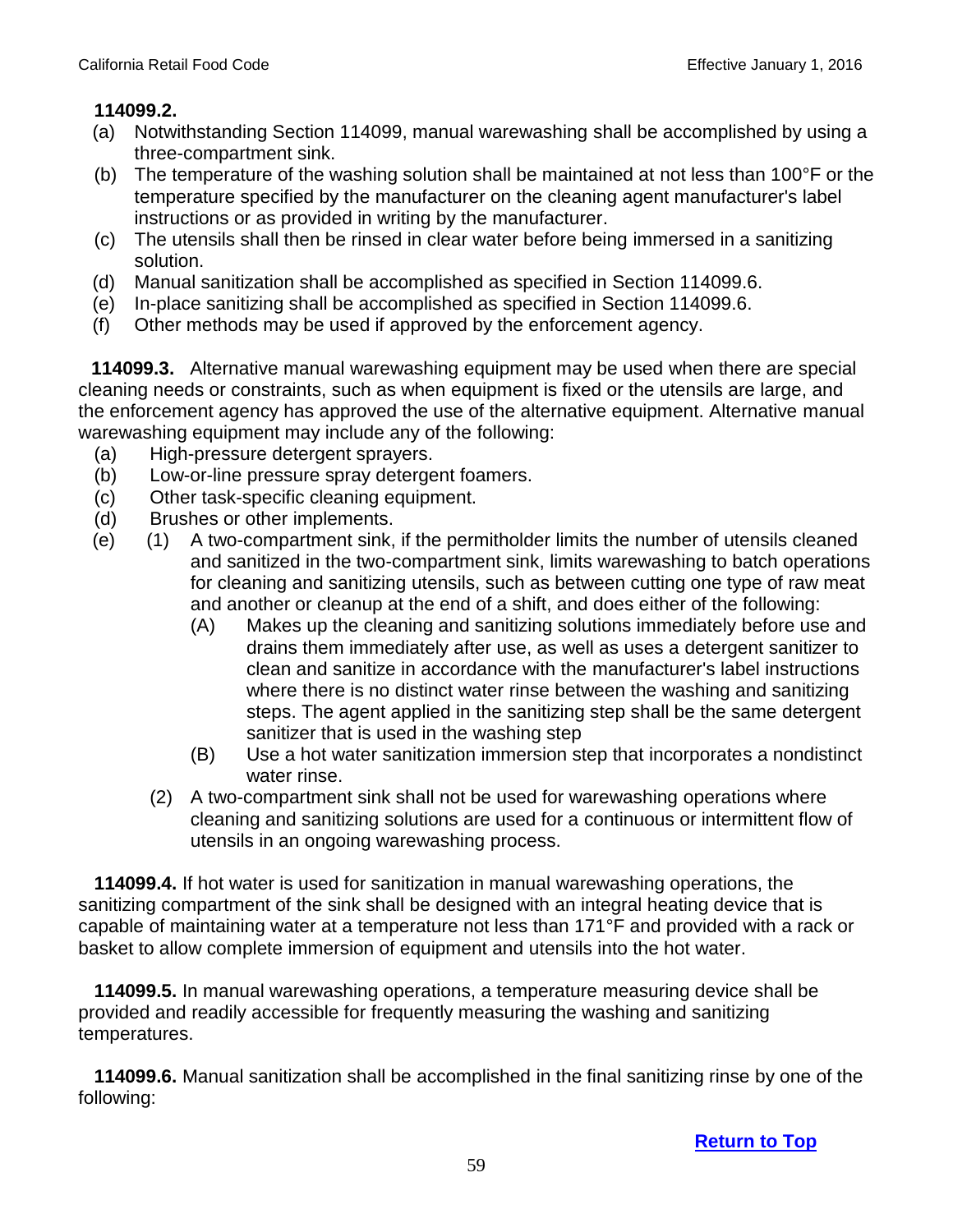- (a) Immersion for at least 30 seconds where the water temperature is maintained at 171 degrees Fahrenheit or above.
- (b) The application of sanitizing chemicals by immersion, manual swabbing, or brushing, using one of the following solutions:
	- (1) Contact with a solution of 100 ppm available chlorine solution for at least 30 seconds.
	- (2) Contact with a solution of 25 ppm available iodine for at least one minute.
	- (3) Contact with a solution of 200 ppm quaternary ammonium for at least one minute.
	- (4) Contact with a solution of ozone that meets the requirements of Section 180.940 of Title 40 of the Code of Federal Regulations and that is generated by a device located onsite at the food facility that meets all of the following requirements:
		- (A) Complies with the Federal Insecticide, Fungicide, and Rodenticide Act (7 U.S.C. Sec. 136 et seq.).
		- (B) Complies with federal device requirements as specified in Section 152.500 of Title 40 of the Code of Federal Regulations, and federal labeling requirements as specified in Section 156.10 of Title 40 of the Code of Federal Regulations.
		- (C) Displays the United States Environmental Protection Agency device manufacturing facility registration number on the device.
		- (D) Is operated and maintained in accordance with the manufacturer's instruction, and manufactured using good manufacturing practices as specified in Part 110 of Title 21 of the Code of Federal Regulations.
	- (5) Contact with any chemical sanitizer that meets the requirements of Section 180.940 of Title 40 of the Code of Federal Regulations when used in accordance with the manufacturer's use directions.
- (c) Other methods approved by the enforcement agency.

**114099.7.** Mechanical sanitization shall be accomplished in the final sanitizing rinse by one of the following:

(a) By being cycled through equipment that is used in accordance with the manufacturer's specifications and achieving a utensil surface temperature of 160\*F as measured by an irreversible registering temperature indicator.

(b) The mechanical application of sanitizing chemicals by pressure spraying methods using one of the following solutions:

- (1) Contact with a solution of 50 ppm available chlorine solution for at least 30 seconds.
- (2) Contact with a solution of 25 ppm available iodine for at least one minute.
- (3) Contact with any chemical sanitizer that meets the requirements of Section 180.940 of Title 40 of the Code of Federal Regulations when used in accordance with the following:
	- (A) The sanitizer manufacturer's use directions as specified on the product label.
	- (B) The machine manufacturer's specifications as provided in the manufacturers operating instructions.
- (c) After being cleaned and sanitized, equipment and utensils shall not be rinsed before air drying or use unless: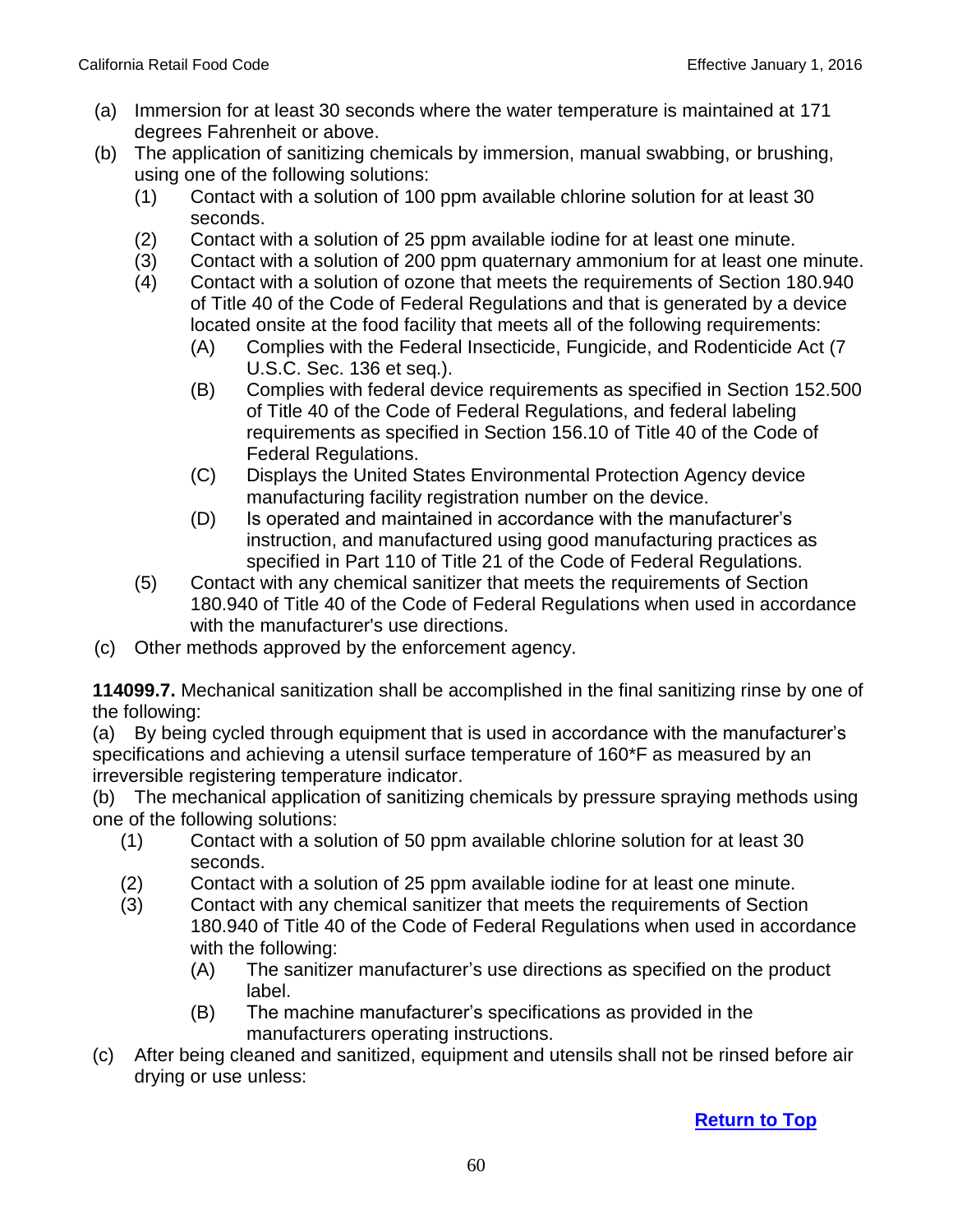- (1) The rinse is applied directly from a potable water supply by a warewashing machine that meets the requirements of subdivision (b) of Section 114130 and is maintained and operated in accordance with the manufacturer's specifications.
- (2) The rinse is applied only after the equipment and utensils have been sanitized by the application of hot water or by the application of a chemical sanitizer solution whose United States Environmental Protection Agency-registered, label use instructions require rinsing off the sanitizer after it is applied in an approved commercial warewashing machine.

- (a) Mechanical machine warewashing shall be accomplished by using an approved machine installed and operated in accordance with the manufacturer's specifications.
- (b) Soiled items to be cleaned in a warewashing machine shall be loaded in racks, trays, or baskets or onto conveyors in a position that exposes the items to the unobstructed spray during all cycles and allows the items to drain.
- (c) The velocity, quantity, and distribution of the washwater, type, and concentration of detergent used therein, and the time the utensils are exposed to the water shall be sufficient to clean the utensils.
- (d) Restricted food service facilities need not comply with Section 114130 if the domestic or commercial dishwasher utilized for warewashing is capable of providing heat to the surface of the utensils of a temperature of at least 160°F.

 **114101.1.** A warewashing machine shall be provided with an easily accessible and readable data plate affixed to the machine by the manufacturer that indicates the machine's design and operating specifications including the temperatures required for washing, rinsing, and sanitizing, the pressure required for the fresh water sanitizing rinse, unless the machine is designed to use only a pumped sanitizing rinse, and the conveyor speed for conveyor machines or cycle time for stationary rack machines.

 **114101.2.** A warewashing machine shall be equipped with a temperature measuring device that indicates the temperature of the water as the water enters the hot water sanitizing final rinse manifold or in the chemical sanitizing solution tank.

- (a) Except as provided in subdivisions (b) and (c), all warewashing equipment shall be provided with two integral metal drainboards of adequate size and construction. One drainboard shall be attached at the point of entry for soiled equipment and utensils and one shall be attached at the point of exit for cleaned and sanitized equipment and utensils.
- (b) Where an undercounter warewashing machine is used, there shall be two metal drainboards, one for soiled equipment and utensils, and one for clean equipment and utensils, located adjacent to the machine. This requirement may be satisfied by using the drainboards that are part of the manual warewashing sinks if the facilities are located adjacent to the machine.
- (c) Pot and pan washers shall be equipped with drainboards as required in subdivision (a), or shall be equipped with approved alternative equipment that provides adequate and suitable space for soiled and clean equipment and utensils.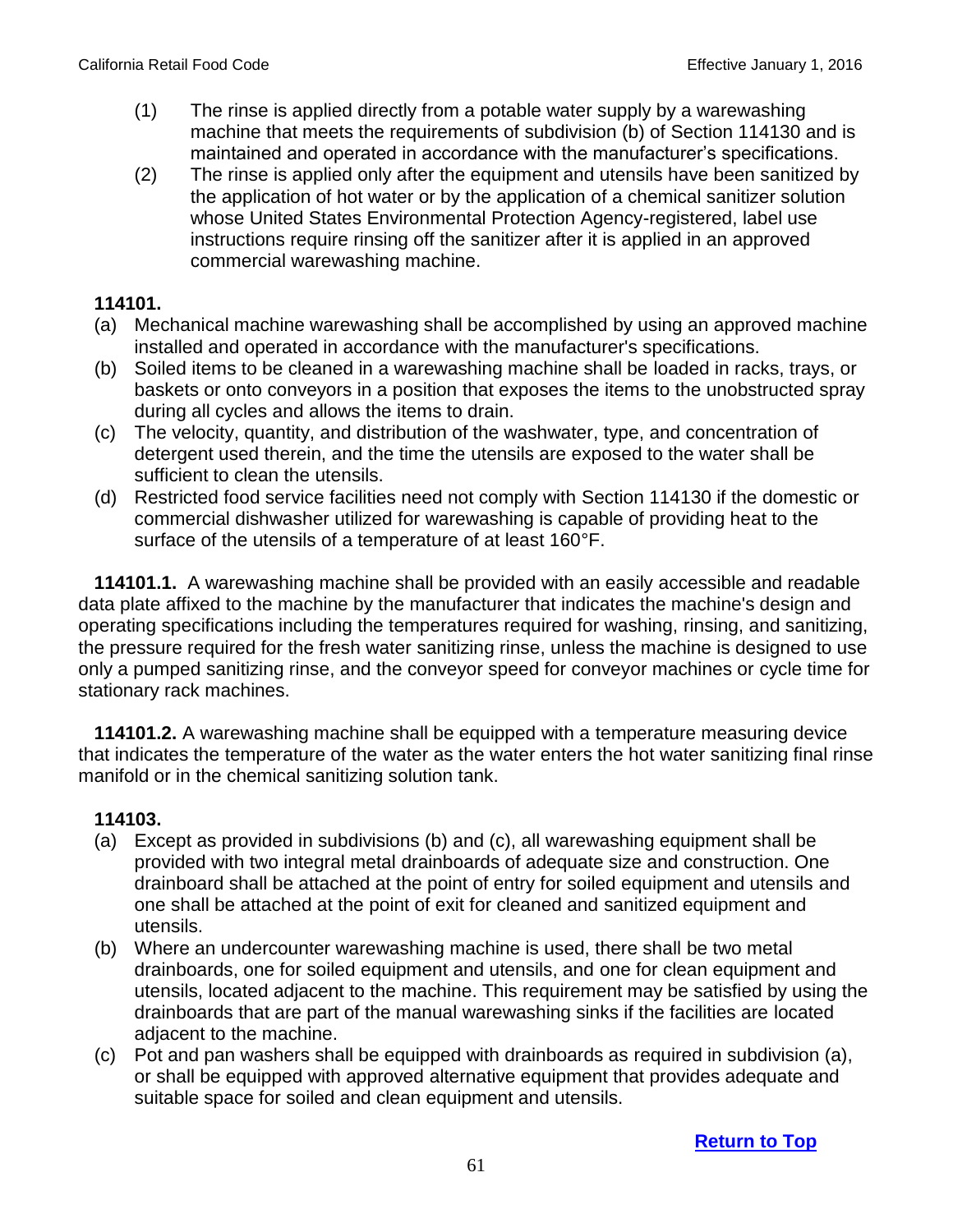- (d) Drainboards, utensil racks, or tables large enough to accommodate all soiled and cleaned items that may accumulate during hours of operation shall be provided for necessary utensil holding before cleaning and after sanitizing.
- (e) Sinks and drainboards of warewashing equipment shall be sloped and drained to an approved liquid waste receptor.

**114105.** After cleaning and sanitizing, equipment and utensils shall be air dried or used after adequate draining before contact with food and shall not be cloth dried, except that utensils that have been air dried may be polished with cloths that are maintained clean and dry.

## **114107.**

- (a) Testing equipment and materials shall be provided to adequately measure the applicable sanitization method used during manual or mechanical warewashing.
- (b) The concentration of the sanitizing solution shall be accurately determined to ensure proper dosage.

## **114109.**

- (a) Drying agents used in conjunction with sanitization shall contain only components that are listed as one of the following:
	- (1) Generally Recognized as Safe for use in food as specified in 21 C.F.R. 182 Substances Generally Recognized as Safe, or 21 C.F.R. 184 - Direct Food Substances Affirmed as Generally Recognized as Safe.
	- (2) Generally Recognized as Safe for the intended use as specified in 21 C.F.R. 186 Indirect Food Substances Affirmed as Generally Recognized as Safe.
	- (3) Approved for use as a drying agent under a prior sanction specified in 21 C.F.R. 181 - Prior-Sanctioned Food Ingredients.
	- (4) Specifically regulated as an indirect food additive for use as a drying agent as specified in 21 C.F.R. 175 -178, inclusive.
	- (5) Approved for use as a drying agent under the threshold of regulation process established by 21 C.F.R. 170.39.
- (b) When sanitization is with chemicals, the approval required under paragraph (3) or (5) of subdivision (a) or the regulation as an indirect food additive required under paragraph (4) of subdivision (a), shall be specifically for use with chemical sanitizing solutions.

## **114111.**

- (a) If used, dry cleaning methods such as brushing, scraping, and vacuuming shall contact only surfaces that are soiled with dry nonpotentially hazardous food residues.
- (b) Cleaning equipment used in dry cleaning food-contact surfaces shall not be used for any other purpose.

 **114113.** Food shall only contact surfaces of equipment and utensils that are cleaned and sanitized.

- (a) Equipment food-contact surfaces and utensils shall be clean to sight and touch.
- (b) The food-contact surfaces of cooking equipment and pans shall be kept free of encrusted grease deposits and other soil accumulations.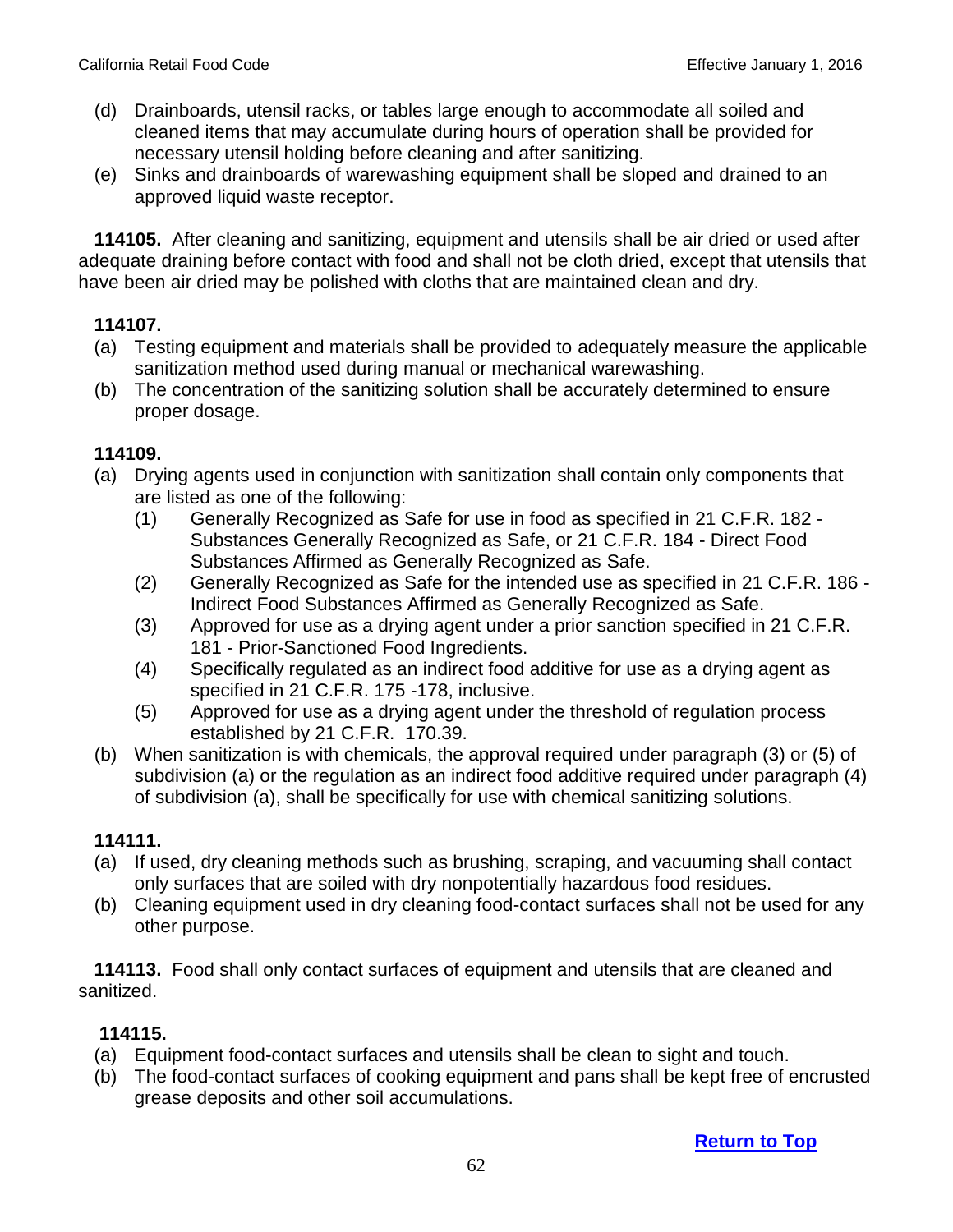- (c) Nonfood-contact surfaces of equipment shall be kept free of an accumulation of dust, dirt, food residue, and other debris.
- (d) Equipment shall be reassembled so that food-contact surfaces are not contaminated.

- (a) Equipment food-contact surfaces and utensils shall be cleaned and sanitized at the following times:
	- (1) Except as specified in subdivision (b), before each use with a different type of raw food of animal origin such as beef, fish, lamb, pork, or poultry.
	- (2) Each time there is a change from working with raw foods to working with ready-toeat foods.
	- (3) Between uses with raw produce and with potentially hazardous food.
	- (4) Before using or storing a food temperature measuring device.
	- (5) At any time during the operation when contamination may have occurred.
- (b) Paragraph (1) of subdivision (a) does not apply if the food contact surface or utensil is in contact with a succession of different raw foods of animal origin, each requiring a higher cooking temperature as specified in Section 114004 than the previous food, such as preparing raw fish followed by cutting raw poultry on the same cutting board.
- (c) Except as specified in subdivision (d), if used with potentially hazardous food, equipment food-contact surfaces and utensils shall be cleaned and sanitized throughout the day at least every four hours.
- (d) Surfaces of utensils and equipment contacting potentially hazardous food may be cleaned and sanitized less frequently than every four hours if any of the following occurs:
	- (1) In storage, containers of potentially hazardous food and their contents are maintained at temperatures as specified in Section 113996 and the containers are cleaned and sanitized when they are empty.
	- (2) Utensils and equipment are used to prepare food in a refrigerated room or area that is maintained at or below 55°F. In that case, the utensils and equipment shall be cleaned and sanitized at the frequency that corresponds to the temperature as depicted in the following chart and the cleaning frequency based on the ambient temperature of the refrigerated room or area shall be documented and records shall be maintained in the food facility and made available to the enforcement agency upon request:

| <b>Temperature</b>                 | <b>Cleaning Frequency</b> |
|------------------------------------|---------------------------|
| 41°F or less                       | 24 hours                  |
| $>41^{\circ}$ F - $45^{\circ}$ F   | 20 hours                  |
| $>45^{\circ}$ F - $50^{\circ}$ F   | 16 hours                  |
| $> 50^{\circ}$ F - 55 $^{\circ}$ F | 10 hours                  |

(4) Containers in serving situations such as salad bars, delis, and cafeteria lines hold ready-to-eat potentially hazardous food that is maintained at the temperatures specified in subdivisions (a) to (c), inclusive, of Section 113996 are intermittently combined with additional supplies of the same food that is at the required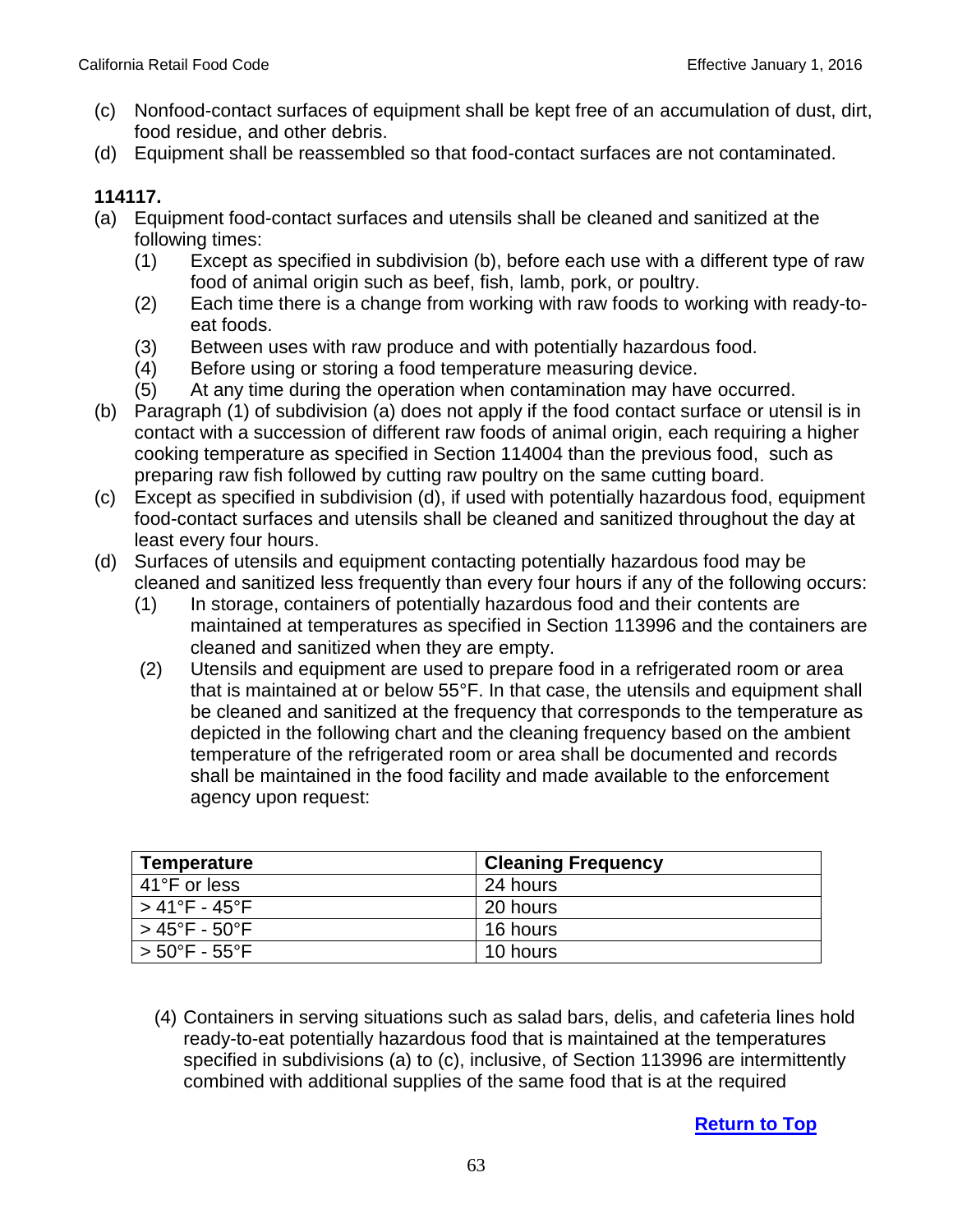temperature, and the containers are cleaned and sanitized at least every 24 hours. Utensils and containers holding potentially hazardous foods in accordance with subdivision (d) of Section 113996 are cleaned when they are empty or when the remaining contents are disposed of.

- (4) Temperature measuring devices are maintained in contact with food, such as when left in a container of deli food or in a roast, held at temperatures specified in Sections 113996 and 114004.
- (5) Equipment is used for storage of packaged or unpackaged food, such as a reachin refrigerator, and the equipment is cleaned at a frequency necessary to preclude accumulation of soil residues.
- (6) The cleaning schedule is approved based on consideration of characteristics of the equipment and its use, the type of food involved, the amount of food residue accumulation, and the temperature at which the food is maintained during the operation and the potential for the rapid and progressive multiplication of pathogenic or toxigenic micro-organisms that are capable of causing foodborne disease.
- (7) In-use utensils are intermittently stored in a container of water in which the water is maintained at 135°F or higher and the utensils and container are cleaned and sanitized at least every 24 hours or at a frequency necessary to preclude accumulation of soil residues.
- (e) Except when dry cleaning methods are used as specified in Section 114111, surfaces of utensils and equipment contacting food that is not potentially hazardous shall be cleaned and sanitized in any of the following circumstances:
	- (1) At any time when contamination may have occurred.
	- (2) At least every 24 hours for iced tea dispensers and consumer self-service utensils such as tongs, scoops, or ladles.
	- (3) Before restocking consumer self-service equipment and utensils such as condiment dispensers and display containers.
	- (4) In equipment such as ice bins and beverage dispensing nozzles and enclosed components of equipment such as ice makers, cooking oil storage tanks and distribution lines, beverage and syrup dispensing lines or tubes, coffee bean grinders, and water vending equipment, at a frequency specified by the manufacturer, or, absent manufacturer specifications, at a frequency necessary to preclude accumulation of soil or mold.

**114118.** Fabric implements shall be laundered and sanitized before or after use in direct contact with food.

 **114119.** During pauses in food preparation or dispensing, food preparation and dispensing utensils shall be stored in the following manner:

- (a) Except as specified under subdivision (b), in the food with their handles above the top of the food and the container.
- (b) In food that is not potentially hazardous, with their handles above the top of the food within containers or equipment that can be closed, such as bins of sugar, flour, or cinnamon.
- (c) On a clean portion of the food preparation table or cooking equipment only if the in-use utensil and the food-contact surface of the food preparation table or cooking equipment are cleaned and sanitized at a frequency specified under Section 114117.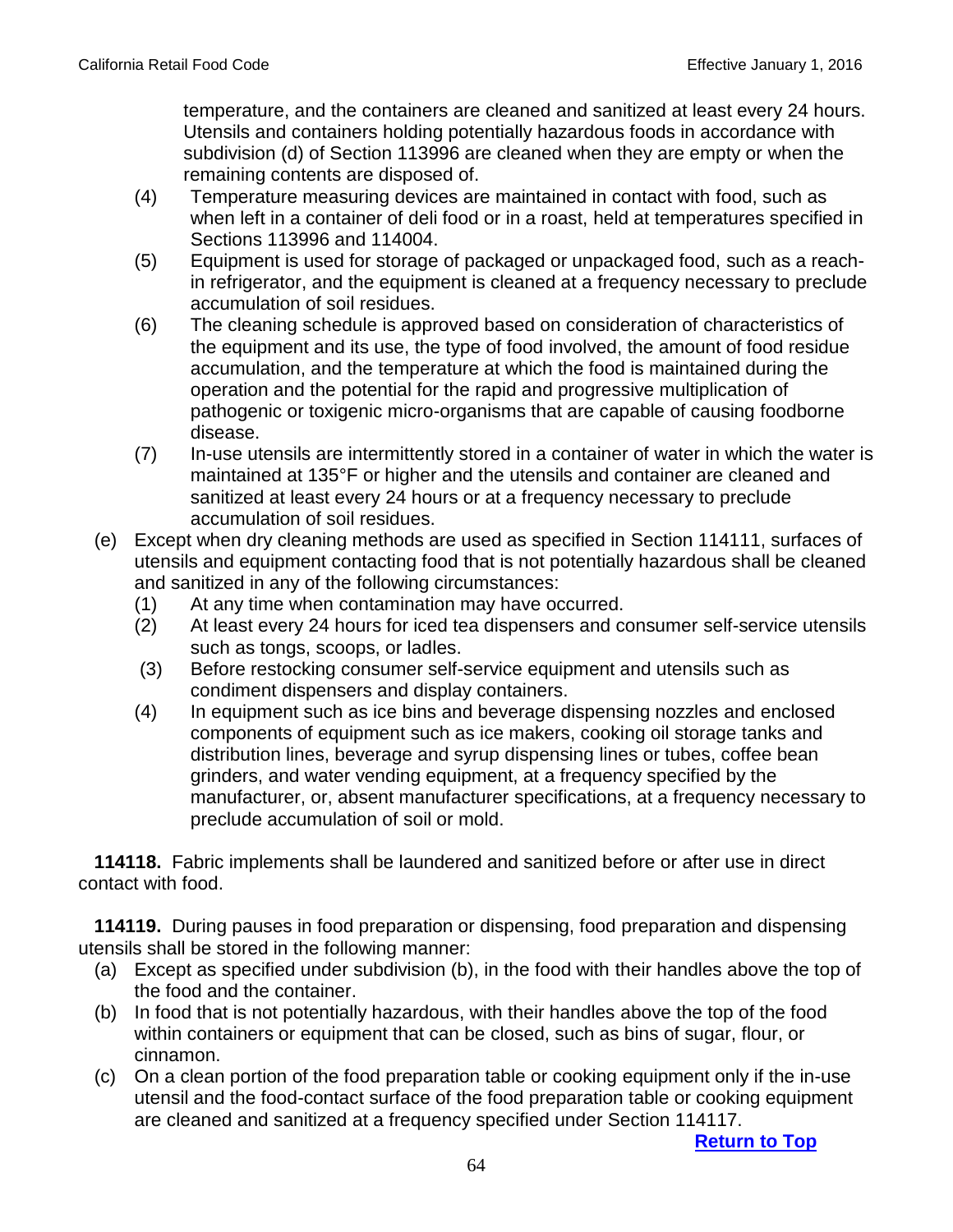- (d) In running water of sufficient velocity to flush particulates to the drain, if used with moist food such as ice cream or mashed potatoes.
- (e) In a clean, protected location if the utensils, such as ice scoops, are used only with a food that is not potentially hazardous.
- (f) In a container of water if the water is maintained at a temperature of at least  $135^{\circ}$ F and the container is cleaned at least every 24 hours or at a frequency necessary to preclude the accumulation of soil residues.

- (a) Except as specified in subdivisions (b) and (c), returned empty containers intended for refilling with food or beverage shall be cleaned and refilled in an approved facility.
- (b) Consumer-owned containers returned to the food facility for refilling may be refilled and returned to the same consumer if the container is refilled by an employee of the food facility or the owner of the container if the dispensing system includes a contamination free transfer process that cannot be bypassed by the container owner.
- (c) Consumer-owned containers that are not food specific may be filled at a water vending machine or system.

 **114123.** Except as specified in Section 114125, food preparation sinks, handwashing lavatories, and warewashing equipment shall not be used for the cleaning of maintenance tools, the preparation or holding of maintenance materials, or the disposal of mop water and similar liquid wastes.

### **114125.**

- (a) A warewashing sink shall not be used for handwashing except in food facilities that were not constructed or extensively remodeled since January 1, 1996, and where there are no facilities exclusively for handwashing in food preparation areas.
- (b) If a warewashing sink is used to wash wiping cloths, wash produce, or thaw food, the sink shall be cleaned and sanitized before and after each time it is used to wash wiping cloths or wash produce or thaw food.

### **CHAPTER 6. Equipment, Utensils, and Linens**

### **Article 1. Design and Construction**

#### **114130.**

- (a) Equipment and utensils shall be designed and constructed to be durable and to retain their characteristic qualities under normal use conditions.
- (b) Except as specified in subdivision (c), all new and replacement food-related and utensilrelated equipment shall be certified or classified for sanitation by an American National Standards Institute (ANSI) accredited certification program. In the absence of an applicable ANSI certified sanitation standard, food-related and utensil-related equipment shall be evaluated for approval by the enforcement agency.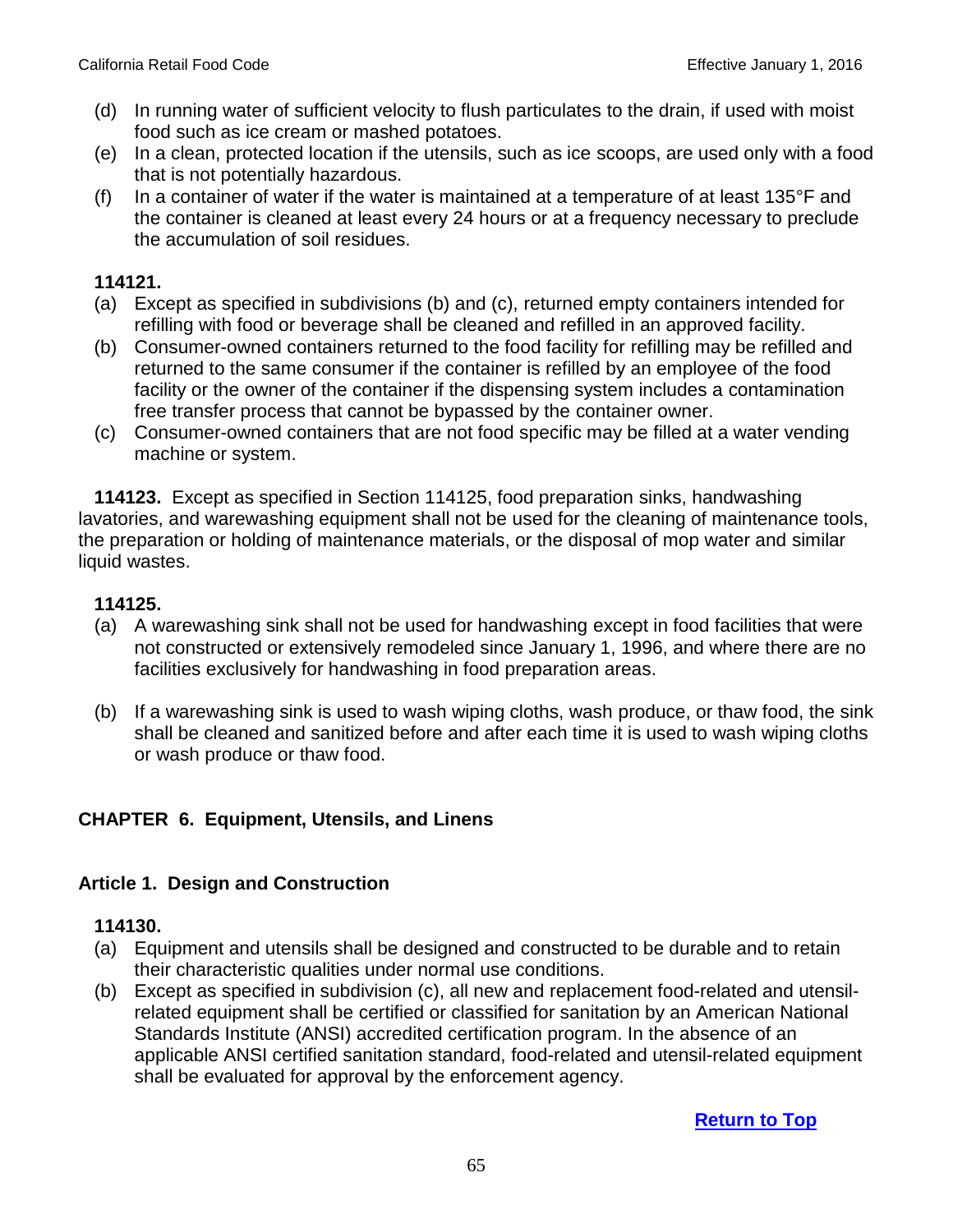California Retail Food Code **Effective Inc.** California Retail Food Code **Effective January 1, 2016** 

- (c) Restricted food service facilities need not comply with subdivision (b), depending on the extent of the food service activities, and if the enforcement officer determines that the equipment meets the characteristics of subdivision (a).
- (d) All new and replacement electrical appliances shall meet applicable Underwriters Laboratories standards for electrical equipment as determined by an ANSI accredited certification program.

 **114130.1.** Materials that are used in the construction of utensils and food-contact surfaces of equipment shall not allow the migration of deleterious substances or impart colors, odors, or tastes to food and under normal use conditions shall be safe, durable, corrosion-resistant, and nonabsorbent, sufficient in weight and thickness to withstand repeated warewashing, finished to have a smooth, easily cleanable surface, and resistant to pitting, chipping, crazing, scratching, scoring, distortion, and decomposition.

 **114130.2.** Materials that are used to make single-use articles shall not allow the migration of deleterious substances or impart colors, odors, or tastes to food, and shall be safe and clean.

## **114130.3.**

- (a) Multiuse food-contact surfaces shall be all of the following:
	- (1) Smooth.
	- (2) Free of breaks, open seams, cracks, chips, inclusions, pits, and similar imperfections.
	- (3) Free of sharp internal angles, corners, and crevices.
	- (4) Finished to have smooth welds and joints.
	- (5) Except as specified in subdivision (b), accessible for cleaning and inspection by one of the following methods:
		- (A) Without being disassembled.
		- (B) By disassembling without the use of tools.
		- (C) By easy disassembling with the use of handheld tools commonly available to maintenance and cleaning personnel such as screwdrivers, pliers, openend wrenches, and Allen wrenches.
- (b) Paragraph (5) of subdivision (a) shall not apply to cooking oil storage tanks, distribution lines for cooking oils, or beverage syrup lines or tubes.

 **114130.4.** Nonfood-contact surfaces of equipment that are exposed to splash, spillage, or other food soiling or that require frequent cleaning shall be constructed of a corrosion-resistant, nonabsorbent, and smooth material that allows easy cleaning and to facilitate maintenance and free of unnecessary ledges, projections, and crevices to allow for easy cleaning and to facilitate maintenance.

## **114130.5.**

- (a) Except for CIP equipment in operation before the effective date of this part, CIP equipment shall meet the characteristics of a food contact surface and shall be designed and constructed so that cleaning and sanitizing solutions circulate throughout a fixed system and contact all interior food-contact surfaces and the system is self-draining or capable of being completely drained of cleaning and sanitizing solutions.
- (b) CIP equipment that is not designed to be disassembled for cleaning shall be designed with inspection access points to ensure that all interior food-contact surfaces throughout the fixed system are being effectively cleaned.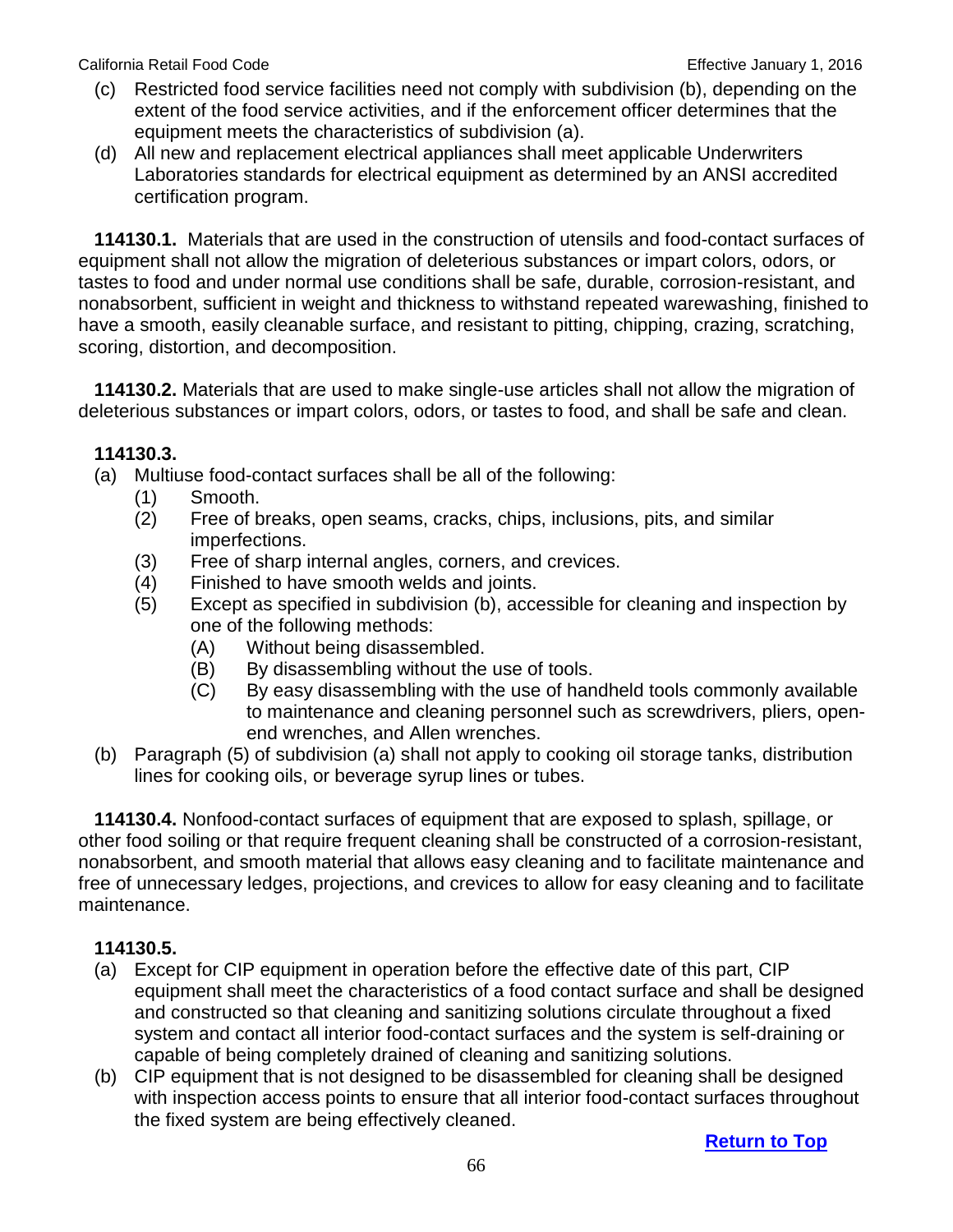**114130.6.** Materials that are used in fabric implements shall not allow the migration of deleterious substances or impart colors, odors, or tastes to food and under normal use conditions shall be safe, durable, and sufficient in strength to withstand repeated cleaning or laundering and shall be resistant to fraying and deterioration.

## **114132.**

- (a) Except as specified in this section, wood and wood wicker shall not be used as a foodcontact surface.
- (b) Hard maple or an equivalently hard, close-grained wood may be used for cutting boards, cutting blocks, bakers' tables, utensils such as rolling pins, doughnut dowels, salad bowls, and chopsticks, wooden paddles used in confectionery operations for pressure scraping kettles when manually preparing confections at a temperature of 230°F or above, and cedar planks used for grilling or baking seafood.
- (c) Whole, uncut, raw fruits and vegetables and nuts in the shell may be kept in wood shipping containers until the fruits, vegetables, or nuts are used.
- (d) When wood or wood shipping containers become cracked, splintered, or otherwise damaged, they shall be refurbished or replaced.

### **114133.**

- (a) Except as specified in subdivision (b), copper and copper alloys such as brass may not be used in contact with a food that has a pH below six, such as vinegar, fruit juice, or wine, or for a fitting or tubing installed between a backflow prevention device and a carbonator.
- (b) Copper and copper alloys may be used in contact with beer brewing ingredients that have a pH below six in the prefermentation and fermentation steps of a beer brewing operation, such as a brewpub or microbrewery.

 **114135.** Sponges shall not be used in contact with cleaned and sanitized or in-use foodcontact surfaces.

 **114137.** Except for hot oil cooking or filtering equipment, "V" type threads shall not be used on food-contact surfaces.

 **114139.** Cutting or piercing parts of can openers shall be readily removable for cleaning and for replacement.

**114141.** Lubricants shall be applied to food-contact surfaces that require lubrication in a manner that does not contaminate food or food-contact surfaces. Equipment shall be reassembled after lubrication so that food contact surfaces are not contaminated. Only approved food grade lubricants shall be used for this purpose.

 **114143.** Notwithstanding any of the provisions of this part, neither the department nor any city, county, city and county air pollution control district, or air quality management district shall require the enclosure of an open-air barbecue or outdoor wood-burning oven if the enforcement officer determines that the barbecue or wood-burning oven meets all of the following requirements: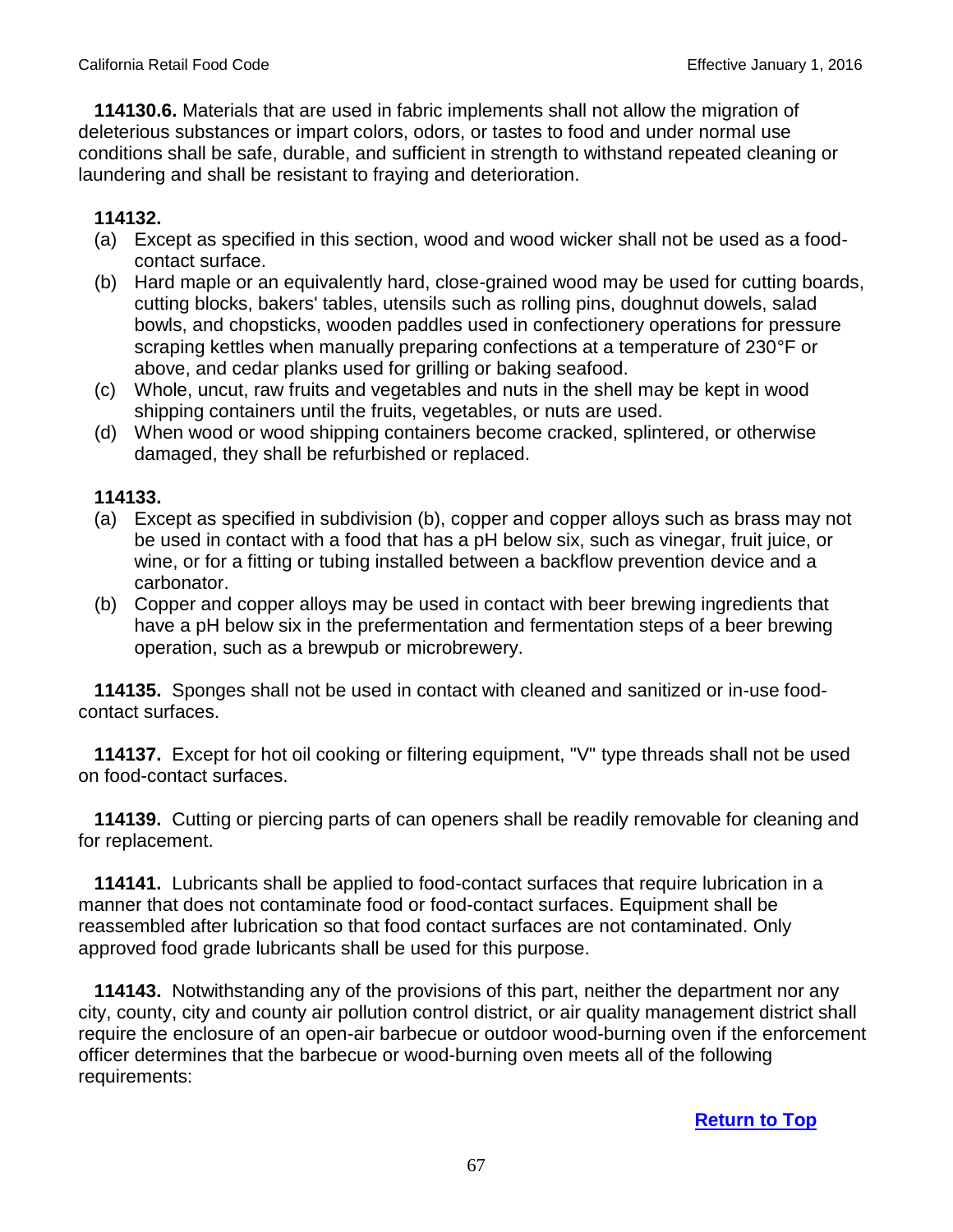- (a) The open-air barbecue or outdoor wood-burning oven is operated on the same premises as, in reasonable proximity to, and in conjunction with, a permanent food facility that is approved for food preparation, or a temporary food facility or a mobile food facility that is operating at a community event. The permitholder of the permanent food facility, temporary food facility or mobile food facility shall be deemed to be the permitholder of the open-air barbecue or outdoor wood-burning oven, and shall be responsible for ensuring that it is operated in full compliance with this part.
- (b) The open-air barbecue or outdoor wood-burning oven is not operated in, or out of, any motor vehicle, or in any area or location that may constitute a fire hazard, as determined by the enforcement officer.
- (c) The open-air barbecue or outdoor wood-burning oven is separated from public access to prevent food contamination or injury to the public by using ropes or other approved methods.
- (d) If the open-air barbecue or outdoor wood-burning oven is a permanent structure, it shall be equipped with an impervious and easily cleanable floor surface that extends a minimum of five feet from the open-air barbecue or outdoor wood-burning oven facility on all open sides.
- (e) Sanitary facilities, including, but not limited to, toilet facilities and handwashing facilities shall be available for use within 200 feet in travel distance of the open-air barbecue or outdoor wood-burning oven and shall comply with all provisions of this part.

 **114145.** Vending machines shall meet all applicable requirements of this part and shall comply with the following:

- (a) Each vending machine or machine location shall have posted in a prominent place a sign indicating the owner's name, address, and telephone number.
- (b) Wet storage of prepackaged products is prohibited.
- (c) Potentially hazardous food shall be dispensed to the consumer in the original package into which it was placed at the commissary or food processing plant. Bulk potentially hazardous food is prohibited.
- (d) Single-use articles that are used in machines dispensing products in bulk shall be obtained in sanitary packages. The single-use articles shall be stored in the original package until introduced into the container magazine or dispenser of the vending machine.
- (e) A record of cleaning and sanitizing shall be maintained by the operator in each machine and shall be current for at least the past 30 days.
- (f) All vending machines shall be constructed in accordance with applicable NSF International or National Automatic Merchandizing Association standards, or the equivalent thereof.
- (g) If located outside, a vending machine shall be provided with overhead protection.
- (h) The dispensing compartment of a vending machine shall be equipped with a self-closing door or cover if the machine is located in an outside area that does not otherwise afford the protection of an enclosure against the rain, windblown debris, insects, rodents, and other contaminants that are present in the environment, or if the machine is available for self-service during hours when it is not under the full-time supervision of an employee.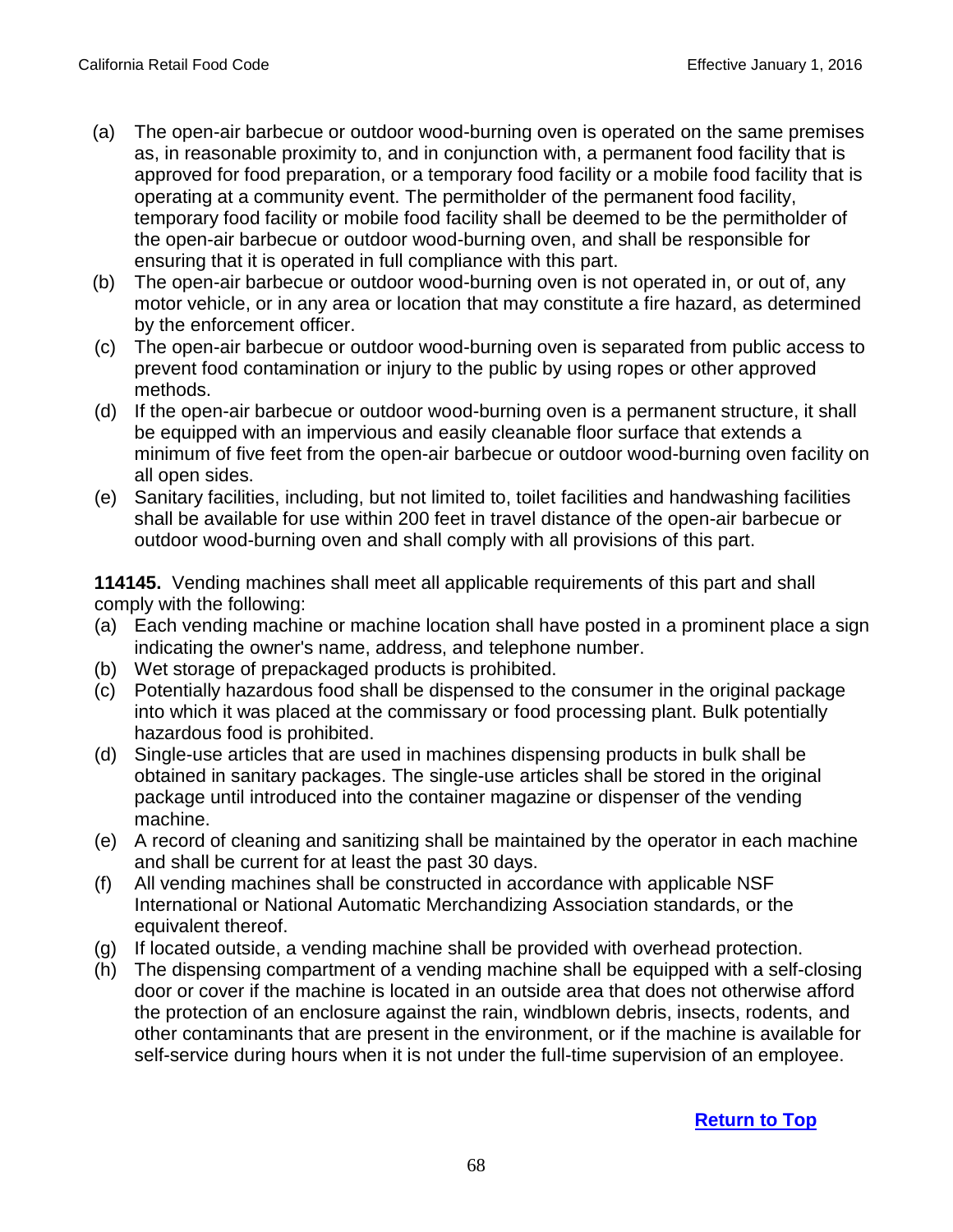## **Article 2. Ventilation**

## **114149.**

- (a) All areas of a food facility shall have sufficient ventilation to facilitate proper food storage and to provide a reasonable condition of comfort for each employee, consistent with the job performed by the employee.
- (b) Toilet rooms shall be vented to the outside air by means of an openable, screened window, an air shaft, or a light-switch-activated exhaust fan, consistent with the requirements of local building codes.

### **114149.1.**

- (a) Mechanical exhaust ventilation equipment shall be provided over all cooking equipment as required to effectively remove cooking odors, smoke, steam, grease, heat, and vapors. All mechanical exhaust ventilation equipment shall be installed and maintained in accordance with the California Mechanical Code, except that for units subject to Part 2 (commencing with Section 18000) of Division 13, an alternative code adopted pursuant to Section 18028 shall govern the construction standards.
- (b) Restricted food service facilities shall be exempt from subdivision (a), but shall still provide ventilation to remove gases, odors, steam, heat, grease, vapors and smoke from the food facility. In the event that the enforcement officer determines that the ventilation must be mechanical in nature, the ventilation shall be accomplished by methods approved by the enforcement agency.
- (c) This section shall not apply to cooking equipment when the equipment has been submitted to the local enforcement agency for evaluation, and the local enforcement agency has found that the equipment does not produce toxic gases, smoke, grease, vapors, or heat when operated under conditions recommended by the manufacturer. The local enforcement agency may recognize a testing organization to perform any necessary evaluations.
	- (d) Makeup air shall be provided at the rate of that exhausted.

### **114149.2.**

- (a) Every hood shall be installed to provide for thorough cleaning of all interior and exterior surfaces, including, but not limited to, the hood, filters, piping, lights, troughs, hangers, flanges, and exhaust ducts.
- (b) Exhaust ventilation hood systems in food preparation and warewashing areas, including components such as hoods, fans, guards, and ducting, shall be designed to prevent grease or condensation from draining or dripping onto food, equipment, utensils, linens, and single-use articles.
- (c) Filters or other grease extracting equipment shall be designed to be readily removable for cleaning and replacement if not designed to be cleaned in place.
- (d) Every joint and seam shall be substantially tight. No solder shall be used, except for sealing a joint or seam.
- (e) When grease gutters are provided they shall drain to a collecting receptacle fabricated, designed, and installed to be readily accessible for cleaning.
- (f) Exhaust hood ducting shall meet the following requirements: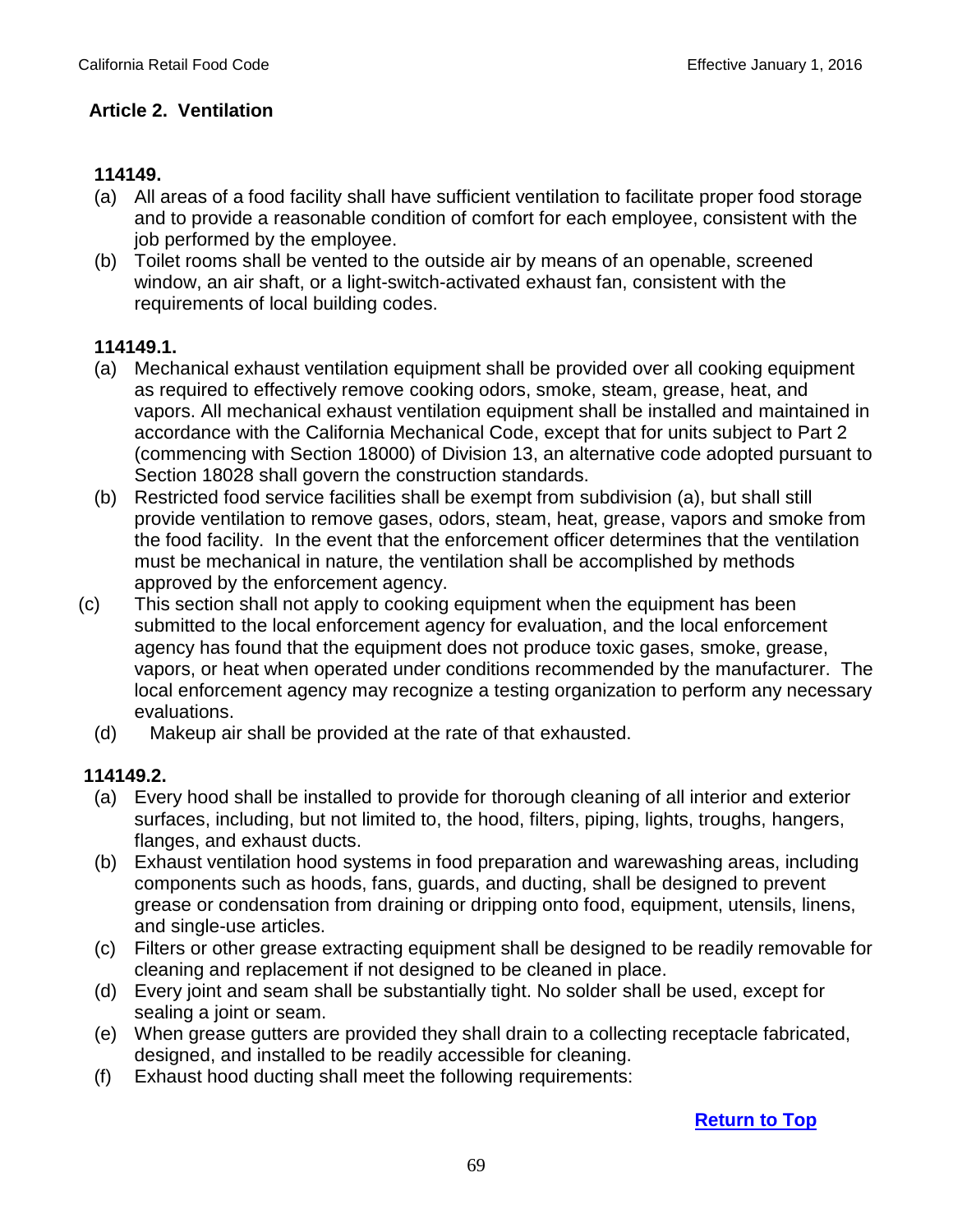- (1) All seams in the duct shall be completely tight to prevent the accumulation of grease.
- (2) The ducts shall have sufficient clean-outs to make the ducts readily accessible for cleaning.
- (3) All ducts in the exhaust system shall be properly sloped.
- (4) Intake and exhaust air ducts shall be cleaned and filters changed so they are not a source of contamination by dust, dirt, and other materials.

 **114149.3.** Heating, ventilating, and air conditioning systems shall be designed and installed so that make-up air intake and exhaust vents do not cause contamination of food, food-contact surfaces, equipment, or utensils and do not create air currents that cause difficulty in maintaining the required temperatures of potentially hazardous foods.

## **Article 3. Location and Installation**

 **114153.** Equipment for cooling and heating food and for holding cold and hot food shall be sufficient in number and capacity to ensure proper food temperature control during transportation and operation as specified in Section 113996.

### **114157.**

- (a) A thermometer shall be provided for each refrigeration unit.
- (b) The thermometer shall be located to indicate the air temperature in the warmest part of the unit and, except for vending machines, shall be affixed to be readily visible.
- (c) Except as specified in subdivision (d), cold or hot holding equipment used for potentially hazardous food shall be designed to include and shall be equipped with at least one integral or permanently affixed temperature measuring device that is located to allow easy viewing of the device's temperature display. Alternative hot or cold holding equipment can be equipped with approved product mimicking sensors placed in devices located in the warmest part of the mechanically refrigerated unit in lieu of an ambient air sensor.
- (d) Subdivision (c) shall not apply to equipment for which the placement of a temperature measuring device is not a practical means for measuring the ambient air surrounding the food because of the design, type, and use of the equipment, such as calrod units, heat lamps, cold plates, bainmaries, steam tables, insulated food transport containers, and salad bars.
- (e) Temperature measuring devices shall be easily readable and have a numerical scale, printed record, or digital readout in increments no greater than 2°F or over the intended range of use.

- (a) Except for vending machines, an accurate, easily readable, metal probe thermometer suitable for measuring the temperature of food shall be readily available on the premises of each food facility holding potentially hazardous food.
- (b) A food temperature measuring device with a suitable small-diameter probe that is designed to measure the temperature of thin masses shall be provided and readily accessible to accurately measure the temperature in thin foods such as meat patties and fish fillets.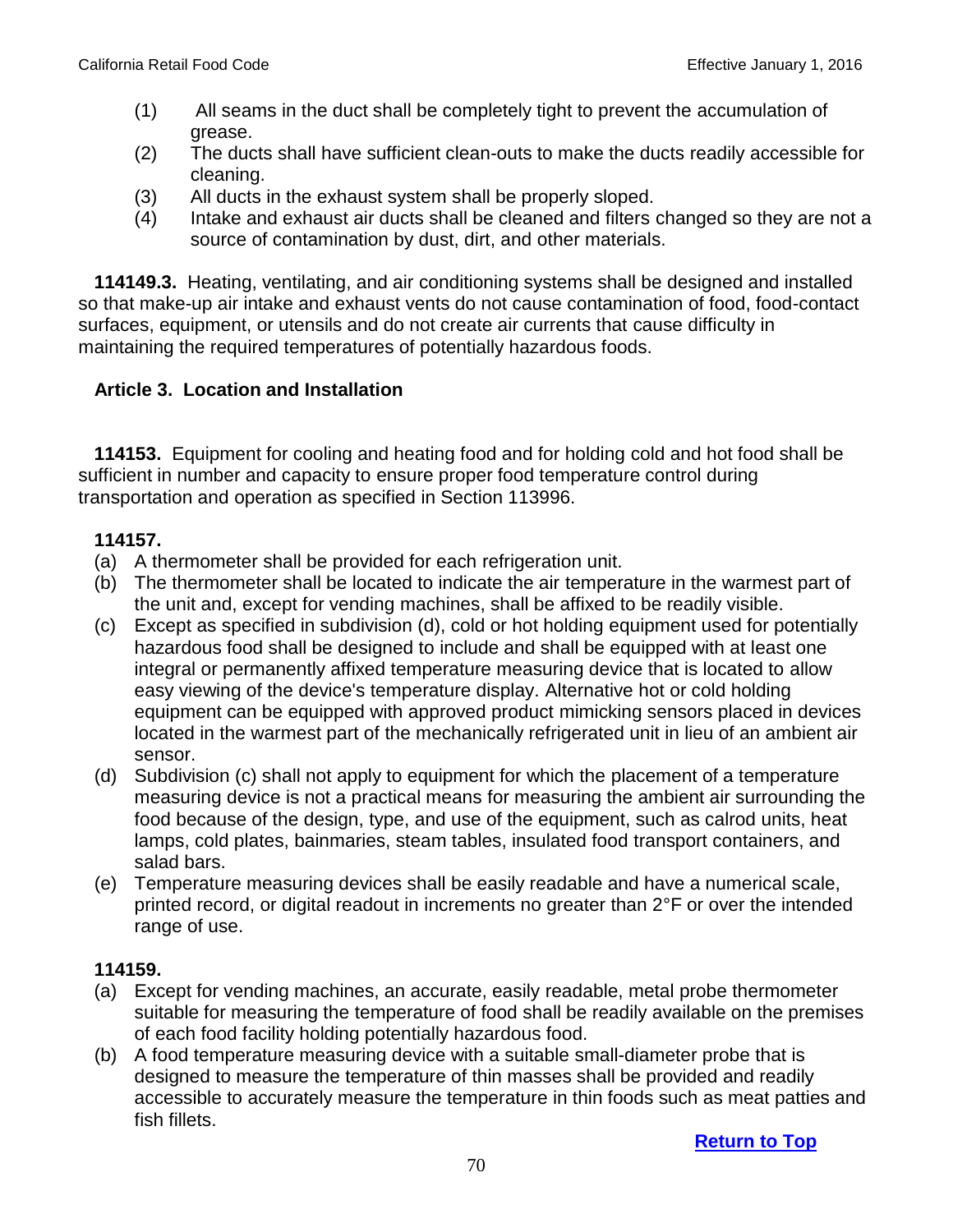- (c) Food temperature measuring devices that are scaled only in Fahrenheit shall be accurate to +/-2 °F in the intended range of use. Food temperature measuring devices that are scaled only in Celsius or dually scaled in Celsius and Fahrenheit shall be accurate to +/- 1°C in the intended range of use.
- (d) Food temperature measuring devices shall not have sensors or stems constructed of glass, except that thermometers with glass sensors or stems that are encased in a shatterproof coating, such as candy thermometers, may be used.
- (e) Food temperature measuring devices shall be calibrated in accordance with manufacturer's specifications as necessary to ensure their accuracy.

- (a) Except as specified in subdivision (b), equipment, a cabinet used for the storage of food, or a cabinet that is used to store cleaned and sanitized equipment, utensils, laundered linens, and single-use articles shall not be in any of the following locations:
	- (1) In locker rooms.
	- (2) In toilet rooms.
	- (3) In refuse rooms.
	- (4) In mechanical rooms.
	- (5) Under sewer lines that are not shielded to intercept potential drips.
	- (6) Under leaking water lines, including leaking automatic fire sprinkler heads, or under lines on which water has condensed.
	- (7) Under open stairwells.
	- (8) Under other sources of contamination.
- (b) If a mechanical clothes washer or dryer is provided, it shall be located so that the washer or dryer is protected from contamination and located only where there is no exposed food, clean equipment, utensils, and linens, and unwrapped single-use articles.

## **114163.**

- (a) Except as specified in subdivision (b), all permanent food facilities that wash, rinse, soak, thaw, or similarly prepare foods shall be provided with a food preparation sink.
	- (1) The food preparation sink shall have a minimum dimension of 18 inches by 18 inches in length and width and 12 inches in depth with an integral drainboard or adjacent table at least 18 inches by 18 inches in length and width.
	- (2) The food preparation sink shall be located in the food preparation area, provided exclusively for food preparation, and accessible at all times.
	- (3) The sink shall be equipped with an adequate supply of hot and cold running water through a mixing valve.
- (b) (1) Food facilities that were approved for operation without a food preparation sink prior to January 1, 2007, need not provide a food preparation sink unless the food facility makes a menu change or changes their method of operation.
	- (2) The enforcement officer may approve other methods where the installation of a food preparation sink would not be readily feasible.

 **114165.** Dollies, pallets, racks, and skids used to store and transport large quantities of prepackaged foods received from a supplier in a cased or overwrapped lot shall be designed to be moved by hand or by conveniently available hand trucks or forklifts.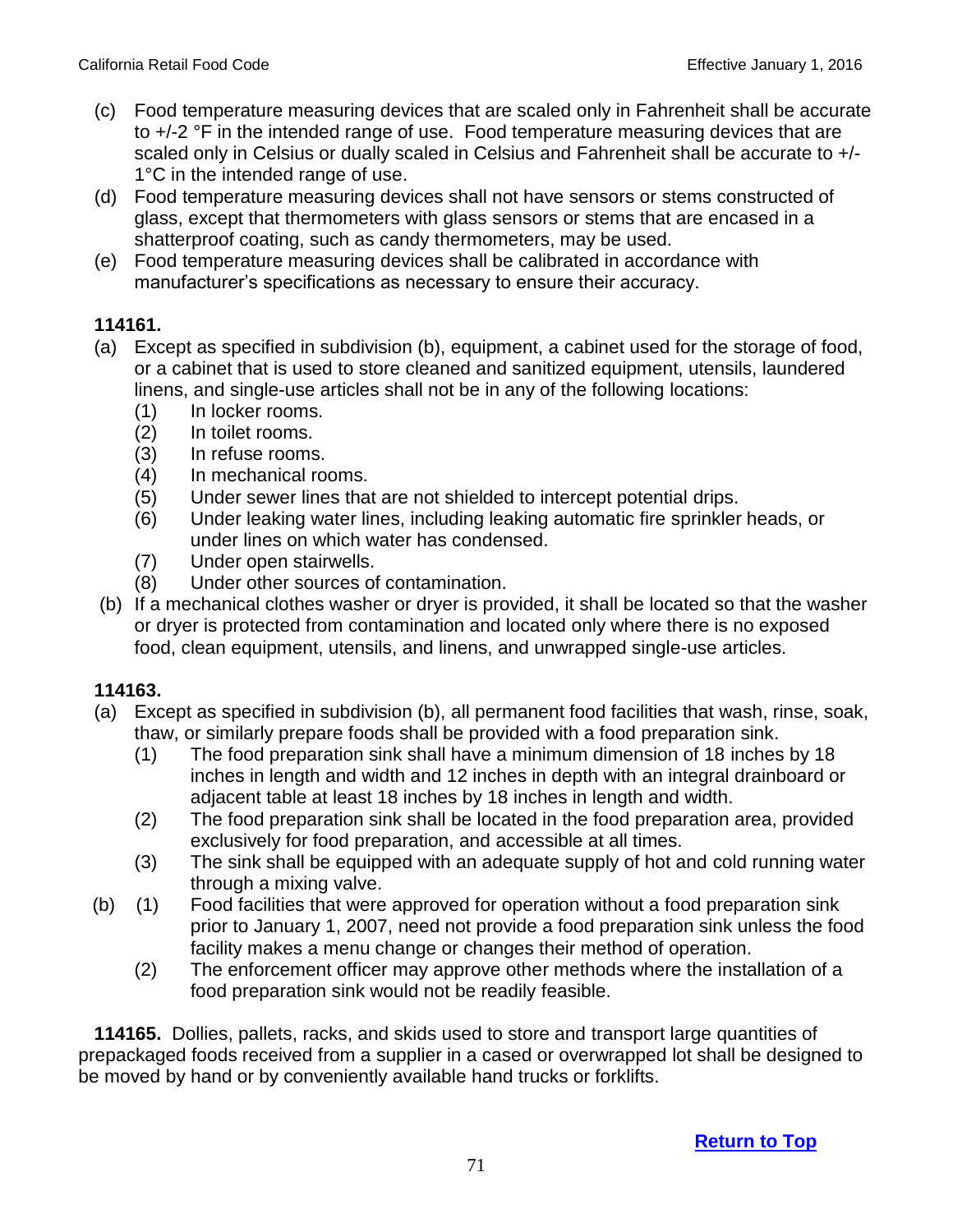**114167.** Beverage tubing and cold-plate beverage cooling devices shall not be installed in contact with stored ice intended to be used for food or beverages. This section shall not apply to cold plates that are constructed integrally with an ice storage bin.

# **114169.**

- (a) Equipment that is fixed because it is not easily movable shall be installed so that it is:
	- (1) Spaced to allow access for cleaning along the sides, behind, and above the equipment.
	- (2) Spaced from adjoining equipment, walls, and ceilings a distance of not more than one millimeter or one thirty-second inch.
	- (3) Sealed to adjoining equipment or walls, if the equipment is exposed to spillage or seepage.
- (b) Except as specified in subdivisions (c) and (d), floor-mounted equipment that is not easily movable shall be sealed to the floor or elevated on legs that provide at least a six-inch clearance between the floor and the equipment.
- (c) Notwithstanding subdivision (b), this section shall not apply to display shelving units, display refrigeration units, and display freezer units located in the consumer shopping areas of a food facility if the floor under the units is maintained clean.
- (d) Table-mounted equipment that is not easily movable shall be installed to allow cleaning of the equipment and areas underneath and around the equipment by being sealed to the table or elevated on legs that provide at least a four-inch clearance between the table and the equipment.
- **114171.** Liquid waste drain lines shall not pass through an ice machine or ice storage bin.
- **114172.** All pressurized cylinders shall be securely fastened to a rigid structure.

## **Article 4. Maintenance and Operation**

 **114175.** Equipment and utensils shall be kept clean, fully operative, and in good repair.

 **114177.** Surfaces such as cutting blocks and boards that are subject to scratching and scoring shall be resurfaced if they can no longer be effectively cleaned and sanitized, or discarded if they are not capable of being resurfaced.

## **114178.**

- (a) Except as specified in subdivision (d), cleaned equipment and utensils, laundered linens, and single-use articles shall be stored in a clean, dry location where they are not exposed to splash, dust, or other contamination, and at least six inches above the floor.
- (b) Clean equipment and utensils shall be stored as specified in subdivision (a) and shall be stored covered or inverted in a self-draining position that allows air drying.
- (c) Single-use articles shall be stored as specified under subdivision (a) and shall be kept in the original protective package or stored by using other means that afford protection from contamination until used.
- (d) Items that are kept in closed packages may be stored less than six inches above the floor on dollies, pallets, racks, and skids that are designed as to be easily movable.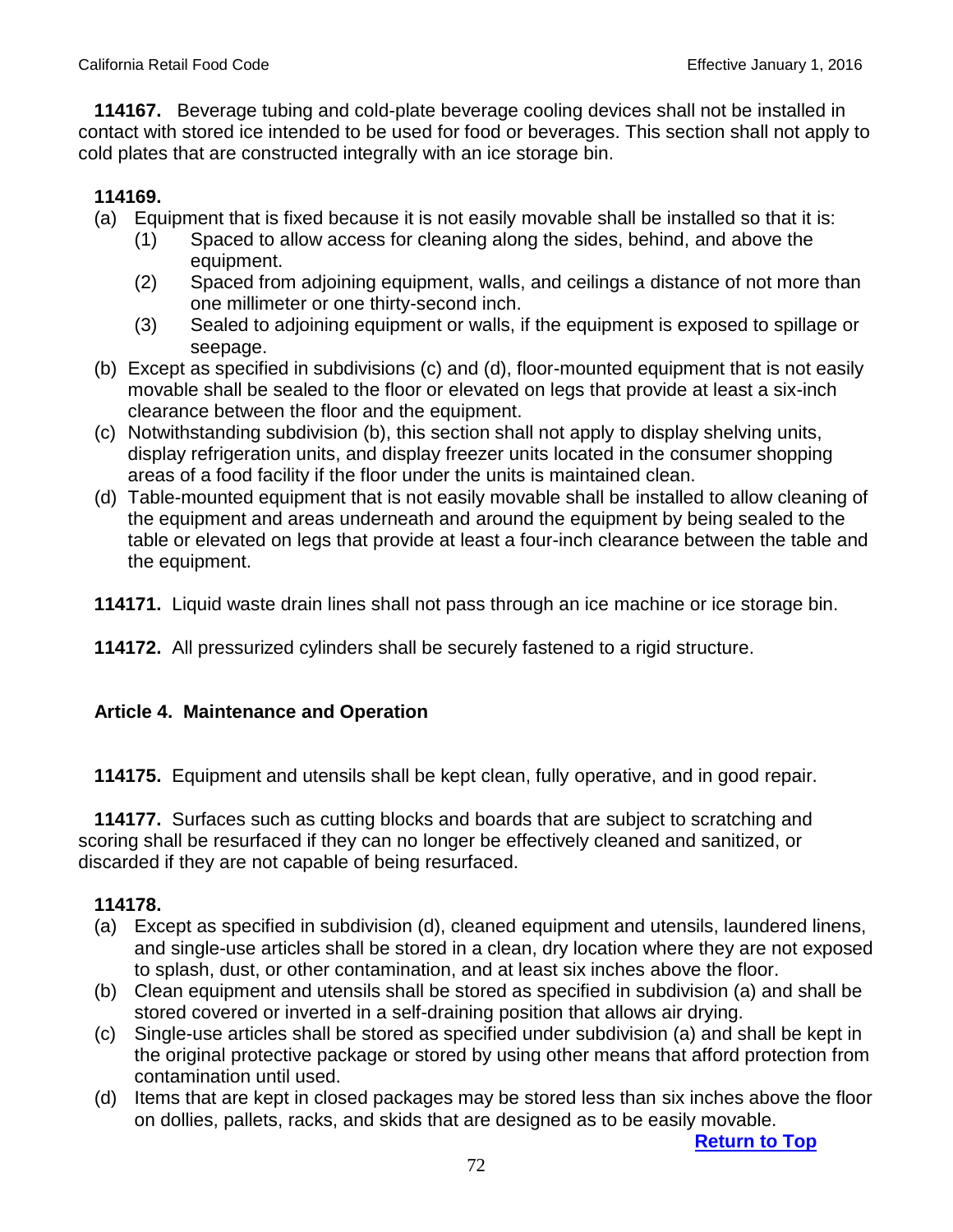- (a) Except as specified in subdivision (b), cleaned and sanitized equipment, utensils, laundered linens, and single-use articles shall not be stored in any of the following locations:
	- (1) In locker rooms.
	- (2) In toilet rooms.
	- (3) In refuse rooms.
	- (4) In mechanical rooms.
	- (5) Under sewer lines that are not shielded to intercept potential drips.
	- (6) Under leaking water lines including leaking automatic fire sprinkler heads or under lines on which water has condensed.
	- (7) Under open stairwells.
	- (8) Under other sources of contamination.
- (b) Laundered linens and single-use articles that are packaged or in a storage compartment may be stored in a locker room.

# **114180.**

- (a) A reservoir that is used to supply water to a device such as a produce fogger shall be maintained in accordance with manufacturer's specifications and cleaned in accordance with manufacturer's specifications or according to the procedures specified in subdivision (b), whichever is more stringent.
- (b) Cleaning procedures shall include at least the following steps and shall be conducted at least once a week:
	- (1) Draining and complete disassembly of the water and aerosol contact parts.
	- (2) Brush-cleaning the reservoir, aerosol tubing, and discharge nozzles with a suitable detergent solution.
	- (3) Flushing the complete system with water to remove the detergent solution and particulate accumulation.
	- (4) Rinsing by immersing, spraying, or swabbing the reservoir, aerosol tubing, and discharge nozzles with an approved sanitizer as specified in Section 114099.6.
- (c) No fogging devices installed after the effective date of this part shall use a reservoir for holding water for fogging, but shall employ water under pressure for fogging or misting of foods.

**114182.** Electrical power shall be supplied at all times to operate the approved exhaust, lighting, electric water heaters and refrigeration units, and any other accessories and appliances that may be installed in a food facility.

# **Article 5. Linens**

**114185.** Except for linen used in fabric implements, linen shall not be used in contact with food unless they are used to line a container for the service of foods and the linens are replaced each time the container is refilled for a new consumer and laundered prior to reuse.

# **114185.1.**

(a) Wiping cloths that are in use for cleaning food spills shall not be used for any other purpose.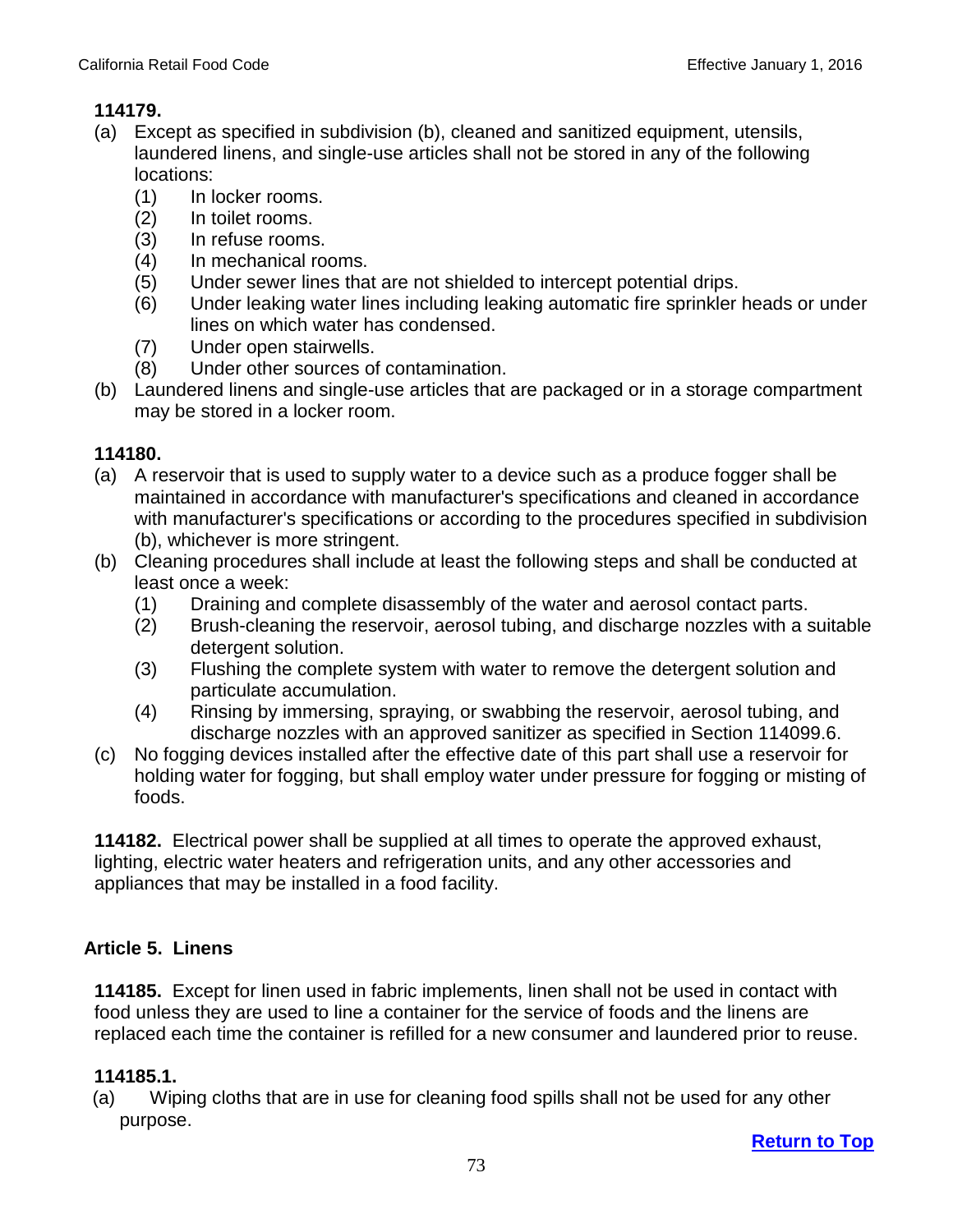- (b) Cloths used for wiping food spills shall be dry and used for cleaning food spills from tableware and carry-out containers or used only once, or if used repeatedly, held in a sanitizing solution of an approved concentration as specified in Section 114099.6.
- (c) Dry or wet cloths that are used with raw foods of animal origin shall be kept separate from cloths used for other purposes, and wet cloths used with raw foods of animal origin shall be kept in a separate sanitizing solution.
- (d) Wet wiping cloths used with a freshly made sanitizing solution and dry wiping cloths shall be free of food debris and visible soil.
- (e) Working containers of sanitizing solutions for storage of in-use wiping cloths shall be used in a manner to prevent contamination of food, equipment, utensils, linens, or singleuse articles.
- **114185.2.** Clean linens shall be free of food residues and other soiling matter.

#### **114185.3.**

- (a) Linens that do not come in direct contact with food shall be laundered when they become wet, sticky, or visibly soiled.
- (b) Cloth gloves shall be laundered before being used with a different type of raw food of animal origin such as beef, lamb, pork, fish and poultry.
- (c) Cloth napkins shall be laundered between each use.
- (d) Wet wiping cloths shall be laundered daily.
- (e) Dry wiping cloths shall be laundered as necessary to prevent contamination of food and clean serving utensils.

#### **114185.4.**

- (a) Adequate and suitable space shall be provided for the storage of clean linens.
- (b) Soiled linens shall be kept in clean, nonabsorbent receptacles or clean, washable laundry bags and stored and transported to prevent contamination of food, clean equipment, clean utensils, and single-use articles.

### **114185.5.**

- (a) Laundry facilities on the premises of a food facility shall be used only for the washing and drying of items used in the operation of the establishment.
- (b) If work clothes or linens are laundered on the premises, a mechanical clothes washer and dryer shall be provided and used.
- (c) If wiping cloths are laundered on the premises, they shall be laundered in a mechanical clothes washer and dryer or in a warewashing sink that is cleaned and sanitized before and after each time it is used to wash wiping cloths or wash produce or thaw food.

### **CHAPTER 7. Water, Plumbing, and Waste**

#### **Article 1. Water**

 **114189.** The enforcement agency may monitor and enforce the potable drinking water standards in the California Safe Drinking Water Act (Chapter 4 commencing with Section 116275) for purposes of enforcing this part and compliance with any requirements with regard to potable water, as defined in Section 113869.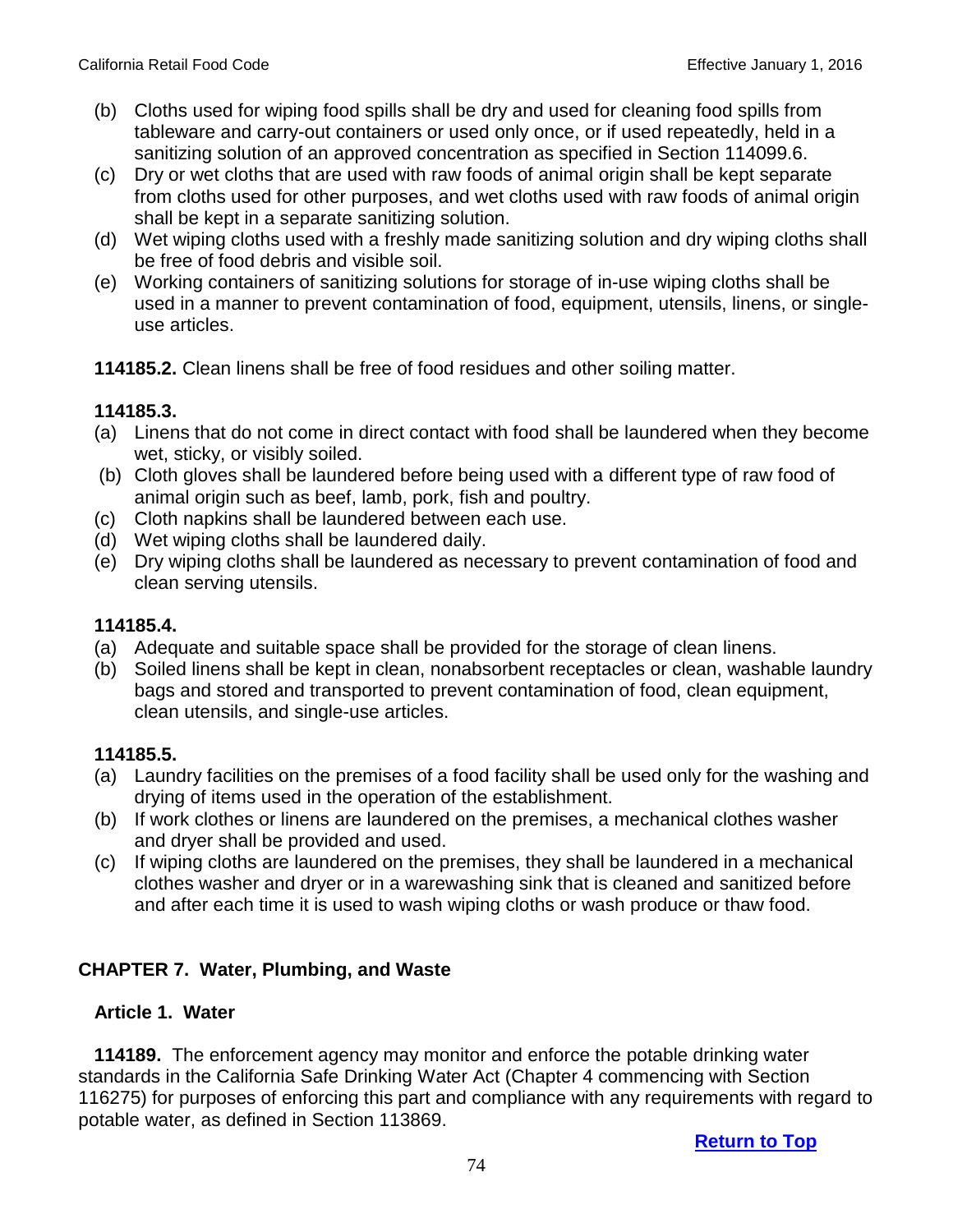**114189.1.** Chemicals used as boiler water additives shall meet the requirements specified in 21 C.F.R. 173.310.

 **114190.** All plumbing and plumbing fixtures shall be installed in compliance with applicable local plumbing ordinances, shall be maintained so as to prevent any contamination, and shall be kept clean, fully operative, and in good repair.

## **114192.**

- (a) Except as provided in subdivision (d), an adequate, protected, pressurized, potable supply of hot water and cold water shall be provided. Hot water shall be supplied at a minimum temperature of at least 120°F measured from the faucet, unless otherwise specified in this part. The water supply shall be from a water system approved by the health officer or the local enforcement agency.
- (b) Any hose used for conveying potable water shall be constructed of nontoxic materials, shall be used for no other purpose, and shall be clearly labeled as to its use. The hose shall be stored and used so as to be kept free of contamination.
- (c) The potable water supply shall be protected with a backflow or back siphonage protection device when required by applicable plumbing codes. Exposed piping of a nonpotable water system shall be identified so that it is readily distinguishable from piping that carries potable water.
- (d) A food facility may provide only warm water if the water supply is used only for handwashing, as required in Section 113953.

## **114192.1.**

- (a) Water under pressure shall be permanently plumbed to all fixtures, equipment, and nonfood equipment that are required to use water, except for water supplied to nonpermanent food facilities.
- (b) Water under pressure shall be provided at a sufficient level as specified by the Uniform Plumbing Code and manufacturer's specifications for equipment and fixtures in the food facility.

- (a) All steam tables, ice machines and bins, food preparation sinks, warewashing sinks, display cases, walk-in refrigeration units, and other similar equipment that discharge liquid waste shall be drained by means of indirect waste pipes, and all wastes drained by them shall discharge through an airgap into a floor sink or other approved type of receptor.
- (b) Drainage from reach-in refrigeration units shall be conducted in a sanitary manner to a floor sink or other approved device by an indirect connection or to a properly installed and functioning evaporator.
- (c) Indirect waste receptors shall be located to be readily accessible for inspection and cleaning.
- (d) Warewashing machines may be connected directly to the sewer immediately downstream from a floor drain, or they may be drained through an approved indirect connection.
- (e) Warewashing sinks in use on January 1, 1996, that are directly plumbed may be continued in use. This section does not require warewashing sinks to be indirectly plumbed when the local building official determines that the sink should be directly plumbed.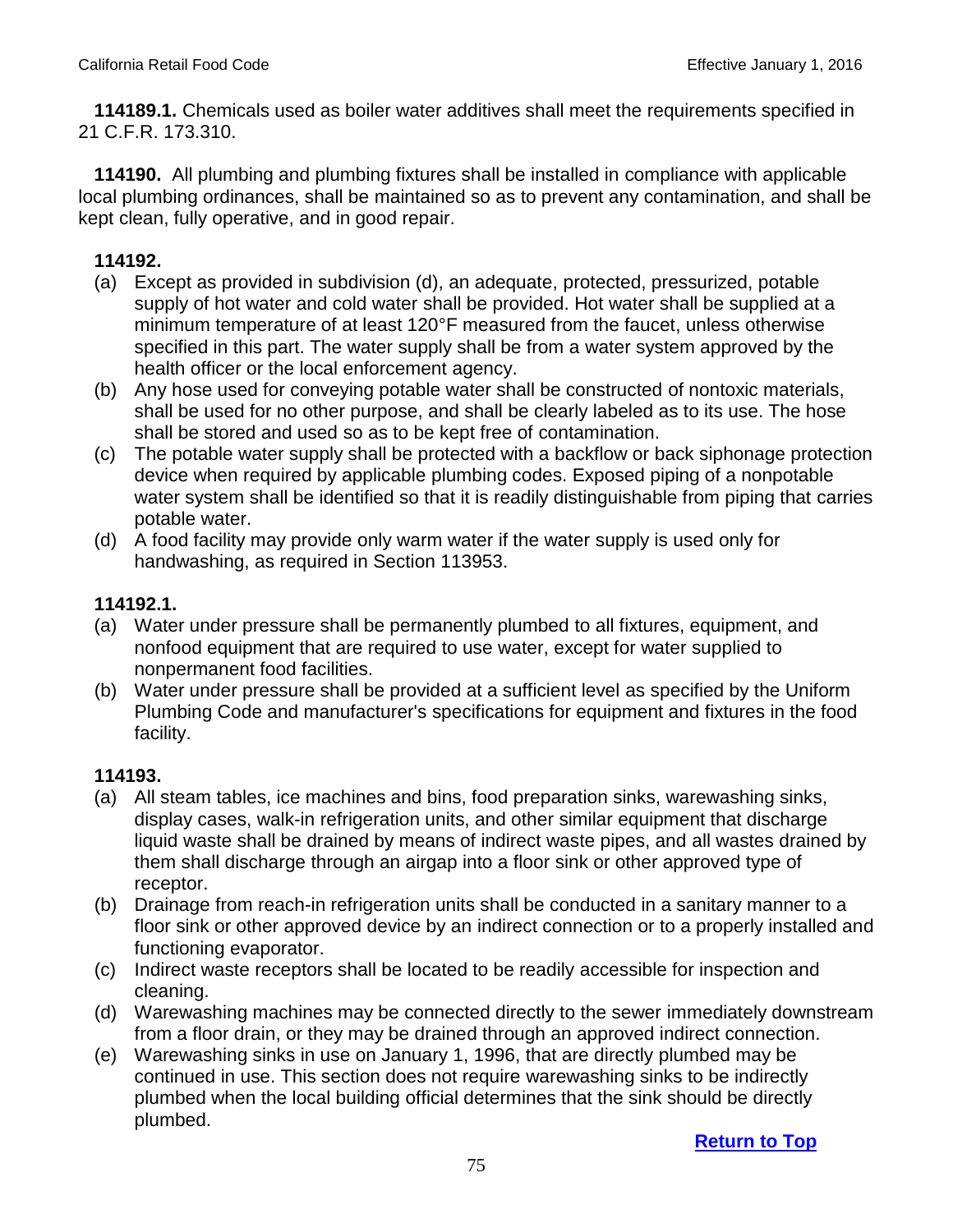**114193.1.** An air gap between the water supply inlet and the flood level rim of the plumbing fixture, equipment, or nonfood equipment shall be at least twice the diameter of the water supply inlet and may not be less than one inch.

## **114195.**

- (a) The water source and system shall be of sufficient capacity to meet the peak water demands of the food facility.
- (b) Hot water generation and distribution systems shall be sufficient to meet the peak hot water demands throughout the food facility.

## **Article 2. Liquid Waste**

 **114197.** Liquid waste shall be disposed of through the approved plumbing system and shall discharge into the public sewerage or into an approved private sewage disposal system.

 **114199.** Equipment compartments that are subject to accumulation of moisture due to conditions such as condensation, food or beverage drip, or water from melting ice, shall be sloped to an outlet that allows for complete draining.

#### **114201.**

- (a) If provided, a grease trap or grease interceptor shall not be located in a food or utensil handling area unless specifically approved by the enforcement agency.
- (b) Grease traps and grease interceptors shall be easily accessible for servicing.
- (c) Notwithstanding subdivision (a), those food facilities approved with a grease trap or grease interceptor that are in operation before the effective date of this part are not required to comply with this section.

### **Article 3. Mobile Water and Wastewater Tanks**

### **114205.**

- (a) Nonpermanent food facilities that handle nonprepackaged food shall be equipped with potable water and wastewater tanks, unless approved temporary water and wastewater connections are provided.
- (b) Permanent food facilities shall be in compliance with Sections 114190 to 114201, inclusive.

 **114207.** Materials that are used in the construction of potable water and wastewater tanks and appurtenances shall be safe, durable, corrosion-resistant, nonabsorbent, and finished to have a smooth, easily cleanable surface.

 **114209.** Potable water tanks and wastewater tanks shall be sloped to an outlet that ensures complete drainage of the tank and designed and constructed so as to be easily and completely drained.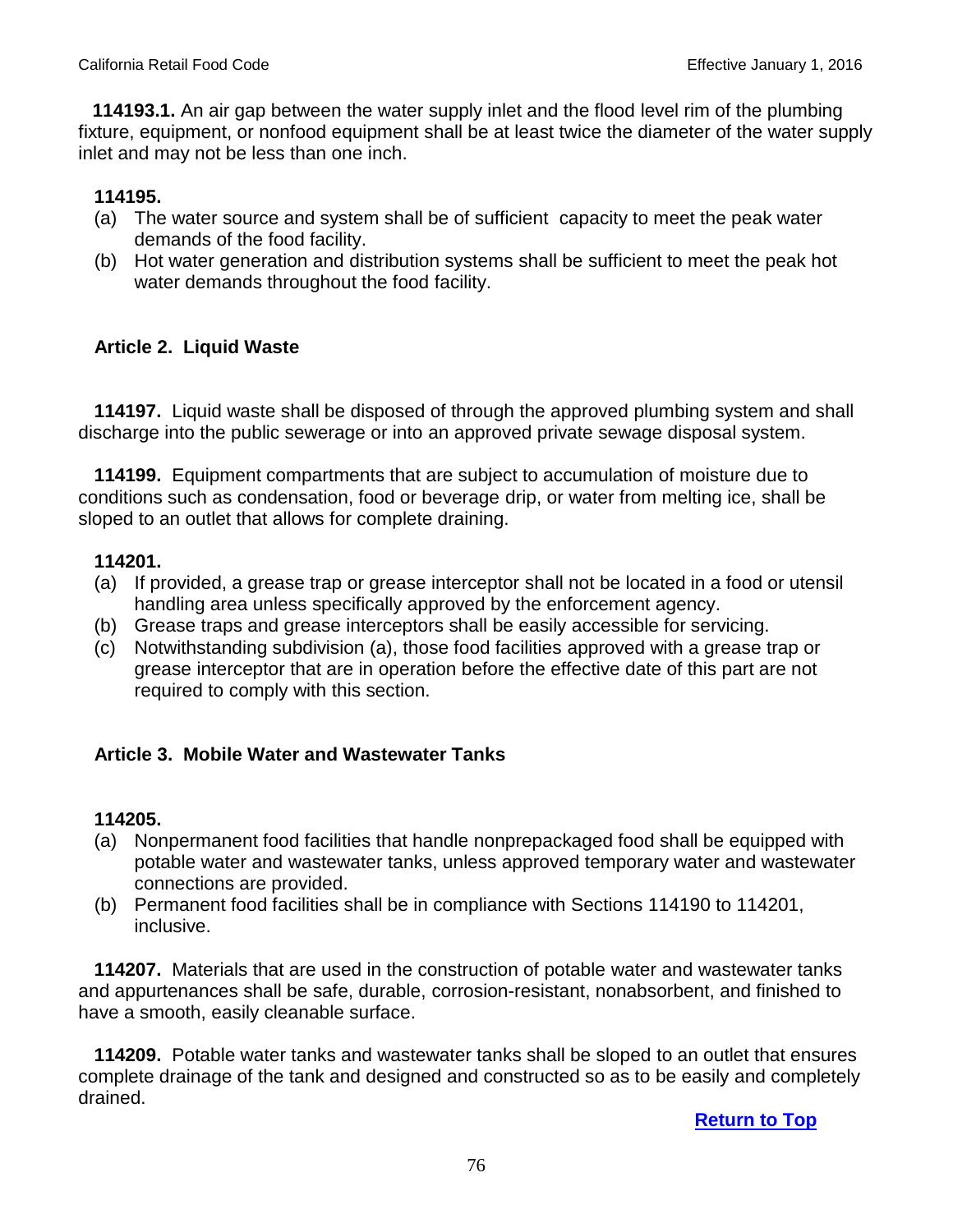- (a) The water system shall be designed and constructed using materials that enable water to be introduced without contamination.
- (b) All tanks, line couplings, valves, and all other plumbing shall be designed, installed, maintained, and constructed of materials that will not contaminate the water supply, food, utensils, or equipment.
- (c) All waste lines shall be connected to wastewater tanks with watertight seals.
- (d) Any connection to a wastewater tank shall preclude the possibility of contaminating any food, food-contact surface, or utensil.

# **114213.**

- (a) Any potable water or wastewater tank mounted within a mobile food facility or mobile support unit shall have an air vent overflow provided in a manner that will prevent potential flooding of the interior of the facility.
- (b) If provided, a water tank vent shall terminate in a downward direction and shall be covered with 16 mesh per square inch screen or equivalent when the vent is in a protected area or a protective filter when the vent is in an area that is not protected from windblown dirt and debris.

**114215.** Hoses used in conjunction with nonpermanent food facilities shall meet all of the following requirements:

- (a) A hose used for conveying potable water from a water tank shall be:
	- (1) Safe.
	- (2) Durable, corrosion-resistant, and nonabsorbent.
	- (3) Resistant to pitting, chipping, crazing, scratching, scoring, distortion, and decomposition.
	- (4) Finished with a smooth interior surface.
	- (5) Protected from contamination at all times.
	- (6) Clearly and durably identified as to its use if not permanently attached.
- (b) Liquid waste lines shall not be the same color as hoses used for potable water.
- (c) Hoses used on a mobile food facility or a mobile support unit and potable water tank connectors shall have matching connecting devices. Devices for external cleaning shall not be used for potable water purposes on the mobile food facility. Hoses and faucets equipped with quick connect and disconnect devices for these purposes shall be deemed to meet the requirements of this subdivision. Exterior hose-connection valves shall be attached to mobile food facilities or mobile support units and shall be located above the ground with an approved water connection.

- (a) A potable water tank of sufficient capacity to furnish an adequate quantity of potable water for food preparation, warewashing, and handwashing purposes shall be provided for nonpermanent food facilities.
- (b) At least five gallons of water shall be provided exclusively for handwashing for each nonpermanent food facility. Any water need for other purposes shall be in addition to the five gallons for handwashing.
- (c) Except as specified in subdivision (d), at least 25 gallons of water shall be provided for food preparation and warewashing.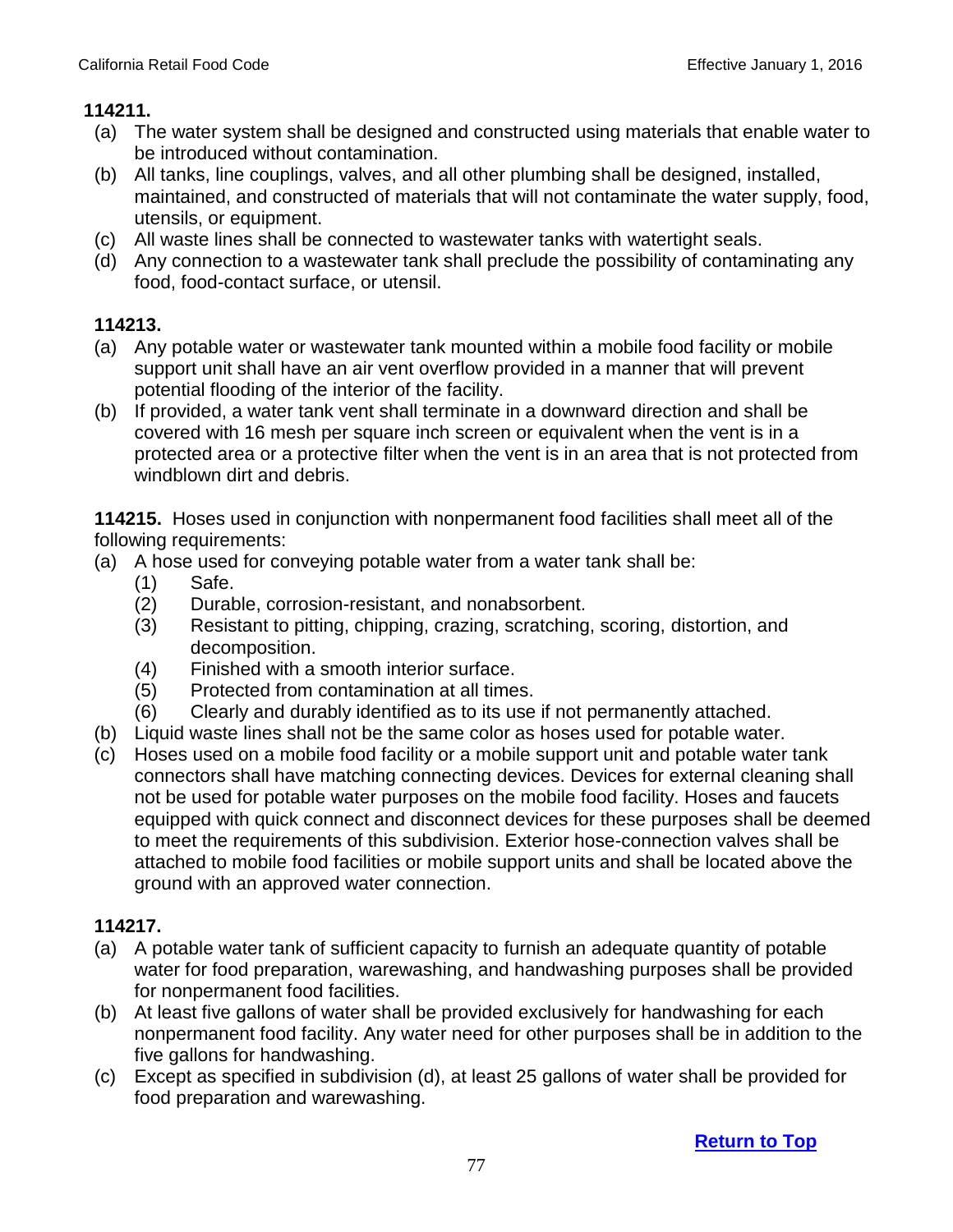- (d) At least 15 gallons of water shall be provided for nonpermanent food facilities that conduct limited food preparation.
- (e) The water delivery system shall deliver at least one gallon per minute to each sink basin.

 **114219.** A potable water tank shall be enclosed from the filling inlet to the discharge outlet and emptied to ensure complete drainage of the tank.

#### **114221.**

- (a) Water tanks shall be designed with an access port for inspection and cleaning. The access port shall be in the top of the tank and flanged upward at least one-half inch and equipped with a port cover assembly that is provided with a gasket and a device for securing the cover in place and flanged to overlap the opening and sloped to drain.
- (b) Notwithstanding subdivision (a), water tanks that are not accessible for inspection may comply with this section by submitting written operational procedures for the cleaning and sanitizing of the potable water tank. The enforcement agency shall review and approve the procedures prior to implementation and an approved copy shall be kept on the mobile food facility during hours of operation.

 **114223.** A fitting with "V" type threads on a water tank inlet or outlet shall be allowed only when a hose is permanently attached.

#### **114225.**

- (a) Potable water tanks shall be installed in a manner that will allow water to be filled with an easily accessible inlet.
- (b) A potable water tank's inlet and outlet shall be positioned so that they are protected from contaminants such as waste discharge, dust, oil, or grease.
- (c) Nonpermanent food facilities shall be provided with a connection of a size and type that will prevent its use for any other service and shall be constructed so that backflow and other contamination of the water supply is prevented.

 **114227.** A filter that does not pass oil or oil vapors shall be installed in the air supply line between the compressor and potable water system when compressed air is used to pressurize the water tank system.

 **114229.** If not in use, a potable water tank and hose inlet and outlet fitting shall be protected using a cap and keeper chain, quick disconnect, closed cabinet, closed storage tube, or other approved protective cover or device.

 **114231.** A nonpermanent food facility's potable water tank inlet shall be three-fourths inch in inner diameter or less and provided with a hose connection of a size or type that will prevent its use for any other service.

 **114233.** A water tank, pump, and hoses shall be flushed and sanitized before being placed in service after construction, repair, modification, and periods of nonuse.

 **114235.** A person shall operate a water tank, pump, and hoses so that backflow and other contamination of the water supply are prevented.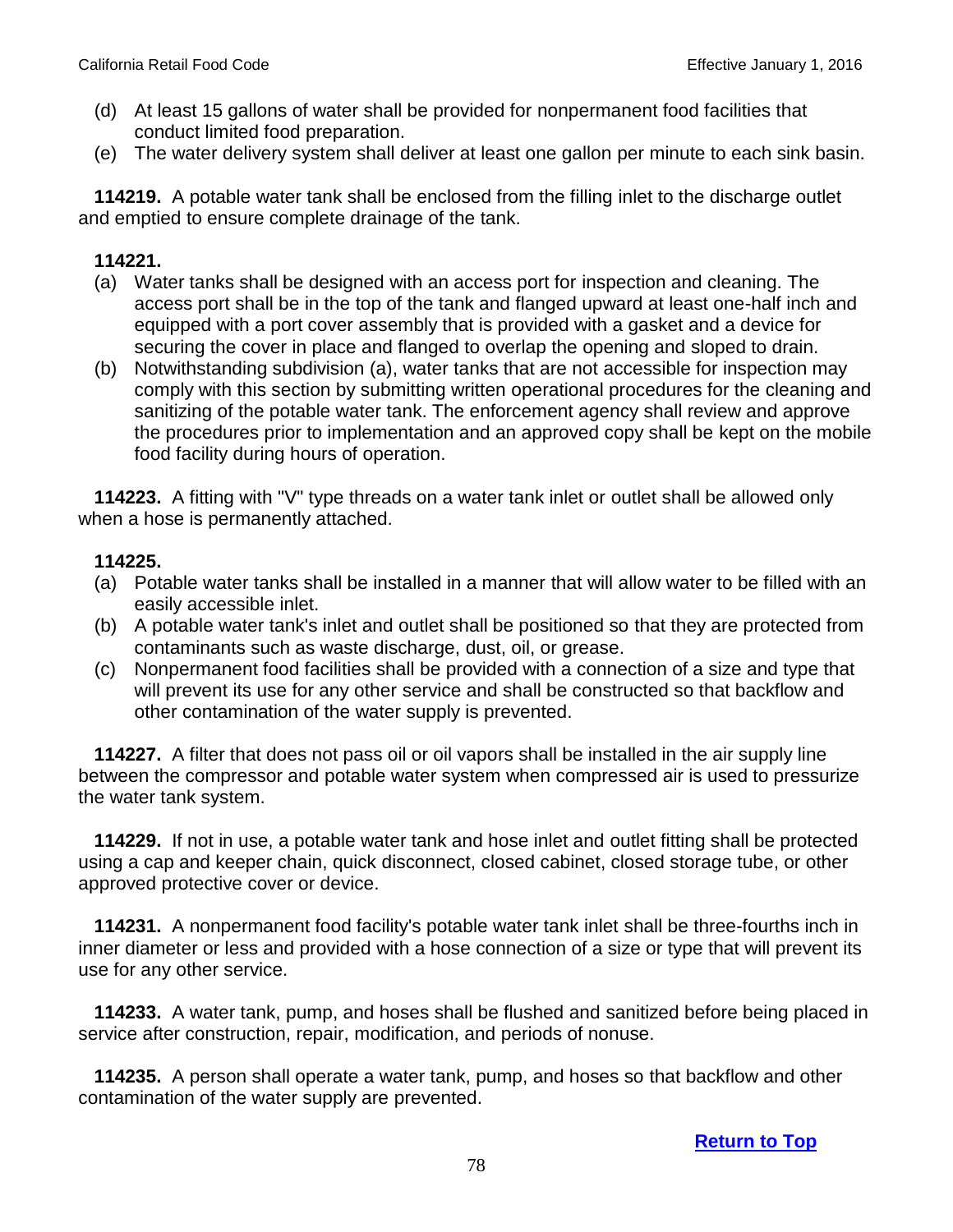**114238.** A water tank, pump, and hoses used for conveying potable water shall not be used for any other purpose.

#### **114239.**

- (a) Potable water tanks may be constructed in a manner that will allow for a potable water tank to be removed from within the nonpermanent food facility compartments for refilling or replacing.
- (b) Refilling of a potable water tank shall be conducted through an approved and sanitary method, such as at the commissary.
- (c) Storage of any prefilled water tank, or empty and clean water tanks, or both, shall be within the nonpermanent food facility or in an approved manner that will protect against contamination.

#### **114240.**

- (a) Wastewater tanks shall be of a capacity commensurate with the level of food handling activity.
- (b) Wastewater tanks shall have a minimum capacity that is 50 percent greater than the potable water tanks. In no case shall the wastewater capacity be less than 7.5 gallons. Where potable water for the preparation of a food or beverage is supplied, an additional wastewater tank capacity equal to at least 15 percent of the water supply shall be provided.
- (c) Additional wastewater tank capacity may be required where wastewater production is likely to exceed tank capacity.
- (d) Where ice is utilized in the storage, display, or service of food or beverages, an additional minimum wastewater holding tank shall be provided with a capacity equal to one-third of the volume of the ice cabinet to accommodate the drainage of ice melt.
- (e) Wastewater tanks on nonpermanent food facilities shall be equipped with a shut-off valve.

#### **114241.**

- (a) Wastewater tanks may be constructed in a manner that will allow the wastewater tank to be removed from within the approved nonpermanent food facility compartments for replacing.
- (b) Retail food operations shall cease during removal and replacement of tanks.
- (c) Sewage and other liquid wastes shall be removed from a nonpermanent food facility at an approved waste servicing area or by an approved sewage transport vehicle in such a way that a public health hazard or nuisance is not created.

 **114242.** Wastewater tanks shall be thoroughly flushed and drained in a sanitary manner during the servicing operation.

### **Article 4. Refuse**

#### **114244.**

 (a) Each food facility shall be provided with any facilities and equipment necessary to store or dispose of all waste material.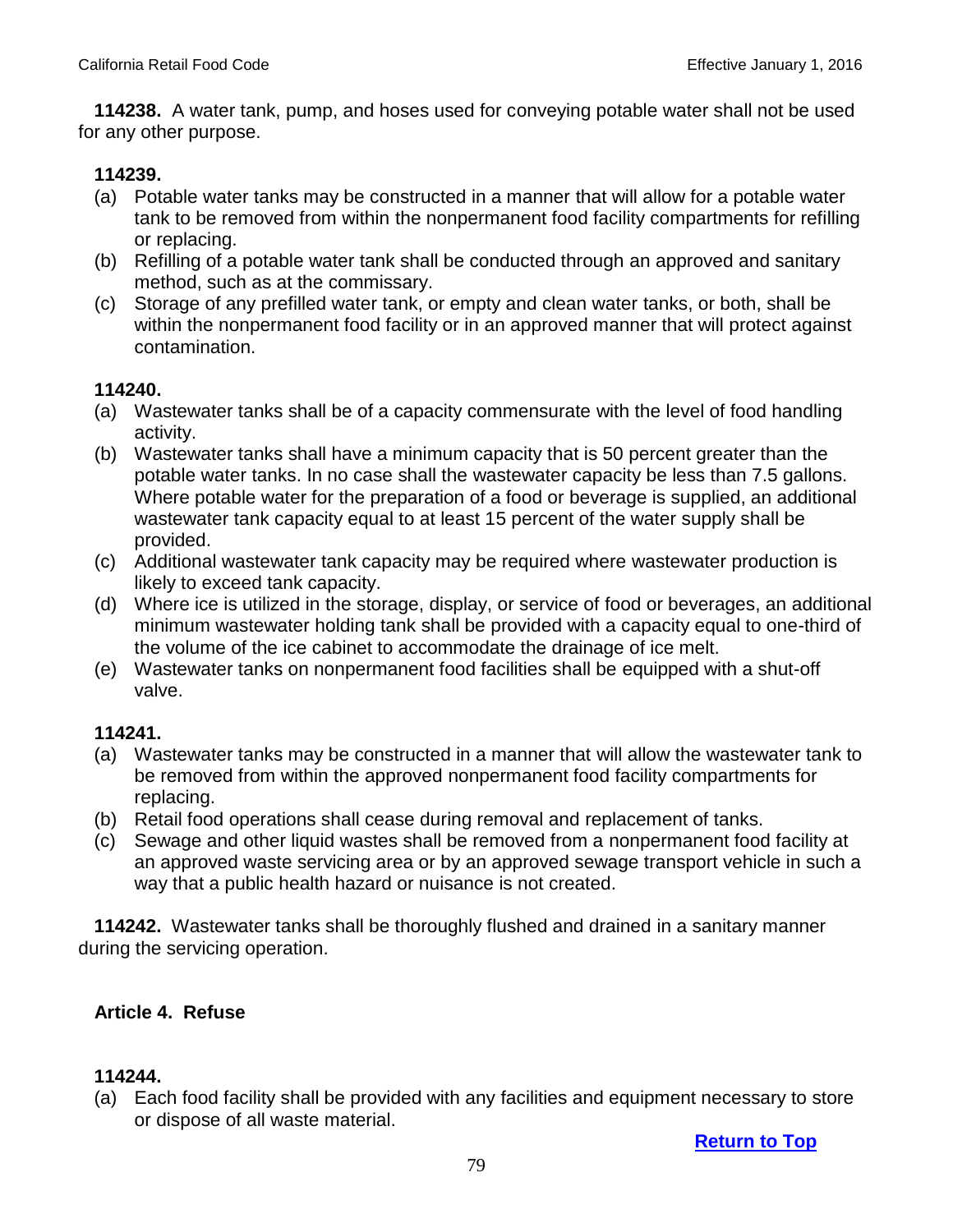- (b) Waste receptacles shall be provided for use by consumers.
- (c) A receptacle shall be provided in each area of the food facility or premises where refuse is generated or commonly discarded, or where recyclables or returnables are placed.

- (a) An area designated for refuse, recyclables, returnables, and a redeeming machine for recyclables or returnables shall be located so that it is separate from food, equipment, utensils, linens, and single-service and single-use articles and a public health hazard or nuisance is not created.
- (b) Receptacles and waste handling units for refuse, recyclables, and returnables shall not be located so as to create a public health hazard or nuisance or interfere with the cleaning of adjacent space.

#### **114245.1.**

- (a) All refuse, recyclables, and returnables shall be kept in nonabsorbent, durable, cleanable, leakproof, and rodentproof containers and shall be contained so as to minimize odor and insect development by covering with close-fitting lids or placement in a disposable bag that is impervious to moisture and then sealed.
- (b) Refuse containers inside a food facility need not be covered during periods of operation.
- (c) All refuse shall be removed and disposed of in a sanitary manner as frequently as may be necessary to prevent the creation of a nuisance.
- (d) Storage areas, enclosures, and receptacles for refuse, recyclables, and returnables shall be maintained in good repair.
- (e) Refuse, recyclables, and returnables shall be removed from the premises at a frequency that will minimize the development of objectionable odors and other conditions that attract or harbor insects and rodents.

 **114245.2.** Cardboard or other packaging material that does not contain food residues and that is awaiting regularly scheduled delivery to a recycling or disposal site may be stored outside without being in a covered receptacle if it is stored so that it does not create a rodent harborage problem.

 **114245.3.** If located within the food facility, a storage area for refuse, recyclables, and returnables shall meet the requirements for floors, walls, ceilings, and vermin exclusion as specified in this part.

 **114245.4.** If provided, an outdoor storage area or enclosure used for refuse, recyclables, and returnables shall be constructed of nonabsorbent material such as concrete or asphalt and shall be easily cleanable, durable, and sloped to drain.

 **114245.5**. Receptacles and waste handling units for refuse and recyclables shall be installed so that accumulation of debris and insect and rodent attraction and harborage are minimized and effective cleaning is facilitated around and, if the unit is not installed flush with the base pad, under the unit.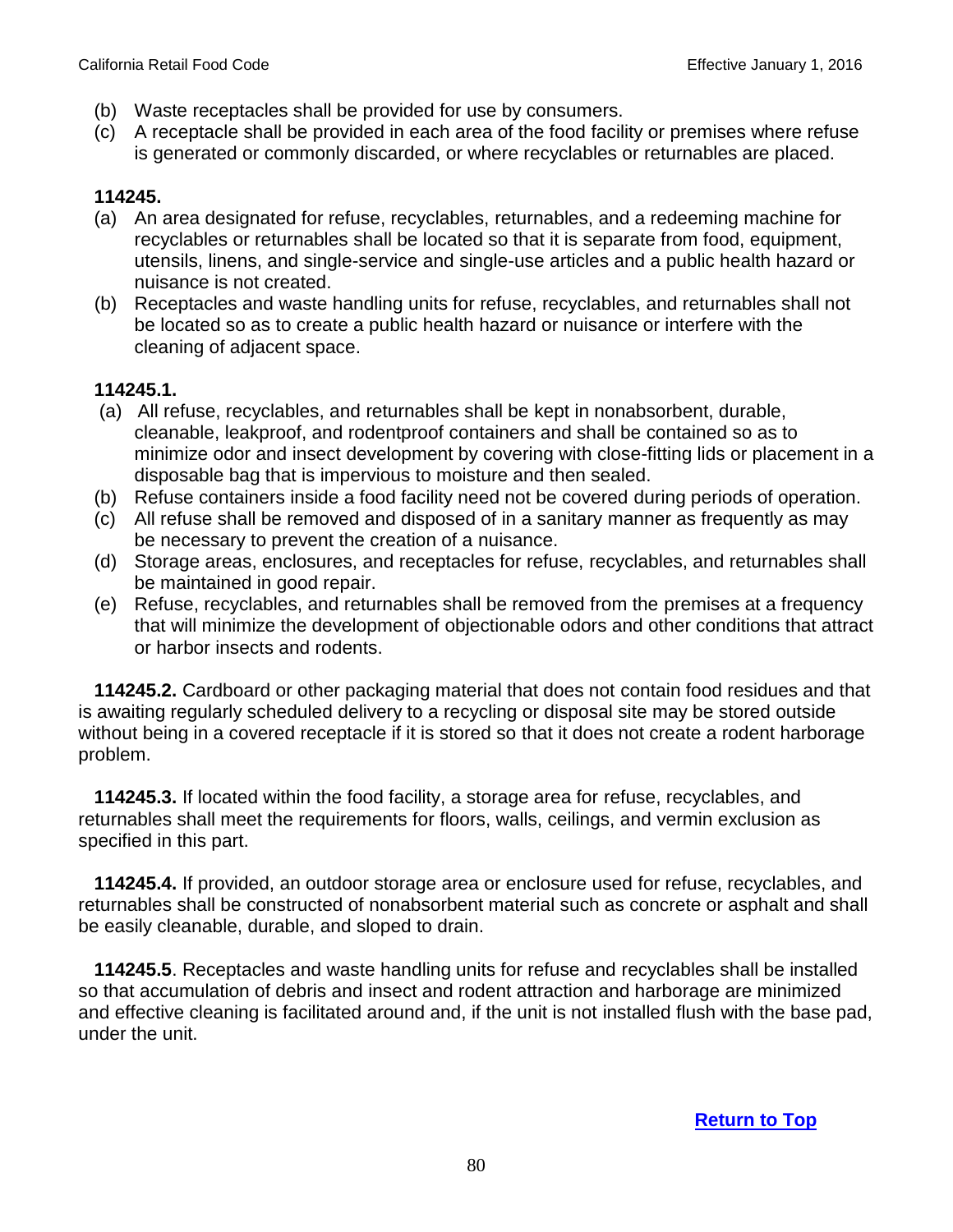### **114245.6.**

- (a) Receptacles and waste handling units for refuse, recyclables, and returnables shall be thoroughly cleaned in a way that does not contaminate food, equipment, utensils, linens, or single-service and single-use articles, and wastewater shall be disposed of as specified under Section 114241.
- (b) Soiled receptacles and waste handling units for refuse, recyclables, and returnables shall be cleaned at a frequency necessary to prevent them from developing a buildup of soil or becoming attractants for insects and rodents.

## **114245.7.**

- (a) Except as specified in subdivision (b), suitable cleaning implements and supplies such as high pressure pumps, hot water, steam, and detergent shall be provided as necessary for effective cleaning of receptacles and waste handling units for refuse, recyclables, and returnables.
- (b) If approved, off-premises-based cleaning services may be used if on-premises cleaning implements and supplies are not provided.

## **CHAPTER 8. Physical Facilities**

### **Article 1. Toilet Facilities**

 **114250.** Clean toilet rooms in good repair shall be provided and conveniently located and accessible for use by employees during all hours of operation. The number of toilet facilities required shall be in accordance with applicable local building and plumbing ordinances. Toilet tissue shall be provided in a permanently installed dispenser at each toilet.

### **114250.1.**

- (a) Food facilities located within amusement parks, stadiums, arenas, food courts, fairgrounds, and similar premises shall not be required to provide toilet facilities for employee use within each food facility if approved toilet facilities are located within 200 feet in travel distance of each food facility and are readily available for use by employees. Food facilities subject to this section shall be provided with approved handwashing facilities for employee use.
- (b) Notwithstanding subdivision (a), food facilities approved prior to the effective date of this part with toilet facilities within 300 feet are not required to meet the 200 foot requirement.

## **Article 2. Lighting**

 **114252.** In every room and area in which any food is prepared, manufactured, processed, or prepackaged, or in which equipment or utensils are cleaned, sufficient natural or artificial lighting shall be provided to produce the following light intensity, while the area is in use:

- (a) At least 10-foot candles for the following:
	- (1) At a distance of 30 inches above the floor, in walk-in refrigeration units and dry food storage areas.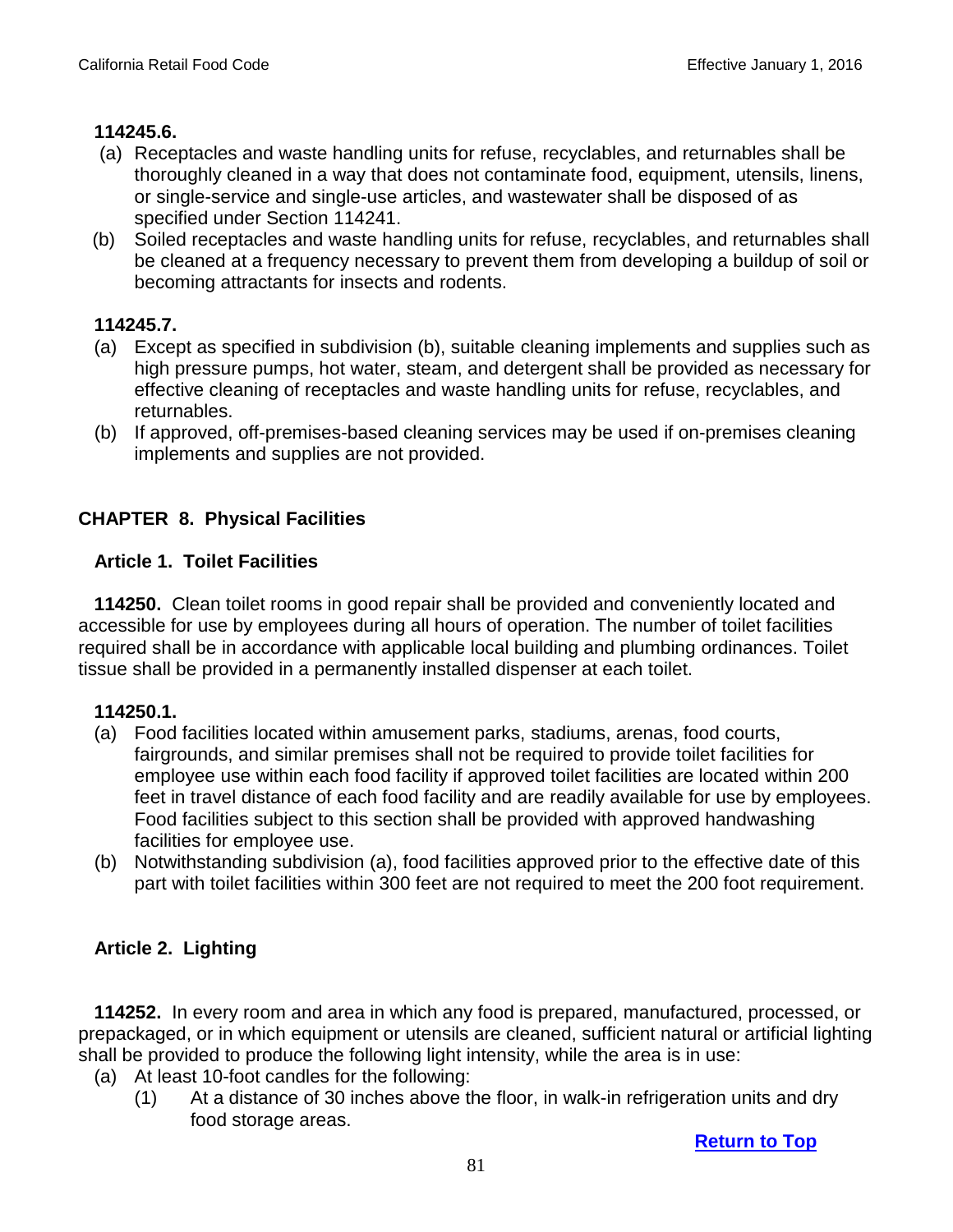- (2) At a working surface on which alcoholic beverages are prepared or where utensils used in the preparation or service of alcoholic beverages are cleaned.
- (3) Inside equipment, such as reach-in or under-the-counter refrigerators.
- (b) At least 20-foot candles for the following:
	- (1) At a surface where food is provided for consumer self-service or where fresh produce or prepackaged foods are sold or offered for consumption.
	- (2) In server stations where food is prepared.
	- (3) At a distance of 30 inches above the floor in areas used for handwashing, warewashing, and equipment and utensil storage, and in toilet rooms.
	- (4) In all areas and rooms during periods of cleaning.
- (c) Except in server stations where food is prepared, at least 50-foot candles at a surface where a food employee is working with food or working with utensils or equipment such as knives, slicers, grinders, or saws where employee safety is a factor.

#### **114252.1.**

- (a) Except as specified in subdivision (b), light bulbs shall be shielded, coated, or otherwise shatter-resistant in areas where there is nonprepackaged ready-to-eat food, clean equipment, utensils, and linens, or unwrapped single-use articles.
- (b) Shielded, coated, or otherwise shatter-resistant bulbs need not be used in areas used only for storing prepackaged food in unopened packages, if the integrity of the packages cannot be affected by broken glass falling onto them and the packages are capable of being cleaned of debris from broken bulbs before the packages are opened.
- (c) Infrared and other heat lamps shall be protected against breakage by a shield surrounding and extending beyond the bulb so that only the face of the bulb is exposed, or by using approved coated shatter resistant bulbs.

### **Article 3. Poisonous and Toxic Materials**

 **114254.** Only those insecticides, rodenticides, and other pesticides that are necessary and specifically approved for use in a food facility may be used. The use shall be in accordance with the manufacturer's instructions.

### **114254.1.**

- (a) Containers of poisonous or toxic materials and personal care items shall bear a legible manufacturer's label.
- (b) Working containers used for storing poisonous or toxic materials such as cleaners and sanitizers taken from bulk supplies shall be clearly and individually identified with the common name of the material.

### **114254.2.**

- (a) Except as specified in subdivision (b), poisonous or toxic materials shall be stored or displayed so they cannot contaminate food, equipment, utensils, linens, and single-use articles by separating the poisonous or toxic materials by spacing or partitioning and locating the poisonous or toxic materials in an area that is not above food, equipment, utensils, linens, and single-use articles.
- (b) Equipment and utensil cleaners and sanitizers may be stored in warewashing areas for availability and convenience if the materials are stored to prevent contamination of food, equipment, utensils, linens, and single-use articles.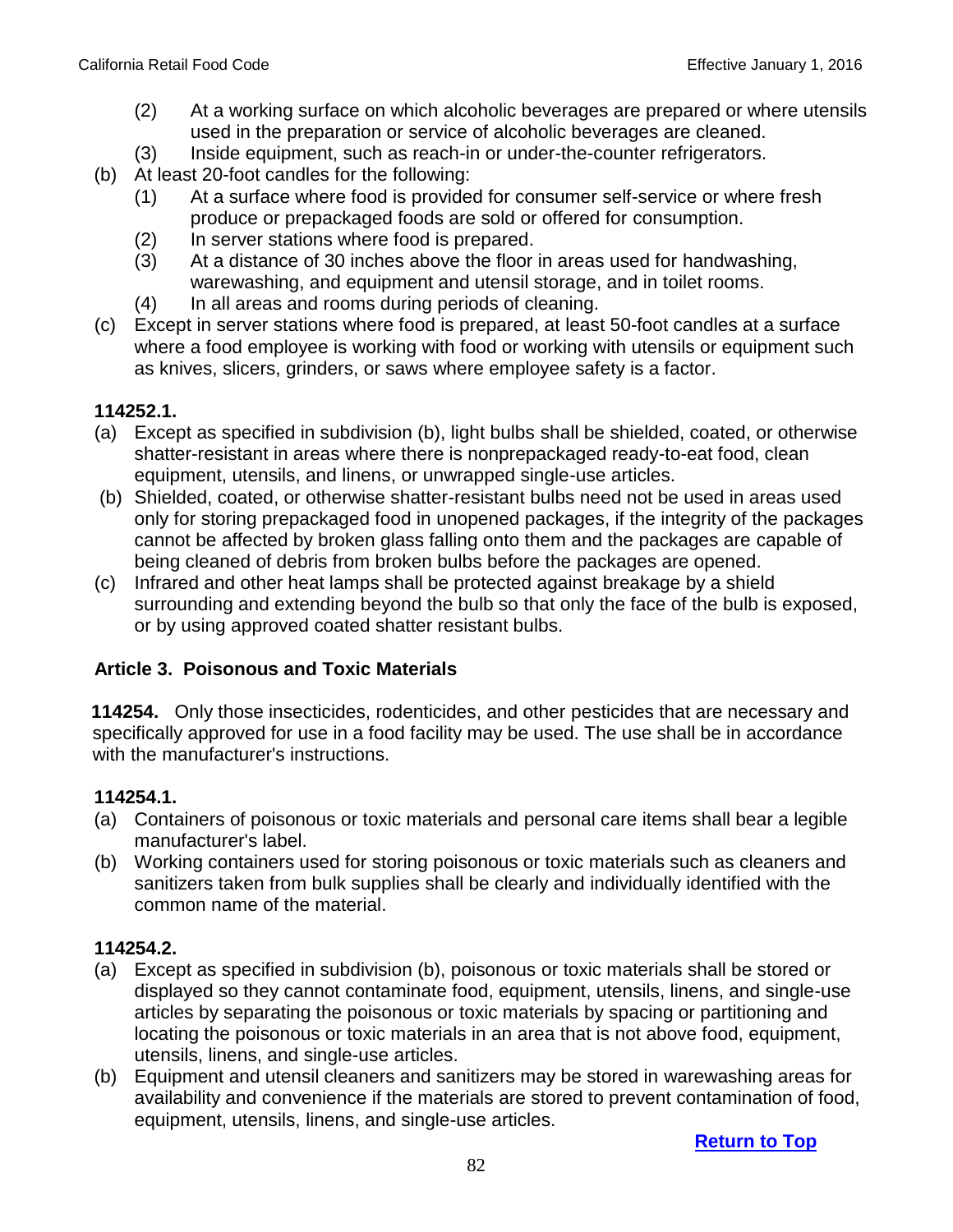**114254.3.** A container previously used to store poisonous or toxic materials shall not be used to store, transport, or dispense food, utensils, or single-use articles.

#### **Article 4. Employee Storage Areas**

#### **114256.**

- (a) Areas designated for employees to eat and drink shall be located so that food, equipment, linens, and single-use articles are protected from contamination.
- (b) Lockers or other suitable facilities shall be located in a designated room or area where contamination of food, equipment, utensils, linens, and single-use articles cannot occur.

#### **114256.1.**

- (a) Lockers or other suitable facilities shall be provided and used for the orderly storage of employee clothing and other possessions.
- (b) Dressing rooms or dressing areas shall be provided and used by employees if the employees regularly change their clothes in the facility.
- (c) Restricted food service facilities and nonpermanent food facilities shall not be required to comply with subdivision (a), but no person shall store clothing or personal effects in any area used for the storage and preparation of food.

 **114256.2.** Medicines that are in a food facility for the employees' use shall be labeled and stored so as to prevent the contamination of food, equipment, utensils, linens, and single-use articles. This section does not apply to medicines that are stored or displayed for retail sale.

**114256.4.** First aid supplies that are in a food facility for the employees' use shall be labeled with a legible manufacturer's label and stored in a kit or a container that is located to prevent the contamination of food, equipment, utensils, linens, and single-use articles.

### **Article 5. Premises and Facilities**

 **114257.** All premises of a food facility shall be kept clean fully operative, and in good repair.

 **114257.1.** The premises of a food facility shall be free of litter and items that are unnecessary to the operation or maintenance of the facility, such as equipment that is nonfunctional or no longer used.

### **Article 6. Vermin and Animals**

 **114259.** A food facility shall at all times be constructed, equipped, maintained, and operated as to prevent the entrance and harborage of animals, birds, and vermin, including, but not limited to, rodents and insects.

 **114259.1.** The premises of each food facility shall be kept free of vermin.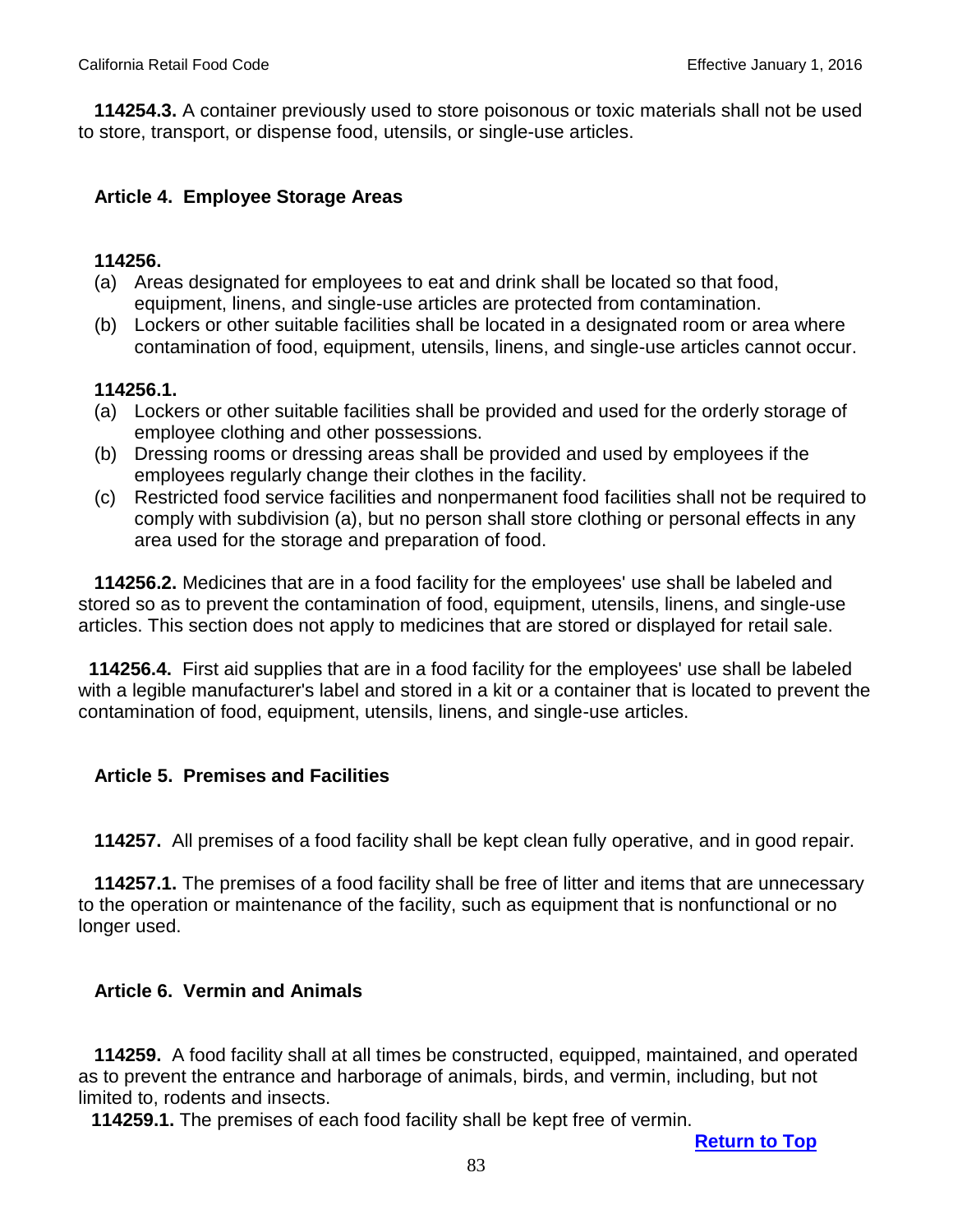**114259.2.** Passthrough window service openings shall be limited to 216 square inches each. The service openings shall not be closer together than 18 inches. Each opening shall be provided with a solid or screened window, equipped with a self-closing device. Screening shall be at least 16 mesh per square inch. Pass through windows of up to 432 square inches are approved if equipped with an air curtain device. The counter surface of the service openings shall be smooth and easily cleanable.

## **114259.3.**

- (a) Insect control devices that are used to electrocute or stun flying insects shall be designed to retain the insect within the device.
- (b) Insect control devices shall be installed so that the devices are not located over a food or utensil handling area and dead insects and insect fragments are prevented from being impelled onto or falling on nonprepackaged food, clean equipment, utensils, linens, and unwrapped single-use articles.

### **114259.4.**

- (a) Except as specified in subdivision (b), food employees shall not care for or handle animals that may be present, such as patrol dogs, service animals, or pets that are allowed as specified in subdivision (b) of Section 114259.5.
- (b) Food employees with service animals may handle or care for their service animals if they wash their hands as required in this part. Food employees may handle or care for fish in aquariums or molluscan shellfish or crustacea in display tanks if they wash their hands as required in this part.

## **114259.5.**

- (a) Except as specified in this section, live animals may not be allowed in a food facility.
- (b) Live animals may be allowed in any of the following situations if the contamination of food, clean equipment, utensils, linens, and unwrapped single-use articles cannot result:
	- (1) Edible fish or decorative fish in aquariums, shellfish or crustacea on ice or under refrigeration, and shellfish and crustacea in display tank systems.
	- (2) Animals intended for consumption if the live animals are kept separate from all food and utensil handling areas, are held in sanitary conditions, are slaughtered in a separate room designed solely for that purpose and separated from other food and utensil handling areas, and maintained in an area that has ventilation separate from food and utensil handling areas.
	- (3) Dogs under the control of a uniformed law enforcement officer or of uniformed employees of private patrol operators and operators of a private patrol service who are licensed pursuant to Chapter 11.5 (commencing with Section 7580) of Division 3 of the Business and Professions Code, while those employees are acting within the course and scope of their employment as private patrol persons.
	- (4) In areas that are not used for food preparation and that are usually open for consumers, such as dining and sales areas, service animals that are controlled by a disabled employee or person, if a health or safety hazard will not result from the presence or activities of the service animal.
	- (5) Pets in the common dining areas of restricted food service facilities at times other than during meals if all of the following conditions are satisfied:
		- (A) Effective partitioning and self-closing doors separate the common dining areas from food storage or food preparation areas.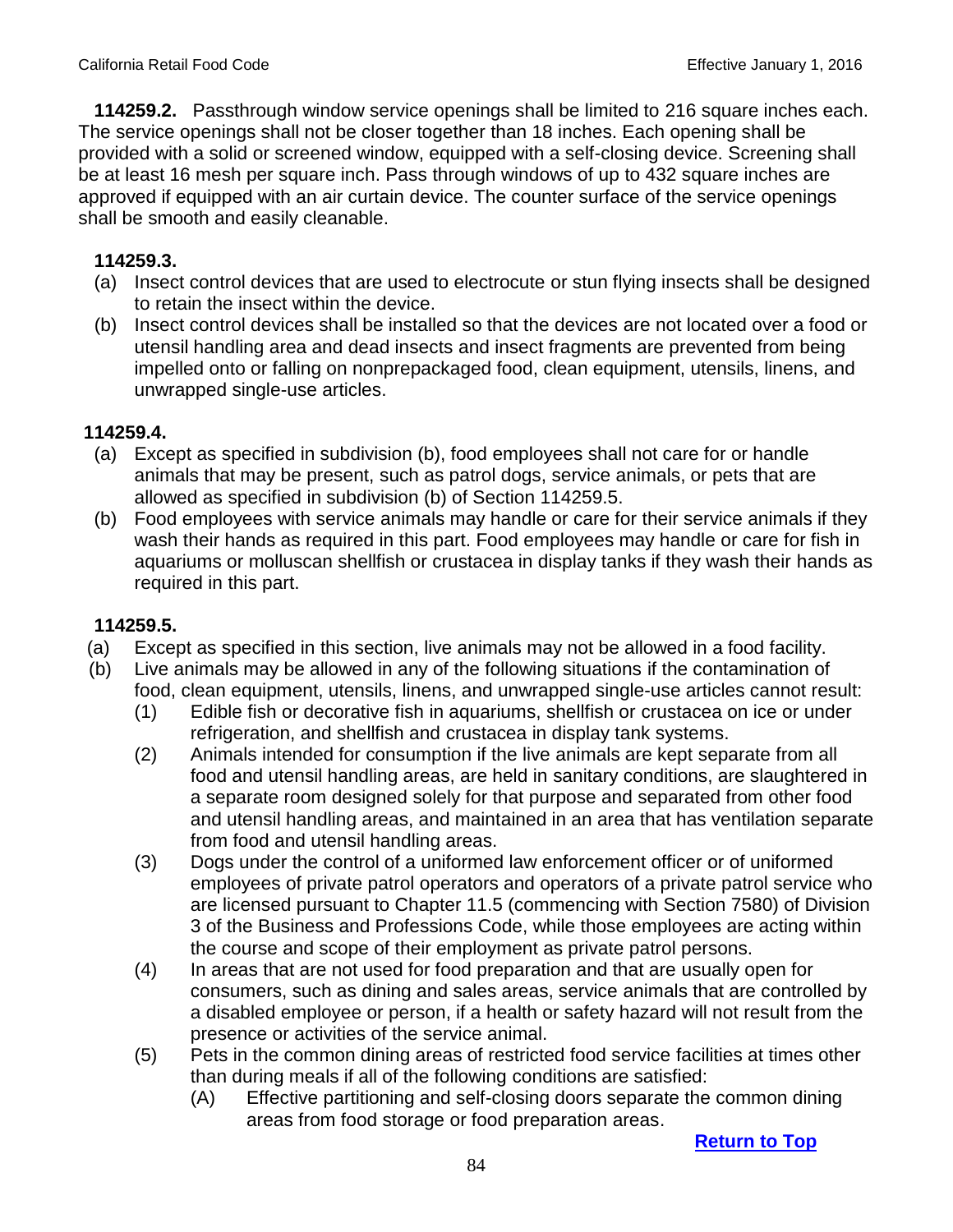- (B) Condiments, equipment, and utensils are stored in enclosed cabinets or removed from the common dining areas when pets are present.
- (C) Dining areas including tables, countertops, and similar surfaces are effectively cleaned before the next meal service.
- (6) In areas that are not used for food preparation, storage, sales, display, or dining, in which there are caged animals or animals that are similarly restricted, such as in a variety store that sells pets or a tourist park that displays animals.
- (7) If kept at least 20 feet (6 meters) away from any mobile food facility, temporary food facility, or certified farmers' market.
- (c) Those persons and operators described in paragraphs (3) and (4) of subdivision (b) are liable for any damage done to the premises or facilities by the dog.
- (d) Pet dogs under the control of a person in an outdoor dining area if all of the following conditions are satisfied:
	- (1) The owner of the food facility elects to allow pet dogs in its outdoor dining area.
	- (2) A separate outdoor entrance is present where pet dogs enter without going through the food establishment to reach the outdoor dining area and pet dogs are not allowed on chairs, benches, seats, or other fixtures.
	- (3) The outdoor dining area is not used for food or drink preparation or the storage of utensils. A food employee may refill a beverage glass in the outdoor dining area from a pitcher or other container.
	- (4) Food and water provided to pet dogs shall only be in single-use disposable containers.
	- (5) Food employees are prohibited from having direct contact with pet dogs while on duty. A food employee who does have that prohibited direct contact shall wash his or her hands as required by Section 113953.3.
	- (6) The outdoor dining area is maintained clean. Surfaces that have been contaminated by dog excrement or other bodily fluids shall be cleaned and sanitized.
	- (7) The pet dog is on a leash or confined in a pet carrier and is under the control of the pet dog owner.

(8) The food facility owner ensures compliance with local ordinances related to sidewalks, public nuisance, and sanitation.

- (9) Other control measures approved by the enforcement agency.
- (e) Live or dead fish bait may be stored if contamination of food, clean equipment, utensils, linens, and unwrapped single-use articles cannot result.

# **CHAPTER 9. Permanent Food Facilities**

 **114265.** All permanent food facilities shall meet the applicable requirements in Chapters 1 to 8, inclusive, and Chapter 13, unless specifically exempted from any of these provisions.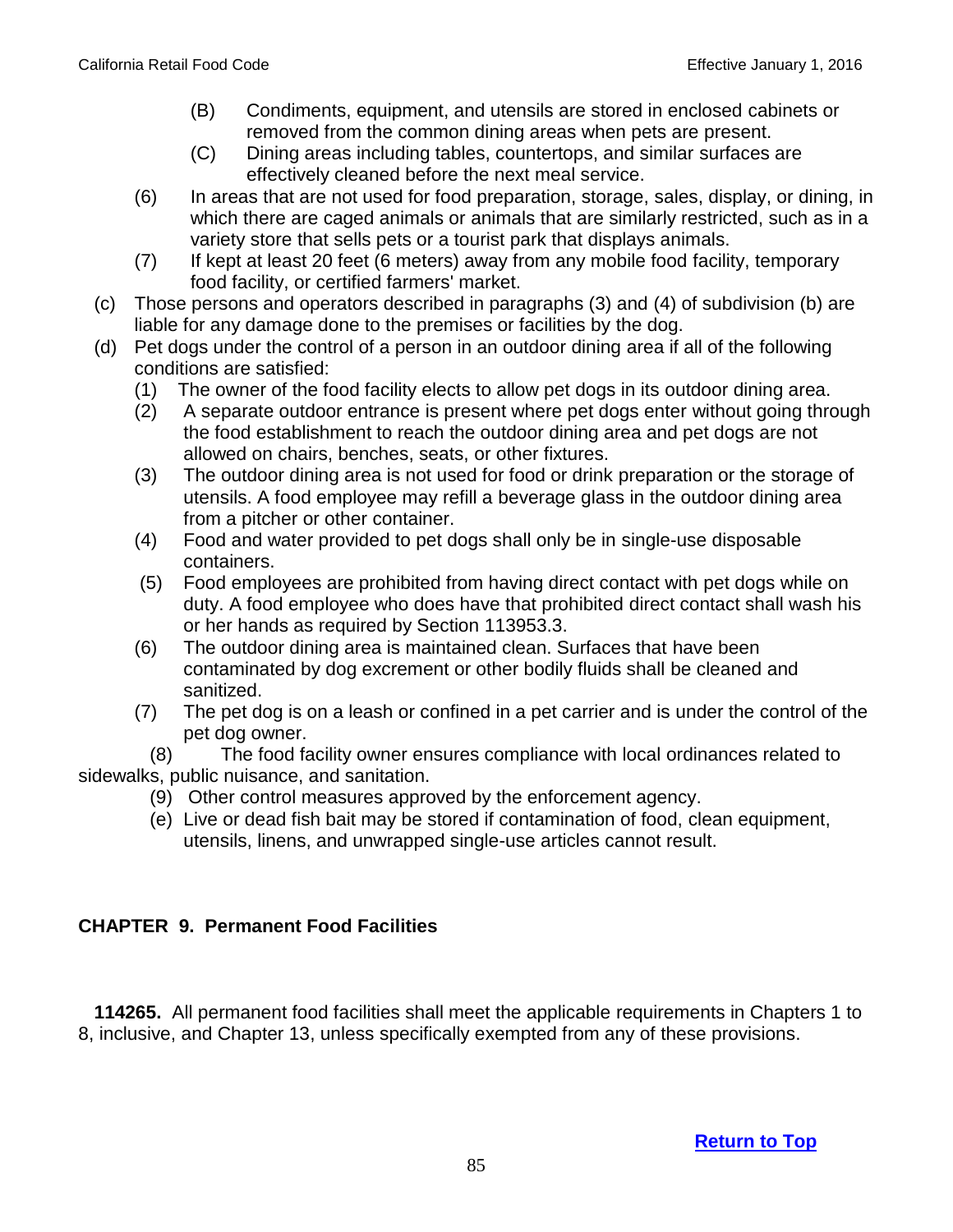## **Article 1. Floors, Walls, and Ceilings**

### **114266.**

- (a) Each permanent food facility shall be fully enclosed in a building consisting of permanent floors, walls, and an overhead structure that meet the minimum standards as prescribed by this part. Food facilities that are not fully enclosed on all sides and that are in operation on January 1, 1985, shall not be required to meet the requirements of this section until the facility is remodeled or has a significant menu change or significant change in its method of operation.
- (b) Notwithstanding subdivision (a), this section does not require the enclosure of dining areas or any other operation approved for outdoor food service.
- (c) Notwithstanding subdivision (a), a produce stand that was in operation prior to January 1, 2007, shall have no more than one side open to the outside air during business hours.

#### **114268.**

- (a) Except in sales areas and as otherwise specified in subdivision (d), the floor surfaces in all areas in which food is prepared, prepackaged, or stored, where any utensil is washed, where refuse or garbage is stored, where janitorial facilities are located in all toilet and handwashing areas, except with respect to areas relating to guestroom accommodations and the private accommodations of owners and operators in restricted food service facilities, shall be smooth and of durable construction and nonabsorbent material that is easily cleanable.
- (b) Floor surfaces shall be coved at the juncture of the floor and wall with a 3/8 inch minimum radius coving and shall extend up the wall at least 4 inches, except in areas where food is stored only in unopened bottles, cans, cartons, sacks, or other original shipping containers.
- (c) Public or private schools constructed or remodeled after the effective date of this part shall comply with subdivision (b). Public and private schools constructed before the effective date of this part need not comply with subdivision (b), provided that the existing floor surfaces are maintained in good repair and in a sanitary condition.
- (d) Except for dining and serving areas, the use of sawdust, wood shavings, peanut hulls, or similar materials is prohibited.
- (e) This section shall not prohibit the use of approved dust-arresting floor sweeping and cleaning compounds during floor cleaning operations or the use of antislip floor finishes or materials in areas where necessary for safety reasons.

### **114268.1.**

- (a) Except as specified in subdivision (b), only dustless methods of cleaning such as wet cleaning, vacuum cleaning, mopping with treated dust mops, or sweeping using a broom and dust-arresting compounds shall be used in food facilities.
- (b) Spills or drippage on floors that occur between normal floor cleaning times may be cleaned without the use of dust-arresting compounds and, in the case of liquid spills or drippage, with the use of a small amount of absorbent compound such as sawdust or diatomaceous earth applied immediately before spot cleaning.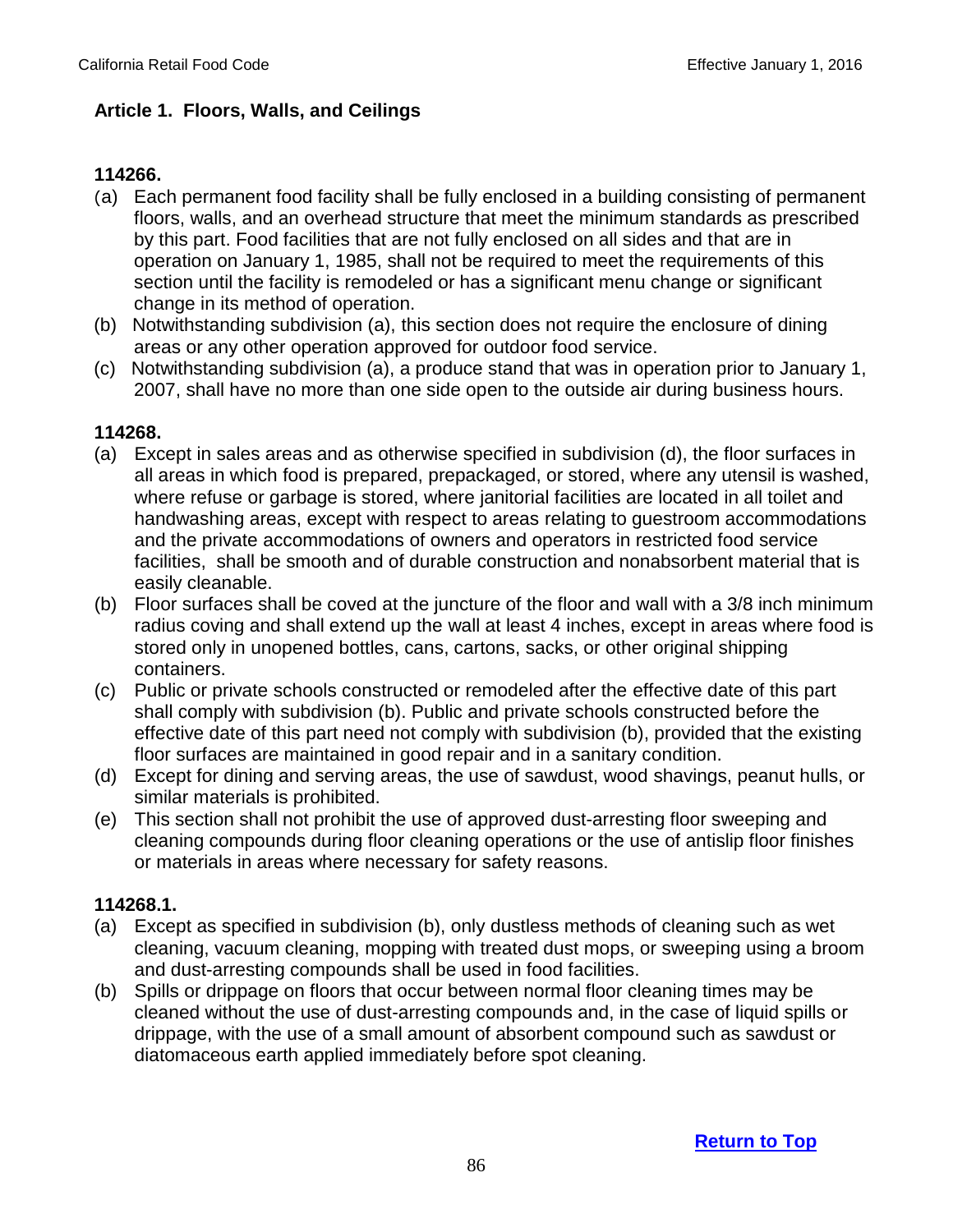- (a) Upon new construction or extensive remodeling, floor drains shall be installed in floors that are water-flushed for cleaning and in areas where pressure spray methods for cleaning equipment are used. Floor surfaces in areas pursuant to this subdivision shall be sloped 1:50 to the floor drains.
- (b) Upon new construction or extensive remodeling, floor sinks or equivalent devices shall be installed to receive discharges of water or other liquid waste from equipment.

## **114271.**

- (a) Except as provided in subdivision (b), the walls and ceilings of all rooms shall be of a durable, smooth, nonabsorbent, and easily cleanable surface.
- (b) This section shall not apply to any of the following areas:
	- (1) Walls and ceilings of bar areas in which alcoholic beverages are sold or served directly to the consumers, except wall areas adjacent to bar sinks and areas where food is prepared.
	- (2) Areas where food is stored only in unopened bottles, cans, cartons, sacks, or other original shipping containers.
	- (3) Dining and sales areas.
	- (4) Offices.
	- (5) Restrooms that are used exclusively by the consumers, except that the walls and ceilings in the restrooms shall be of a nonabsorbent and washable surface.
	- (6) Dressing rooms, dressing areas, or locker areas.
- (c) Acoustical paneling may be utilized if it is installed not less than six feet above the floor. The paneling shall meet the other requirements of this section.
- (d) Conduits of all types shall be installed within walls as practicable. When otherwise installed, they shall be mounted or enclosed so as to facilitate cleaning.
- (e) Attachments to walls and ceilings, such as light fixtures, mechanical room ventilation system components, vent covers, wall mounted fans, decorative items, and other attachments, shall be easily cleanable.
- **114272.** Mats and duckboards shall be designed to be removable and easily cleanable.

## **Article 2. Toilet Facilities**

- (a) A permanent food facility shall provide clean toilet facilities in good repair for use by employees.
- (b) (1) A permanent food facility shall provide clean toilet facilities in good repair for consumers, guests, or invitees when there is onsite consumption of foods or when the food facility was constructed after July 1, 1984, and has more than 20,000 square feet of floor space.
	- (2) Notwithstanding Section 113984.1, toilet facilities that are provided for use by consumers, guests, or invitees shall be in a location where consumers, guests, and invitees do not pass through food preparation, food storage, or utensil washing areas to reach the toilet facilities.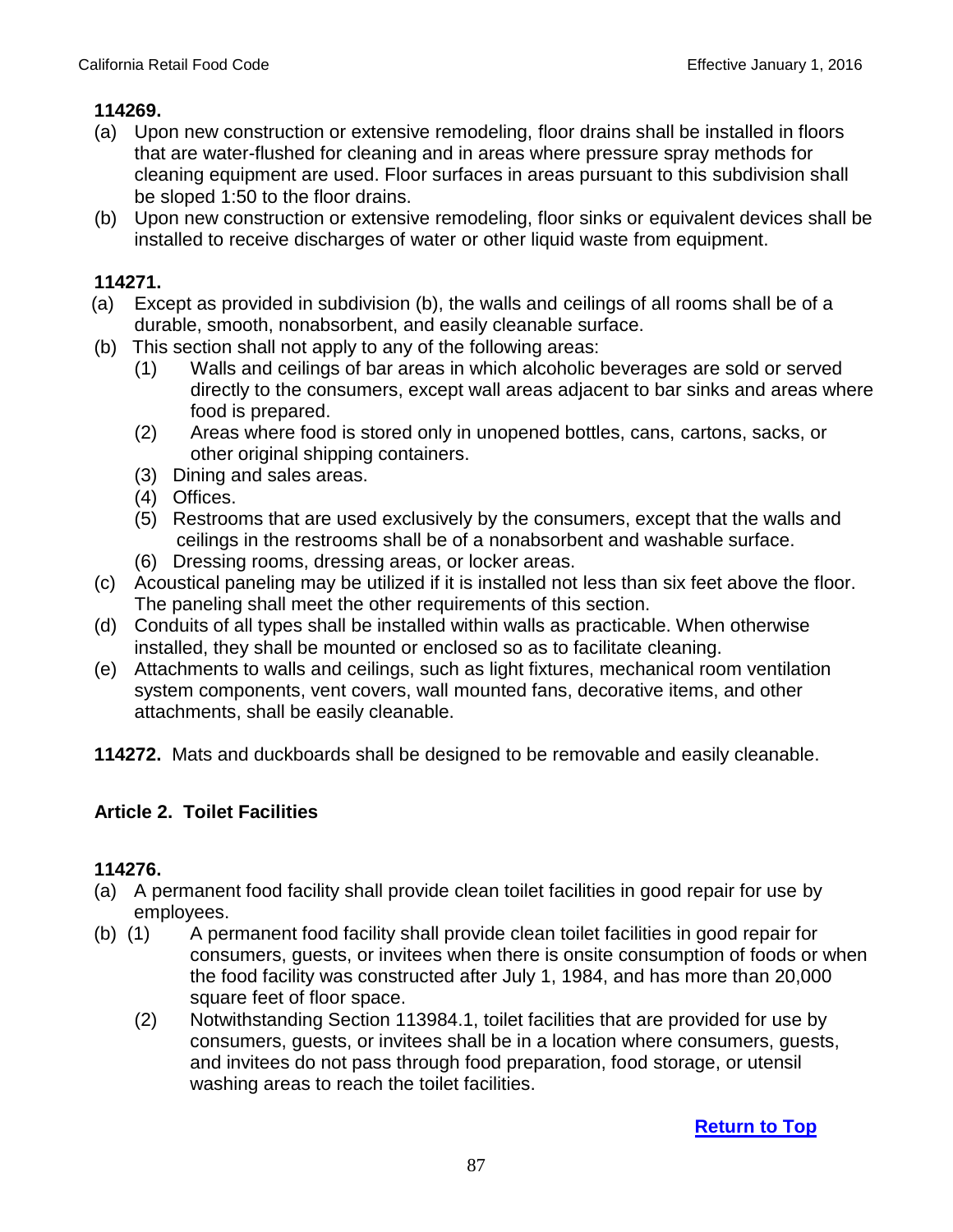- (3) For purposes of this section, a building subject to paragraph (1) that has a food facility with more than 20,000 square feet of floor space shall provide at least one separate toilet facility for men and one separate toilet facility for women.
- (4) For purposes of this section, the gas pump area of a service station that is maintained in conjunction with a food facility shall not be considered as property used in connection with the food facility or be considered in determining the square footage of floor space of the food facility.
- (c) (1) Toilet rooms shall be separated by well-fitted, self-closing doors that prevent the passage of flies, dust, or odors.
	- (2) Toilet room doors shall be kept closed except during cleaning and maintenance operations.
- (d) Handwashing facilities, in good repair, shall be provided as specified in Sections 113953 and 113953.3.
- (e) A city, county, or city and county may enact ordinances that are more restrictive than this section.
- (f) (1) Except as provided in paragraph (1) of subdivision (b), a food facility that was constructed before January 1, 2004, that has been in continuous operation since January 1, 2004, and that provides space for the consumption of food on the premises shall either provide clean toilet facilities in good repair for consumers, guests, or invitees on property used in connection with, or in, the food facility or prominently post a sign within the food facility in a public area stating that toilet facilities are not provided.
	- (2) The first violation of paragraph (1) shall result in a warning. Subsequent violations shall constitute an infraction punishable by a fine of not more than two hundred fifty dollars (\$250).
	- (3) The requirements of this section for toilet facilities that are accessible to consumers, guests, or invitees on the property may be satisfied by permitting access by those persons to the toilet and handwashing facilities that are required by this part.

## **Article 3. Janitorial Facilities**

## **114279.**

- (a) At least one curbed cleaning facility or janitorial sink equipped with hot and cold water and a drain shall be provided and conveniently located for the cleaning of mops or similar wet floor cleaning tools and for the disposal of mop water and similar liquid waste.
- (b) Restricted food service facilities shall be exempt from subdivision (a) if hot water is available for janitorial purposes and wastewater from janitorial activities is disposed of through an approved sewage disposal system.

 **114281.** A room, area, or cabinet separated from any food preparation or storage area, or warewashing or storage area shall be provided for the storage of cleaning equipment and supplies.

 **114282.** After use, mops shall be placed in a position that allows them to air-dry without soiling walls, equipment, or supplies.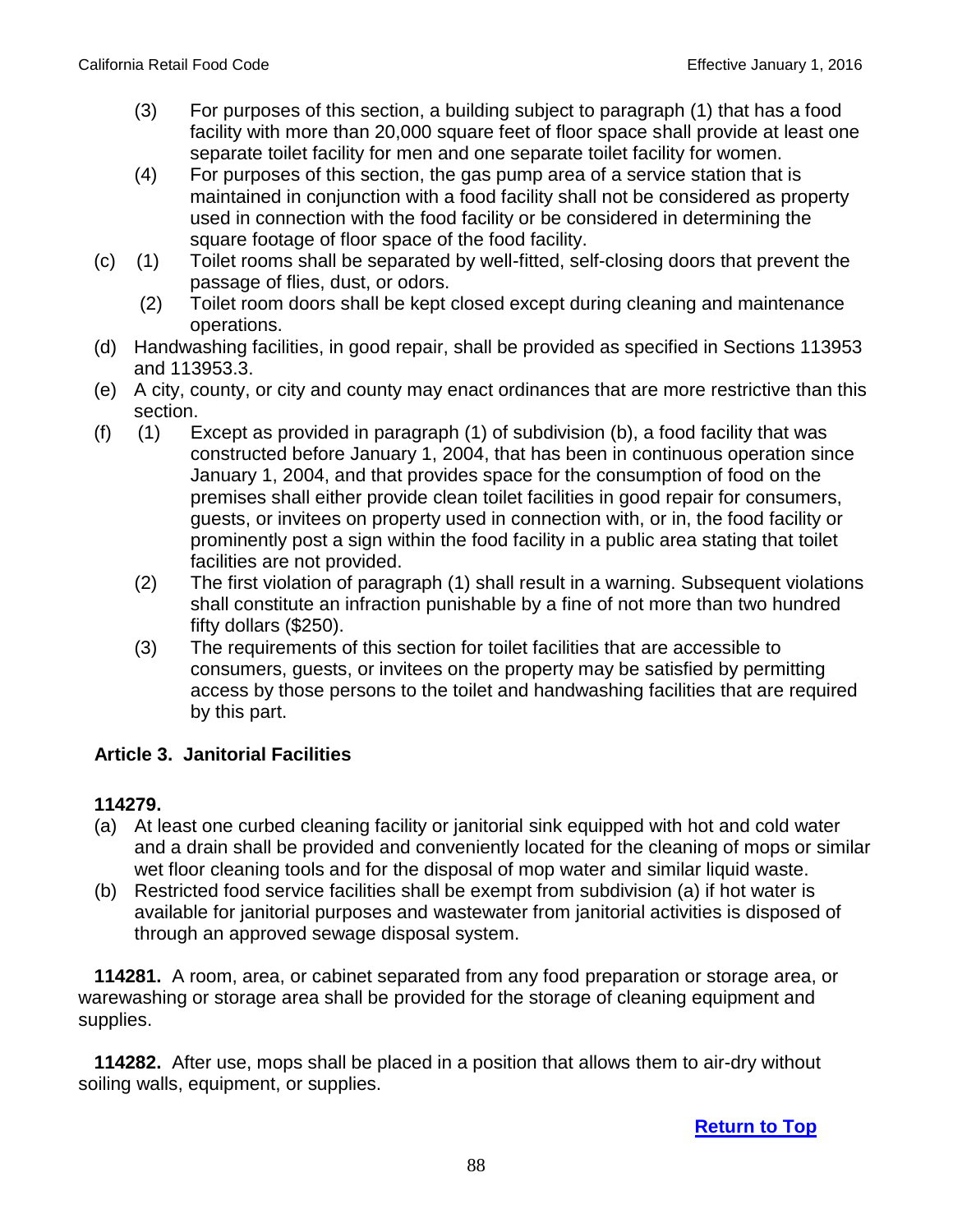## **Article 4. Premises**

## **114285.**

- (a) Except as specified in subdivision (b), a private home, a room used as living or sleeping quarters, or an area directly opening into a room used as living or sleeping quarters shall not be used for conducting food facility operations.
- (b) (1) Nonperishable, prepackaged food may be given away, sold, or handled from a private home. No food that has exceeded the labeled shelf life date recommended by the manufacturer shall be deemed to be nonperishable food.
	- (2) For purposes of this subdivision, "nonperishable food" means a food that is not a potentially hazardous food, and that does not show signs of spoiling, becoming rancid, or developing objectionable odors during storage at ambient temperatures.
- (c) Restricted food service facilities are exempt from subdivision (a) provided that no sleeping accommodations shall be allowed in any area where food is prepared or stored.

## **114286.**

- (a) No sleeping accommodations shall be maintained or kept in any room where food is prepared, stored, or sold.
- (b) Living or sleeping quarters located on the premises of a food facility shall be separated from rooms and areas used for food facility operations by complete partitioning. Except for restricted food service facilities, no door or other opening shall be permitted in the partition that separates the food facility from the living or sleeping quarters.

## **Article 5. Prepackaged Nonpotentially Hazardous Foods**

- (a) Notwithstanding any law to the contrary, a permanent food facility that has less than 300 square feet of display area and that sells only prepackaged food that is not potentially hazardous food shall be exempt from the requirements of this part except as set forth in subdivision (c).
- (b) Notwithstanding any law to the contrary, a premises set aside for beer or wine tasting, as that term is defined in Section 23356.1 or 23357.3 of the Business and Professions Code, that complies with Section 118375, for the purposes of wine or beer tasting, regardless of whether there is a charge for the wine or beer tasting, if no other beverage, except for bottles of wine or beer and prepackaged nonpotentially hazardous beverages, is offered for sale or for onsite consumption, and crackers, pretzels, or prepackaged food that is not potentially hazardous food is offered for sale or for onsite consumption shall be subject to the requirements set forth in paragraph (1) of subdivision (c). These facilities shall not have a food display area greater than 25 square feet.
- (c) (1) A facility or premises with a food display area of 25 square feet or less shall comply with all of the following:
	- (A) Sections 113980, 114047, 114049, 114390, 114393, 114395, 114397, and 114399.
	- (B) Chapter 1 (commencing with Section 113700).
	- (C) Chapter 2 (commencing with Section 113728).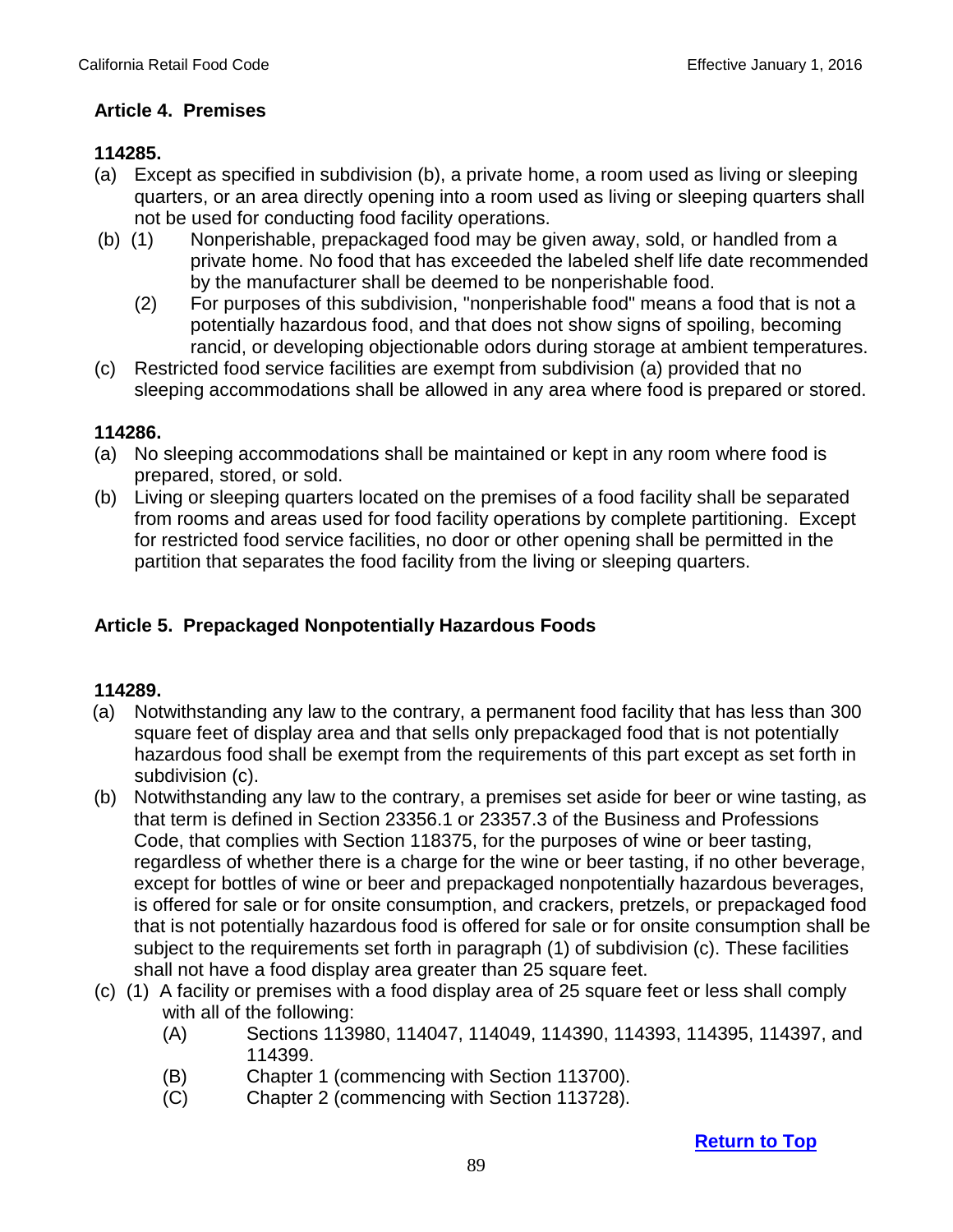- (2) A permanent food facility with a food display area greater than 25 square feet, but less than 300 square feet, shall comply with all of the following:
	- (A) Sections 113980, 114047, 114049, 114250, 114266, 114381, 114387, 114390, 114393, 114395, 114397, 114399, 114405, 114407, 114409, 114411, and 114413.
	- (B) Chapter 1 (commencing with Section 113700).
	- (C) Chapter 2 (commencing with Section 113728).

 **114289.5.** The enforcement agency may recover the costs of investigation and enforcement of this article.

## **CHAPTER 10. Mobile Food Facilities**

#### **114294.**

- (a) All mobile food facilities and mobile support units shall meet the applicable requirements in Chapter 1 (commencing with Section 113700) to Chapter 8 (commencing with Section 114250), inclusive, Chapter 12.6 (commencing with Section 114377), and Chapter 13 (commencing with Section 114380), unless specifically exempted from any of these provisions as provided in this chapter.
- (b) The enforcement agency shall initially approve all mobile food facilities and mobile support units as complying with the provisions of this chapter and may require reapproval if deemed necessary.
- (c) Each mobile food facility that is either a special purpose commercial modular and coach as defined by Section 18012.5 or a commercial modular coach as defined by Section 18001.8 shall be certified by the Department of Housing and Community Development, consistent with Chapter 4 (commencing with Section 18025) of Part 2 of Division 13, and regulations promulgated pursuant to that chapter. In addition, the enforcement agency shall approve all equipment installation prior to operation.

### **114295.**

- (a) Except as specified in subdivision (b), all mobile food facilities shall operate in conjunction with a commissary, mobile support unit, or other facility approved by the enforcement agency.
- (b) This section does not apply to mobile food facilities that operate at community events as defined in Section 113755 and that remain in a fixed position during food preparation and its hours of operation, if potable water and liquid waste disposal facilities are available to mobile food facilities requiring potable water.
- (c) Mobile food facilities shall be stored at or within a commissary or other location approved by the enforcement agency in order to have protection from unsanitary conditions.
- (d) Mobile support units shall be operated from and stored at a designated commissary and shall be subject to permitting and plan review.
- (e) Notwithstanding any other provisions of this section, a mobile food facility that is engaged in food preparation, other than limited food preparation, as defined in Section 113818, shall not operate in conjunction with a mobile support unit.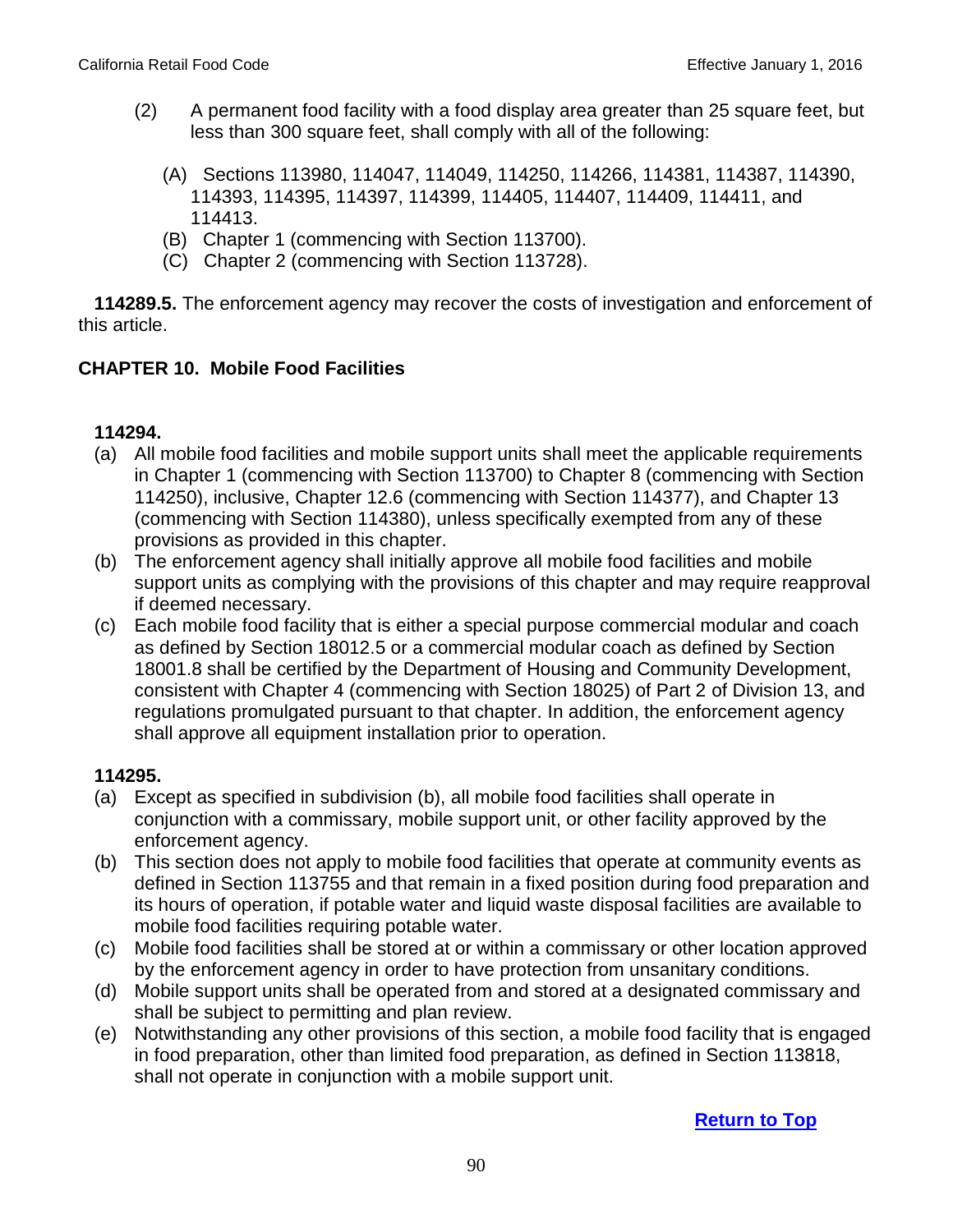- (a) Mobile food facilities shall be cleaned and serviced at least once daily during an operating day.
- (b) Except as specified in subdivision (c), all mobile food facilities shall report to the commissary or other approved facility on a daily basis.
- (c) Mobile food facilities that are serviced by a mobile support unit and that do not report to a commissary on a daily basis shall be stored in a manner that protects the mobile food facility from contamination. All food shall be stored at the commissary or other approved facility at the end of the operating day.
- (d) Mobile support units shall report to a commissary or other approved facility for cleaning, servicing, and storage at least daily.

# **114299.**

- (a) Except as specified in subdivision (c), the business name or name of the operator, city, state, ZIP Code, and name of the permittee, if different from the name of the food facility, shall be legible, clearly visible to consumers, and permanently affixed on the consumer side of the mobile food facility and on a mobile support unit.
- (b) The business name shall be in letters at least 3 inches high. Letters and numbers for the city, state, and ZIP Code shall not be less than one inch high. The color of each letter and number shall contrast with its background.
- (c) Notwithstanding subdivision (a), motorized mobile food facilities and mobile support units shall have the required identification on two sides.

- (a) Except to the extent that an alternative construction standard is explicitly prescribed by this section, construction standards for mobile food facilities that are subject to Part 2 (commencing with Section 18000) of Division 13 shall be governed by that part.
- (b) Mobile food facility equipment, including, but not limited to, cooking equipment, the interior of cabinet units, and compartments, shall be designed and made of materials that result in smooth, readily accessible, and easily cleanable surfaces.
	- (1) Unfinished wooden surfaces are prohibited.
	- (2) Construction joints and seams shall be tightly fitted and sealed so as to be easily cleanable. Silicone sealant or equivalent waterproof compounds shall be acceptable, provided that the gap is smaller than one-quarter inch and applied smooth so as to prevent the entrance of liquid waste or vermin.
	- (3) Except as specified in Section 114314, nonportable equipment shall be an integral part of the primary unit.
- (c) Mobile food facilities that handle potentially hazardous foods, except for prepackaged frozen ready-to-eat foods, whole fish, and whole aquatic invertebrates, shall be equipped with refrigeration units as defined in Section 113885.
- (d) All new and replacement gas-fired appliances shall meet applicable ANSI standards. All new and replacement electrical appliances shall meet applicable Underwriters Laboratory standards. However, for units subject to Part 2 (commencing with Section 18000) of Division 13, these appliances shall comply with standards prescribed by Sections 18028, 18029.3, and 18029.5.
- (e) Space around pipes, conduits, or hoses that extend through cabinets, floors, or outer walls shall be sealed. The closure shall be smooth and easily cleanable.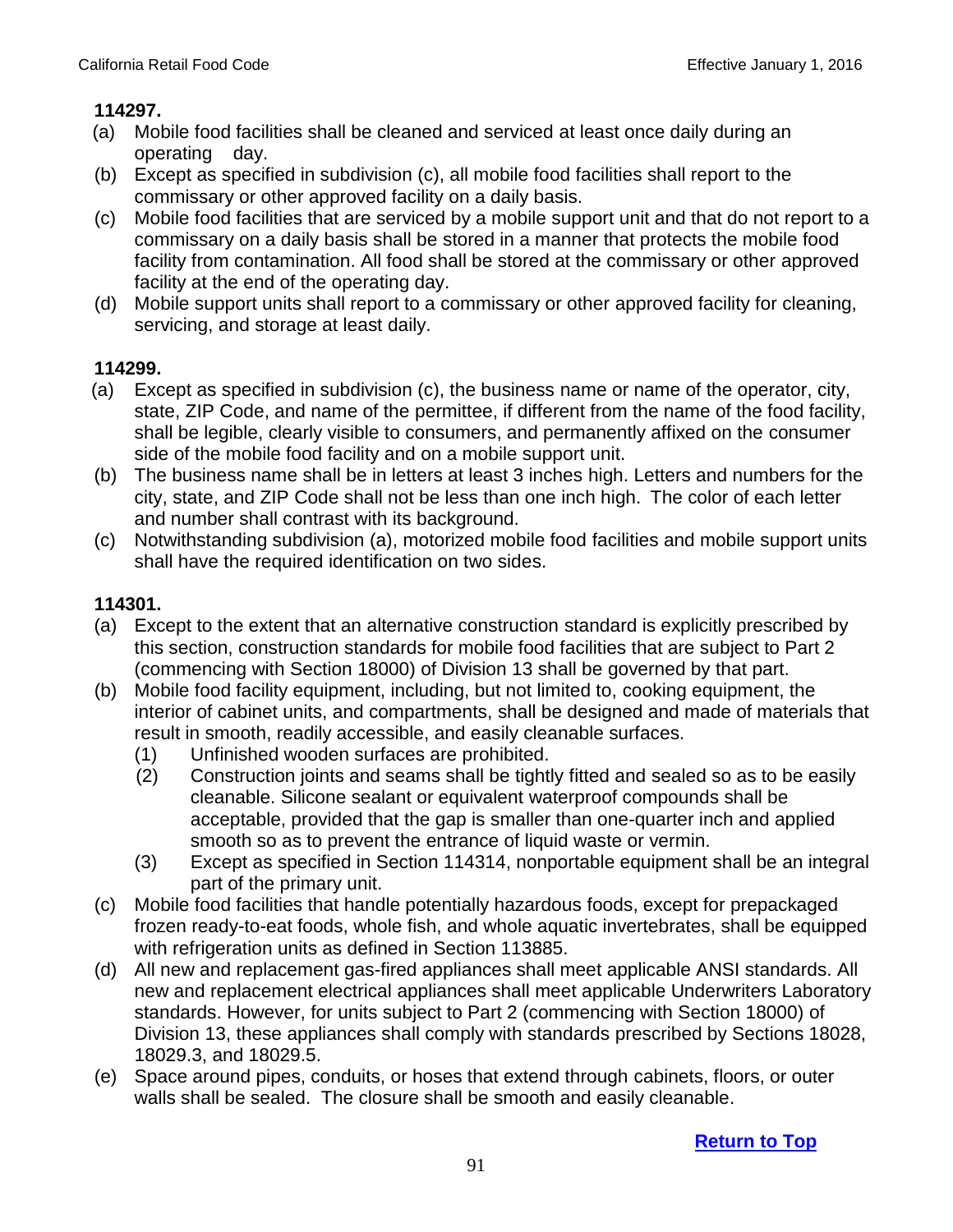- (f) Equipment in which spillage is likely to occur shall have a drip tray fitted so that spillage drains into a waste tank.
- (g) All equipment shall be installed so as to be easily cleanable, prevent vermin harborage, and provide adequate access for service and maintenance.
	- (1) Equipment shall be spaced apart or sealed together for easy cleaning. There shall be a minimum of four inches of unobstructed space provided for sanitary maintenance beneath counter mounted equipment or between the sides of adjacent equipment.
	- (2) Portable equipment or machinery need not comply with the minimum leg height requirement.
	- (3) Threads, nuts, or rivets shall not be exposed where they interfere with cleaning. Threads, nuts, or rivets that interfere with cleaning shall be sealed or capped.
	- (4) All floor mounted equipment shall be sealed to the floor to prevent moisture from getting under the equipment, or it shall be raised at least six inches off the floor by means of an easily cleanable leg and foot.
- (h) Floors, walls, and ceilings of all enclosed food preparation areas shall be constructed so that the surfaces are impervious, smooth, and easily cleanable. Floor surfaces shall provide employee safety from slipping. The juncture of the floor and wall shall be coved with a 3/8 inch minimum radius coving, with the floor surface extending up the wall at least four inches.
- (i) Notwithstanding Section 114143, ground or floor surfaces where cooking processes are conducted from a grill, barbecue, or other unenclosed cooking unit on a mobile food facility shall be impervious, smooth, easily cleanable, and shall provide employee safety from slipping. Ground or floor surfaces in compliance with this section shall extend a minimum of five feet on all open sides of where cooking processes are conducted.

- (a) Employee entrance doors to food preparation areas shall be self-closing and kept closed when not in use.
- (b) The mobile food facility, and all equipment and utensils shall be protected from potential contamination and kept clean, in good repair, and free of vermin.
- (c) During transportation, storage, and operation of a mobile food facility, food, food-contact surfaces, and utensils shall be protected from contamination.
- (d) The permit holder of an unenclosed mobile food facility handling nonprepackaged food shall develop and follow written operational procedures for food handling and the cleaning and sanitizing of food-contact surfaces and utensils. The enforcement agency shall review and approve the procedures prior to implementation and an approved copy shall be kept on the mobile food facility during periods of operation.

## **114305.**

- (a) During operation, no food intended for retail shall be conveyed, held, stored, displayed, or served from any place other than a mobile food facility, except for the restocking of product in a manner approved by the enforcement agency.
- (b) Food preparation counter space shall be provided commensurate with the food operation, adjacent to all cooking equipment.
- (c) Except as specified in subdivision (d), food products remaining after each day's operation shall be stored in an approved commissary or other approved facility.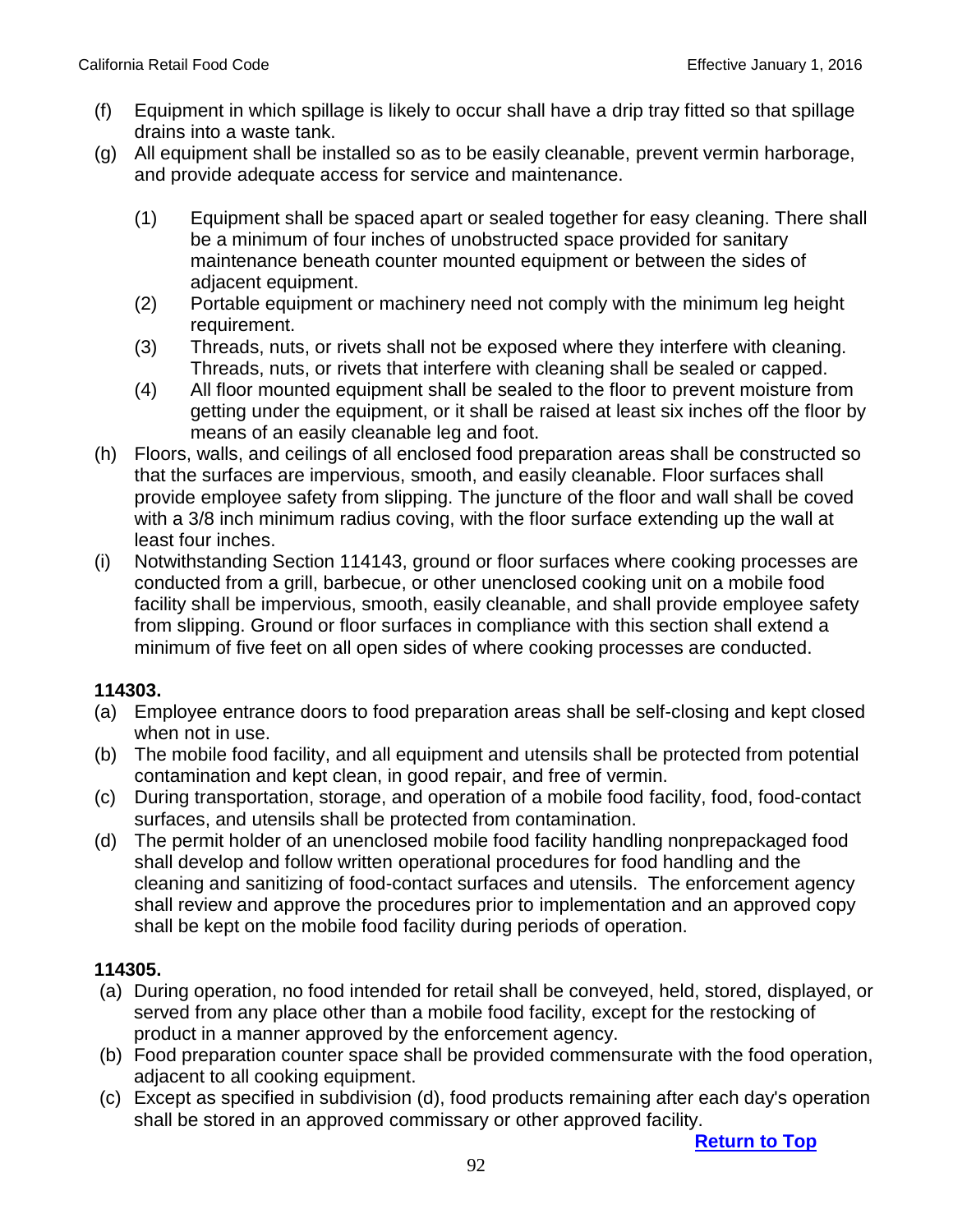(d) Potentially hazardous foods held at or above 135°F on a mobile food facility or mobile support unit shall be destroyed at the end of the operating day.

## **114306.**

- (a) A single operating site mobile food facility is restricted to produce, prepackaged food, and limited food preparation.
- (b) Notwithstanding Section 113984, a mobile food facility operating within a fully enclosed structure shall not be required to provide a secondary food compartment over food preparation areas.
- (c) A single operating site mobile food facility that is required to provide warewashing and handwashing facilities shall provide a warewashing sink and handwashing sink per site or operation. A warewashing and handwashing sink contained in a facility to which this subdivision applies shall be conveniently located so as to be accessible during all hours of operation. Additional handwashing sinks may be required pursuant to paragraph (1) of subdivision (b) of Section 113953.
- (d) Notwithstanding Section 114095, a warewashing sink may be shared by not more than four mobile food facilities operating as a single operating site mobile food facility that is required to provide a warewashing sink, if the sink is conveniently located so as to be accessible during all hours of operation.
- (e) For purposes of permitting and enforcement, the permitholder of each single operating site mobile food facility location shall be the same.

 **114307.** Mobile food facilities that operate at community events and that remain fixed during food preparation and its hours of operation may:

- (a) Include a staffed counter that serves hot and cold beverages and ice that are not potentially hazardous food and that are dispensed from approved bulk dispensing units.
- (b) Store supplies and food that are not potentially hazardous in unopened containers adjacent to the mobile food facility or in a nearby temporary storage unit. "Unopened container" means a factory sealed container that has not been previously opened and that is suitably constructed to be resistant to contamination from moisture, dust, insects, and rodents.
- (c) Operate an open-air barbecue adjacent to the mobile food facility if approved by the enforcement agency.

- (a) Mobile food facilities and mobile support units shall be exempt from the requirements of Sections 114250, 114256.1, and 114279.
- (b) Nothing in this chapter shall be deemed to require any person to replace or modify an existing mobile food facility approved for operation prior to adoption of this part, so long as the facility is operated in accordance with the conditions of approval. Plans and specifications may be required by the enforcement agency if it determines that they are necessary to assure compliance with this part.
- (c) Mobile food facilities equipped with a one-compartment sink or two-compartment sink that was approved for operation prior to adoption of this part need not provide a threecompartment sink.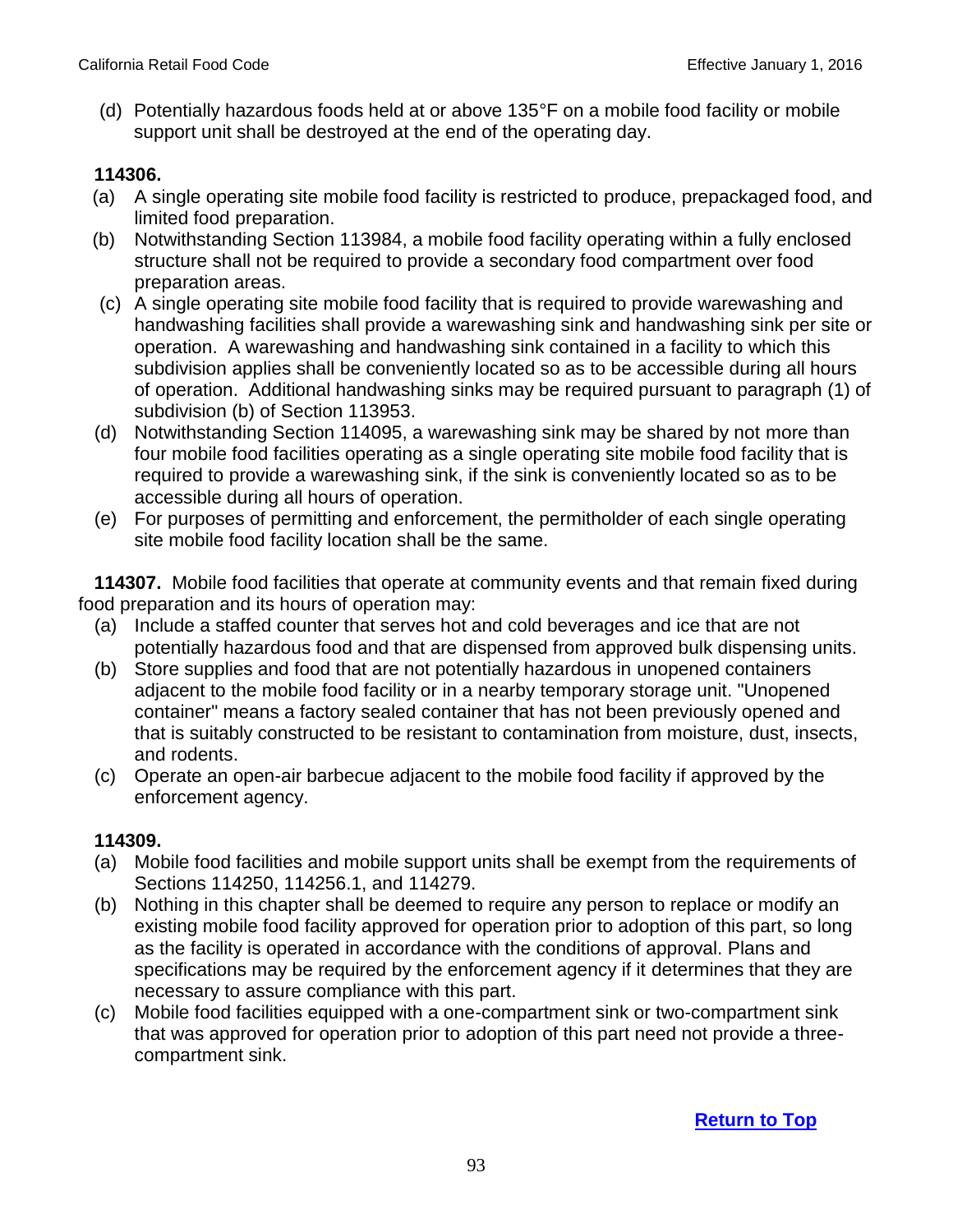**114311.** Mobile food facilities not under a valid permit as of January 1, 1997, from which nonprepackaged food is sold shall provide handwashing facilities. The handwashing facilities shall be separate from the warewashing sink.

- (a) The handwashing sink shall have a minimum dimension of nine inches by nine inches in length and width and five inches in depth and be easily accessible by food employees.
- (b) The handwashing facility shall be separated from the warewashing sink by a metal splashguard with a height of at least six inches that extends from the back edge of the drainboard to the front edge of the drainboard, the corners of the barrier to be rounded. No splashguard is required if the distance between the handwashing sink and the warewashing sink drainboards is 24 inches or more.
- (c) This section shall not apply to mobile food facilities handling only whole produce or the bulk dispensing of nonpotentially hazardous beverages.

- (a) Except as specified in subdivisions (b) and (c), a mobile food facility where nonprepackaged food is cooked, blended, or otherwise prepared shall provide a warewashing sink with at least three compartments with two integral metal drainboards.
	- (1) The dimensions of each compartment shall be large enough to accommodate the cleaning of the largest utensil and either of the following:
		- (A) At least 12 inches wide, 12 inches long, and 10 inches deep.
		- (B) At least 10 inches wide, 14 inches long, and 10 inches deep.
	- (2) Each drainboard shall be at least the size of one of the sink compartments. The drainboards shall be installed with at least one-eighth inch per foot slope toward the sink compartment, and fabricated with a minimum of one-half inch lip or rim to prevent the draining liquid from spilling onto the floor.
	- (3) The sink shall be equipped with a mixing faucet and shall be provided with a swivel spigot capable of servicing all sink compartments.
- (b) If all utensils and equipment of a mobile food facility are washed and sanitized on a daily basis at the approved commissary or other approved food facility, and the mobile food facility provides and maintains an adequate supply of spare preparation and serving utensils in the mobile food facility as needed to replace those that become soiled or contaminated, then the mobile food facility shall not be required to provide a warewashing sink to only handle any of the following:
	- (1) Nonpotentially hazardous foods that do not require preparation other than heating, baking, popping, portioning, bulk dispensing, assembly, or shaving of ice.
	- (2) Steamed or boiled hot dogs.
	- (3) Tamales in the original, inedible wrapper.
- (c) An unenclosed mobile food facility that prepares potentially hazardous beverages for immediate service in response to an individual consumer order shall do one of the following:
	- (1) Provide a three-compartment sink described in subdivision (a).
	- (2) Provide at least one two-compartment sink that complies with subdivision (e) of Section 114099.3.
	- (3) Provide a one-compartment sink with at least one integral metal drainboard, an adequate supply of spare preparation and serving utensils to replace those that become soiled or contaminated, and warewashing facilities that comply with subdivision (a) in reasonable proximity to, and readily accessible for use by, food employees at all times.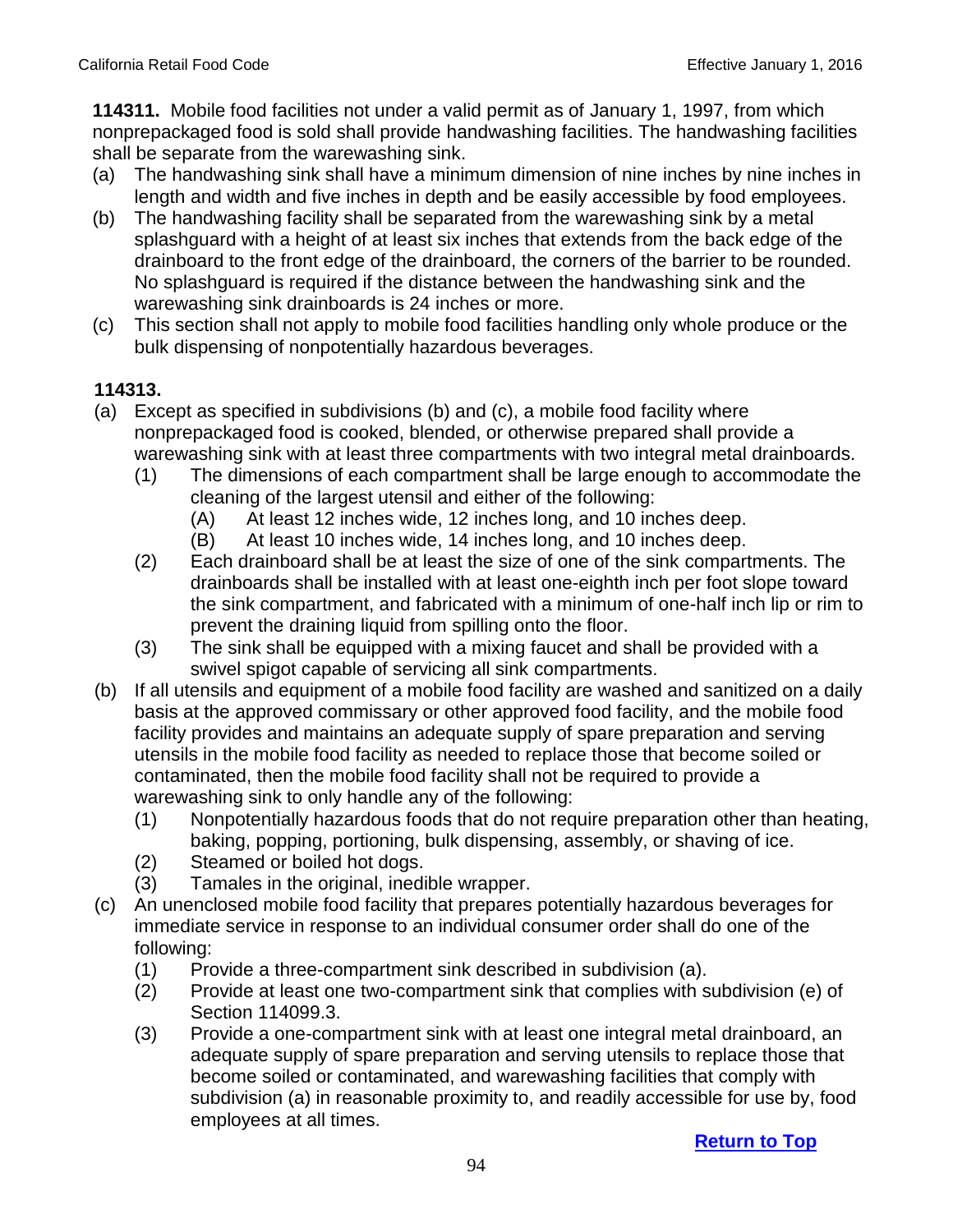- (a) Handwashing sinks and warewashing sinks for unenclosed mobile food facilities shall be an integral part of the primary unit or on an approved auxiliary conveyance that is used in conjunction with the mobile food facility.
- (b) Warewashing sinks for unenclosed mobile food facilities shall be equipped with overhead protection made of wood, canvas, or other materials that protect the sinks from bird and insect droppings, dust, precipitation, and other contaminants.

## **114315.**

- (a) A food facility shall be operated within 200 feet travel distance of an approved and readily available toilet and handwashing facility, or as otherwise approved by the enforcement agency, to ensure that restroom facilities are available to facility employees whenever the mobile food facility is stopped to conduct business for more than a one-hour period.
- (b) This section does not limit the authority of a local governing body to adopt, by ordinance or resolution, additional requirements for the public safety, including reasonable time, place, and manner restrictions pursuant to its authority under subdivision (b) of Section 22455 of the Vehicle Code.

**114317.** The exterior of a mobile food facility and the surrounding area, as relating to the operation of food service, shall be maintained in a sanitary condition.

## **114319.**

- (a) Spare tires, related automotive equipment, or special tools relating to the mechanical operation of the mobile food facility shall not be stored in the food preparation or food storage areas.
- (b) A separate cabinet or drawer shall be installed for the storage of insecticides or other poisonous substances in accordance with Section 114254, if these substances are used. All poisonous chemicals shall be kept in this cabinet or drawer in their original containers and in a manner that offers no contamination hazard to food or utensils.
- (c) During periods of inoperation, food and utensils shall be stored in one of the following methods:
	- (1) Within approved food storage facilities at the commissary or other approved facility.
	- (2) In food compartments approved by the enforcement agency where the food is protected at all times from contamination, exposure to the elements, ingress of rodents and other vermin, and temperature abuse.

 **114321.** Mobile food facilities that are occupied during normal business operations shall have a clear, unobstructed height over the aisleway portion of the unit of at least 74 inches from floor to ceiling, and a minimum of 30 inches of unobstructed horizontal aisle space. This section shall not apply to vehicles under permit prior to January 1, 1996.

 **114322.** Compressor units that are not an integral part of food equipment, auxiliary engines, generators, and similar equipment shall be installed in an area that is completely separated from food preparation and food storage and that is accessible from outside the unit for proper cleaning and maintenance.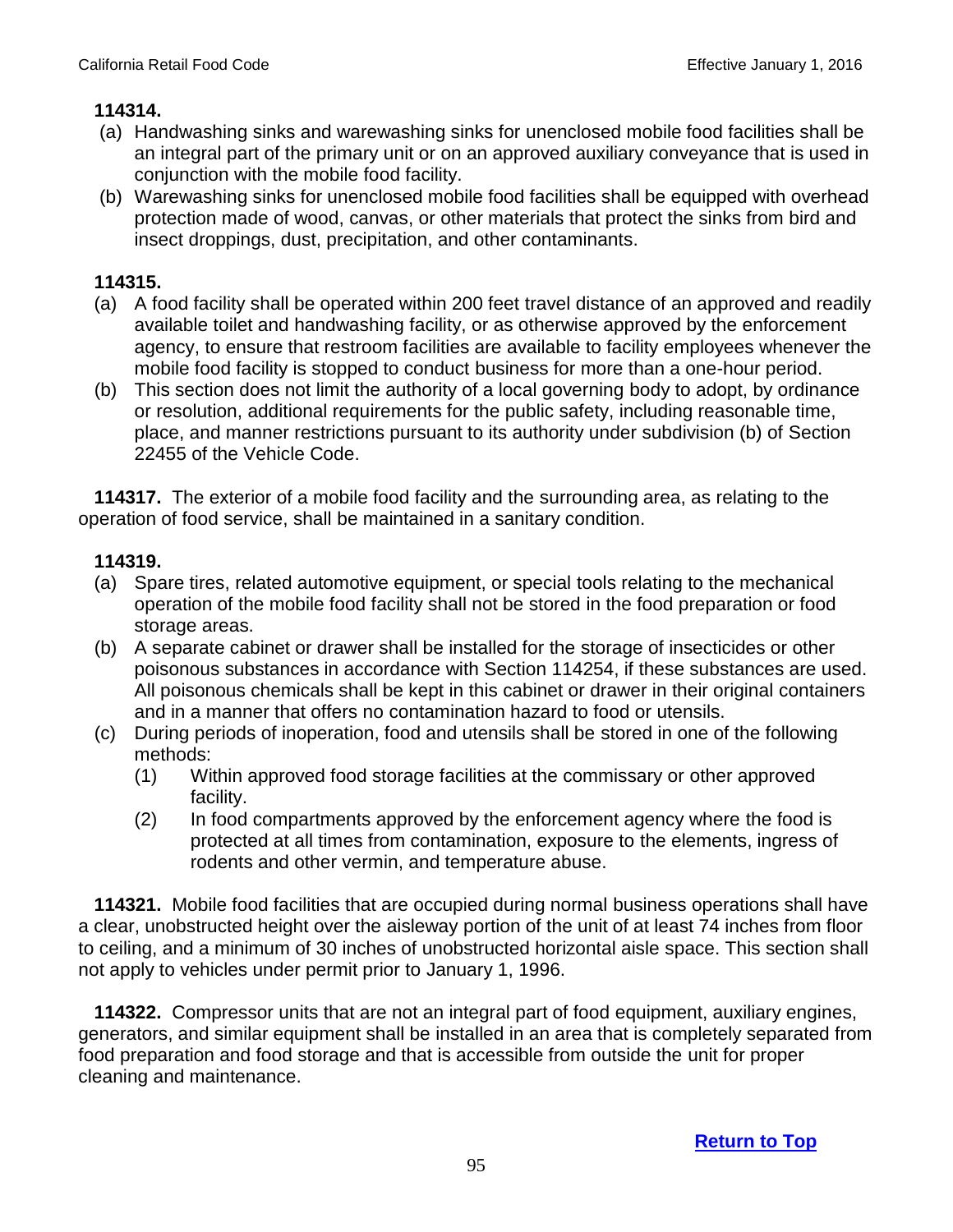- (a) A first-aid kit shall be provided and located in a convenient area in an enclosed case.
- (b) Mobile food facilities that operate at more than one location in a calendar day shall be equipped to meet all of the following requirements:
	- (1) All utensils in a mobile food facility shall be stored so as to prevent their being thrown about in the event of a sudden stop, collision, or overturn. A safety knife holder shall be provided to avoid loose storage of knives in cabinets, boxes, or slots along counter aisles. Knife holders shall be designed to be easily cleanable and be manufactured of materials approved by the enforcement agency.
	- (2) Coffee urns, deep fat fryers, steam tables, and similar equipment shall be equipped with positive closing lids that are fitted with a secure latch mechanism that will prevent excessive spillage of hot liquids into the interior of a mobile food facility in the event of a sudden stop, collision, or overturn. As an alternative to this requirement, a coffee urn may be installed in a compartment that will prevent excessive spillage of coffee in the interior of the unit.
	- (3) Metal protective devices shall be installed on the glass liquid level sight gauges on all coffee urns.
- (c) Light bulbs and tubes shall be covered with a completely enclosed plastic safety shield or its equivalent, and installed so as to not constitute a hazard to personnel or food.
- (d) All liquefied petroleum equipment shall be installed to meet applicable fire authority standards, and this installation shall be approved by the fire authority. However, for units subject to Part 2 (commencing with Section 18000) of Division 13, this equipment and its installation shall comply with standards prescribed by Sections 18028 and 18029.5.
- (e) A properly charged and maintained minimum 10 BC-rated fire extinguisher to combat grease fires shall be properly mounted and readily accessible on the interior of any mobile food facility that is equipped with heating elements or cooking equipment.
- (f) (1) Except for units subject to Part 2 (commencing with Section 18000) of Division 13, a second means of exit shall be provided in the side opposite the main exit door, or in the roof, or the rear of the unit, with an unobstructed passage of at least 24 inches by 36 inches. The interior latching mechanism shall be operable by hand without special tools or key. The exit shall be labeled "Safety Exit" in contrasting colors with letters at least one inch high.
	- (2) For units subject to Part 2 (commencing with Section 18000) of Division 13, the size, latching, and labeling of the second means of exit shall comply with standards prescribed by Sections 18028 and 18029.5.
- (g) All gas-fired appliances shall be properly insulated in a manner that will prevent excessive heat buildup and injury.

## **114325.**

(a) Except on a mobile food facility that only utilizes the water for handwashing purposes, a water heater or an instantaneous heater capable of heating water to a minimum of 120°F, interconnected with a potable water supply, shall be provided and shall operate independently of the vehicle engine. On a mobile food facility that only utilizes the water for handwashing purposes, a minimum one-half gallon-capacity water heater or an instantaneous water heater capable of heating water to a minimum of 100 °F, interconnected with a potable water supply, shall be provided and shall operate independently of the vehicle engine.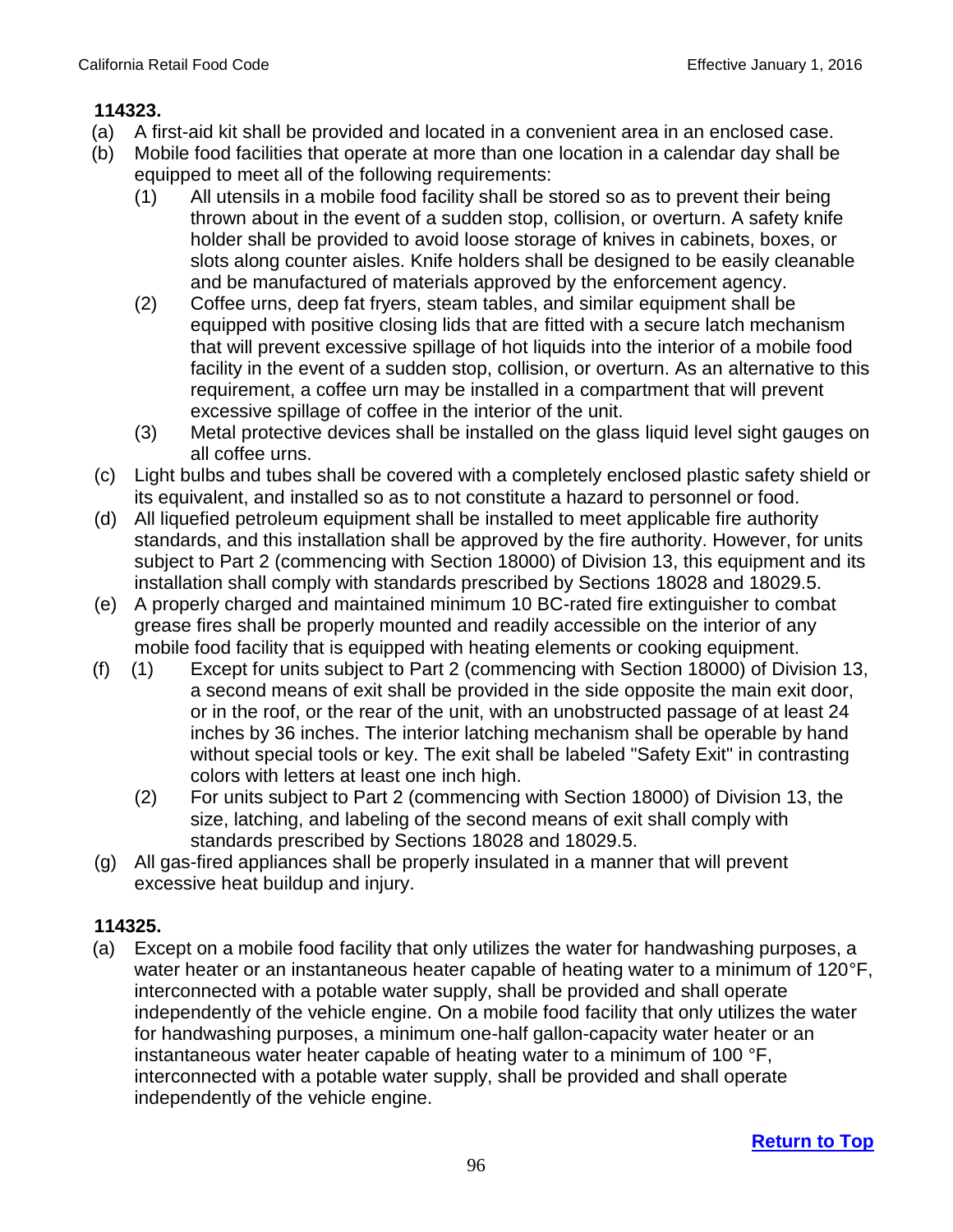- (b) A water heater with a minimum capacity of four gallons shall be provided for mobile food facilities that have a warewashing sink.
- (c) A mobile food facility equipped with a three-gallon-capacity water heater that is in compliance with this section on January 1, 2014, is in compliance with this section after that date.

 **114326.** All commissaries and other approved facilities servicing mobile support units, mobile food facilities, and vending machines shall meet the applicable requirements in this part and any of the following to accommodate all operations necessary to support mobile support units, mobile food facilities, and vending machines:

- (a) Adequate facilities shall be provided for the sanitary disposal of liquid waste from the mobile food facility or mobile support unit being serviced.
- (b) Adequate facilities shall be provided for the handling and disposal of garbage and refuse originating from a mobile food facility or mobile support unit.
- (c) Potable water shall be available for filling the water tanks of each mobile food facility and mobile support unit that requires potable water. Faucets and other potable water sources shall be constructed, located, and maintained so as to minimize the possibility of contaminating the water being loaded.
- (d) Hot and cold water, under pressure, shall be available for cleaning mobile food facilities and mobile support units.
- (e) Adequate facilities shall be provided for the storage of food, utensils, and other supplies.
- (f) Notwithstanding Section 113984, commissaries that service mobile food facilities that conduct limited food preparation shall provide a food preparation area.
- (g) Servicing areas at commissaries shall be provided with overhead protection, except that areas used only for the loading of water or the discharge of sewage and other liquid waste through the use of a closed system of hoses need not be provided with overhead protection.
- (h) Servicing areas used for cleaning shall be sloped and drained to an approved wastewater system.
- (i) Adequate electrical outlets shall be provided for mobile food facilities and mobile support units that require electrical service.

- (a) Mobile support units shall be subject to plan review and be approved by the enforcement agency. Requirements shall be based on proposed method of operation and number of mobile food facilities serviced.
- (b) Mobile support units shall meet all applicable requirements ofthis part and the following:
	- (1) Interior floor, sides, and top shall be free of cracks, seams, or linings where vermin may harbor, and shall be constructed of a smooth, washable, impervious material capable of withstanding frequent cleaning with approved sanitizing agents.
	- (2) Be constructed and operated so that no liquid wastes can drain onto any street, sidewalk, or premises.
	- (3) If used to transport potentially hazardous food, approved equipment to maintain food at the required temperatures shall be provided.
	- (4) Food, utensils, and supplies shall be protected from contamination.
	- (5) A separate storage area shall be provided for all poisonous substances, detergents, bleaches, cleaning compounds, and all other injurious or poisonous materials.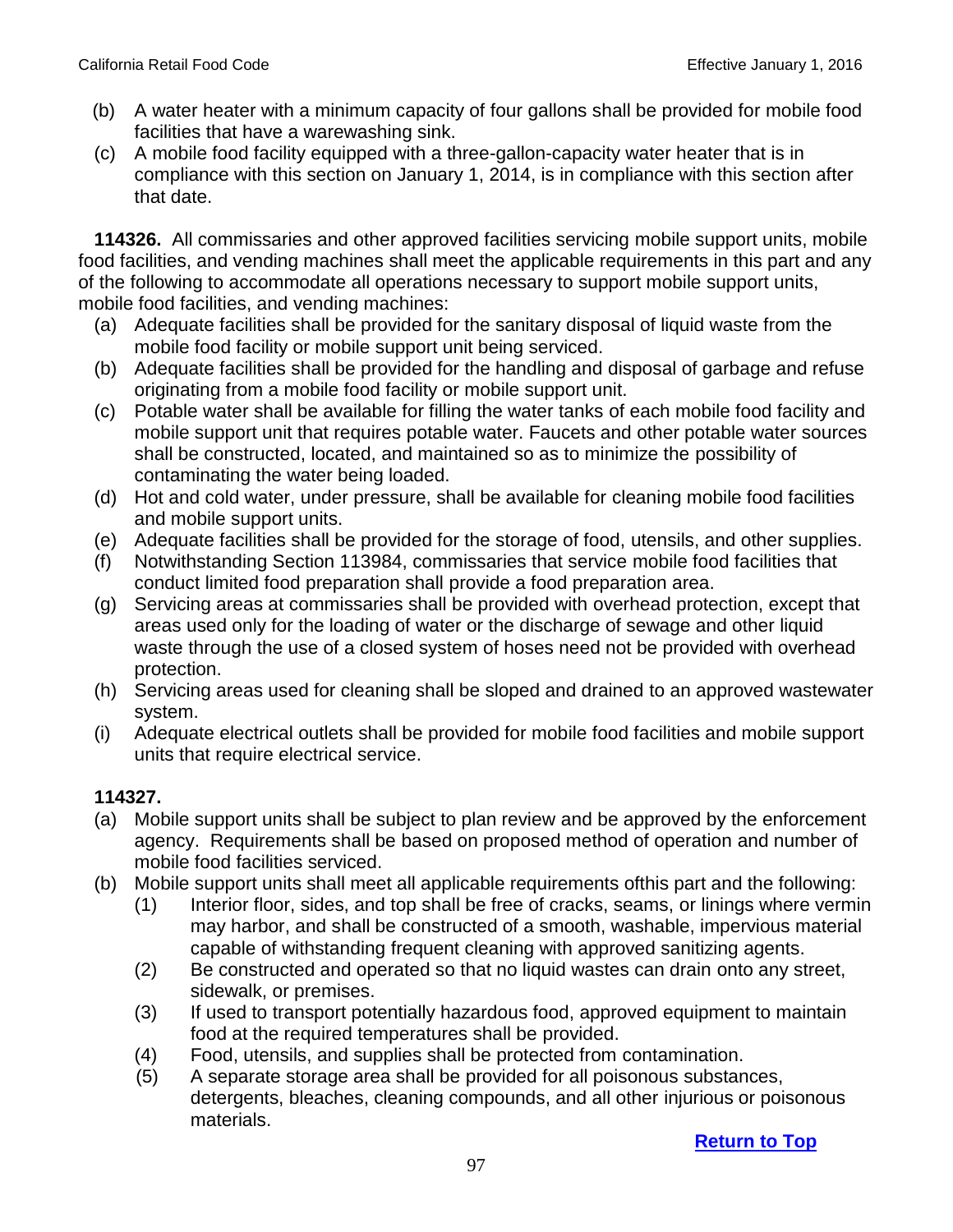(c) Mobile support units shall not be approved for warewashing.

## **CHAPTER 10.5. Nonprofit Charitable Temporary Food Facilities**

 **114332.** This article governs sanitation requirements for nonprofit charitable temporary food facilities.

 **114332.1.** Nonprofit charitable temporary food facilities may operate up to four times annually. These four time periods shall not exceed 72 hours each.

#### **114332.2.**

- (a) Except where all food and beverage is prepackaged, handwashing and warewashing facilities approved by the enforcement officer shall be provided for nonprofit charitable temporary food facilities. Each nonprofit charitable temporary food facility shall be equipped with a handwashing facility. Based on local environmental conditions, location, and similar factors, the local enforcement agency may, in lieu of warewashing facilities, allow a nonprofit charitable temporary food facility operating no more than four hours per day at a single event to provide an adequate supply of utensils and spare utensils when they have been properly washed and sanitized at an approved food facility and are stored and kept free of becoming soiled or contaminated.
- (b) Facilities for the sanitary disposal of all liquid waste shall be subject to the approval of the enforcement officer.
- (c) At least one toilet facility for each 15 employees shall be provided within 60 meters (200 feet) of each nonprofit charitable temporary food facility.
- (d) Food contact surfaces shall be smooth, easily cleanable, and nonabsorbent.

#### **114332.3.**

- (a) No potentially hazardous food or beverage stored or prepared in a private home may be offered for sale, sold, or given away from a nonprofit charitable temporary food facility. Potentially hazardous food shall be prepared in a food establishment or on the premises of a nonprofit charitable temporary food facility.
- (b) All food and beverage shall be protected at all times from unnecessary handling and shall be stored, displayed, and served so as to be protected from contamination.
- (c) Potentially hazardous food and beverage shall be maintained at or below 7 degrees Celsius (45 degrees Fahrenheit) or at or above 57.2 degrees Celsius (135 degrees Fahrenheit) at all times.
- (d) Ice used in beverages shall be protected from contamination and shall be maintained separate from ice used for refrigeration purposes.
- (e) All food and food containers shall be stored off the floor on shelving or pallets located within the facility.
- (f) Smoking is prohibited in nonprofit charitable temporary food facilities.
- (g) (1) Except as provided in paragraph (2), live animals, birds, or fowl shall not be kept or allowed in nonprofit charitable temporary food facilities.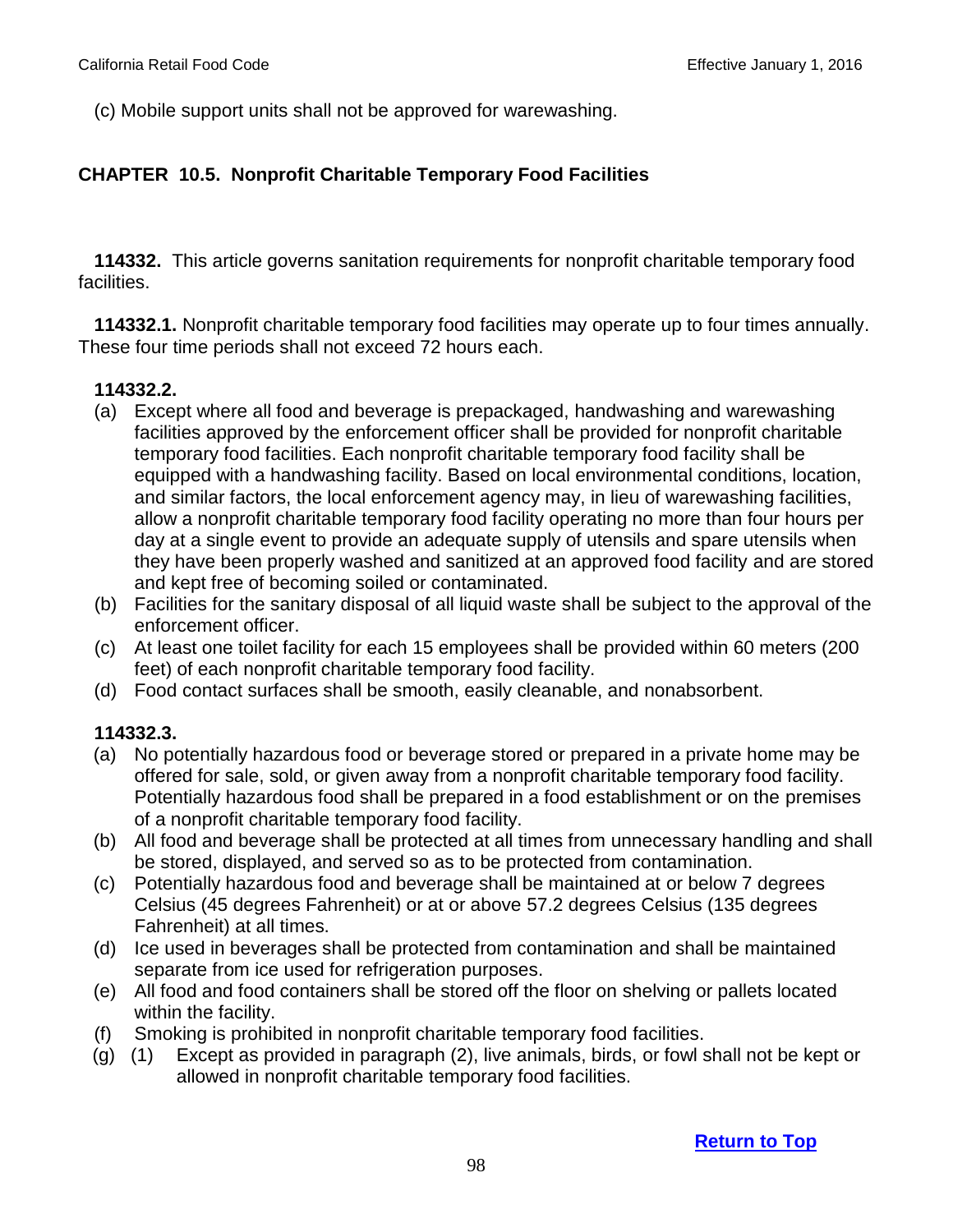- (2) Paragraph (1) does not prohibit the presence, in any room where food is served to the public, guests, or patrons, of a guide dog, signal dog, or service dog, as defined by Section 54.1 of the Civil Code, accompanied by a totally or partially blind person, deaf person, person whose hearing is impaired, or handicapped person, or dogs accompanied by persons licensed to train guide dogs for the blind pursuant to Chapter 9.5 (commencing with Section 7200) of Division 3 of the Business and Professions Code.
- (3) Paragraph (1) does not apply to dogs under the control of uniformed law enforcement officers or of uniformed employees of private patrol operators and operators of a private patrol service who are licensed pursuant to Chapter 11.5 (commencing with Section 7580) of Division 3 of the Business and Professions Code, while these employees are acting within the course and scope of their employment as private patrol persons.
- (4) The persons and operators described in paragraphs (2) and (3) are liable for any damage done to the premises or facilities by the dog.
- (5) The dogs described in paragraphs (2) and (3) shall be excluded from food preparation and utensil wash areas. Aquariums and aviaries shall be allowed if enclosed so as not to create a public health problem.
- (h) All garbage shall be disposed of in a sanitary manner.
- (i) Employees preparing or handling food shall wear clean clothing and shall keep their hands clean at all times.

**114332.4.** The enforcement officer may establish additional structural or operational requirements as necessary to ensure that food is of a safe and sanitary quality.

 **114332.5.** Open-air barbecue facilities may be operated adjacent to nonprofit charitable temporary food facilities, and shall be subject to the requirements of Article 9 (commencing with Section 114185).

 **114332.7.** Nothing in this article shall prevent a local enforcement agency from performing inspections of, or requiring permits for, any nonprofit charitable temporary food facility to ensure compliance with food safety provisions contained in this chapter.

## **CHAPTER 11. Temporary Food Facilities**

### **114335.**

- (a) Temporary food facilities that operate at a swap meet are limited to only prepackaged nonpotentially hazardous food and whole uncut produce, and shall meet the applicable requirements in Chapter 1 (commencing with Section 113700) to Chapter 8 (commencing with Section 114250), inclusive, Chapter 12.6 (commencing with Section 114377), and Chapter 13 (commencing with Section 114380), unless specifically exempted from any of these provisions.
- (b) Temporary food facilities that operate at a community event shall meet the applicable requirements in Chapter 1 (commencing with Section 113700) to Chapter 8 (commencing with Section 114250), inclusive, Chapter 12.6 (commencing with Section 114377), and Chapter 13 (commencing with Section 114380), unless specifically exempted from any of these provisions.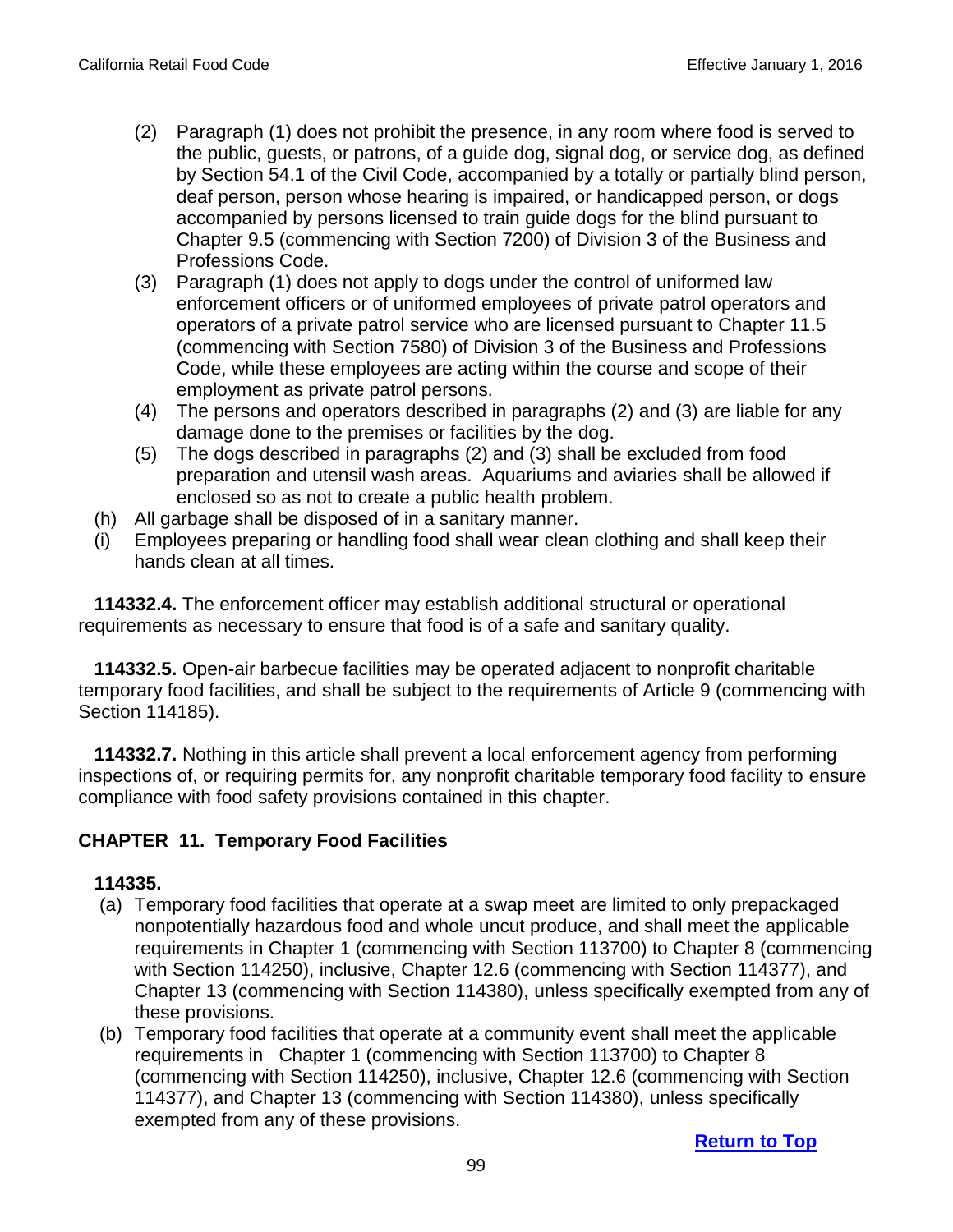- (c) Food facility requirements shall be determined by the enforcement agency based on the food service activity to be conducted, the type of food that is to be prepared or served, the length of the event, and the extent of food preparation that is to be conducted at a community event within a temporary food facility.
- (d) Notwithstanding subdivision (a), the enforcement agency may allow temporary food facilities at a swap meet, depending on the food service activity to be conducted, the type of food that is to be prepared or served, the duration of the swap meet, and the extent of food preparation that is to be conducted at the swap meet.

 **114337.** The name of the facility, city, state, ZIP Code, and name of the operator shall be legible and clearly visible to patrons. The facility name shall be in letters at least three inches high, and shall be of a color contrasting with the surface on which it is posted. Letters and numbers for the city, state, and ZIP Code, may not be less than one inch in height.

### **114339.**

- (a) No home canned or home processed foods shall be permitted within a temporary food facility.
- (b) Notwithstanding subdivision (a), nonpotentially hazardous beverages and baked goods may be offered for sale, sold, or given away by a nonprofit charitable organization or by an established club or organization that operates under the authorization of a school or educational facility for fundraising purposes at community events.

## **114341.**

- (a) Notwithstanding Section 113984, all food preparation at a community event shall be conducted within the temporary food facility or other approved food facility.
- (b) Barbecues, grills or other equipment approved for outdoor cooking may be located adjacent to the temporary food facility if local building and fire codes prohibit cooking inside the temporary food facility.
- (c) Grills and barbecues or other approved cooking equipment shall be separated from public access by using ropes or other approved methods to prevent contamination of the food and injury to the public.

## **114343.**

.

- (a) Except as otherwise provided in Section 113996, during operating hours of the temporary food facility, potentially hazardous food may be held at a temperature not to exceed 45°F for up to 12 hours in any 24-hour period.
- (b) At the end of the operating day, potentially hazardous food that is held at 45°F shall be destroyed in a manner approved by the enforcement agency.
- (c) At the end of the operating day, potentially hazardous food that is held at or above 135°F shall be destroyed in a manner approved by the enforcement officer.

**114345.** Temporary food facilities may include a staffed counter that serves hot and cold beverages and ice that are not potentially hazardous food and that are dispensed from approved bulk dispensing units

 **114347.** Temporary food facilities that handle nonprepackaged food shall provide floors constructed of concrete, asphalt, tight wood, or other similar cleanable material kept in good repair.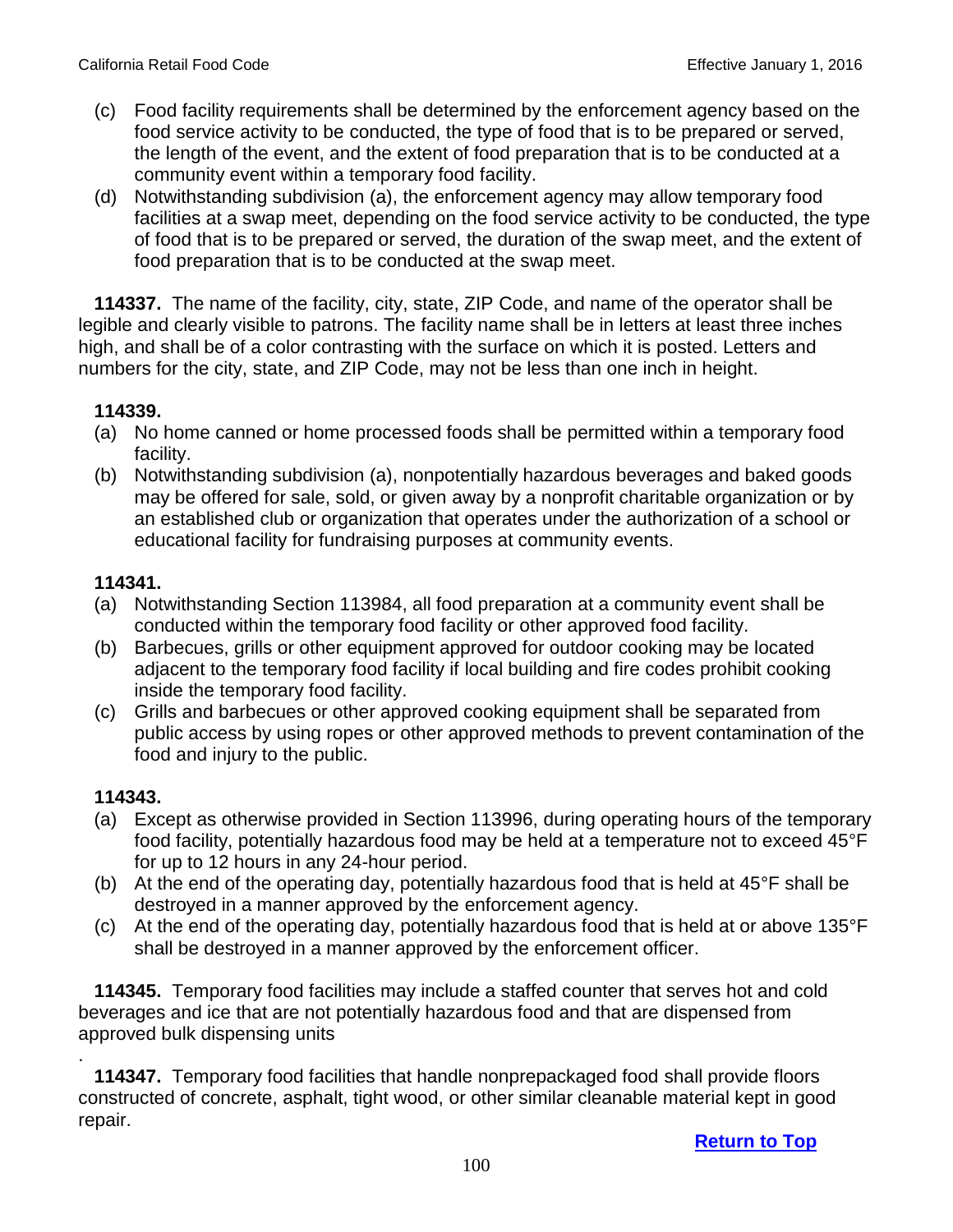- (a) Temporary food facilities shall be equipped with overhead protection for all food preparation, food storage, and warewashing areas. Overhead protection shall be made of wood, canvas, or other materials that protect the facility from precipitation, dust, bird and insect droppings, and other contaminants.
- (b) Temporary food facilities that handle nonprepackaged food must also protect food from contamination in one of the following ways:
	- (1) Enclosure of the food facility with 16 mesh per square inch screens.
	- (2) Limiting display and handling of nonprepackaged food in food compartments.
	- (3) Other alternative, effective means approved by the enforcement officer.
- (c) Notwithstanding Section 113984, this section does not apply to temporary food facilities that are approved for limited food preparation if flying insects, vermin, birds, and other pests are absent due to the location of the facility or other limiting conditions.

### **114351.**

- (a) Notwithstanding Section 114095, a warewashing sink may be shared by no more than four temporary food facilities that handle nonprepackaged food if the sink is centrally located and is adjacent to the sharing facilities.
- (b) Notwithstanding subdivision (a), based on the number and types of utensils used, the local enforcement agency may allow up to eight temporary food facilities to share a warewashing sink when easily accessible and located within 100 feet of each temporary food facility.
- (c) Based on local environmental conditions, location, and similar factors, the local enforcement agency may, in lieu of a warewashing sink, allow a temporary food facility operating no more than four hours per day at a single event to provide an adequate supply of utensils and spare utensils when they have been properly washed and sanitized at an approved food facility and are stored and kept free of becoming soiled or contaminated.

 **114353.** A temporary food facility shall provide only single-use articles for use by the consumer.

## **114354.**

- (a) Food-related and utensil-related equipment used in conjunction with a temporary food facility shall be approved by the enforcement agency.
- (b) Cold and hot holding equipment shall be provided to insure proper temperature control during transportation, storage, and operation of the temporary food facility.
- (c) Equipment shall be located and installed to prevent food contamination.

 **114355.** Ice used for refrigeration purposes shall not be used for consumption in food or beverages.

## **114356.**

 (a) Notwithstanding Section 114047, during periods of operation, supplies and nonpotentially hazardous food, in unopened containers may be stored adjacent to the temporary food facility or in unopened containers in an approved nearby temporary storage unit. An "unopened container" means a factory sealed container that has not been previously opened and that is suitably constructed to be resistant to contamination from moisture, dust, insects, and rodents. **[Return to Top](#page-1-0)**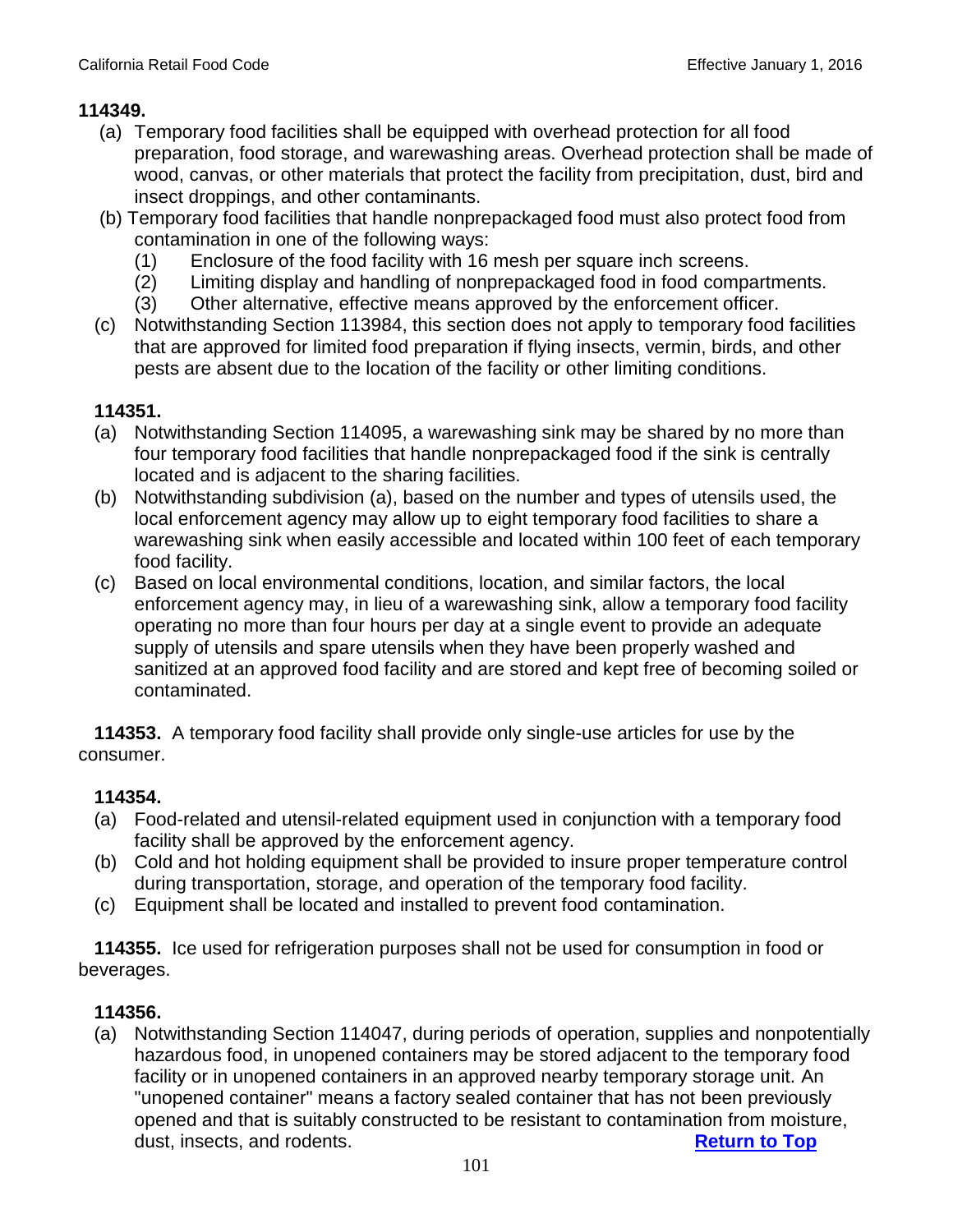(b) During periods of inoperation, food shall be stored within a fully enclosed temporary food facility, within a permanent food facility or other facility approved by the enforcement agency, or in approved food compartments where the food is protected at all times from contamination, exposure to the elements, ingress of rodents and other vermin, and temperature abuse.

#### **114358.**

- (a) Notwithstanding Section 113953, handwashing facilities for temporary food facilities that operate for three days or less may include a container capable of providing a continuous stream of water from an approved source that leaves both hands free to allow vigorous rubbing with soap and warm water for 10 to 15 seconds, inclusive.
- (b) Temporary food facilities that handle only prepackaged food and comply with Section 113952 shall not be required to provide a handwashing facility, except as required in Section 114359.
- (c) A catch basin shall be provided to collect wastewater, and the wastewater shall be properly disposed of according to Section 114197.
- (d) Handwashing facilities shall be equipped with handwashing cleanser and single-use sanitary towels.
- (e) A separate receptacle shall be available for towel waste.

### **114359.**

- (a) At least one toilet facility for each 15 employees shall be provided within 200 feet of each temporary food facility.
- (b) Each toilet facility shall be provided with approved handwashing facilities.

 **114361.** Temporary food facilities that operate for more than one day shall be cleaned and serviced by methods approved by the enforcement agency.

 **114363.** Based upon local environmental conditions, location, and other similar factors, the enforcement officer may establish additional structural or operational requirements, or both, as necessary to ensure that foods are of a safe and sanitary quality.

# **CHAPTER 11.5 COTTAGE FOOD OPERATIONS**

### **114365.**

(a)

- (1)
- (A) A "Class A" cottage food operation shall not be open for business unless it is registered with the local enforcement agency and has submitted a completed, self-certification checklist approved by the local enforcement agency. The self-certification checklist shall verify that the cottage food operation conforms to this chapter, including the following requirements:
	- (i) No cottage food preparation, packaging, or handling may occur in the home kitchen concurrent with any other domestic activities, such as family meal preparation, dishwashing, clothes washing or ironing, kitchen cleaning, or guest entertainment.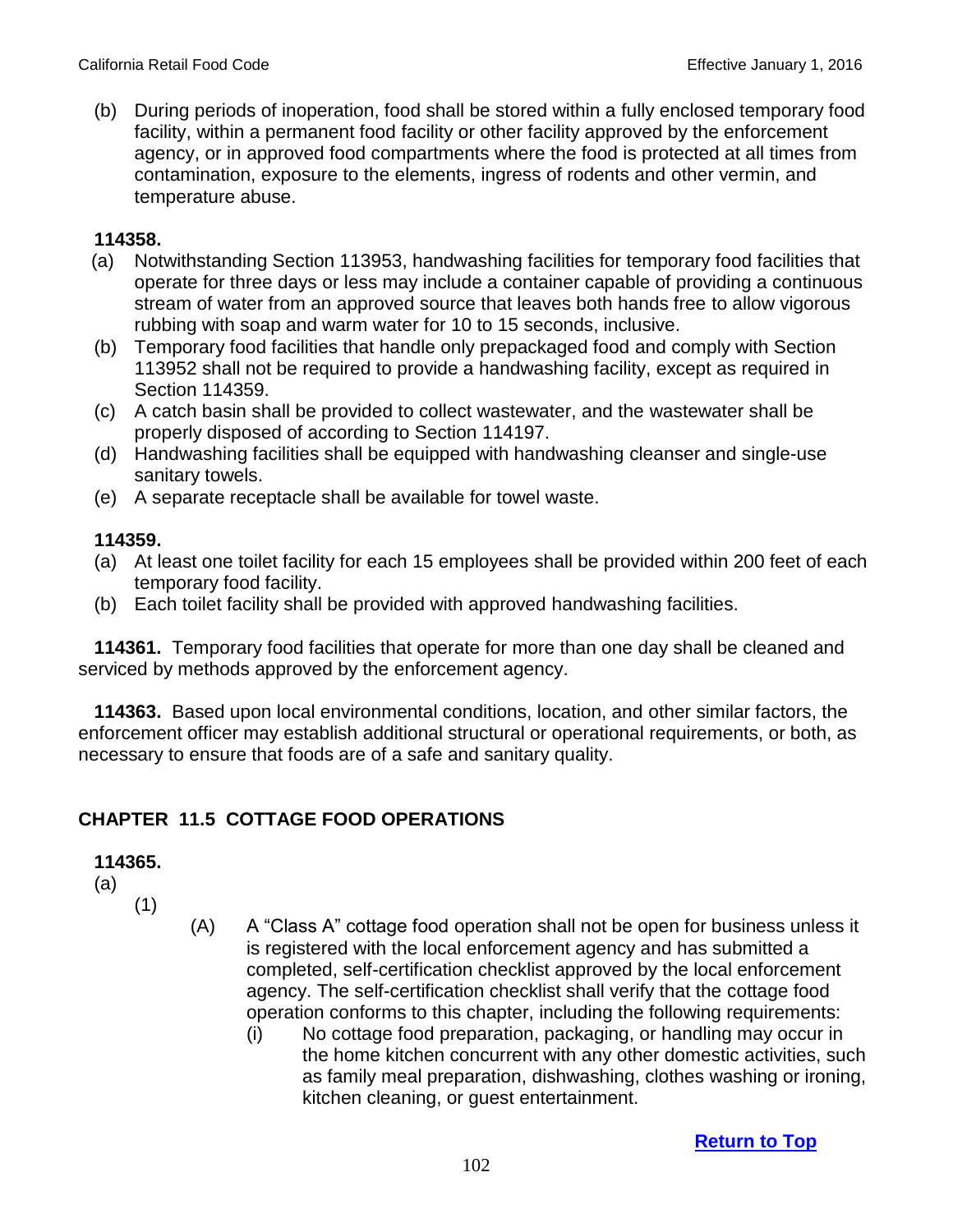- (ii) No infants, small children, or pets may be in the home kitchen during the preparation, packaging, or handling of any cottage food products.
- (iii) Kitchen equipment and utensils used to produce cottage food products shall be clean and maintained in a good state of repair.
- (iv) All food contact surfaces, equipment, and utensils used for the preparation, packaging, or handling of any cottage food products shall be washed, rinsed, and sanitized before each use.
- (v) All food preparation and food and equipment storage areas shall be maintained free of rodents and insects.
- (vi) Smoking shall be prohibited in the portion of a private home used for the preparation, packaging, storage, or handling of cottage food products and related ingredients or equipment, or both, while cottage food products are being prepared, packaged, stored, or handled.
- (B)
- (i) The department shall post the requirements described in subparagraph (A) on its Internet Web site.

(ii) The local enforcement agency shall issue a registration number to a "Class A" cottage food operation that meets the requirements of subparagraph (A).

- (C)
- (i) Except as provided in (ii), a "Class A" cottage food operation shall not be subject to initial or routine inspections.
- (ii) For purposes of determining compliance with this chapter, a representative of a local enforcement agency may access, for inspection purposes, the registered area of a private home where a cottage food operation is located only if the representative has, on the basis of a consumer complaint, reason to suspect that adulterated or otherwise unsafe food has been produced by the cottage food operation or that the cottage food operation has violated this chapter.
- (iii) Access under this subparagraph is limited to the registered area and solely for the purpose of enforcing or administering this chapter.
- (iv) A local enforcement agency may seek recovery from a "Class A" cottage food operation of an amount that does not exceed the local enforcement agency's reasonable costs of inspecting the "Class A" cottage food operation for compliance with this chapter, if the "Class A" cottage food operation is found to be in violation of this chapter.
- (2)
- (A) A "Class B" cottage food operation shall not be open for business unless it obtains a permit from the local enforcement agency in a manner approved by the local enforcement agency to engage in the direct and indirect sale of cottage food products.
- (B)
- (i) A "Class B" cottage food operation shall comply with the requirements described in clauses (i) to (vi), inclusive, of subparagraph (A) of paragraph (1) in addition to the other requirements of this chapter.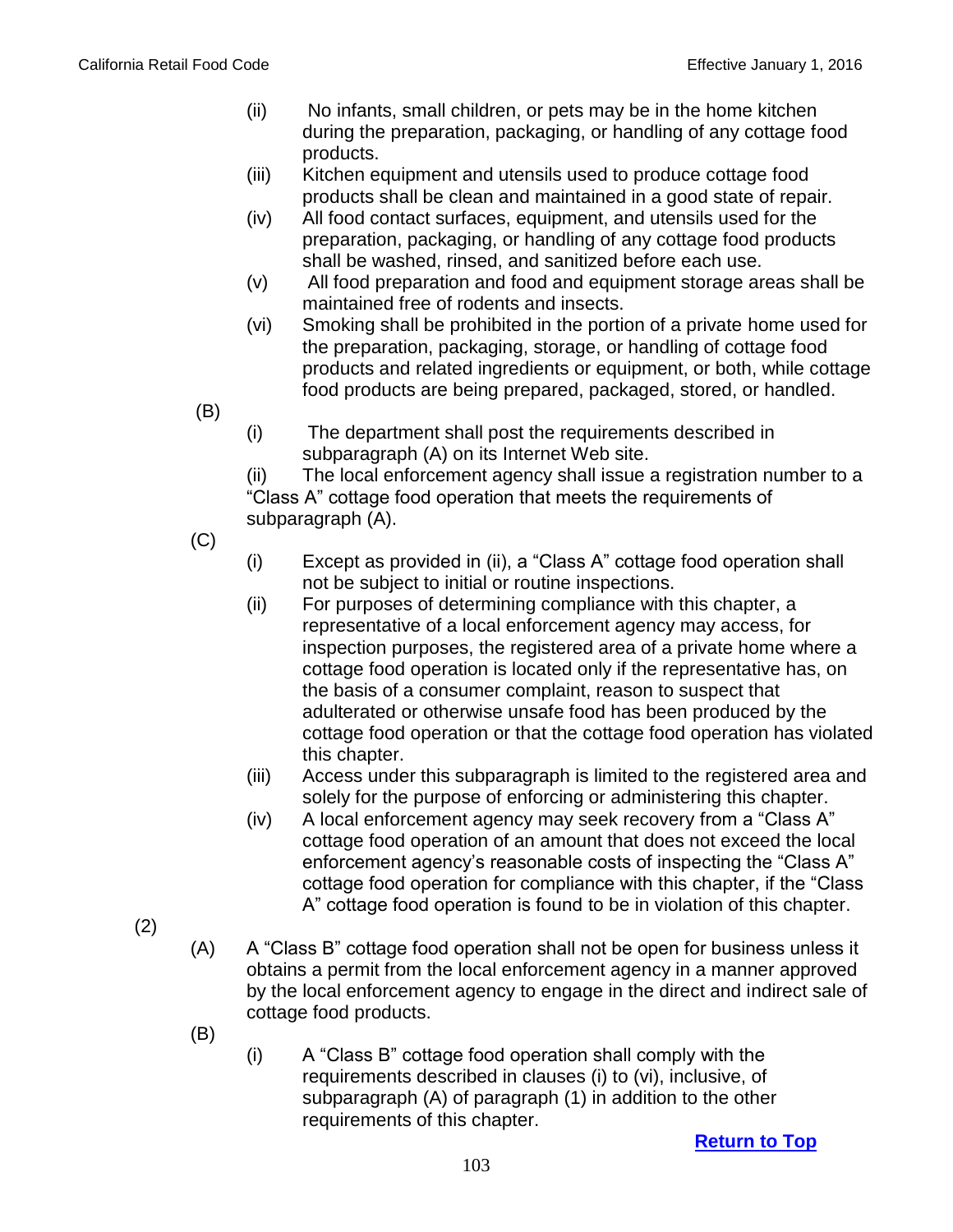- (ii) The local enforcement agency shall issue a permit number after an initial inspection has determined that the proposed "Class B" cottage food operation and its method of operation conform to this chapter.
- (C) Except as provided in this subparagraph, a "Class B" cottage food operation shall not be subject to more than one inspection per year by the local enforcement agency.
- (D) A "Class A" cottage food operation shall renew its registration annually.
	- (i) For purposes of determining compliance with this chapter, a representative of a local enforcement agency, for inspection purposes, may access the permitted area of a private home where a cottage food operation is located only if the representative has, on the basis of a consumer complaint, reason to suspect that adulterated or otherwise unsafe food has been produced by the cottage food operation, or that the cottage food operation has violated this chapter.
	- (ii) Access under this subparagraph is limited to the permitted area and solely for the purpose of enforcing or administering this chapter.
- (E)
- (i) A "Class B" cottage food operation shall be authorized to engage in the indirect sales of cottage food products within the county in which the "Class B" cottage food operation is permitted.
- (ii) A county may agree to allow a "Class B" cottage food operation permitted in another county to engage in the indirect sales of cottage food products in the county.
- (b)
- (1) A registration or permit, once issued, is nontransferable. A registration or permit shall be valid only for the person, location, type of food sales, and distribution activity specified by that registration or permit, and, unless suspended or revoked for cause, for the time period indicated.
- (2) The registration or permit or an accurate copy thereof shall be retained by the operator onsite at the time of either direct or indirect cottage food sale.

#### **114365.2.**

 A cottage food operation that is registered or has a permit issued pursuant to Section 114365 shall be considered a restricted food service facility for purposes of, and subject to, Sections 113953.3, 114259.5, 114285, and 114286. A cottage food operation that is registered or has a permit also shall be subject to Sections 113967, 113973, 113980, 114259.5, 114405, 114407, 114409, 114411, and 114413, and to all of the following requirements:

- (a) A person with a contagious illness shall refrain from work in the registered or permitted area of the cottage food operation.
- (b) A person involved in the preparation or packaging of cottage food products shall keep his or her hands and exposed portions of his or her arms clean and shall wash his or her hands before any food preparation or packaging activity in a cottage food operation.
- (c) Water used during the preparation of cottage food products shall meet the potable drinking water standards described in Section 113869, or in accordance with the local regulatory authority. A cottage food operation shall not be required to have an indirect sewer connection. Water used during the preparation of cottage food products includes all of the following: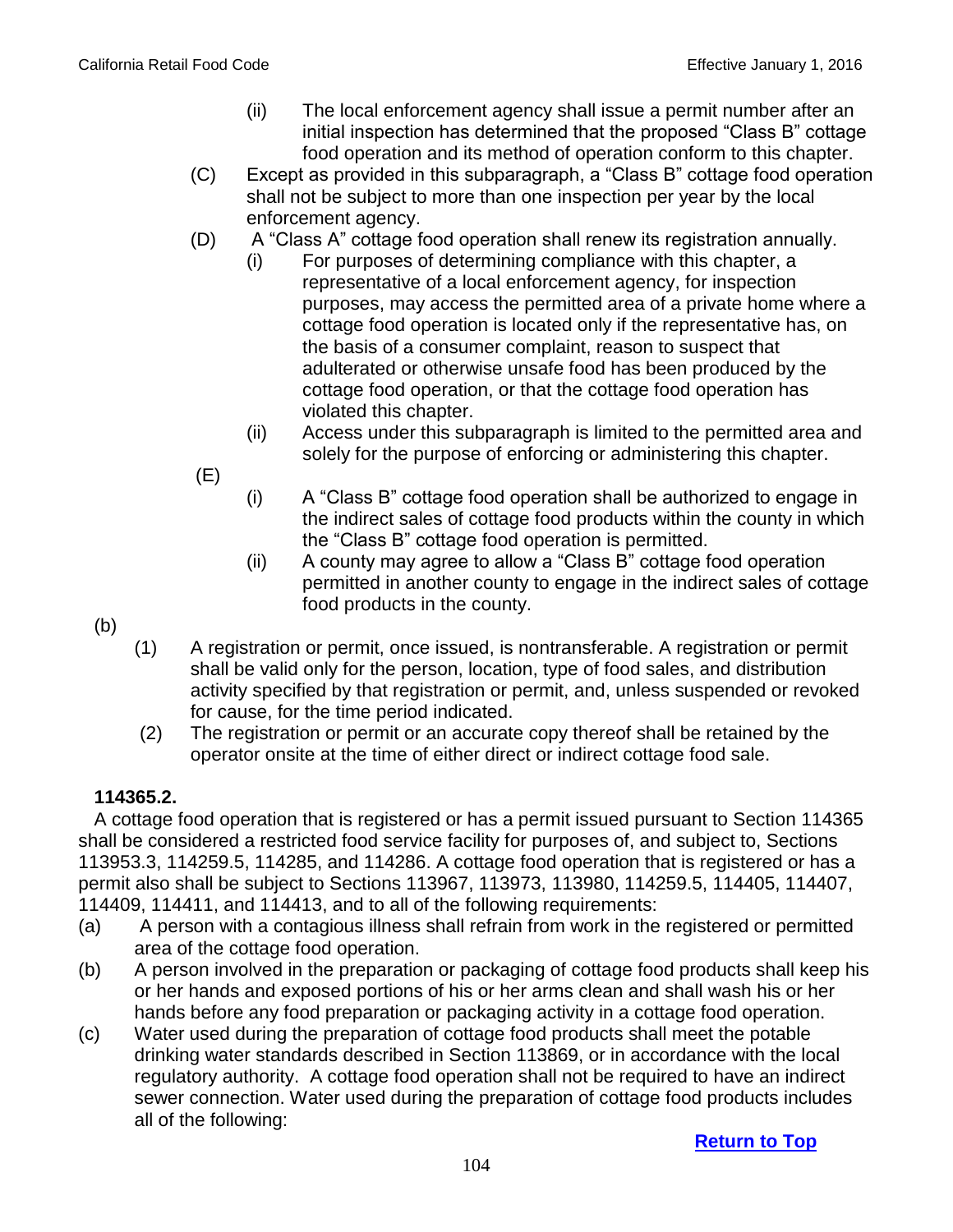- (1) The washing, sanitizing, and drying of any equipment used in the preparation of a cottage food product.
- (2) The washing, sanitizing, and drying of hands and arms.
- (3) Water used as an ingredient.
- (d) A person who prepares or packages cottage food products shall complete a food processor course approved by the department and posted on the department's Internet Web site to protect the public health within three months of becoming registered and every three years during operation. The course shall not exceed four hours in length. The department shall work with the local enforcement agency to ensure that cottage food operators are properly notified of the location, date, and time of the classes offered.
- (e) A cottage food operation shall properly label all cottage food products in compliance with the Federal Food, Drug, and Cosmetic Act (21 U.S.C. Sec. 343 et seq.). Additionally, to the extent permitted by federal law, the label shall include, but is not limited to, all of the following:
	- (1) The words "Made in a Home Kitchen" or "Repackaged in a Home Kitchen," as applicable, with a description of any purchased whole ready-to-eat product not used as an ingredient in 12-point type on the cottage food product's primary display panel.
	- (2) The name commonly used for the food product or an adequately descriptive name.
	- (3) The name of the cottage food operation which produced the cottage food product.
	- (4) The registration or permit number of the "Class A" or "Class B" cottage food operation, respectively, which produced the cottage food product and the name of the county of the local enforcement agency that issued the permit or registration number.
	- (5) The ingredients of the cottage food product, in descending order of predominance by weight, if the product contains two or more ingredients.

## **CHAPTER 12. Certified Farmers' Markets**

 **114370.** Certified farmers' markets shall meet the applicable general sanitation requirements in Section 113980 and as provided in this chapter.

 **114371.** Certified farmers' markets shall meet all of the following requirements:

- (a) All food shall be stored at least six inches off the floor or ground or under any other conditions that are approved. Tents, canopies, or other overhead coverings are not required for fresh whole produce sales displays or storage, except when specifically required pursuant to this chapter. Flavored nuts and dried fruits that are being sold on a bulk or nonprepackaged basis shall be displayed and dispensed by the producer from covered containers. All processed food products being sold shall be in compliance with Section 113735 and the applicable provisions of Section 110460, 114365, or 114365.2.
- (b) Food preparation is prohibited at certified farmers' markets with the exception of food samples. Trimming whole produce for sale shall not be considered food preparation. Distribution of food samples may occur provided that the following sanitary conditions exist:
	- (1) Samples shall be kept in clean, nonabsorbent, and covered containers intended by the manufacturer for use with foods. Any cutting or distribution of samples shall only occur under a tent, canopy, or any other overhead covering.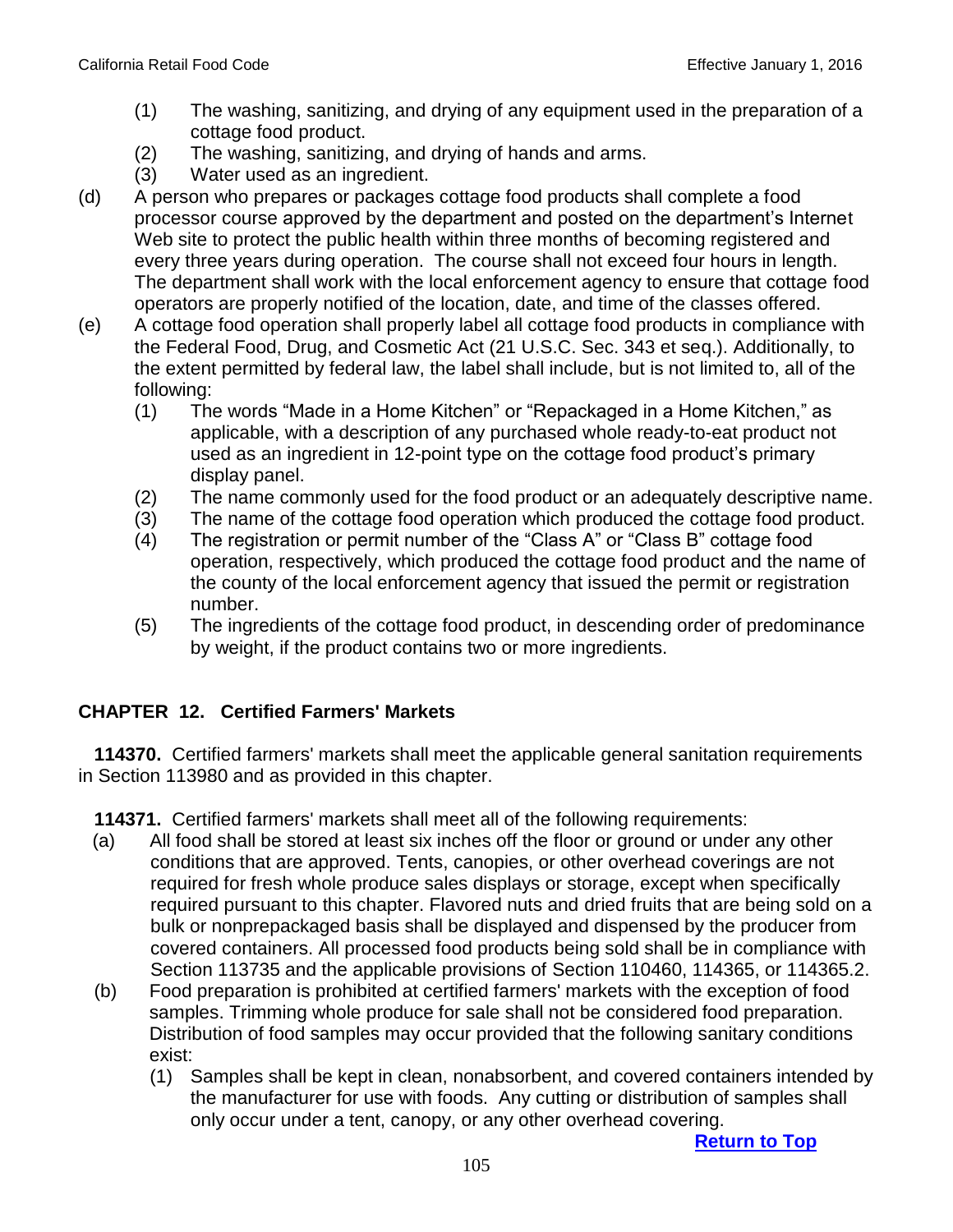- (2) All food samples shall be distributed by the producer in a manner that is sanitary and in which each sample is distributed without the possibility of a consumer touching the remaining samples.
- (3) Clean, disposable plastic gloves shall be used when cutting food samples.
- (4) Fresh, whole produce intended for sampling shall be washed or cleaned in another manner of any soil or other material by potable water in order that it is wholesome and safe for consumption.
- (5) Notwithstanding Section 114205, available potable water may be required for handwashing and sanitizing; the need determined and manner approved by the enforcement agency.
- (6) Potentially hazardous food samples shall be maintained at or below 45°F and shall be disposed of within two hours after cutting. A certified farmers' market or enforcement officer may cause immediate removal and disposal, or confiscate and destroy, any potentially hazardous food samples found not in compliance with this paragraph.
- (7) Wastewater shall be disposed of in a facility connected to the public sewer system or in a manner approved by the enforcement agency.
- (8) Utensils and cutting surfaces shall be smooth, nonabsorbent, and easily cleanable, or single-use articles shall be utilized. If the producer uses only singleuse articles or maintains an adequate supply of clean replacement articles readily available at the site at the time of use, warewashing facilities shall not be required.
- (c) Approved toilet and handwashing facilities shall be available within 200 feet travel distance of the premises of the certified farmers' market or as approved by the enforcement officer.
- (d) No live animals, birds, or fowl shall be kept or allowed, and no individual shall bring a live animal, bird, or fowl within 20 feet of any area where food is stored or held for sale within a certified farmers' market. This subdivision does not apply to guide dogs, signal dogs, or service dogs when used in accordance with the federal Americans with Disabilities Act of 1990 (42 U.S.C. Sec. 12101 et. seq.), and as provided in Section 36.104 of Title 28 of the Code of Federal Regulations. All guide dogs, signal dogs, and service dogs shall be used and properly identified in accordance with Section 54.1 and subdivision (b) of Section 54.2 of the Civil Code, and Sections 30850, 30851, and 30852 of the Food and Agricultural Code.
- (e) All garbage and refuse shall be stored and disposed of in a manner approved by the enforcement officer.
- (f) Smoking of cigarettes, cigars, pipe tobacco, and other nicotine products shall not be permitted within 25 feet of the common commerce area comprised of sales personnel and shopping customers of the certified farmers' market.
- (g) Notwithstanding Chapter 10 (commencing with Section 114294), vendors selling food adjacent to, and under the jurisdiction and management of, a certified farmers' market may store, display, and sell from a table or display fixture apart from the mobile food facility in a manner approved by the enforcement agency.
- (h) Temporary food facilities may be operated as a separate community event adjacent to and in conjunction with certified farmers' markets. The organization in control of the community event at which these temporary food facilities operate shall comply with Section 114381.1.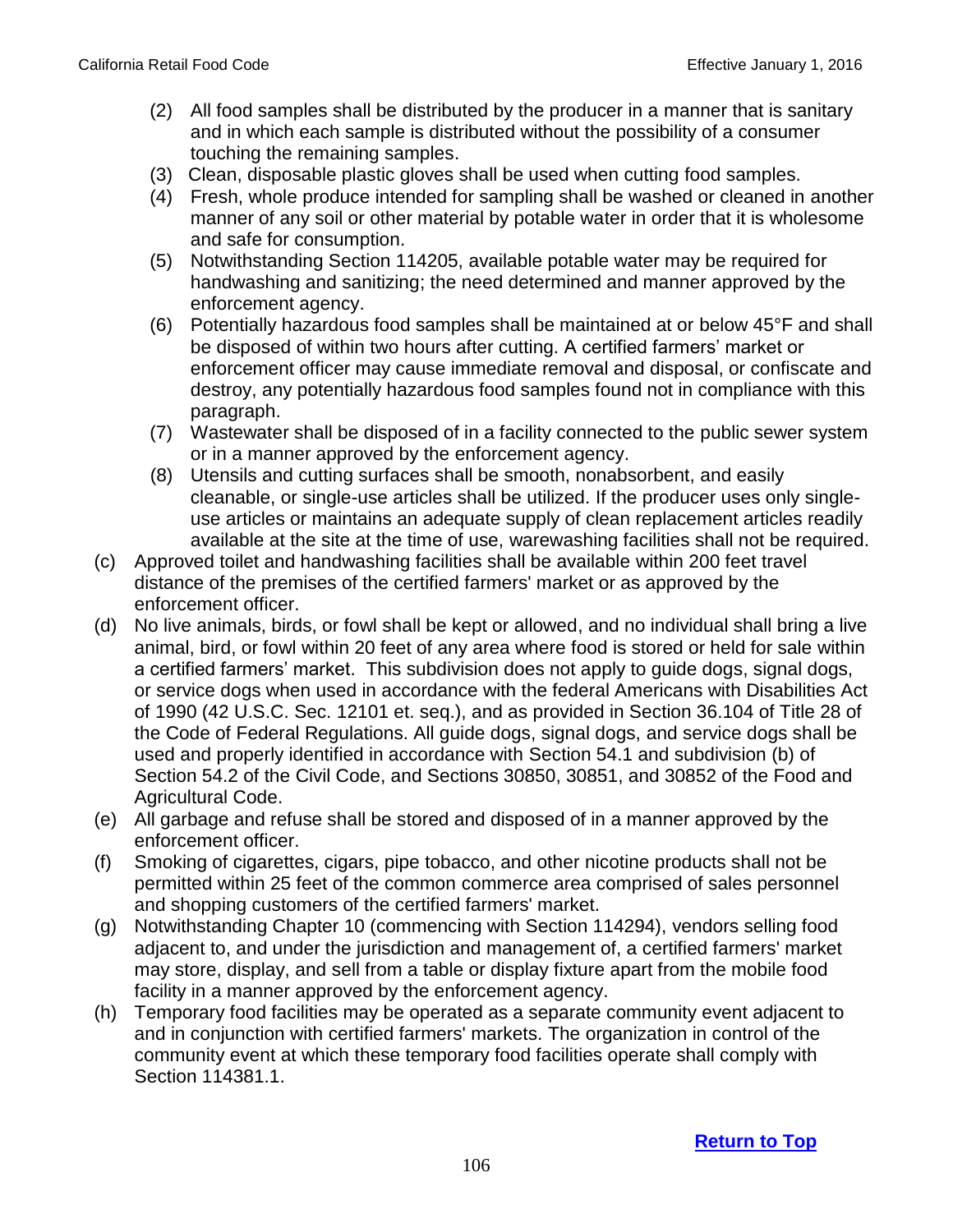(i) All harvested, cut, wrapped, or otherwise processed meat, poultry, and fish products shall be from approved sources as set forth in Section 113735, and shall be properly labeled or have documentation present at the point of sale that demonstrates compliance with this requirement. All harvested, cut, wrapped, or otherwise processed meat, poultry, and fish products offered for sale shall be transported, stored, displayed, and maintained at a temperature of 41°F or colder. The temperature holding capabilities of the storage containers used shall be sufficient to maintain safe product temperatures. Storage containers for meat, poultry, and fish products shall be insulated and have interior surfaces that are smooth, nonabsorbent, and easily cleanable. All meat, poultry, and fish products shall be stored in a manner that reduces the risk of cross-contamination.

 **114373.** Raw shell eggs may be stored and displayed without refrigeration if all of the following conditions are met:

- (a) The eggs were produced by poultry owned by the seller and collected on the seller's property.
- (b) The eggs are not placed in direct sunlight during storage or display.
- (c) Retail egg containers are prominently labeled "refrigerate after purchase" or the seller posts a conspicuous sign advising consumers that the eggs are to be refrigerated as soon as practical after purchase.
- (d) Retail egg containers are conspicuously identified as to the date of the pack.
- (e) The eggs have been cleaned and sanitized.
- (f) The eggs are not checked, cracked, or broken.
- (g) Any eggs that are stored and displayed at temperatures of 90°F or below and that are unsold after four days from the date of pack shall be stored and displayed at an ambient temperature of 45°F or below, diverted to pasteurization, or destroyed in a manner approved by the enforcement agency.
- (h) Any eggs that are stored and displayed at temperatures above 90°F that are unsold after four days from the date of pack shall be diverted to pasteurization or destroyed in a manner approved by the enforcement agency.

# **CHAPTER 12.5. Farm Stands and Community Food Production**

 **114375.** Farm stands shall be in conformity with the definition and provisions of Section 113778.2 and meet all of the following requirements:

- (a) Food preparation is prohibited at farm stands with the exception of food samples which may only occur if conducted in accordance with paragraphs (1) to (8), inclusive, of subdivision (b) of Section 114371.
- (b) Approved toilet and handwashing facilities consistent with Article 4 (commencing with Section 113310) of Chapter 11 of Part 6 shall be available for use by farm stand operators or their employees when food sampling is conducted pursuant to subdivision (a).
- (c) Food sales from farm stands shall be limited to the following:
	- (1) Whole produce and shell eggs as described in paragraph (6) of subdivision (c) of Section 113789.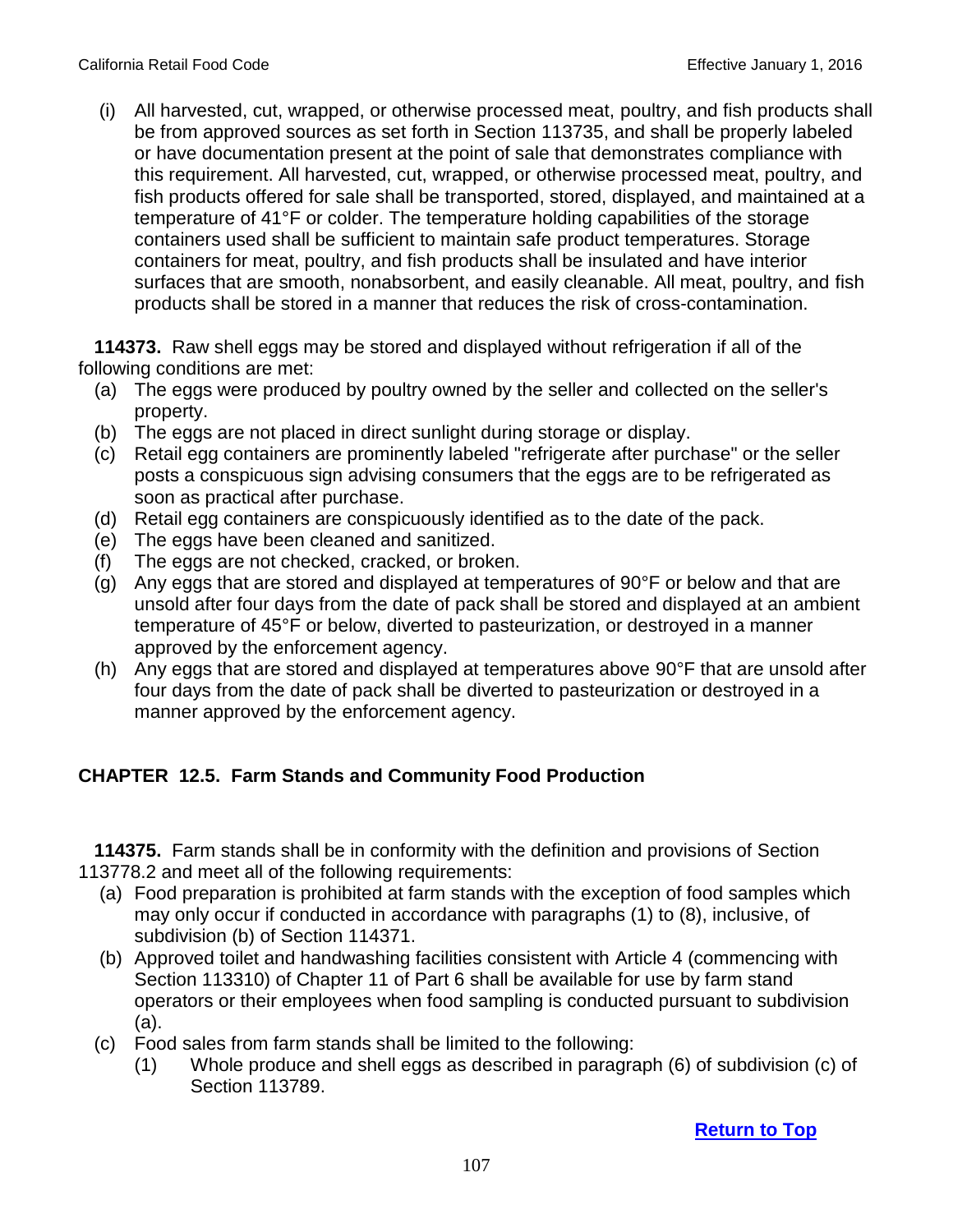- (2) Nonpotentially hazardous prepackaged food products from an approved source that were grown or produced in close proximity to the farm stand and in a manner consistent with the intent of Chapter 10.5 (commencing with Section 47000) of Division 17 of the Food and Agricultural Code.
- (3) Any nonpotentially hazardous prepackaged food products, including bottled water and soft drinks, from an approved source that has not been grown or produced in close proximity to the farm stand shall be limited to a 50-square-foot storage and sales area.
- (d) No live animals, birds, or fowl shall be kept or allowed within 20 feet of any area where food is stored or held for sale. This subdivision does not apply to guide dogs, signal dogs, or service dogs when used in the manner specified in Section 54.1 of the Civil Code.
- (e) All garbage and refuse shall be stored and disposed of in an appropriate manner.
- (f) All prepackaged processed food products shall meet the applicable requirements provided in Section 113980 and be stored in an approved vermin proof area or container when the farm stand facility is closed.

- (a) A community food producer may sell or provide whole uncut fruits or vegetables, or unrefrigerated shell eggs, directly to the public, to a permitted food facility, or a cottage food operation if the community food producer meets all of the following requirements:
	- (1) Agricultural products shall be grown or produced in compliance with subdivision (b) of Section 113735.
	- (2) Agricultural products that are packaged shall have the package labeled with the name and address of the community food producer.
	- (3) Conspicuous signage shall be provided in lieu of a product label if the agricultural product is being sold by the community food producer on the site of production. The signage shall include, but not be limited to, the name and address of the community food producer.
	- (4) Best management practices, as described by the Department of Food and Agriculture, regarding small farm food safety guidelines on, but not limited to, safe production, processing, and handling of both nonpotentially hazardous and potentially hazardous foods.
	- (5) Egg production shall be limited to 15 dozen eggs per month.
- (b) (1) A gleaner may sell or provide whole uncut fruits or vegetables, or unrefrigerated shell eggs, produced by a community food producer directly to the public without registration if the gleaner meets all of the requirements specified in subdivisions (a) and (d).
	- (2) A gleaner may donate whole uncut fruits or vegetables, or unrefrigerated shell eggs, produced by a community food producer to a food bank or food kitchen without registration if it meets both of the following requirements:
		- (A) Best management practices, as described by the Department of Food and Agriculture regarding small farm food safety guidelines on handling of both nonpotentially hazardous and potentially hazardous foods.
		- (B) Record retention requirements specified in subdivision (d).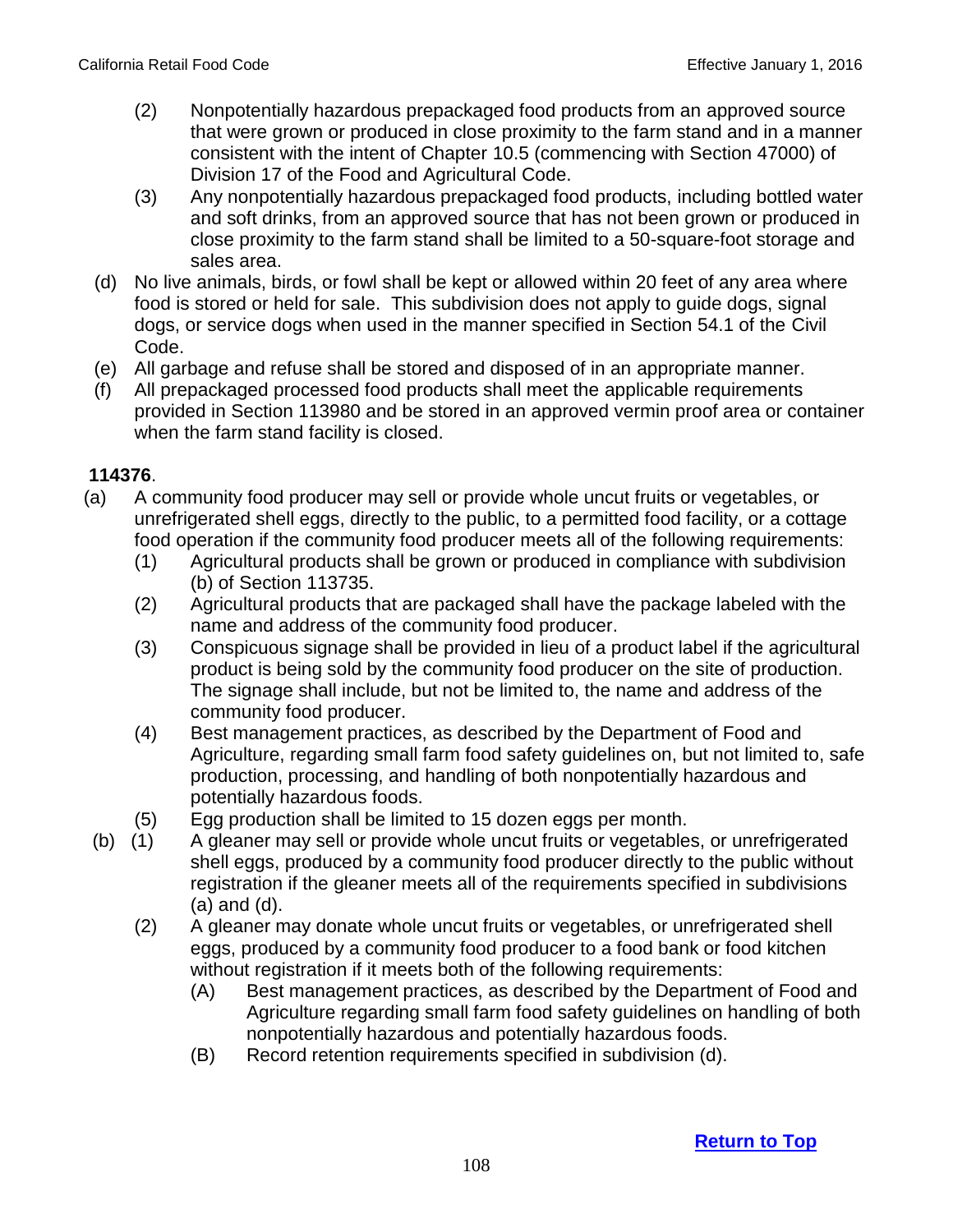- (c) Unless otherwise authorized by a local ordinance adopted by a local jurisdiction, a local city or county health enforcement office shall not require a community food producer to register with the city or county or meet requirements in addition to those required in subdivisions (a) and (d) if the community food producer meets any of the following conditions:
	- (1) Agricultural products are sold at the outlet or location, including, but not limited to, premises, controlled by the community food producer pursuant to paragraph (6) of subdivision (c) of Section 113789.
	- (2) Agricultural products are donated to a food bank or food kitchen that provides food at no cost to consumers.
	- (3) Agricultural products are sold in a food facility permitted by a federal, state, or local health agency.
- (d) A community food producer or gleaner that sells or provides whole uncut fruits or vegetables, or unrefrigerated shell eggs, directly to the public pursuant to this section shall retain records related to the sale or provision of the food for 30 days, which shall include the type of food sold and the date of sale.
- (e) A food bank or food kitchen that receives whole uncut fruits or vegetables, or unrefrigerated shell eggs, donated by a community food producer or gleaner pursuant to this section shall retain records related to the donation of the food for 30 days, which shall include the type of food received, the date of receipt, and the name and contact information of the community food producer or gleaner that donated the food.

### **114376.5.**

- (a) An enforcement officer, as defined in Section 113774, may enter into and inspect the operations of a community food producer or gleaner in response to a food safety recall or food safety complaint. The enforcement officer may recover reasonable costs associated with an inspection from the community food producer or gleaner.
- (b) (1) An enforcement officer may issue a community food producer or gleaner a cease and desist order for violations of Section 114376, upon which the community food producer or gleaner shall be prohibited from further sales until the operations of the community food producer or gleaner have been reinspected and cleared by the enforcement officer's agency.
	- (2) At any time within 15 calendar days after issuance of the cease and desist order, the community food producer or gleaner may request in writing a hearing before a hearing officer to show cause why the prohibition of further sales is not warranted. The hearing shall be held within 15 calendar days of the receipt of a request for a hearing. A failure to request a hearing within 15 calendar days shall be deemed a waiver of the right to a hearing.
- (c) Violations of Section 114376 shall be subject to the penalties specified in Section 114395.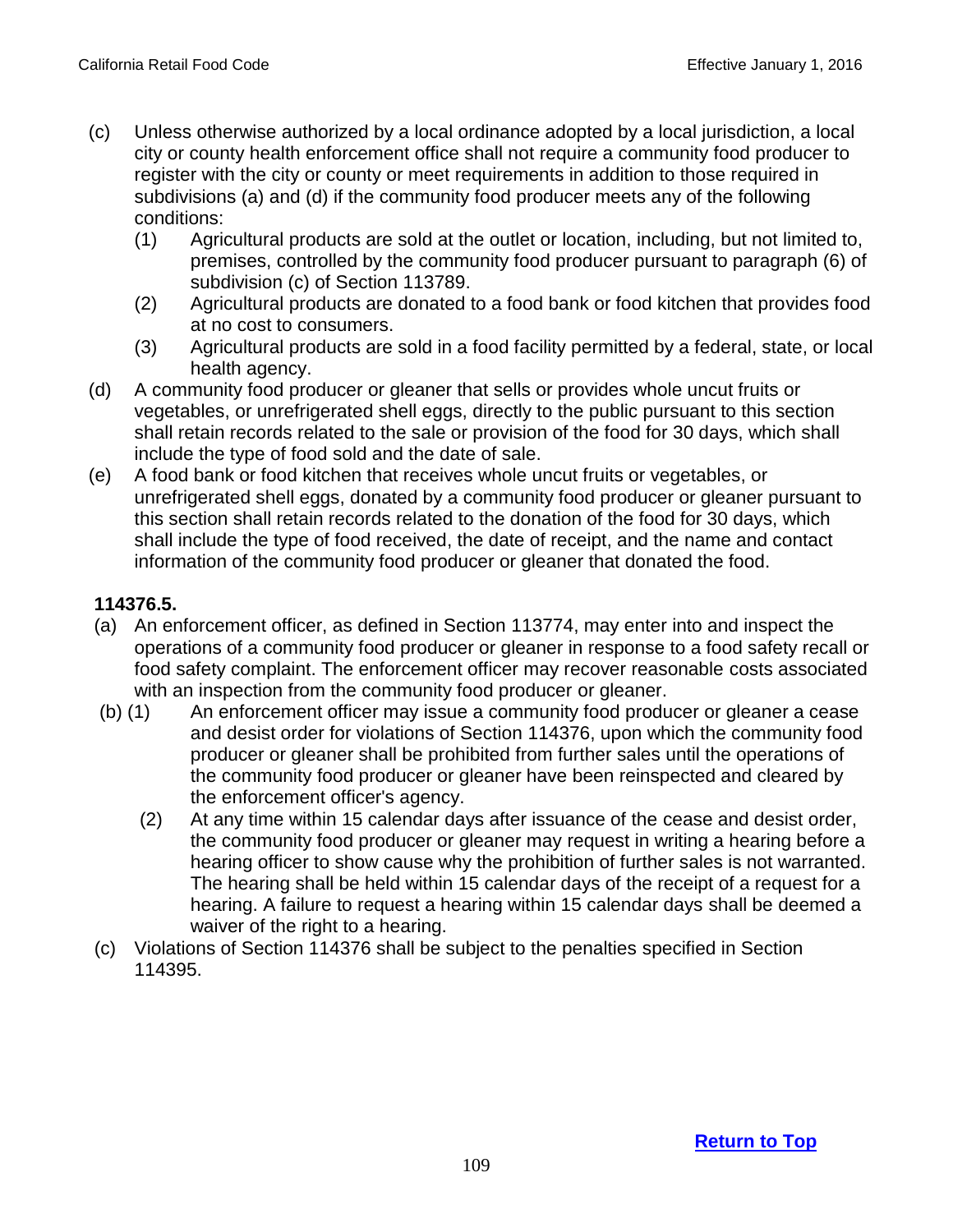# **CHAPTER 12.6. Trans Fats**

### **114377.**

- (a) Every food facility shall maintain on the premises the label for any food or food additive that is, or includes, any fat, oil, or shortening, for as long as this food or food additive is stored, distributed, or served by, or used in the preparation of food within, the food facility. The label described in this subdivision refers to the label that is required by applicable federal and state law to be on the food or food additive at the time of purchase by the food facility.
- (b) (1) Commencing January 1, 2010, no oil, shortening, or margarine containing artificial trans fat for use in spreads or frying, except for the deep frying of yeast dough or cake batter, may be stored, distributed, or served by, or used in the preparation of any food within, a food facility.
	- (2) Commencing January 1, 2011, no food containing artificial trans fat, including oil and shortening that contains artificial trans fat for use in the deep frying of yeast dough or cake batter, may be stored, distributed, or served by, or used in the preparation of any food within, a food facility.
- (c) Subdivision (b) shall not apply to food sold or served in a manufacturer's original, sealed package.
- (d) For purposes of this section, a food contains artificial trans fat if the food contains vegetable shortening, margarine, or any kind of partially hydrogenated vegetable oil, unless the label required on the food, pursuant to applicable federal and state law, lists the trans fat content as less than 0.5 grams per serving.
- (e) This section shall not apply to public elementary, middle, junior high, or high school cafeterias.
- (f) Notwithstanding Section 114395, a violation of this section shall be punishable by a fine of not less than twenty-five dollars (\$25) or more than one thousand dollars (\$1,000).

### **CHAPTER 12.7. Fishermen's Markets**

**114378.** A fishermen's market shall meet the applicable requirements of Chapter 1 (commencing with Section 113700), Chapter 2 (commencing with Section 113728), Chapter 3 (commencing with Section 113945), Chapter 4 (commencing with Section 113980), Chapter 5 (commencing with Section 114095), Chapter 6 (commencing with Section 114130), Chapter 7 (commencing with Section 114189), Chapter 8 (commencing with Section 114250), and Chapter 13 (commencing with Section 114380), unless exempted as provided in this chapter.

### **114378.1.**

(a) Fish sold in a fishermen's market shall be raw and may be displayed whole or eviscerated. A fisherman selling fish in a fishermen's market shall only sell raw edible aquatic plants or fish that he or she caught legally, or that was caught by one or two other licensed commercial fishermen. If a fisherman sells fish caught by another licensed commercial fisherman, the fisherman shall provide a copy of that other fisherman's commercial license and contact information upon the request of the enforcement agency.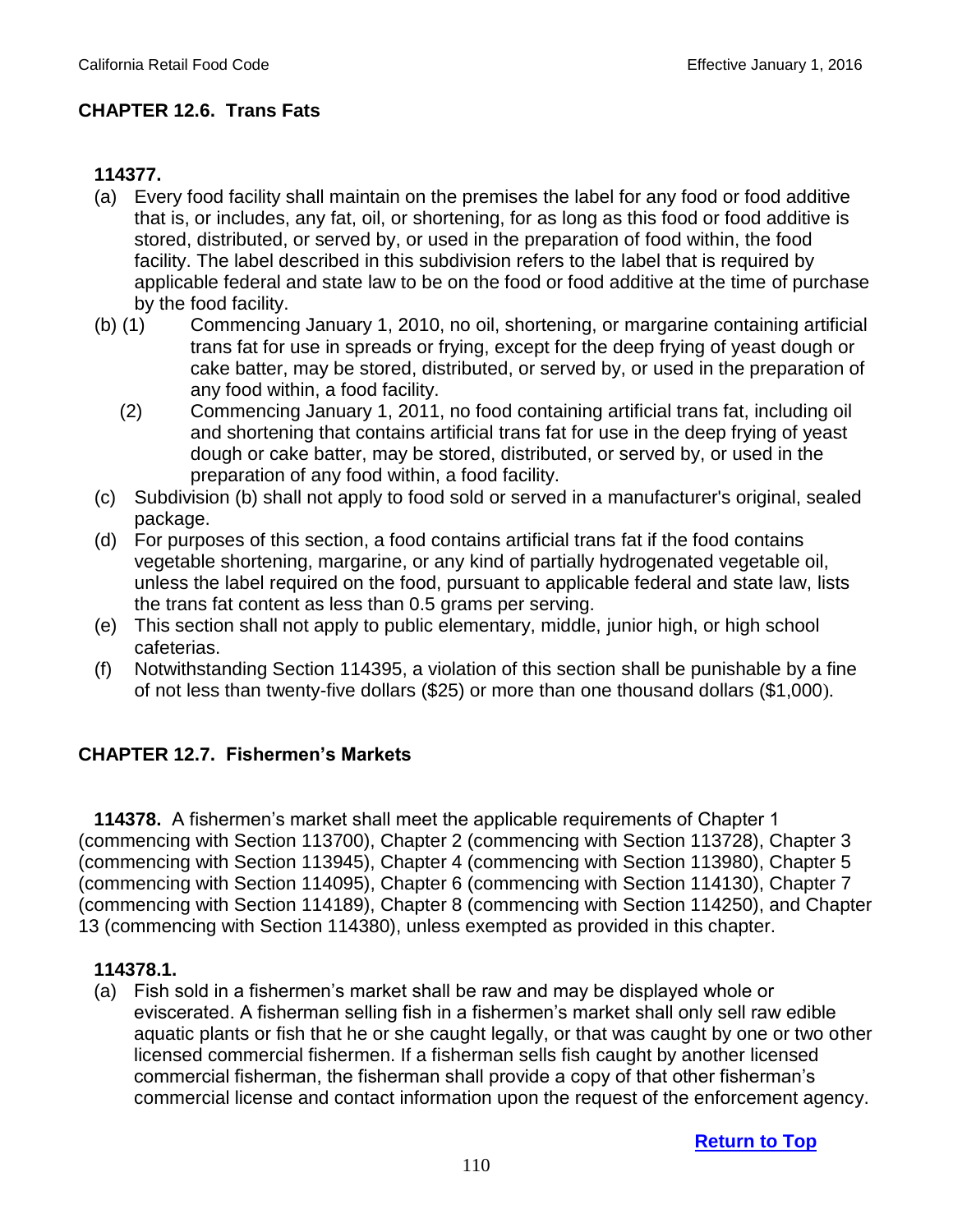- (b) A fishermen's market may provide a separate service that fillets, cuts, or packages fish for customers who purchase direct sales of fish within the fishermen's market as a temporary food facility, mobile food facility, or other facility approved by the enforcement agency. A separate health permit is required and applicable requirements for that category of permit shall be met.
- (c) Fish parts from the day's operations may be used for bait by a licensed commercial fisherman or registered aquaculturists.
- (d) Ice used for refrigeration purposes shall not be used for consumption in food or beverages.
- (e) Notwithstanding subdivision (b) and Section 113818, raw fish may be eviscerated at a fishermen's market.

### **114378.2.**

A fishermen's market shall meet all of the following requirements:

- (a) Each fishermen's market food booth shall post the name of the fisherman, vessel or farm, and acceptable market name of fish sold so they are legible and clearly visible to patrons.
- (b) Notwithstanding Section 113953, handwashing facilities for a fishermen's market food both that operates for three consecutive days or less may include a container capable of providing a continuous stream of water from an approved source that leaves both hands free to allow vigorous rubbing with soap and warm water for 10 to 15 seconds, inclusive. A catch basin shall be provided to collect wastewater, and the wastewater shall be properly disposed of according to Section 114197.
- (c) Handwashing facilities shall be equipped with handwashing cleanser and single-use sanitary towels. A separate receptacle shall be available for towel waste.
- (d) Notwithstanding Section 114205, potable water shall be available for handwashing and sanitizing as approved by the enforcement agency.
- (e) Approved toilet and handwashing facilities shall be available within 200 feet of the premises of a fishermen's market or as approved by the enforcement agency.
- (f) All garbage and refuse shall be stored and disposed of in a manner approved by the enforcement agency.
- (g) Wastewater shall be disposed of in a facility connected to the public sewer system or in a manner approved by the enforcement agency.
- (h) Floors shall be constructed of concrete, asphalt, tight wood, or other similar cleanable material kept in good repair.
- (i) Overhead protection shall be provided over the evisceration process, food storage, food display, and warewashing areas. Overhead protection shall be made of wood, canvas, or other materials that protect the facility from precipitation, dust, bird and insect droppings, and other contaminants.
- (j) Notwithstanding Section 114095, approved warewashing facilities may be shared if the sink is centrally located and is adjacent to the sharing facilities. The enforcement agency may also approve use of warewashing facilities within a permanent facility if it is located within 200 feet of the premises of the fishermen's market or as approved by the enforcement agency.
- (k) Food-related and utensil-related equipment shall be located and installed to prevent food contamination.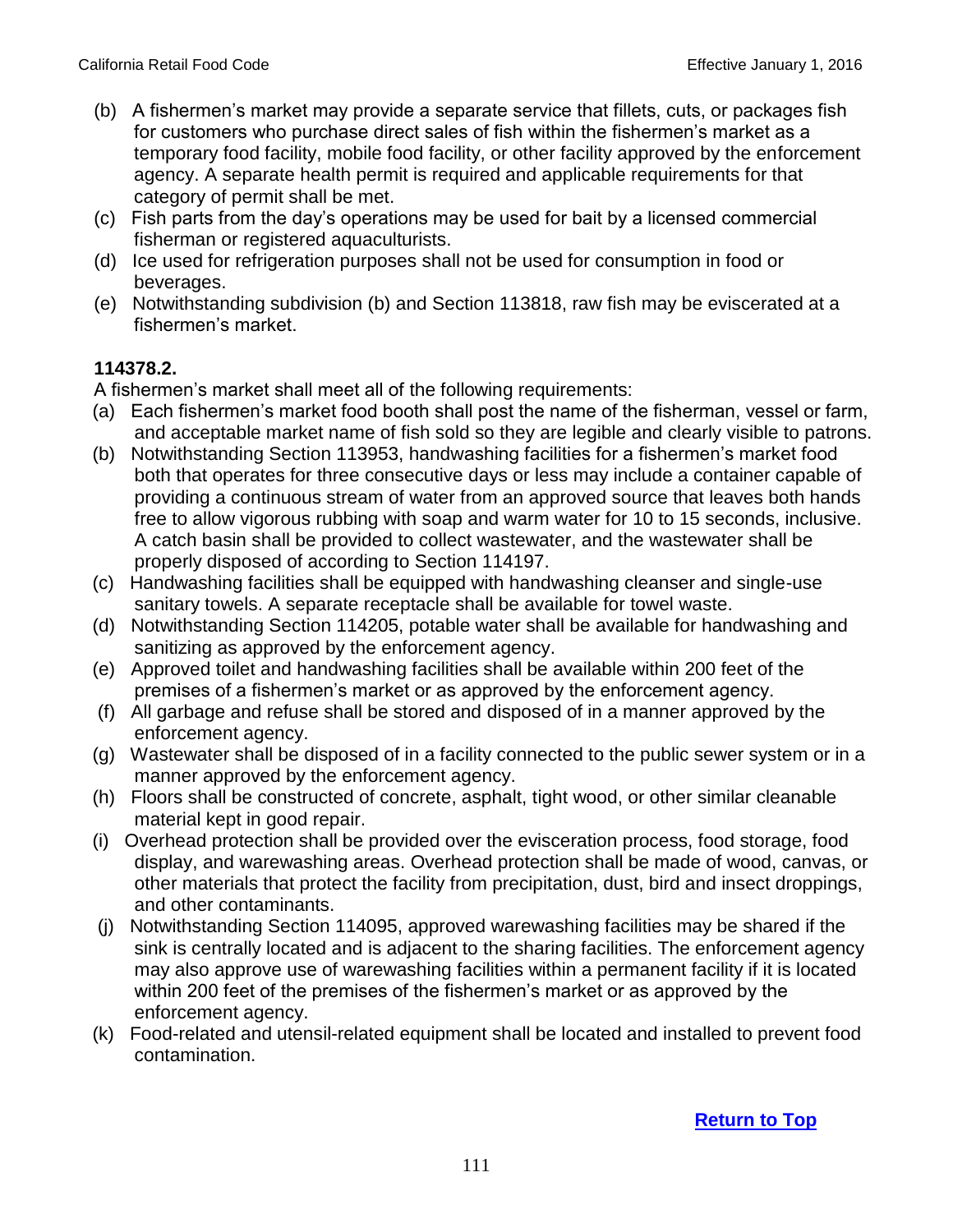(*l*) During periods of inoperation, food, food equipment, and utensils shall be stored within a fully enclosed facility approved by the enforcement agency, or in approved food compartments where the food, food equipment, and utensils are protected at all times from contamination, exposure to the elements, ingress of rodents or other vermin, and temperature abuse.

#### **114378.3.**

- (a) A permit application and site plan shall be submitted to the enforcement agency at least two weeks prior to the operation of a fishermen's market. Only California-licensed commercial fishermen or an entity representing two or more California-licensed commercial fishermen or California-licensed commercial fishermen and Californiaregistered aquaculturists may act as the responsible person and sole permitholder for a fishermen's market. The site plan shall include all of the following:
	- (1) A map with proposed locations of the fishermen's market food booths, boundaries of the fishermen's market, restrooms, refuse containers, potable water supply faucets, wastewater disposal facilities, and all shared warewashing and handwashing facilities as applicable.
	- (2) Details of the materials and methods used to construct the food booths.
	- (3) Foods that will be handled and dispensed.
	- (4) Procedures for food handling, food temperature control, refuse management, cleaning and sanitizing utensils and equipment, and cleaning structures and premises.
	- (5) Procedures for transporting food to and from the fishermen's market and actions taken to prevent contamination.
	- (6) List of names of licensed commercial fishermen or registered aquaculturists, copies of their licenses or registrations, and a document authorizing the organizer to act as the responsible person and permitholder on their behalf.
- (b) A fishermen's market may operate adjacent to, or in conjunction with, a food facility or a community event. In those situations, the fishermen's market is only subject to the limitations and requirements of a fishermen's market. The other food facilities remain subject to the limitations and requirements, including separate permit requirements, that are applicable to the type of facility being operated.

# **CHAPTER 13. Compliance and Enforcement**

### **Article 1. Plan Review and Permits**

#### **114380.**

- (a) A person proposing to build or remodel a food facility shall submit complete, easily readable plans drawn to scale, and specifications to the enforcement agency for review, and shall receive plan approval before starting any new construction or remodeling of any facility for use as a retail food facility.
- (b) Plans and specifications may also be required by the enforcement agency if the agency determines that they are necessary to assure compliance with the requirements of this part, including, but not limited to, a menu change or change in the facility's method of operation.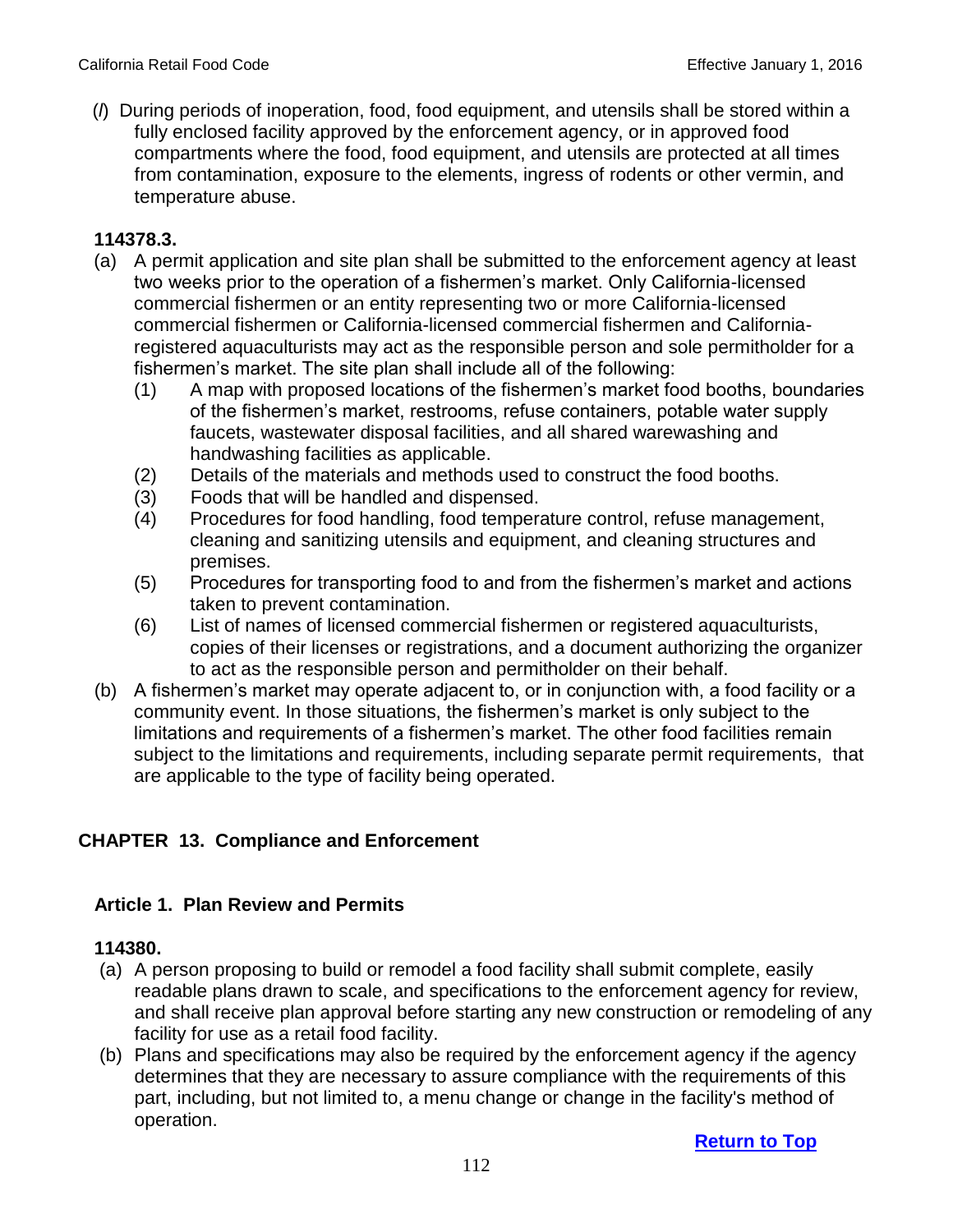- (c) (1) All new school food facilities or school food facilities that undergo modernization or remodeling shall comply with all structural requirements of this part. Upon submission of plans by a school authority, the Office of the State Architect and the local enforcement agency shall review and approve all new and remodeled school facilities for compliance with all applicable requirements.
	- (2) Except when a determination is made by the enforcement agency that the nonconforming structural conditions pose a public health hazard, existing public and private school cafeterias and licensed health care facilities shall be deemed to be in compliance with this part pending replacement or renovation.
- (d) Except when a determination is made by the enforcement agency that the nonconforming structural conditions pose a public health hazard, existing food facilities that were in compliance with the law in effect on June 30, 2007, shall be deemed to be in compliance with the law pending replacement or renovation. If a determination is made by the enforcement agency that a structural condition poses a public health hazard, the food facility shall remedy the deficiency to the satisfaction of the enforcement agency.
- (e) The plans shall be approved or rejected within 20 working days after receipt by the enforcement agency and the applicant shall be notified of the decision. Unless the plans are approved or rejected within 20 working days, they shall be deemed approved. The building department shall not issue a building permit for a food facility until after it has received plan approval by the enforcement agency. Nothing in this section shall require that plans or specifications be prepared by someone other than the applicant.

# **114381.**

- (a) A food facility shall not be open for business without a valid permit.
- (b) A permit shall be issued by the enforcement agency when investigation has determined that the proposed facility and its method of operation meets the specifications of the approved plans or conforms to the requirements of this part.
- (c) A permit, once issued, is nontransferable. A permit shall be valid only for the person, location, type of food sales, or distribution activity and, unless suspended or revoked for cause, for the time period indicated.
- (d) Any fee for the permit or registration or related services, including, but not limited to, the expenses of inspecting and impounding any utensil suspected of releasing lead or cadmium in violation of Section 108860 as authorized by Section 114393, review of HACCP plans, and alternative means of compliance shall be determined by the local governing body. Fees shall be sufficient to cover the actual expenses of administering and enforcing this part. The moneys collected as fees shall only be expended for the purpose of administering and enforcing this part.
- (e) A permit shall be posted in a conspicuous place in the food facility or in the office of a vending machine business.
- (f) Any person requesting the enforcement agency to undertake activity pursuant to Sections 114149.1 and 114419.3 shall pay the enforcement agency's costs incurred in undertaking the activity. The enforcement agency's services shall be assessed at the current hourly cost recovery rate.

 **114381.1.** In addition to the permit issued to each food facility participating in a community event or swap meet, a permit shall be obtained by the person or organization responsible for facilities that are shared by two or more food facilities.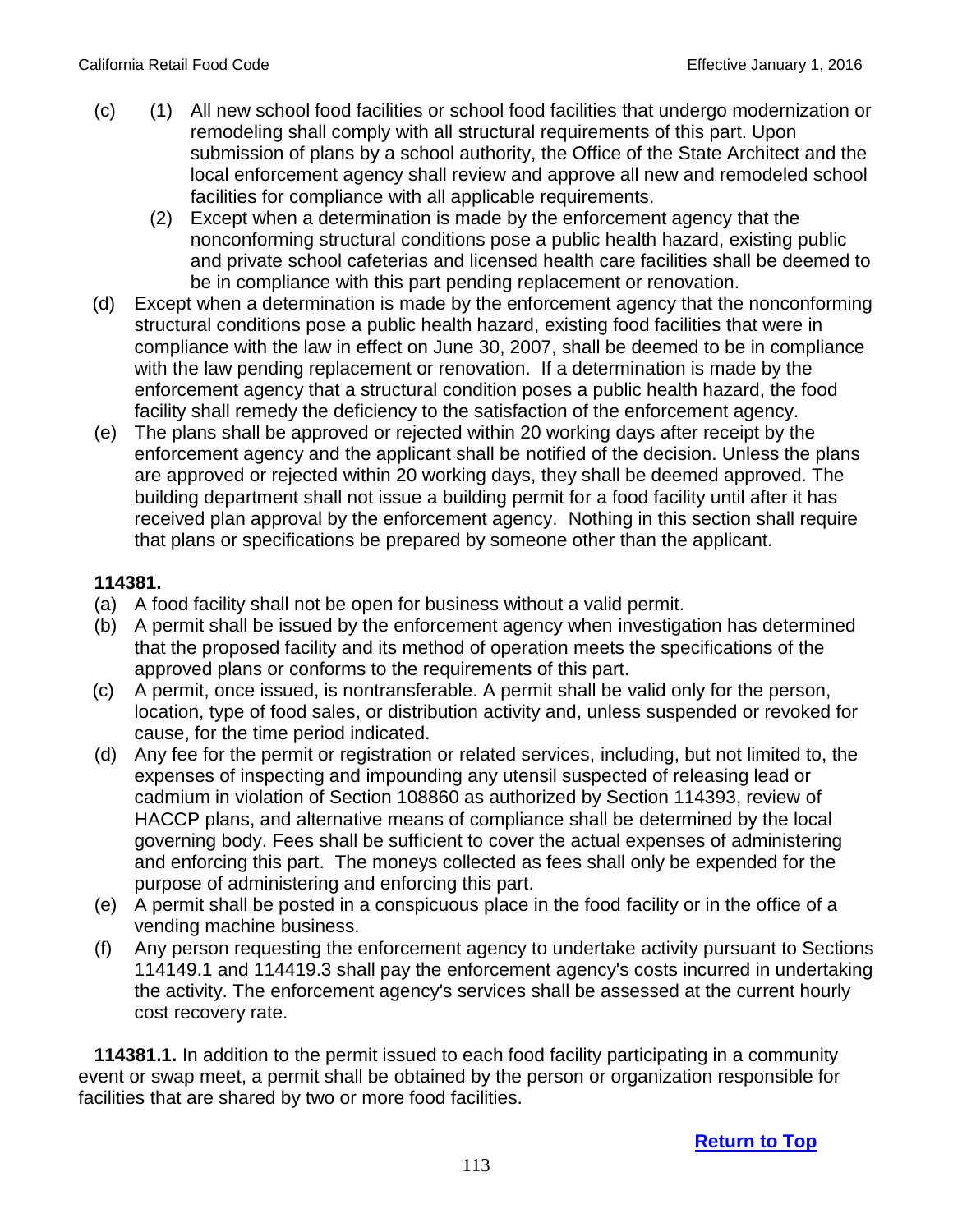- (a) The permit application and site plan shall be submitted to the enforcement agency at least two weeks prior to operation of any food facility.
- (b) The site plan shall show the proposed locations of the food facilities, restrooms, refuse containers, potable water supply faucets, waste water disposal facilities, and all shared warewashing and handwashing facilities.

 **114381.2.** A permit application shall be submitted to the enforcement agency by each temporary food facility operator that includes all of the following:

- (a) A site plan that indicates the proposed layout of equipment, food preparation tables, food storage, warewashing, and handwashing facilities.
- (b) Details of the materials and methods used to construct the temporary food facility.
- (c) All food products that will be handled and dispensed.
- (d) The proposed procedures and methods of food preparation and handling.
- (e) Procedures, methods, and schedules for cleaning utensils, equipment, and structures, and for the disposal of refuse.
- (f) How food will be transported to and from a permanent food facility or other approved food facility and the temporary food facility, and steps taken to prevent contamination of foods.
- (g) How potentially hazardous foods will be maintained at or below 41°F or at or above 135°F.

 **114387.** Any person who operates a food facility shall obtain all necessary permits to conduct business, including, but not limited to, a permit issued by the enforcement agency. In addition to the penalties under Article 2 (commencing with Section 114390), violators who operate without the necessary permits shall be subject to closure of the food facility and a penalty not to exceed three times the cost of the permit.

### **Article 2. Enforcement**

### **114390.**

- (a) Enforcement officers shall enforce this part and all regulations adopted pursuant to this part.
- (b) (1) For purposes of enforcement, any authorized enforcement officer may, during the facility's hours of operation and other reasonable times, enter, inspect, issue citations to, and secure any sample, photographs, or other evidence from a food facility or any facility suspected of being a food facility, or a vehicle transporting food to or from a retail food facility, when the vehicle is stationary at an agricultural inspection station, a border crossing, or at any food facility under the jurisdiction of the enforcement agency, or upon the request of an incident commander.
	- (2) If a food facility is operating under an HACCP plan, the enforcement officer may, for the purpose of determining compliance with the plan, secure as evidence any documents, or copies of documents, relating to the facility's adherence to the HACCP plan. Inspection may, for the purpose of determining compliance with this part, include any record, file, paper, process, HACCP plan, invoice, or receipt bearing on whether food, equipment, or utensils are in violation of this part.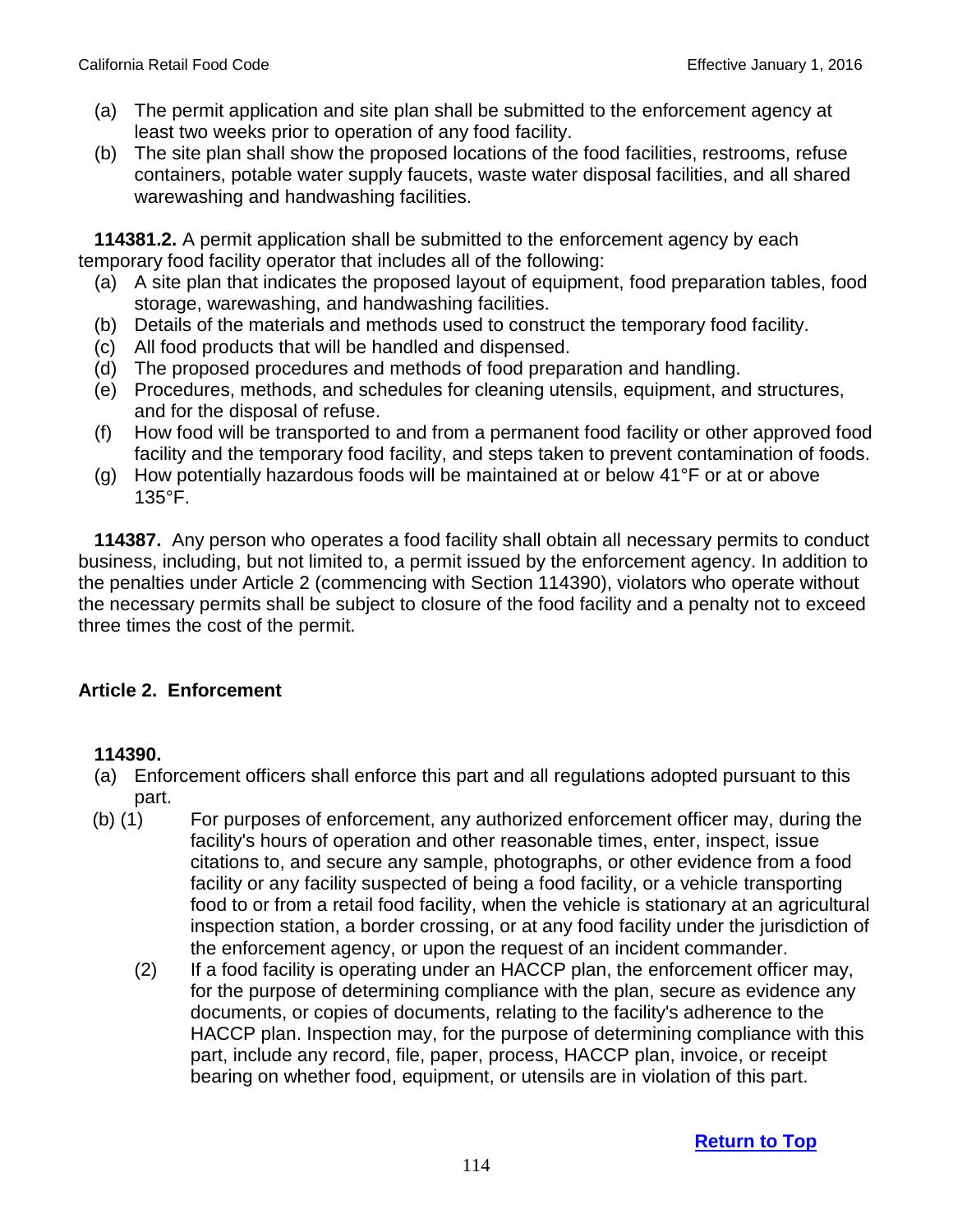- (c) Notwithstanding subdivision (a), an employee may refuse entry to an enforcement officer who is unable to present official identification showing the enforcement officer's picture and enforcement agency name. In the absence of the identification card, a business card showing the enforcement agency's name plus a picture identification card such as a driver's license shall meet this requirement.
- (d) It is a violation of this part for any person to refuse to permit entry or inspection, the taking of samples or other evidence, access to copy any record as authorized by this part, to conceal any samples or evidence, withhold evidence concerning them, or interfere with the performance of the duties of an enforcement officer, including making verbal or physical threats or sexual or discriminatory harassment.
- (e) A written report of the inspection shall be made and a copy shall be supplied or mailed to the owner, manager, or operator of the food facility.

#### **114393.**

- (a) Based upon inspection findings or other evidence, an enforcement officer may impound food, equipment, or utensils that are found to be, or suspected of being, unsanitary or in such disrepair that food, equipment, or utensils may become contaminated or adulterated, and inspect, impound, or inspect and impound any utensil that is suspected of releasing lead or cadmium in violation of Section 108860. The enforcement officer may attach a tag to the food, equipment, or utensils that shall be removed only by the enforcement officer following verification that the condition has been corrected.
- (b) No food, equipment, or utensils impounded pursuant to subdivision (a) shall be used unless the impoundment has been released.
- (c) Within 30 days, the enforcement agency that has impounded the food, equipment, or utensils pursuant to subdivision (a) shall commence proceedings to release the impounded materials or to seek administrative or legal remedy for its disposition.

 **114395.** Except as otherwise provided in this part, any person who violates any provision of this part or regulation adopted pursuant to this part is guilty of a misdemeanor. Each offense shall be punished by a fine of not less than twenty-five dollars (\$25) or more than one thousand dollars (\$1,000) or by imprisonment in the county jail for a term not exceeding six months, or by both fine and imprisonment.

 **114397.** The owner, manager, or operator of any food facility is responsible for any violation by an employee of any provision of this part or any regulation adopted pursuant to this part. Each day the violation occurs shall be a separate and distinct offense.

 **114399.** A violation of any provision of this part or regulation adopted pursuant to this part relating to facilities held in common or shared by more than one food facility shall be deemed a violation for which the owner, manager, or operator of each food facility is responsible.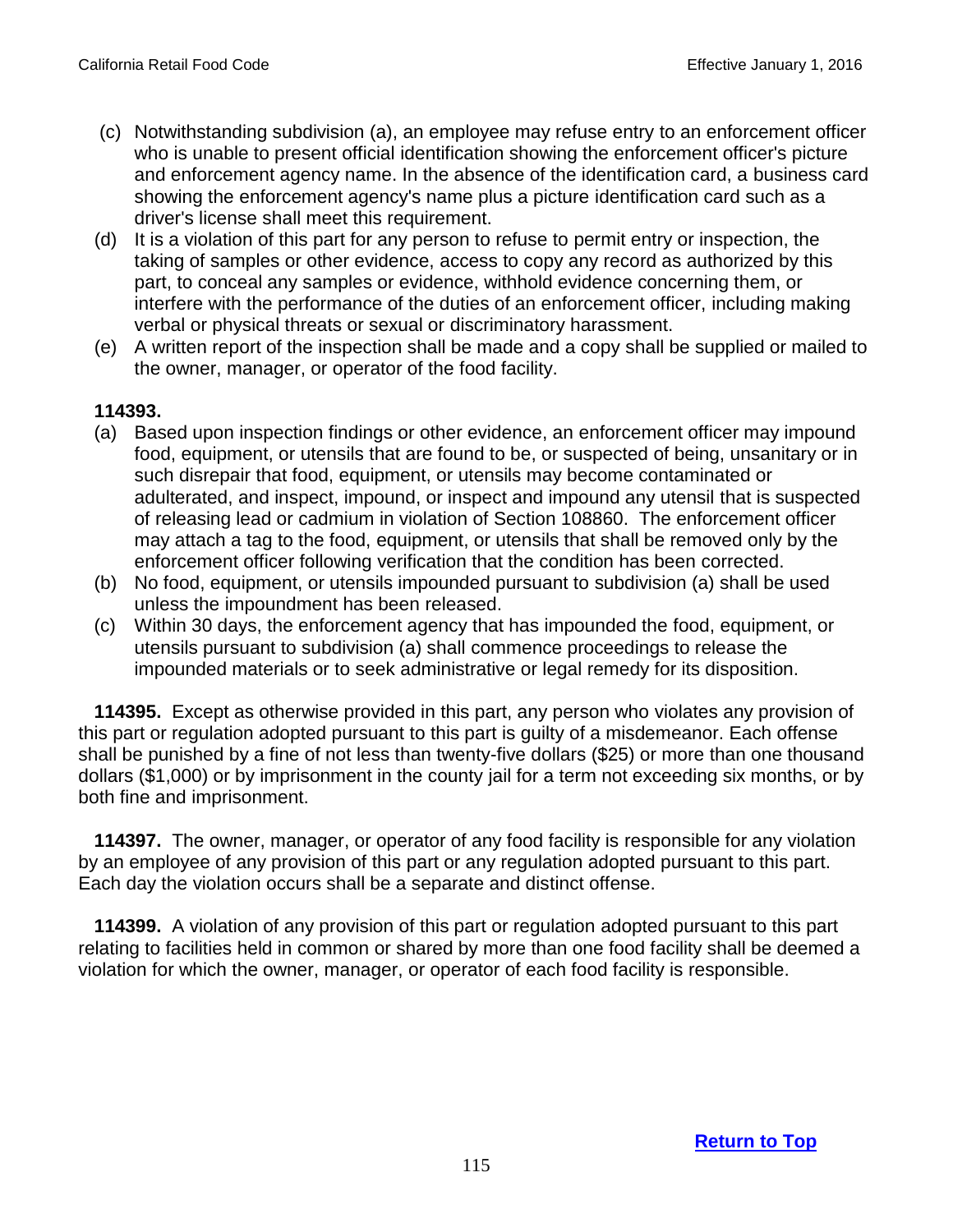### **Article 3. Permit Suspension or Revocation**

### **114405.**

- (a) A permit may be suspended or revoked by a local enforcement officer for a violation of this part. Any food facility for which the permit has been suspended shall close and remain closed until the permit has been reinstated. Any food facility for which the permit has been revoked shall close and remain closed until a new permit has been issued.
- (b) Whenever a local enforcement officer finds that a food facility is not in compliance with the requirements of this part, a written notice to comply shall be issued to the permitholder. If the permitholder fails to comply, the local enforcement officer shall issue to the permitholder a notice setting forth the acts or omissions with which the permitholder is charged, and informing him or her of a right to a hearing, if requested, to show cause why the permit should not be suspended or revoked. A written request for a hearing shall be made by the permitholder within 15 calendar days after receipt of the notice. A failure to request a hearing within 15 calendar days after receipt of the notice shall be deemed a waiver of the right to a hearing. When circumstances warrant, the hearing officer may order a hearing at any reasonable time within this 15-day period to expedite the permit suspension or revocation process.
- (c) The hearing shall be held within 15 calendar days of the receipt of a request for a hearing. Upon written request of the permitholder, the hearing officer may postpone any hearing date, if circumstances warrant the action.

 **114407.** The hearing officer shall issue a written notice of decision to the permitholder within five working days following the hearing. In the event of a suspension or revocation, the notice shall specify the acts or omissions with which the permitholder is charged, and shall state the terms of the suspension or that the permit has been revoked.

### **114409.**

- (a) If any imminent health hazard is found, unless the hazard is immediately corrected, an enforcement officer may temporarily suspend the permit and order the food facility immediately closed.
- (b) Whenever a permit is suspended as the result of an imminent health hazard, the enforcement officer shall issue to the permitholder a notice setting forth the acts or omissions with which the permitholder is charged, specifying the pertinent code section, and informing the permitholder of the right to a hearing.
- (c) At any time within 15 calendar days after service of a notice pursuant to subdivision (b), the permitholder may request in writing a hearing before a hearing officer to show cause why the permit suspension is not warranted. The hearing shall be held within 15 calendar days of the receipt of a request for a hearing. A failure to request a hearing within 15 calendar days shall be deemed a waiver of the right to a hearing.

 **114411.** The enforcement agency may, after providing opportunity for a hearing, modify, suspend, or revoke a permit for serious or repeated violations of any requirement of this part or for interference in the performance of the duty of the enforcement officer.

 **114413.** A permit may be reinstated or a new permit issued if the enforcement agency determines that the conditions that prompted the suspension or revocation no longer exist.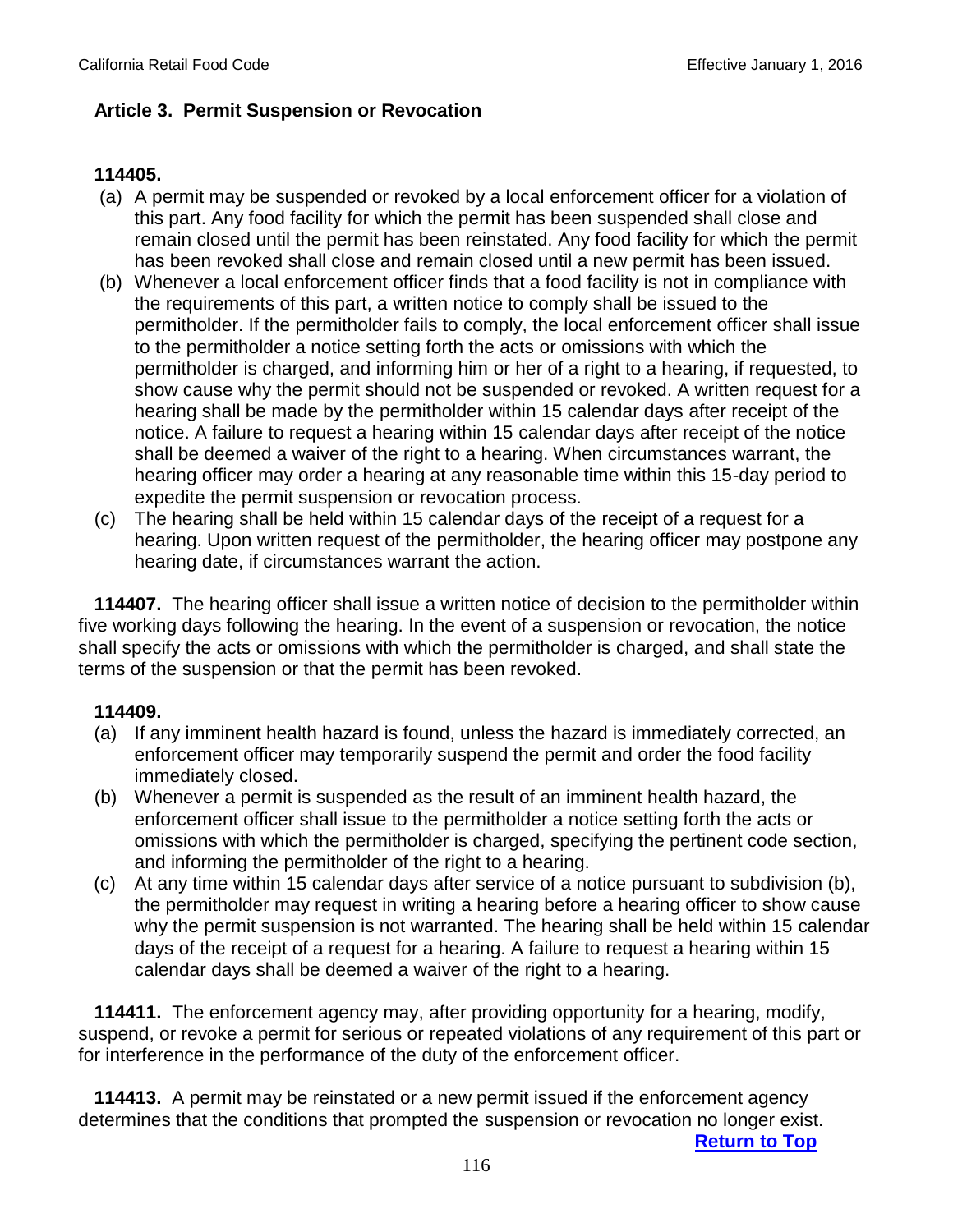# **Article 4. Variance**

 **114417.** The department may issue a variance for only the provisions set forth in Section 113936, if in the opinion of the department, the alternative practice or procedure is equivalent to the respective requirements of this part and the alternative practice or procedure does not result in a health hazard.

### **114417.1.**

- (a) Within 180 days after the effective date of this part, the department shall develop the form of application that an applicant for a variance must submit. The department may amend the form as it deems appropriate. The application shall contain, at a minimum, the following information:
	- (1) A detailed description of the requested variance, including citation to the relevant subdivisions specified in Section 113936.
	- (2) An analysis of the science-based rationale upon which the proposed alternate practice or procedure is based, to include, if and as appropriate, microbial challenge and process validation studies demonstrating how potential health hazards dealt with in those subdivisions that are relevant to the requested variance will be addressed.
	- (3) A description of the specific procedures, processes, monitoring steps, and other relevant protocols that will be implemented pursuant to the variance to address potential health hazards dealt with in those subdivisions specified in Section 113936 that are relevant to the requested variance.
	- (4) An HACCP plan, if required pursuant to Section 114419, that includes all applicable information relevant to the requested variance.
- (b) An application for a variance shall be submitted to the department, and must be accompanied at the time of submission by the fees specified in subdivision (c).
- (c) Each application for a variance shall be accompanied at the time of submission by payment of fees sufficient to pay the necessary costs of the department as specified in Section 113717. Any overpayment by the applicant in excess of the recovery rate and other costs incurred shall be repaid to the applicant within 30 calendar days after final action is taken by the department on the application.

### **114417.2.**

- (a) Upon receipt of an application for a variance, the department shall determine whether the application is substantially complete and in compliance with Section 114417.1. Within 45 calendar days after submission of a complete application that complies with Section 114417.1, the department shall determine whether the alternate practice or procedure described in the application is satisfactory and at least the equivalent of the requirements of this part relating to preventing a health hazard.
- (b) In the event that the department grants the variance, it shall issue to the applicant a variance letter that shall include, but not be limited to, the information specified in Section 114417.3.
- (c) The department shall transmit a copy of its variance letter to all local enforcement agencies.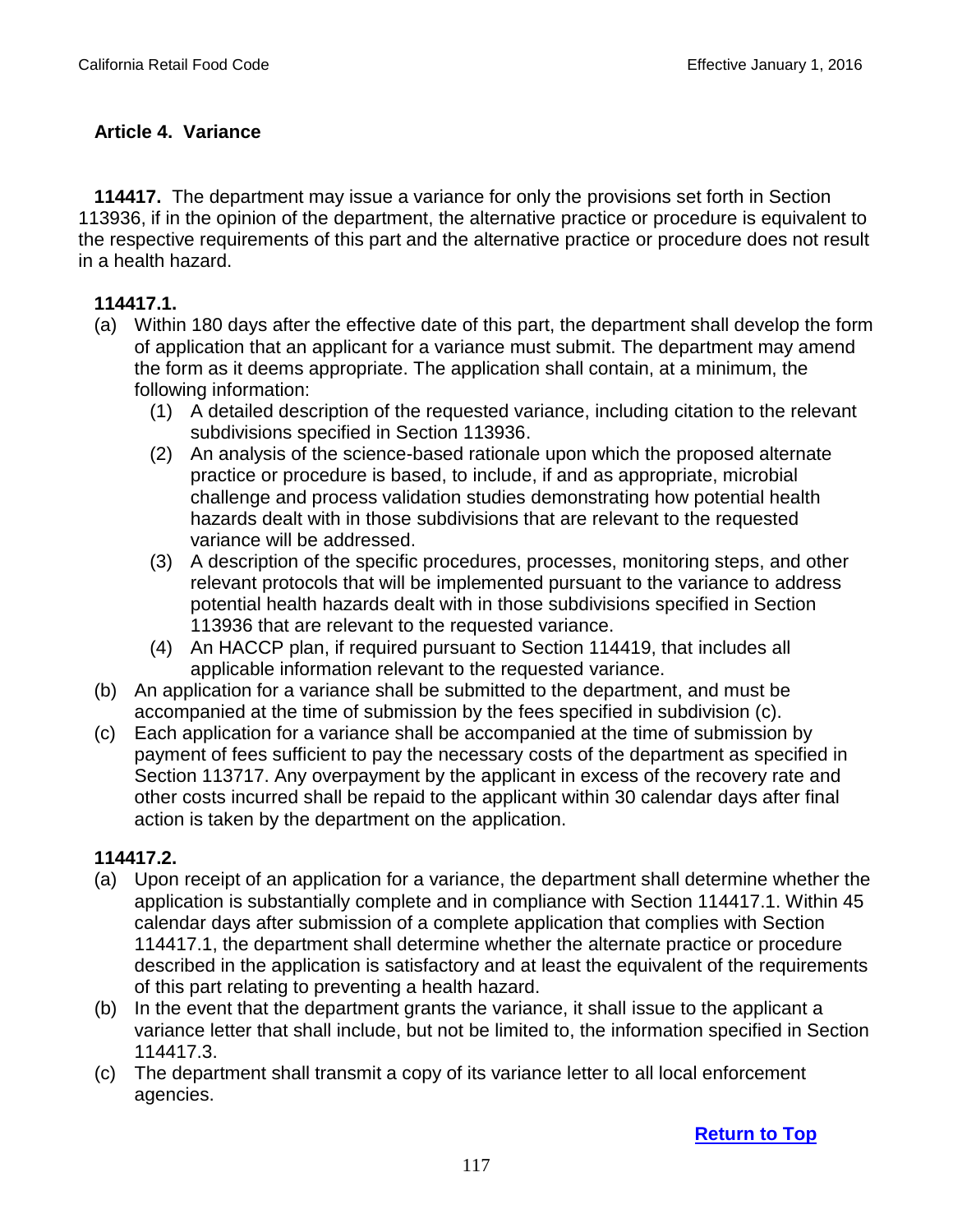**114417.3.** Each variance letter shall include, have attached to it, or reference each of the following:

- (a) The information specified in Section 114417.1. That information may be presented verbatim, in summary form, or by means of attachment.
- (b) Detailed findings by the department as to the nature and extent of the potential hazards, if any, that might be implicated with respect to the requirements specified in this part, and the manner in which the alternate practice or procedure specified in the variance will address those hazards.
- (c) The specifics of any operating restrictions or requirements upon which the granting of the variance is conditioned.
- (d) If appropriate, the particular events, locations, and operations for which the variance is granted.

 **114417.4.** A variance letter shall be valid solely with respect to those food facilities, events, locations, and operations expressly set forth and only on the specific terms and conditions upon which the variance is granted. A variance granted by the department shall be binding on every local enforcement agency.

 **114417.5**. The permitholder shall retain a copy of the variance letter on file at the food facility at all times and shall make it available for inspection by the enforcement officer.

 **114417.6.** If the department grants a variance, or if an HACCP plan is required pursuant to Section 114419, the permitholder shall do both of the following:

- (a) Comply with the HACCP plan and procedures that are submitted as specified in Sections 114419.1 and 114419.2 and approved as a condition for the granting of the variance.
- (b) Maintain and provide to the enforcement agency, upon request, records specified under a HACCP plan, or otherwise pursuant to the variance letter, that demonstrate that the following are routinely employed:
	- (1) Procedures for monitoring critical control points.
	- (2) Monitoring of the critical control points.
	- (3) Verification of the effectiveness of an operation or process.
	- (4) Necessary corrective actions if there is a failure at a critical control point.

### **114417.7.**

- (a) The department may suspend or revoke a variance if either of the following occurs:
	- (1) The department determines that the variance poses a hazard due to changes in scientific knowledge or the nature and extent of any hazard that might result.
	- (2) There is a finding that the food facility is not complying with specific terms and conditions pursuant to which the variance was granted.
- (b) The department may suspend or revoke a variance upon the grounds specified in this section only after giving the permitholder written notice of the proposed suspension or revocation, which shall include the specific reasons why the variance is proposed to be suspended or revoked. The permitholder shall be given an opportunity to be heard, in person, in writing, or through a representative, at least 24 hours before the variance can be suspended or revoked.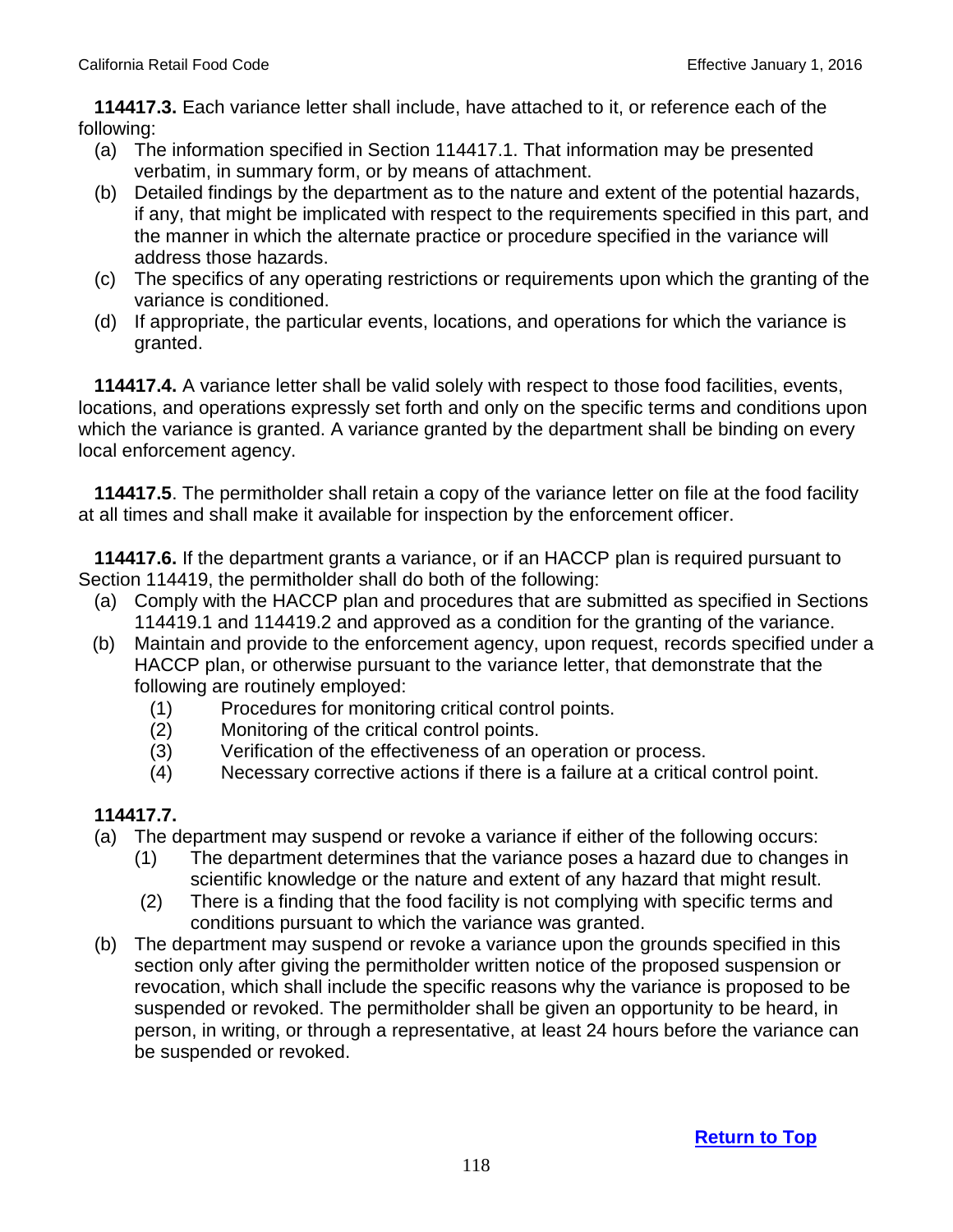### **Article 5. HACCP Exemptions**

### **114419.**

- (a) Food facilities may engage in any of the following activities only pursuant to an HACCP plan as specified in Section 114419.1:
	- (1) Smoking food as a method of food preservation rather than as a method of flavor enhancement.
	- (2) Curing food.
	- (3) Using food additives or adding components such as vinegar as a method of food preservation rather than as a method of flavor enhancement, or to render a food so that it is not potentially hazardous.
	- (4) Operating a molluscan shellfish life support system display tank used to store and display shellfish that are offered for human consumption.
	- (5) Custom processing animals that are for personal use as food and not for sale or service in a food facility.
	- (6) Preparing food by another method that is determined by the enforcement agency to require an HACCP plan.
- (b) Food facilities may engage in the following only pursuant to an HACCP plan that has been approved by the department:
	- (1) Using acidification or water activity to prevent the growth of Clostridium botulinum.
	- (2) Packaging potentially hazardous food using a reduced-oxygen packaging method as specified in Section 114057.1.

 **114419.1.** For a food facility that is required under Section 114419 to have an HACCP plan, the plan and specifications shall indicate all of the following:

- (a) A flow diagram of the specific food for which the HACCP plan is requested, identifying critical control points and providing information on the following:
	- (1) Ingredients, materials, and equipment used in the preparation of that food.
	- (2) Formulations or recipes that delineate methods and procedural control measures that address the food safety concerns involved.
- (b) A food employee and supervisory training plan that addresses the food safety issues of concern.
- (c) A statement of standard operating procedures for the plan under consideration including clearly identifying the following:
	- (1) Each critical control point.
	- (2) The critical limits for each critical control point.
	- (3) The method and frequency for monitoring and controlling each critical control point by the food employee designated by the person in charge.
	- (4) The method and frequency for the person in charge to routinely verify that the food employee is following standard operating procedures and monitoring critical control points.
	- (5) Action to be taken by the person in charge if the critical limits for each critical control point are not met.
	- (6) Records to be maintained by the person in charge to demonstrate that the HACCP plan is properly operated and managed.
- (d) Additional scientific data or other information, as required by the department, supporting the determination that food safety is not compromised by the proposal.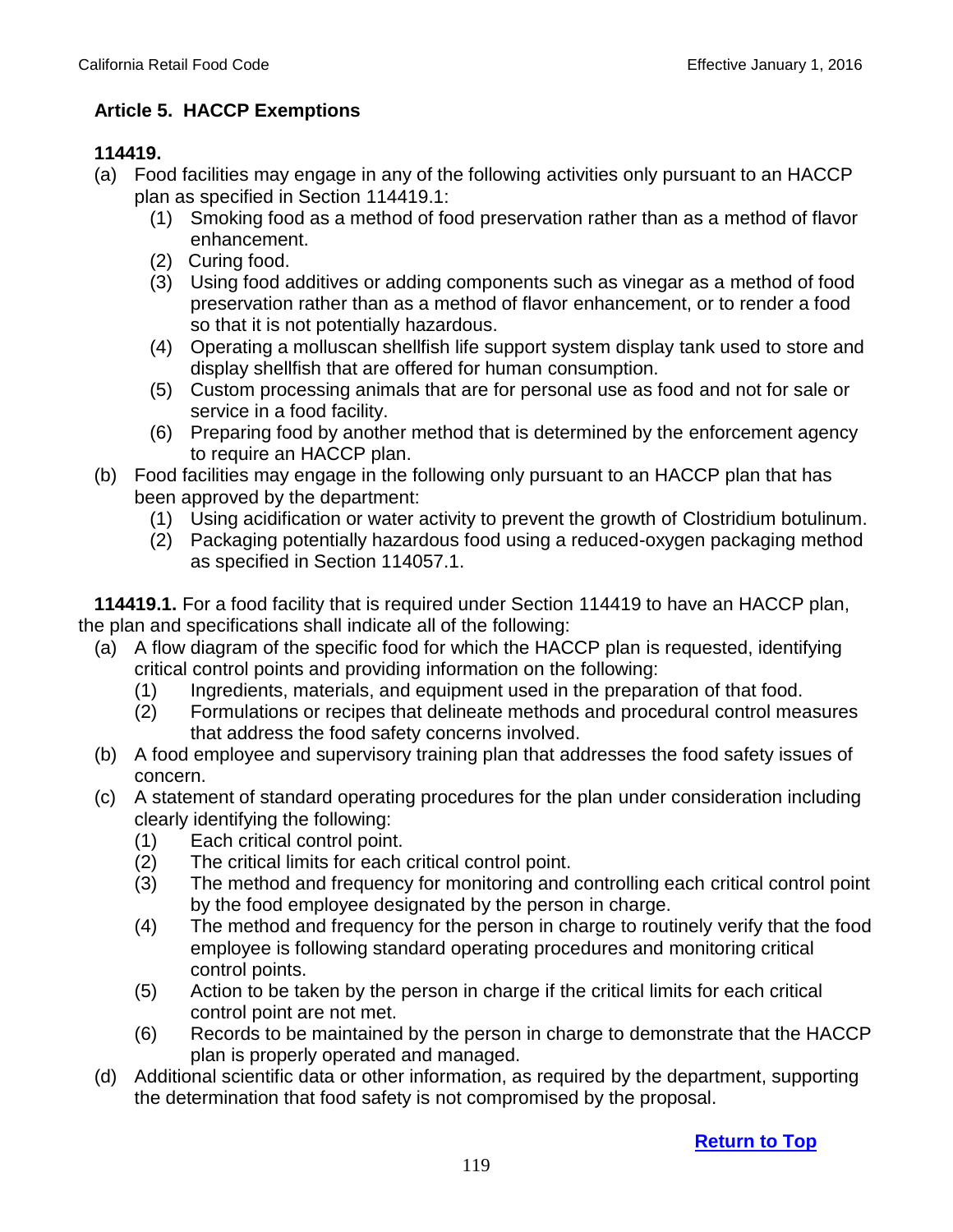### **114419.2.**

- (a) Applicable HACCP training shall be provided and documented for food employees who work in the preparation of food for which an HACCP plan has been implemented. Training given to food employees shall be documented as to date, trainer, and subject.
- (b) Verification of critical limits specified in an HACCP plan shall be conducted by a laboratory approved by the department prior to implementation of the HACCP plan. Documentation of laboratory verification shall be maintained with the HACCP plan for the duration of its implementation.
- (c) No verification of the effectiveness of a critical limit shall be required if the critical limits used in the HACCP plan do not differ from the critical limits set forth in this part.
- (d) The person operating a food facility pursuant to a HACCP plan shall designate at least one person to be responsible for verification of the HACCP plan. Training for the designated person shall include the seven principles of HACCP and the contents of the HACCP plan as described in Section 114419.1. HACCP training records of the designated person shall be retained for the duration of employment, or a period of not less than two years, whichever is greater.
- (e) Critical limit monitoring equipment shall be suitable for its intended purpose and shall be calibrated as specified by its manufacturer. The food facility shall maintain all calibration records for a period not less than two years.

# **114419.3.**

- (a) Except as specified in Section 114419, nothing in this section shall be deemed to require the enforcement agency to review or approve an HACCP plan.
- (b) The enforcement agency shall collect fees sufficient only to cover the costs for review, inspections, and any laboratory samples taken.
- (c) An HACCP plan may be disapproved if it does not comply with HACCP principles.
- (d) The enforcement agency may suspend or revoke its approval of an HACCP plan without prior notice if the agency finds any of the following:
	- (1) The plan poses a public health risk due to changes in scientific knowledge or the hazards present.
	- (2) The food facility does not have the ability to follow its HACCP plan.
	- (3) The food facility does not consistently follow its HACCP plan.
- (e) Within 30 days of written notice of suspension or revocation of approval, the food facility may request a hearing to present information as to why the HACCP plan suspension or revocation should not have taken place or to submit HACCP plan changes.
- (f) The hearing shall be held within 15 working days of the receipt of a request for a hearing. Upon written request of the permitholder, the hearing officer may postpone any hearing date, if circumstances warrant that action.
- (g) The hearing officer shall issue a written notice of decision within five working days following the hearing. If the decision is to suspend or revoke approval, the reason for suspension or revocation shall be included in the written decision.

# **114421.**

(a) Each food facility that identifies a trade secret shall provide in writing to the enforcement agency the information they consider to be a trade secret.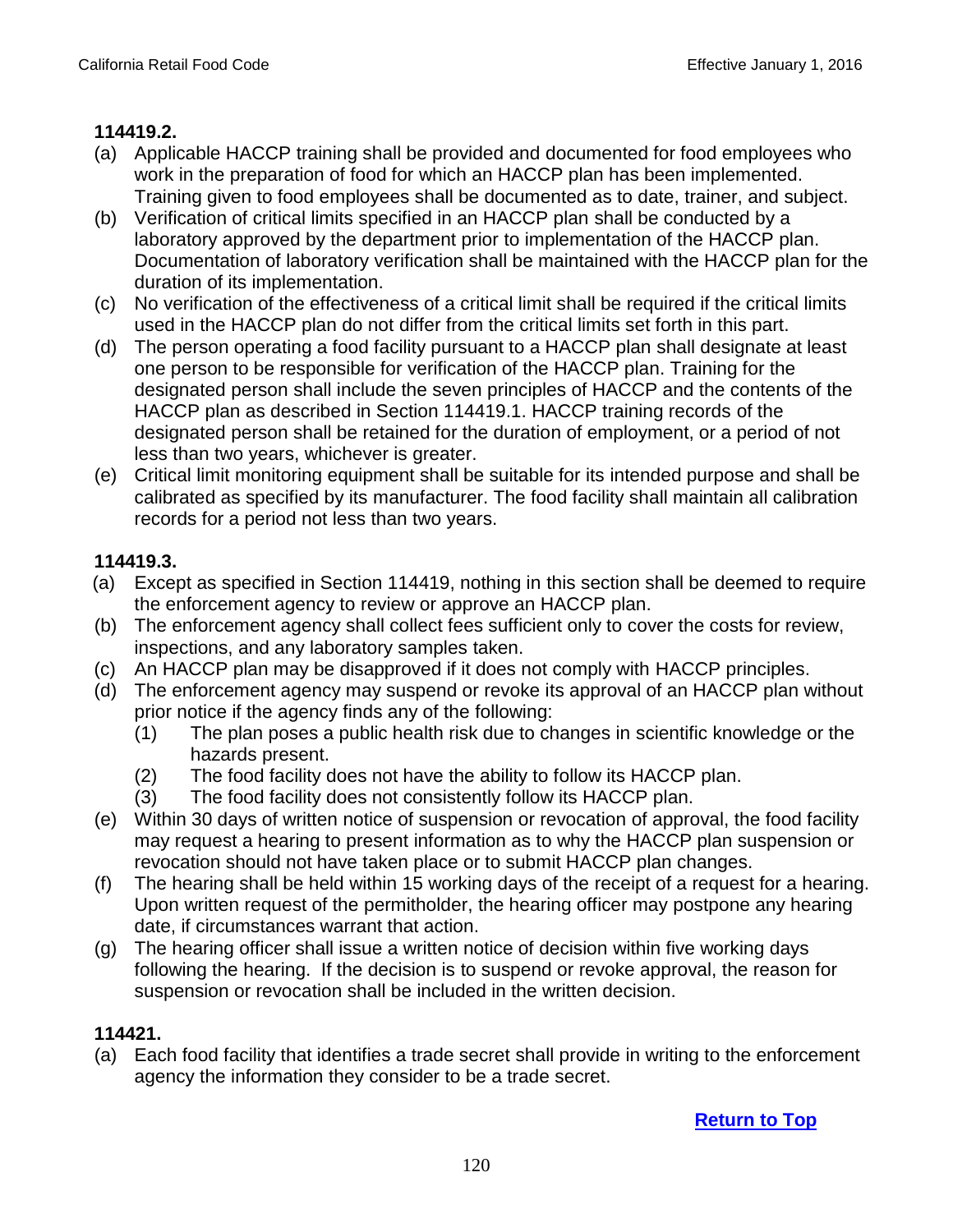(b) The enforcement agency shall treat as confidential, to the extent allowed by law, information that meets the criteria specified in law for a trade secret and is contained on inspection report forms and in the plans and specifications submitted as specified under Section 114419.1.

 **114423.** A microbial challenge study may be submitted to the enforcement agency for review for purposes of verifying that a food does not constitute a potentially hazardous food.

#### **Article 6. Exemptions**

 **114425.** Raw duck that otherwise would be readily perishable shall be exempt from Section 113996 for a period not to exceed two hours, if the duck will subsequently be cooked at or above a temperature of 350°F for at least 60 minutes.

- (a) Whole Chinese-style roast duck shall be exempt from Section 113996 for a period not to exceed four hours after the duck is prepared, if the methods used to prepare the food inhibit the growth of microorganisms that can cause food infections or food intoxications. Nothing in this section shall be construed to supersede any provisions of this part, except the provisions specified in this section.
- (b) For the purposes of this section, "Chinese-style roast duck" shall include, but not be limited to, Chinese-style barbecue duck, dry hung duck, and Peking duck. "Chinese-style roast duck" means duck which is prepared as follows:
	- (1) The abdominal cavity is cleaned.
	- (2) The duck is marinated.
	- (3) The cavity is closed prior to cooking.
	- (4) The duck is roasted at a temperature of 350°F or more for at least 60 minutes.

 **114427.** The Mercado La Paloma, located at 3655 South Grand Avenue in Los Angeles, operated by Esperanza Community Housing Corporation, which is a public market open only on one side that meets the following criteria, shall be exempt from Section 114266:

- (a) All facilities inside the Mercado La Paloma have overhead protection that extends over all food items.
- (b) All facilities inside the Mercado La Paloma are enclosed on at least two sides.
- (c) All facilities inside the Mercado La Paloma are under the constant and complete control of the operator.
- (d) During periods of inoperation, food, utensils, and related items shall be stored so as to be adequately protected at all times from contamination, exposure to the elements, ingress of vermin, and temperature abuse.
- (e) During all hours of operation, air curtains shall be in operation over all unclosed door openings to the outside to exclude flying pests.

### **114429.**

(a) Notwithstanding Sections 113996 and 114343 and if permitted by federal law, a food facility may sell Korean rice cakes that have been at room temperature for no more than 24 hours.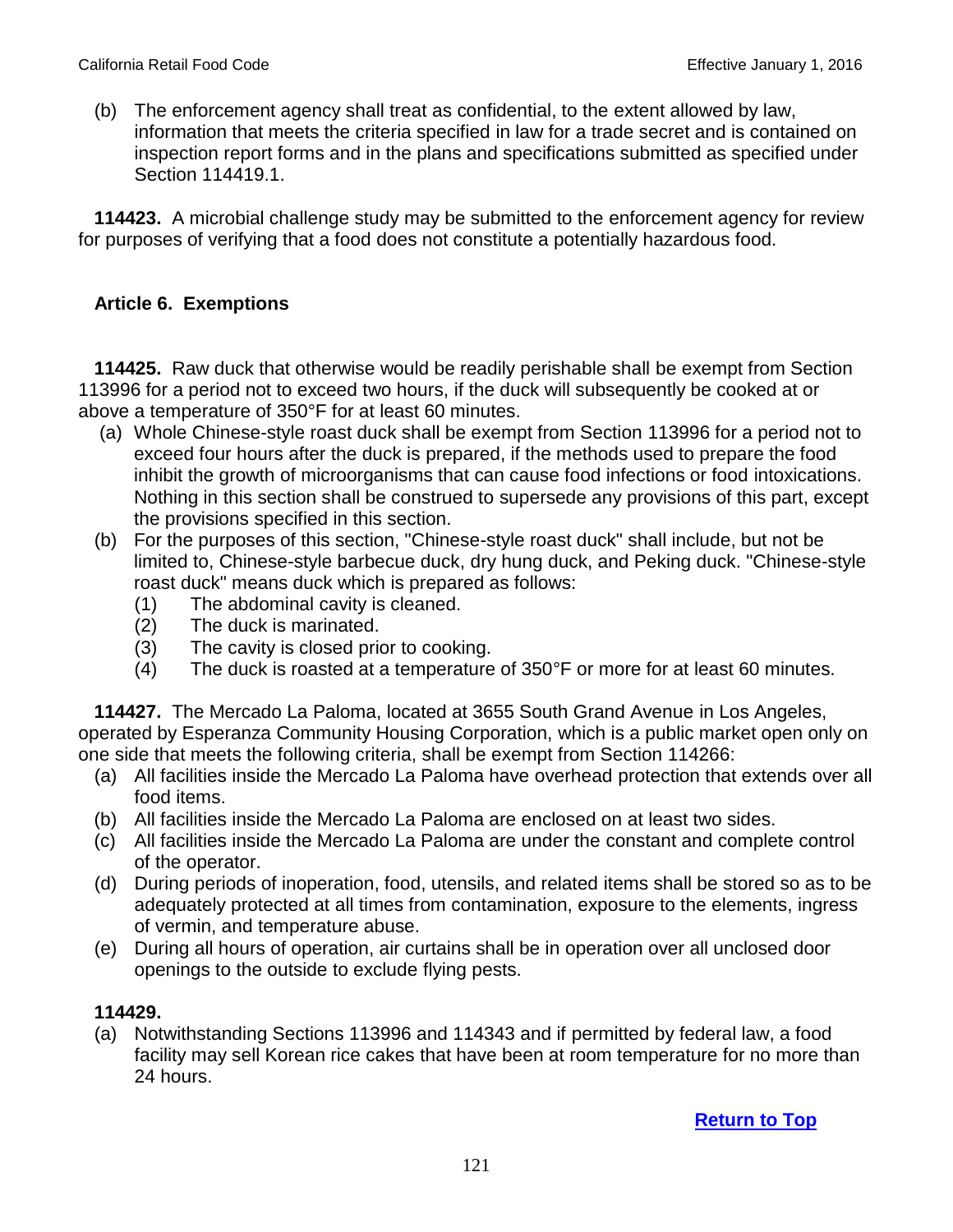- (b) At the end of the operating day, Korean rice cakes that have been at room temperature for no more than 24 hours shall be destroyed in a manner approved by the enforcement agency.
- (c) For purposes of this section, a "Korean rice cake" is defined as a confection that contains rice powder, salt, sugar, various edible seeds, oil, dried beans, nuts, dried fruits, and dried pumpkin. The ingredient shall not include any animal fats or any other products derived from animals.
- (d) All manufacturers of Korean rice cakes shall place a label on the Korean rice cake as prescribed by Section 111223.

### **114429.5.**

- (a) Notwithstanding Sections 113996 and 114343, and if permitted by federal law, a food facility may sell Asian rice-based noodles that have been kept at room temperature for no more than four hours.
- (b) Asian rice-based noodles that have been kept at room temperature shall be consumed or cooked within four hours of the date and time labeled on the product. Asian rice-based noodles that have been kept at room temperature shall be segregated for destruction from other Asian rice-based noodles in a manner approved by the local enforcement agency after four hours of the date and time labeled on the product.
- (c) At the end of the operating day, Asian rice-based noodles that have been kept at room temperature for more than four hours shall be destroyed in a manner approved by the local enforcement agency.
- (d) (1) For purposes of this section, an "Asian rice-based noodle" means a rice-based pasta that contains rice powder, water, wheat starch, vegetable cooking oil, and optional ingredients to modify the pH or water activity, or to provide a preservative effect. The ingredients shall not include any animal fats or any other products derived from animals. An Asian rice-based noodle is prepared by using a traditional method that includes cooking by steaming at not less than 130 degrees Fahrenheit, for not less than four minutes.
	- (2) If the Asian rice-based noodles maintain a pH of not more than 4.6, as measured at a temperature of 76 degrees Fahrenheit, a water activity of 0.85 or below, or have been determined by the department to be a nonpotentially hazardous food based on formulation and supporting laboratory documentation submitted to the department by the manufacturer, the restrictions provided in subdivisions (a) to (c), inclusive, shall not apply to the Asian rice-based noodles.

# **Article 7. Food Facility Food Donations**

 **114432.** Any food facility may donate food to a food bank or to any other nonprofit charitable organization for distribution to persons free of charge.